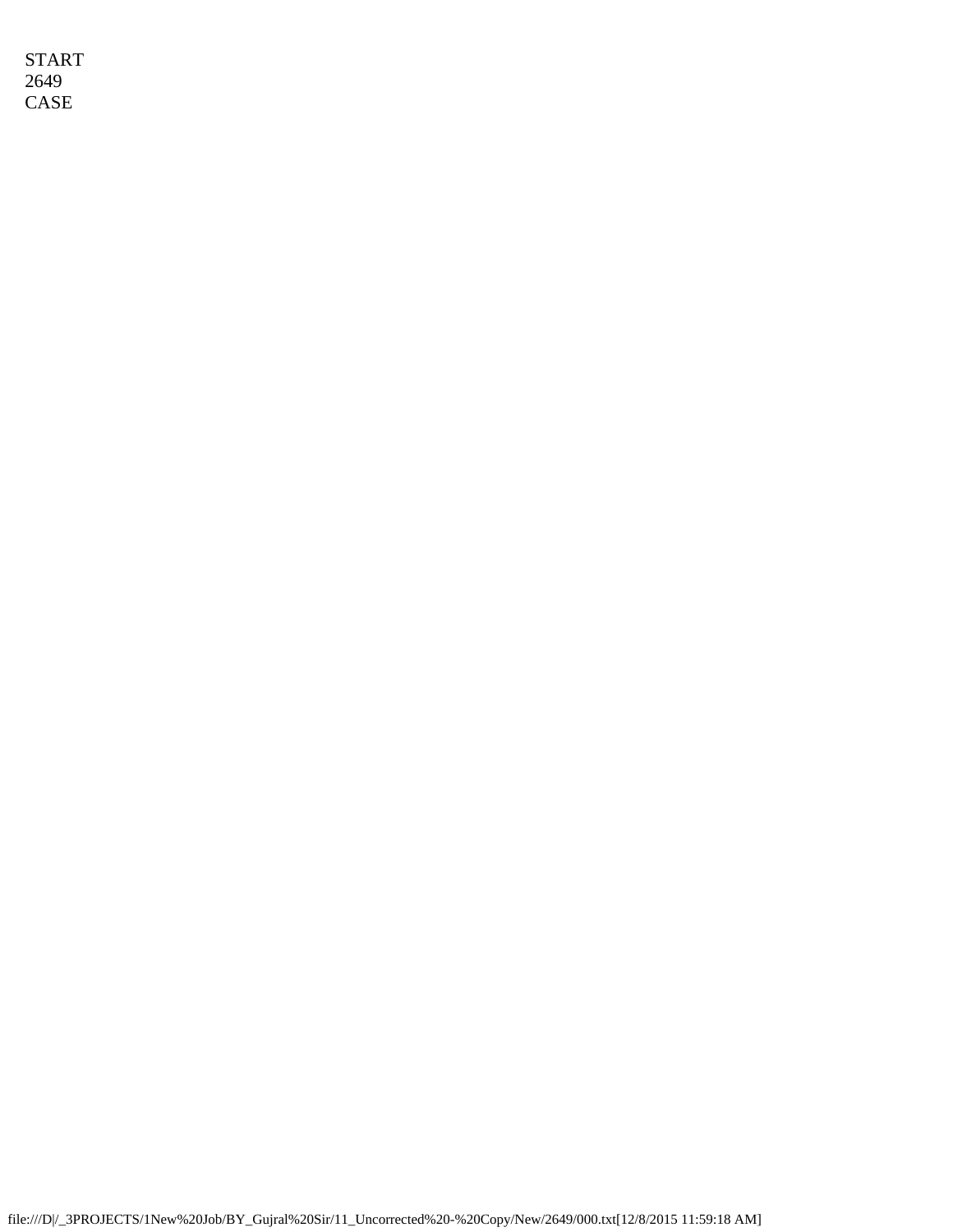# INDEX

|              | Direct | Cross | Redirect | Recross |
|--------------|--------|-------|----------|---------|
| Viola Muller |        |       |          |         |
| (Resumed)    |        | 30    |          |         |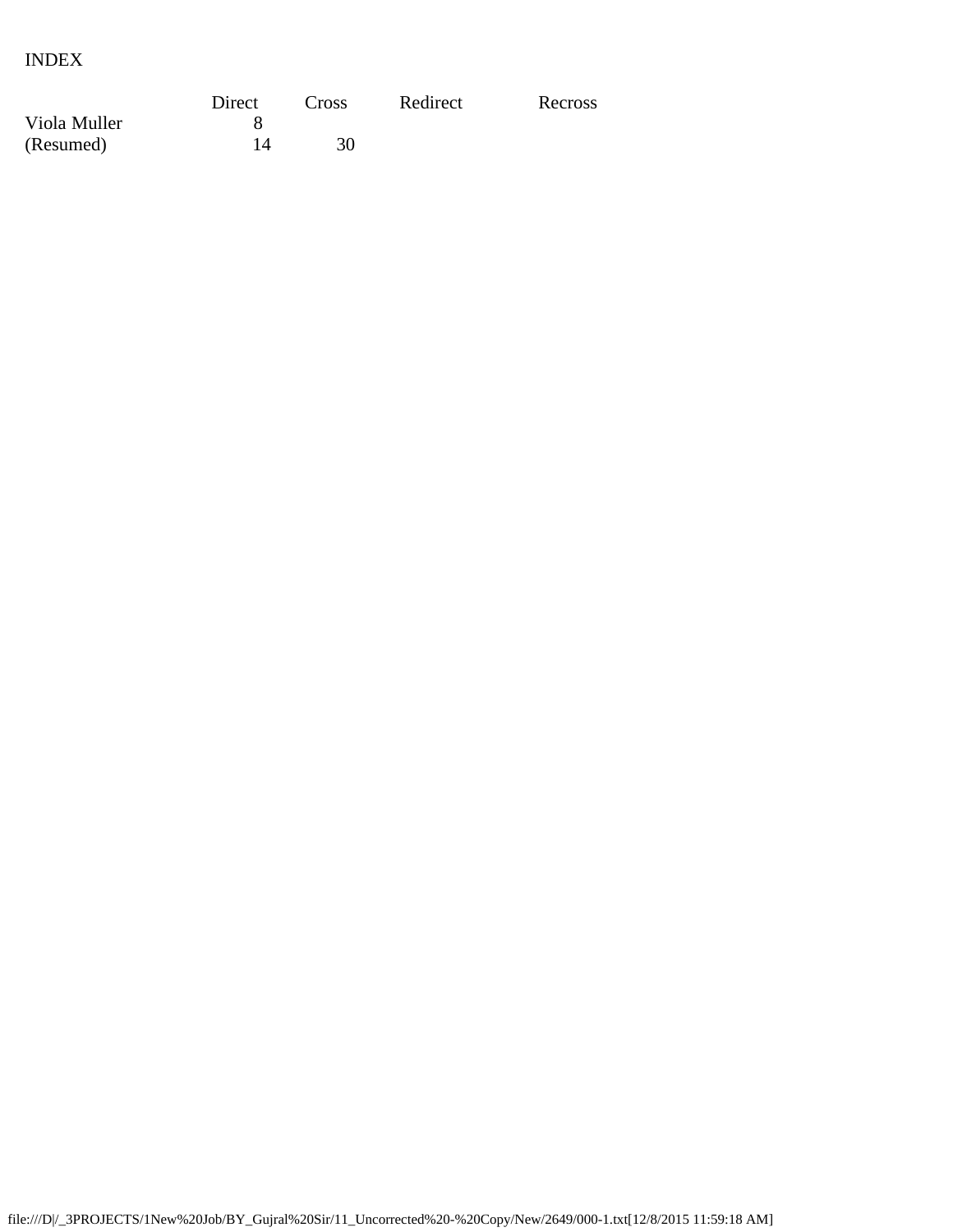1 COURT OF GENERAL SESSIONS OF THE PEACE, CITY AND COUNTY OF NEW YORK, PART II. -------------------------------------------------------------X

THE PEOPLE OF THE STATE OF NEW YORK:

Vs.

BENJAMIN SHERMAN.:

-------------------------------------x

HON. JOHN F. McINTYRE, J.

And a jury.

Indictment filled May 15th, 1919.

Indicted for rape in the second degree, and abduction.

New York, June 17th, 1919.

APPEARANCES.

FOR THE PEOPLE: ASSISTANT DISTRICT ATTORNEY WILLIAM J. A. CAFFREY.

FOR THE DEFENDANT: MR. ABRAHAM LEVY.

Peter P. McLoughlin,

Official Stenographer.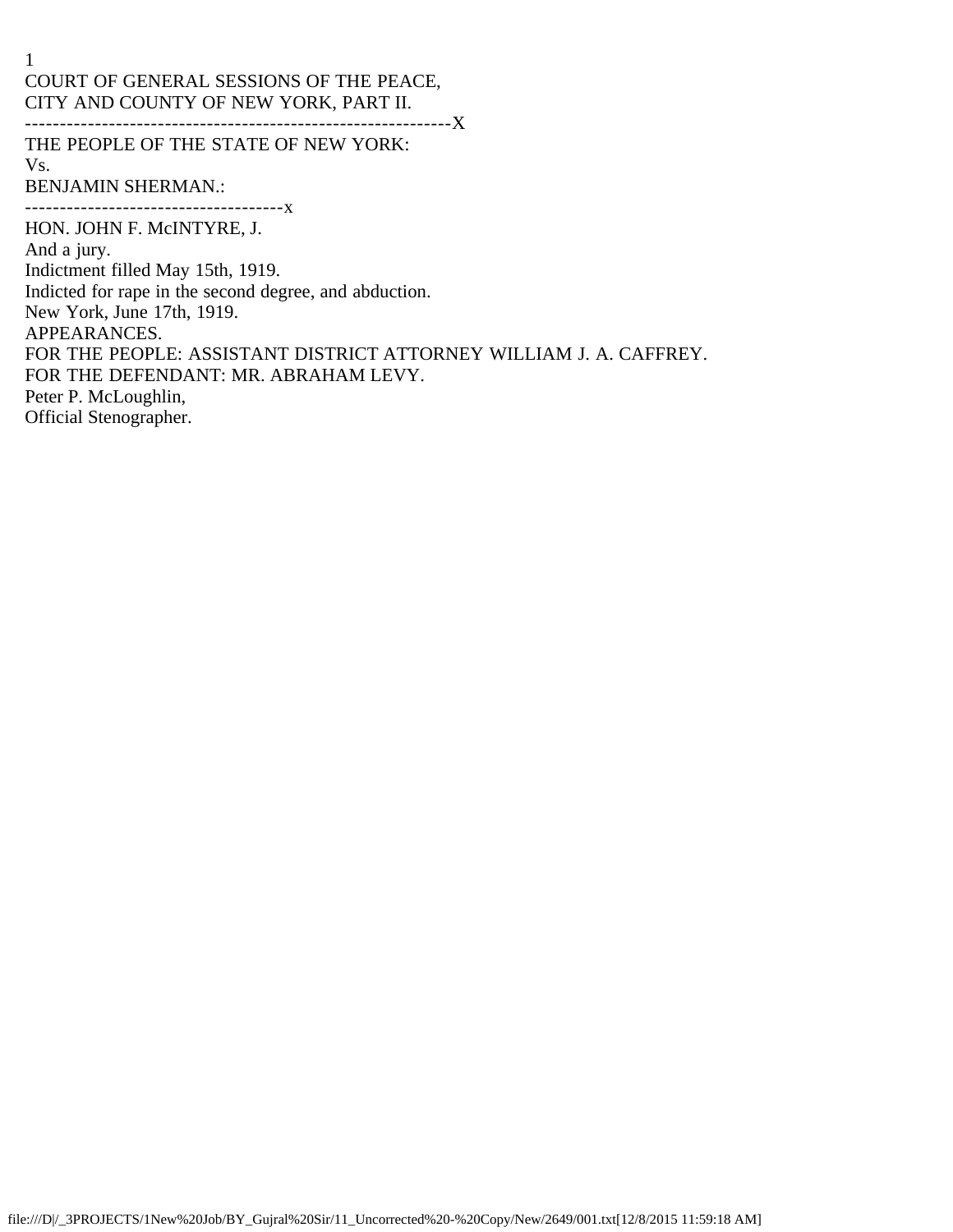Mr. Caffrey, Assistant District Attorney opened the case on behalf of the people as follows:

With the permission of the Court, and you, gentlemen of the jury:

Mr. Levy in his questions touching upon your qualifications to act as impartial jurors in this case, gave a brief resume of what he deemed to be the facts leading up to and attendant upon the making of the charge in this case. Substantially it was correct but not, however, in every particular.

It is well perhaps in opening this case that I should just as briefly and as succinctly as possible- - because I think before getting down to the exact date it would be well that no misapprehensions concerning the antecedent facts in this case should be created-- to state the following facts: In April, about the 9th of April, the complaining witness in this case, whom we shall prove to be 14 years of age made the acquaintance of a man named Beatty over in Newark where the girl lived, and after going around quite some in Newark with him he invited her to come over here to New York to visit his sister's home. He said he lived at an address he gave up in 61st street somewhere among the sixties, and she, accordingly did coal over here. When she got over she did not see Beatty but as she went to his house, the house where Beatty said he

- ??
- ??
- 
- ??
- 
- ??
- 2
- 
- 2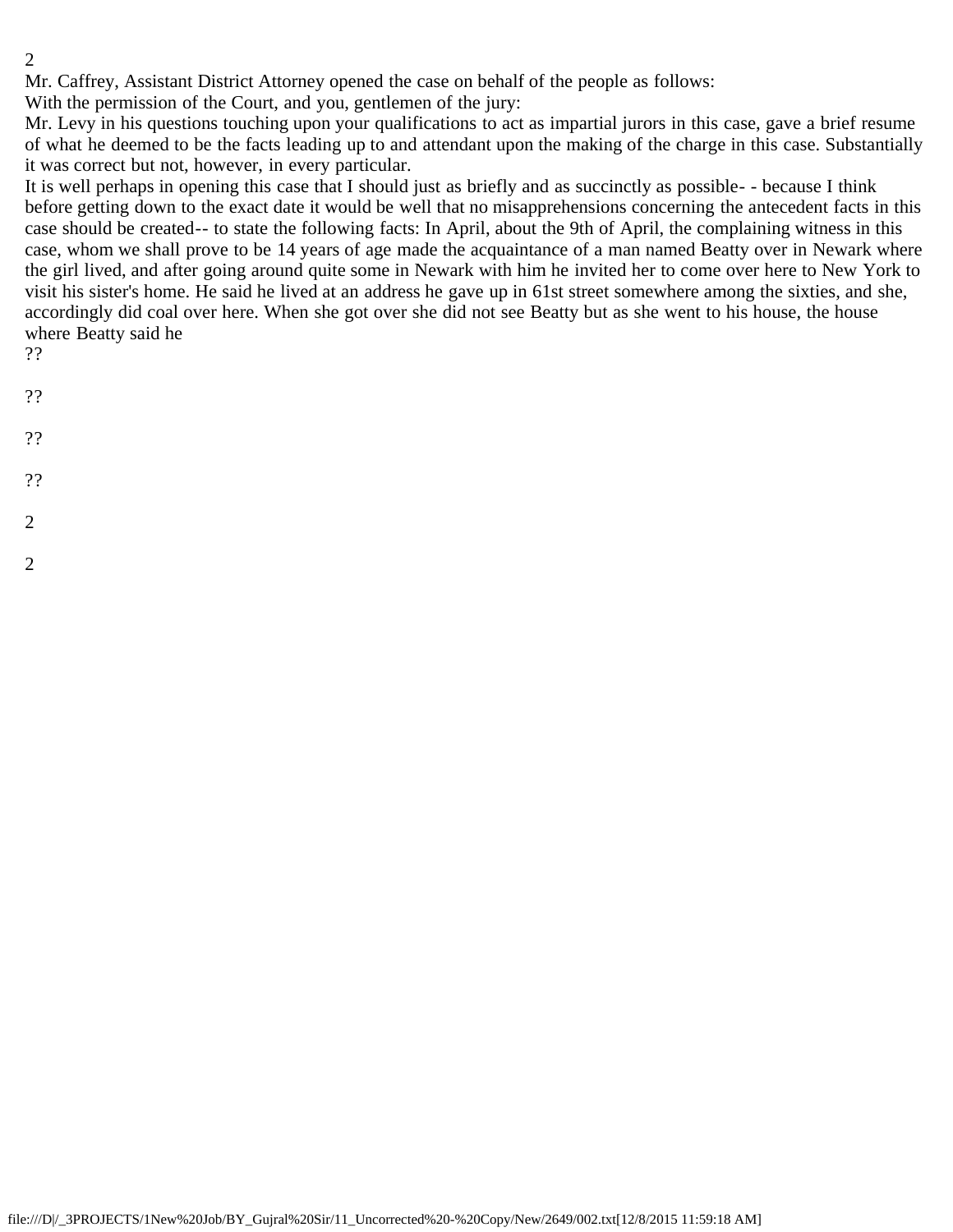resided, she was told that Beatty was not in. She came out. While walking on the street near Beatty's alleged residence a man who said his name was Hollingsworth approached her and asked her if she was looking for a man named Beatty and she said yes. They had some further conversation which she will narrate if necessary and this alleged Hollingsworth asked her to go to a restaurant. They had something to eat in the restaurant and she said that after having a drink of milk or whatever concoction she had in the restaurant she became dizzy and this man Hollingsworth took her to a room on 26th street, West 26th street, where she remained-- this being Wednesday night she said-- she remained there until the following Sunday night which was the 13th of April. She said during her stay in the house in 26th street that this Hollingsworth had absolutely and actually no sexual intercourse with her; that he did not in any wise molest her. As a result of stay there her purity was not, in any wise, impaired. I may say in passing that previous to the connection with the defendant that she had never known or had sexual intercourse with a man. Now on the night-- now here is where the real part of this case begins, gentlemen-- on the night of the 13th ??

- ??
- ??
- 
- ??
- 3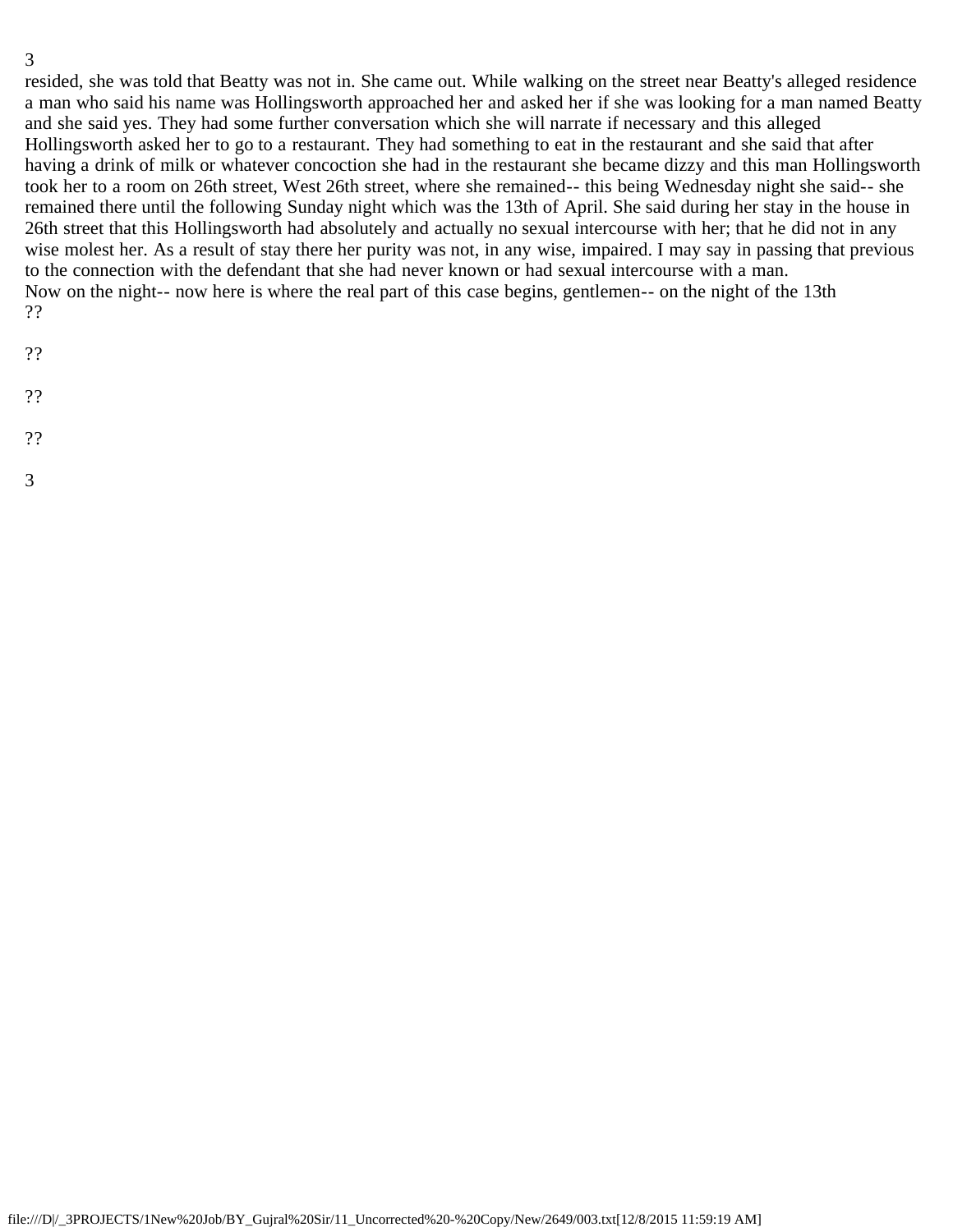of April, Sunday the 13th of April, 1919, she was walking along Broadway, wandering aimlessly about, not knowing just exactly where she was going, being afraid to go home because of what had happened, when this philanthropic gentleman, the defendant, in the pursuit of his philanthropic and his social service work upon Broadway, walked up to this unknown female and asked her where she was going. During the course of the conversation she told him that she had left her home; that she was an orphan; told him that she had no home, and he told her that he belonged to some order, and that he would take care of her. She did not tell him that she was a Jewess, nothing was said about religion in that conversation. And as I think you are, gentlemen, all over the age of fifteen, and perhaps most of you have spent some nights away from home after 9 o'clock, you may know that religion was the last thing thought of. This defendant said that he would get a room for the girl. At 11 o'clock that night he took this girl not to any social service institution or other philanthropic or eleemosynary house, but to a furnished room house at 27 Stuyvesant Place -- at half past eleven at night-- rang the bell, and a woman came to the door and said, "Hello Bennie" to the defendant or "Is that you Bennie" or some words to that effect. She said "What do you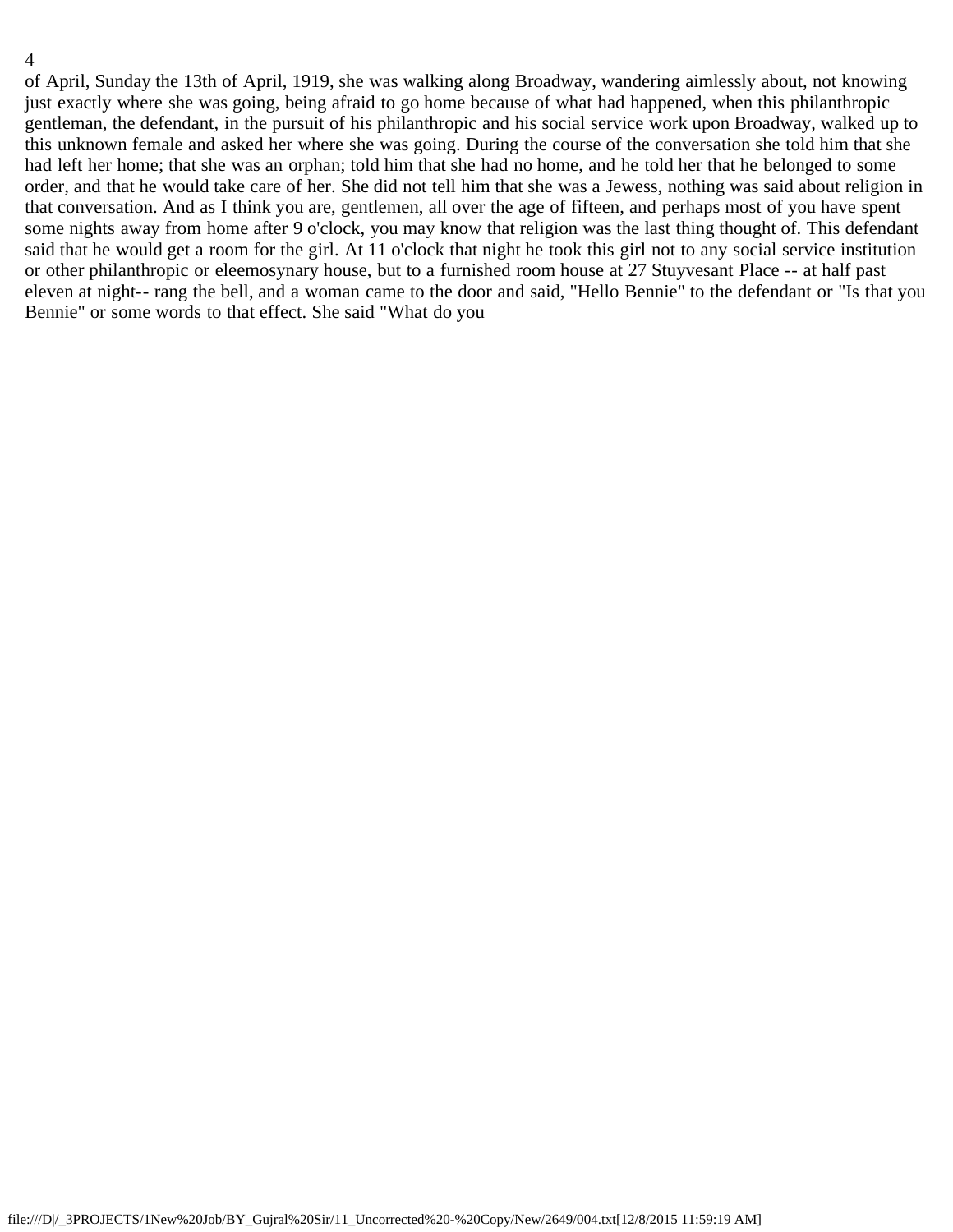want"? He said, "I want a room." This woman took him to the back parlor and opened the door for him and let him and the woman or the female into the room. There upon after the girl was in the room his generous philanthropic nature was again spared and he showed his great philanthropic purpose by handing a two dollar note to the landlady - not to the girl but to the landlady for the room. Now, gentlemen, the landlady will say that she let this man, the defendant, in the room because she knew him and she had known him for three years and there is no doubt about his being there. She said it was dark in the hallway; she knew that he. had a female with him and she let him and that female into that room but that night she could not recognize who the female was but she did positively recognize the defendant.

Now the next proceeding or the next chapter in this case is the next morning, Monday morning. The landlady was cleaning out the front room, the front parlor, and she will describe to you that there was a little hallway between the front parlor and the rear parlor, and with her door open in the front parlor she could see the door that led from this little hallway into the rear parlor. About 8 o'clock in the morning the defendant came out of that rear parlor and this woman sitting down in her room could see

??

- ??
- 
- ??
- ??
- 
- 5
- 1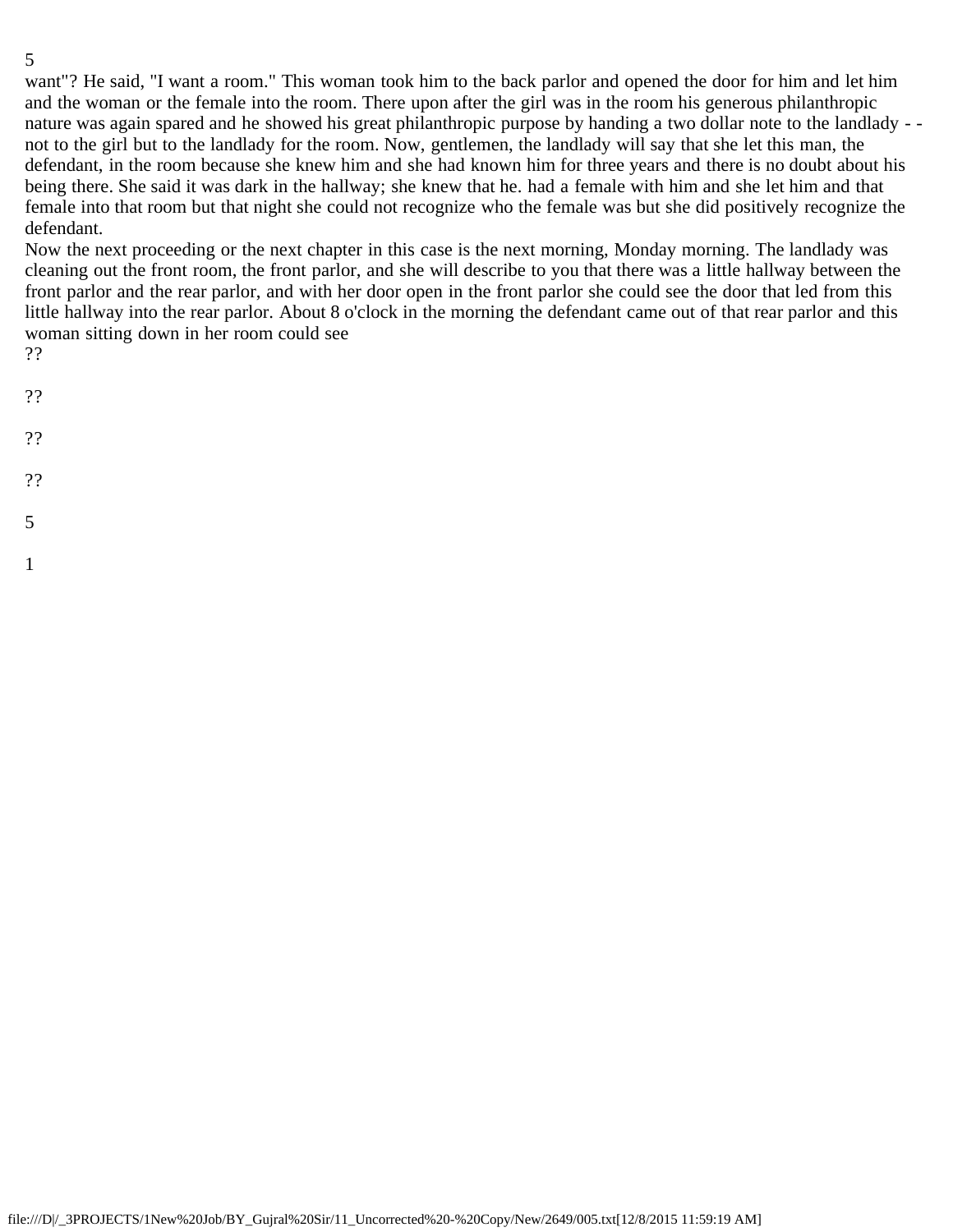him coming out of the room and he came up to her and he said he was very late, that he would have to hurry up to his place of business in 31st street. Then mark you, gentlemen, within half an hour after the defendant came out of this room the female came out of the room and walked into the parlor where the woman, Mrs. Voss by name was She had a conversation and that female is identified by her as the complaining witness in this case, Viola Muller. Now they went out and disappeared.

Now the next step gentlemen, is that this Viola Muller, the complaining witness, went up to the store on West 3lst street kept by Sherman Brothers. When she got up there she had a little conversation and while she was there she left her vanity bag there-- or by the way, the night before he gave her a card in order to go up and see him and he gave her some of his letterheads to write letters on if she needed paper. Then this defendant took the complaining witness to a house - - the exact number is 113 fast 26th street in this county. The defendant took her there and put her in that house and told the woman to take care of her. This is the second house. He told the woman to take care of her and watch out for her and he paid ten dollars in advance, five dollars a week to look after this girl. He went there and visited her every night. In

- ??
- ??
- 
- ??
- ??
- 6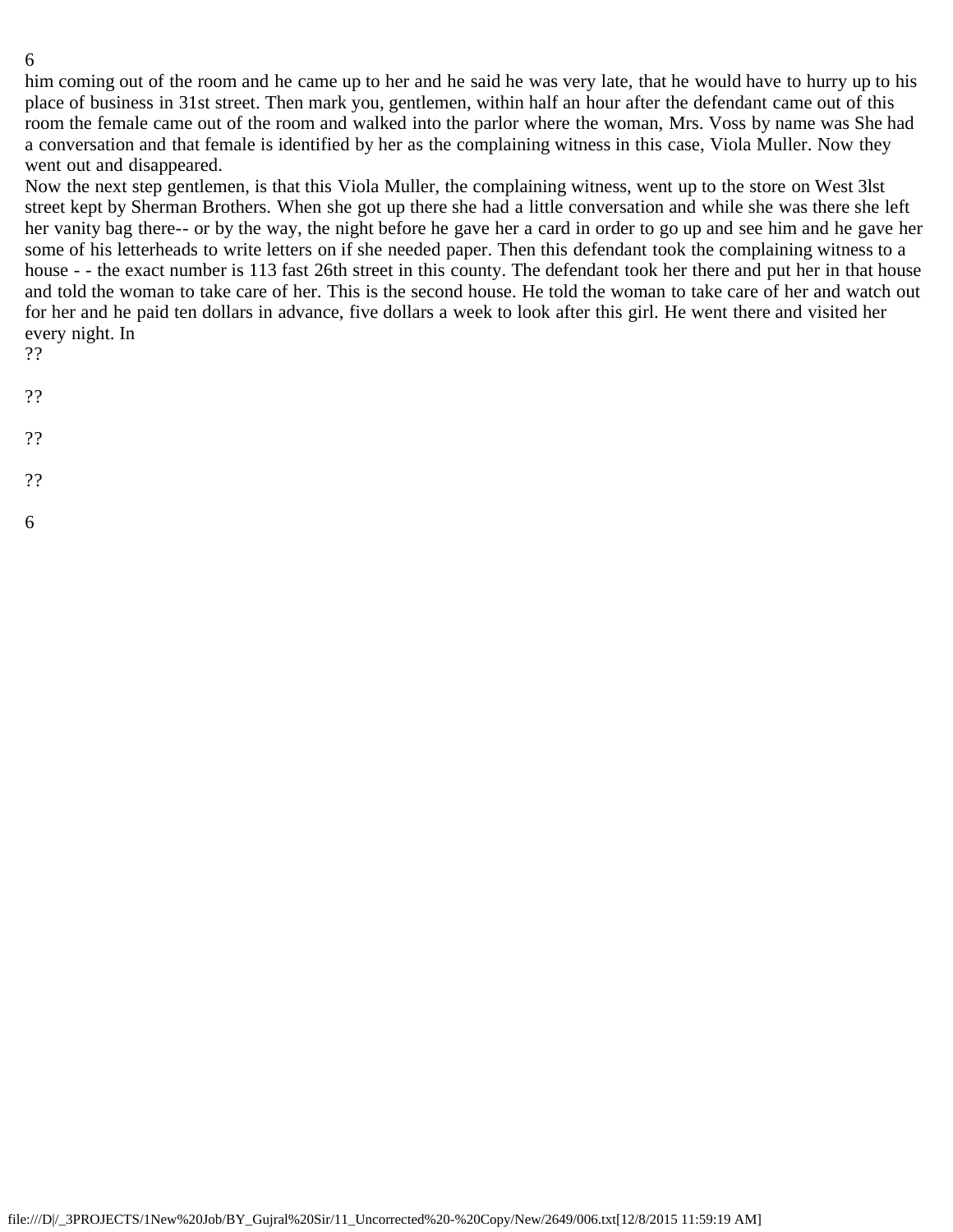this second house, gentlemen of the jury-- I want to make myself clear about this-- there is no suggestion that any act of sexual intercourse took place. He went and visited her at the second house and continued his visits. We shall prove to you that Mr. Levy is in error when he said that it was the defendant that notified the police. The defendant did not do anything of the kind, but the police when they saw the name and picture of the girl in the paper instituted some detective work, and after a system of espionage they were able to get hold of this girl and lock her up, and they also placed the defendant - - under arrest. He said that through charity he took her to the house in East 26th street but he most studiously avoided any reference to the house at No. 127 Stuyvesant Place. He never once made any statement as to that house.

Now, gentlemen, that, in brief, is the case. If we prove these facts to you as we confidently expect to beyond a reasonable doubt we shall ask you to convict the defendant of the crime charged in the indictment, rape in the second degree.

MR. LEVY: For the purposes of the record I move that the District Attorney be required to elect under which count in this indictment he proposes to submit the case. There are three counts in the indictment. The ??

- ??
- 
- ??
- ??
- 
- 7
- 1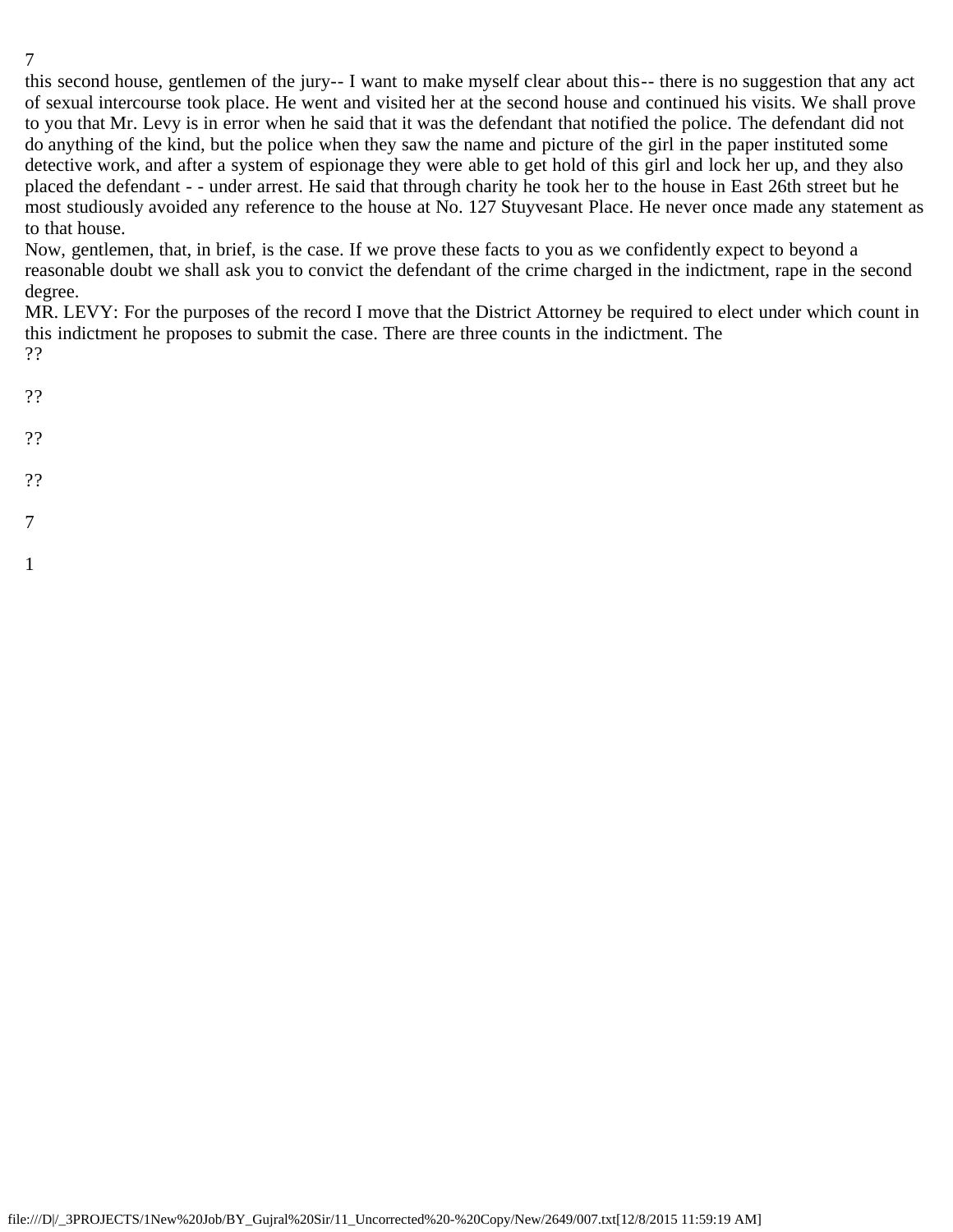first charge is rape in the second degree, the second assault in the second degree and the third abduction.

THE COURT: From what I have gathered from the District Attorney's opening he intends to rely on each count of the indictment, namely rape in the second degree, abduction and assault in the second degree.

MR. CAFFREY: That is the position of the District Attorney.

THE COURT: I shall not require him to elect now Mr. Levy. You may make your motion later.

VIOLA MULLER, a witness called on behalf of the People, being duly sworn, testified as follows: (The witness states she lives at 20 Baldwin street, Newark, New Jersey.)

DIRECT EXAMINATION BY MR. CAFFREY:

Q Now, Viola, I want you to speak up so that the last juror over there can hear every word you say?

A Yes, sir.

Q How old are you?

A Fourteen years old.

Q When were you fourteen years?

A In 1918, August 1st.

Q 1918?

A Yes, sir.

Q August 1, 1918?

A Yes, sir.

Q Do you know the defendant, Benjamin Sherman?

A Yes, sir, I do.

Q How long have you known him?

A Since April 17th.

??

??

??

??

8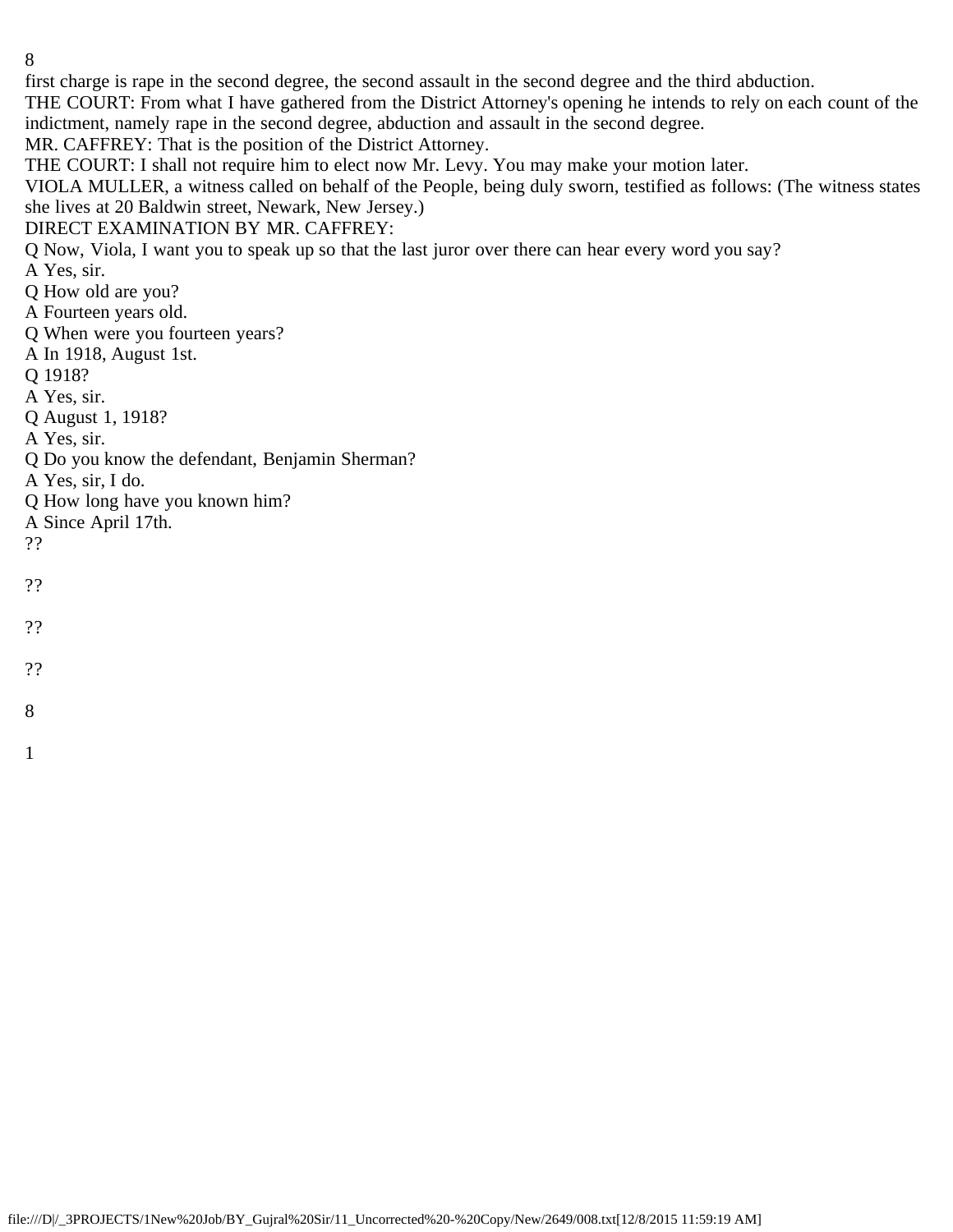- Q April what?
- A 13th.
- Q April 13th?
- A That is the day you met him?

A Yes.

THE COURT: April 13th or 17th?

THE WITNESS: Yes, sir, the 13th

BY MR. CAFFREY:

## Q Are you married to the defendant, Benjamin Sherman or were you ever married to him?

- A No, sir.
- Q Where did you meet the defendant on the 13th of April?
- A On Broadway.
- Q Broadway, New York County?
- A Yes, sir.
- Q What part of Broadway?
- A I don't know where.
- Q You don't know where in Broadway?
- A No, sir.
- Q What time of the day or night was it that you met the defendant?
- A About 10 o'clock.
- Q Ten o'clock at night or morning?
- A At night.
- Q Were you alone or with somebody else?
- A I was alone.
- Q Now state to the jury under what circumstances you met the defendant?
- A Mr. Sherman came up to me and spoke to me; he asked me if he could walk with me and I didn't say anything.
- He said I should not be afraid of him and he showed me his Masonic emblem and ring and said I should not be afraid of a Mason because he was a Mason.

Q Go right on.

A Then he walked a little and said he was going to take me to a lady that he knew on I don't know where it was but he took me to Stuyvesant street, and when he

- ??
- ??
- 
- ??
- 
- ??
- 9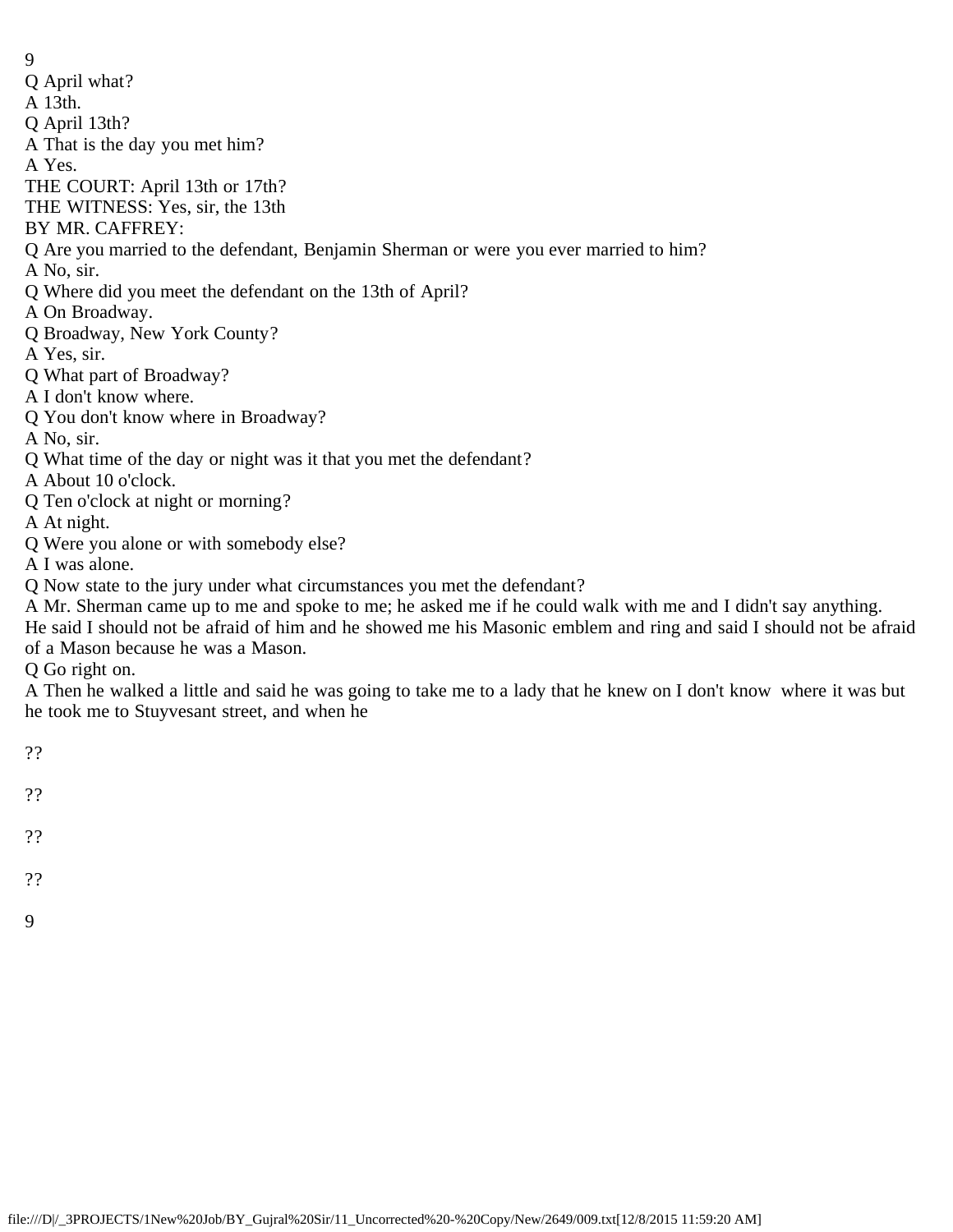got there he said to the lady - -

- Q This is what Sherman said to you?
- A Yes, sir.
- Q On Broadway?
- A Yes, sir.
- Q Now you got to the point where he said he was a Mason?
- A Then he started walking with me and then he took me into a drug store and we got hot chocolate and then that was all there was to that question.
- Q Was anything said?
- A No, sir.
- Q What did you say. Tell us what you said.
- A I told him my name.
- Q What is that?
- A I told him my name.
- Q What name did you give him?
- A Viola Muller.
- Q Told him your name was Viola Muller?
- A yes, sir.
- Q Did you tell him anything else about yourself?
- A No, sir.
- Q Did you tell him where you lived?
- A No, sir.
- Q Who did you tell him you were?
- A I told him I was Viola Muller.
- Q Did you tell him where you were coming from or anything about yourself?
- A No, sir.
- Q Did he ask you?
- A No, sir.
- Q Was there anything more said on Broadway?
- A No, sir.
- Q Did you go any place after that?
- A Yes, sir.
- Q Tell us where you went, you and the defendant?
- A He took a car and got off at Wanamaker's and walked down a couple of blocks to Stuyvesant street and took me into a place.
- ??
- ??
- ??
- 
- ??
- 10
- 1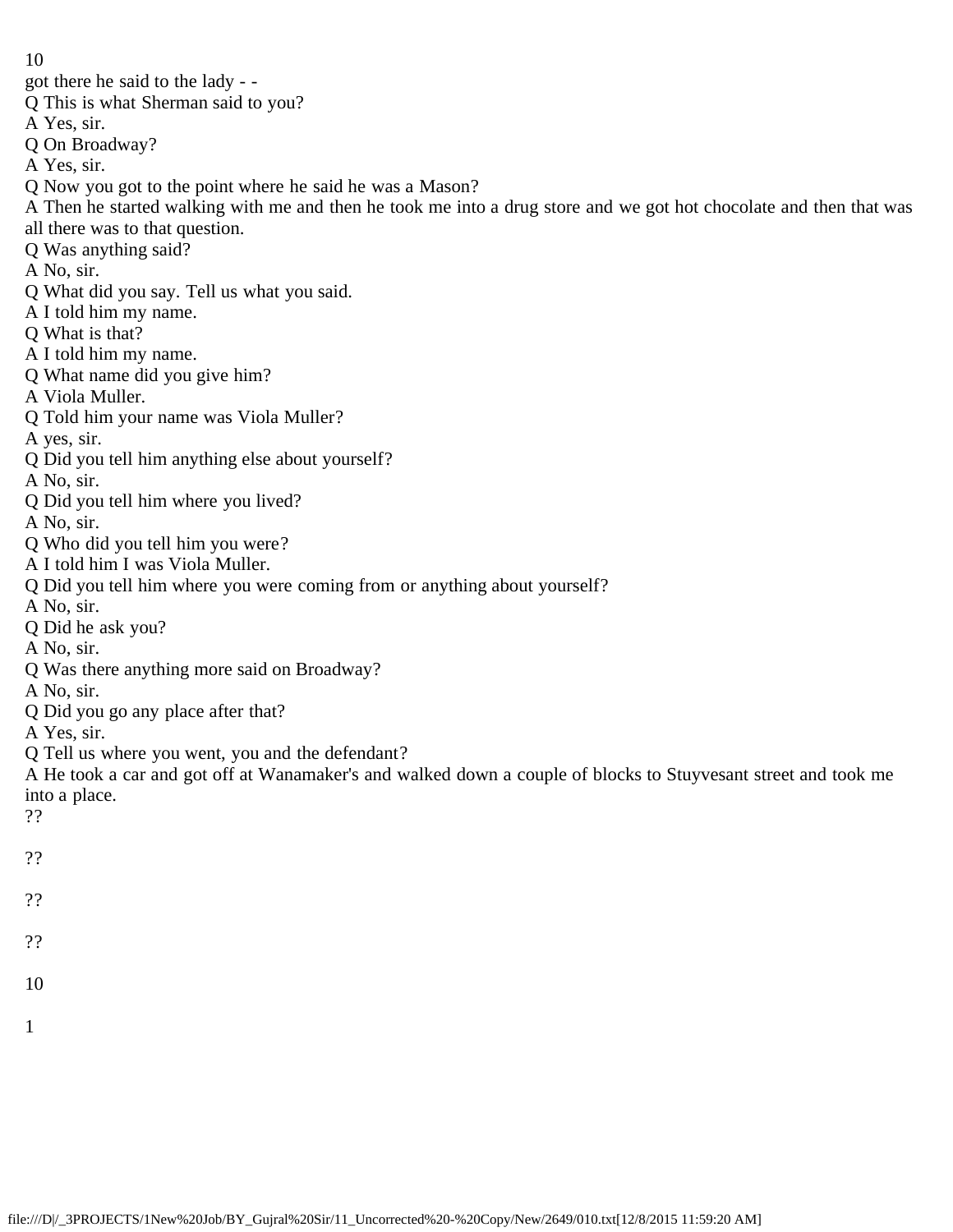- 11
- Q What place?
- A A boarding house.
- Q What was the number of the house?
- A 27 Stuyvesant street.
- Q In the county of New York?
- A Yes, sir. He said he was going home to Brooklyn where he lived.
- Q What time did you and the defendant get to 27 Stuyvesant street?
- A It was between about ten and eleven o'clock.
- Q What time did you arrive at 27 Stuyvesant street?
- A It was after eleven o'clock.
- Q Well, what did you do, was there a stoop or what?

A Yes.

- Q Tell us what you and he did when you arrived at the stoop?
- A When we got there he rang the bell and the lady came to the door and she had her face tied up because she had a toothache. He said to her she opened the door and she said, "Hello Bennie. I expected your earlier." He said, "Have you got my room ready?"
- Q Who said that?
- A Mr. Sherman. She said "yes but I expected you earlier, where were you, "and he said"to the theatre." She said, "Come in."
- Q Then what?
- A Then he had said he was going home to Brooklyn. She went out and closed the door.
- Q Now before you get to that. Did the woman and the defendant have any conversation in the hall?
- A Yes, sir-- it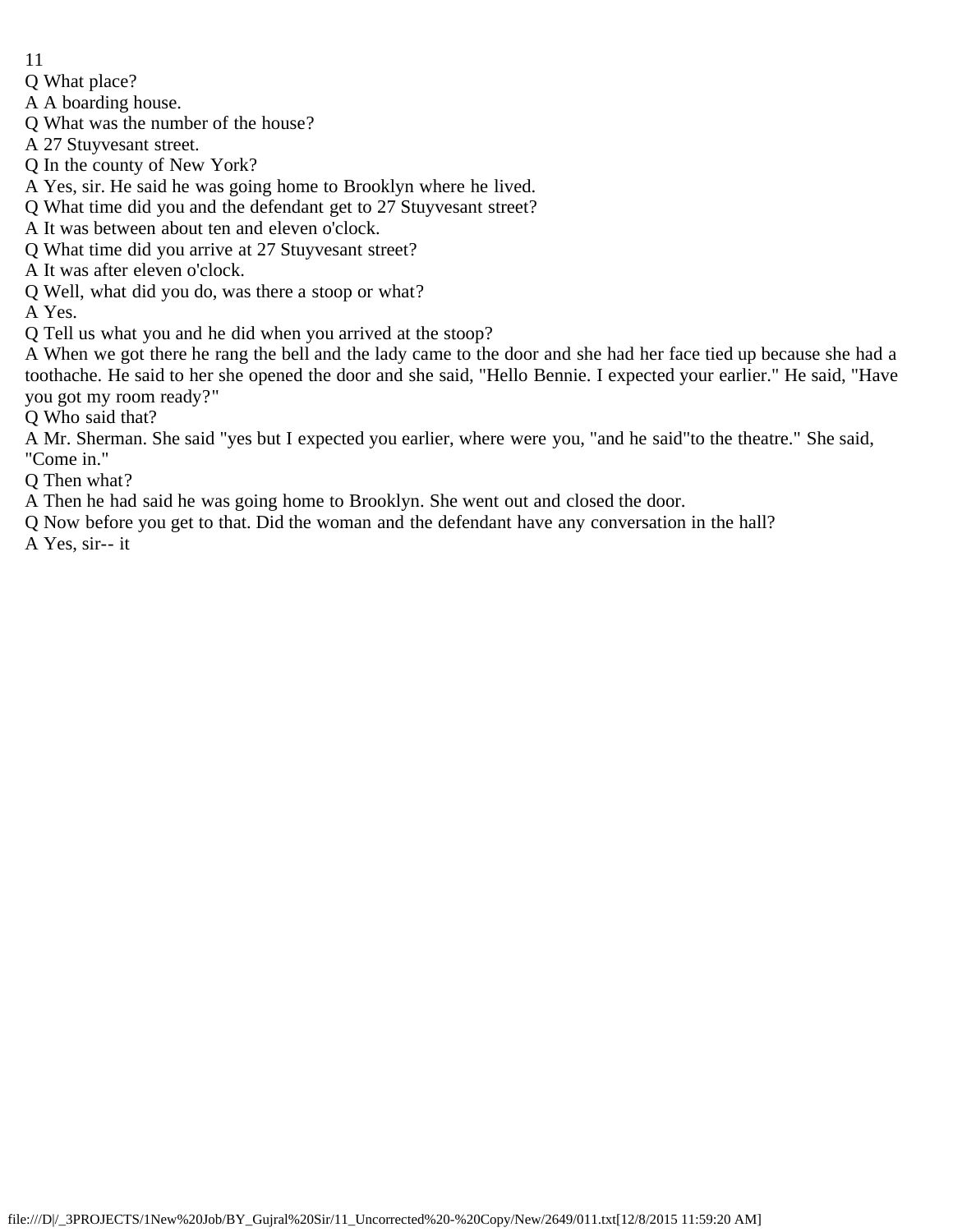was in the room.

- Q What is that?
- A In the room.
- Q Before you got into the room, was there any conversation in the hall?
- A No, sir, just at the front door when she opened the door.
- Q When you got in was there any light in the hall?
- A No, sir.
- Q Then you and Bennie and the woman entered the room?
- A Yes, sir.
- Q Is that right?
- A Yes, sir.
- Q Now was there a light in the room?
- A She made it, she turned on the gas and made a light.
- Q Who did?
- A The woman.
- Q What did she say, if anything, and what did the defendant say?
- A He handed her two dollars and said, "Here this is for the room for a little while." And she said something about her husband that he was sick, and he gave her a cigar for him.
- Q What did he hand her for the room for a little while?
- A Two dollars.
- Q Then what was done?
- A Then she left and I thought that he was going to- -
- Q Never mind what you thought. The woman left?
- A Yes.
- Q What happened?

A Then he sat there and he said he couldn't go back to Brooklyn because it would be too late, he would have to go to work about half past eight, and he said it would take him a couple of hours to go to Brooklyn so he said ??

- 
- ??
- ??
- ??
- 
- 12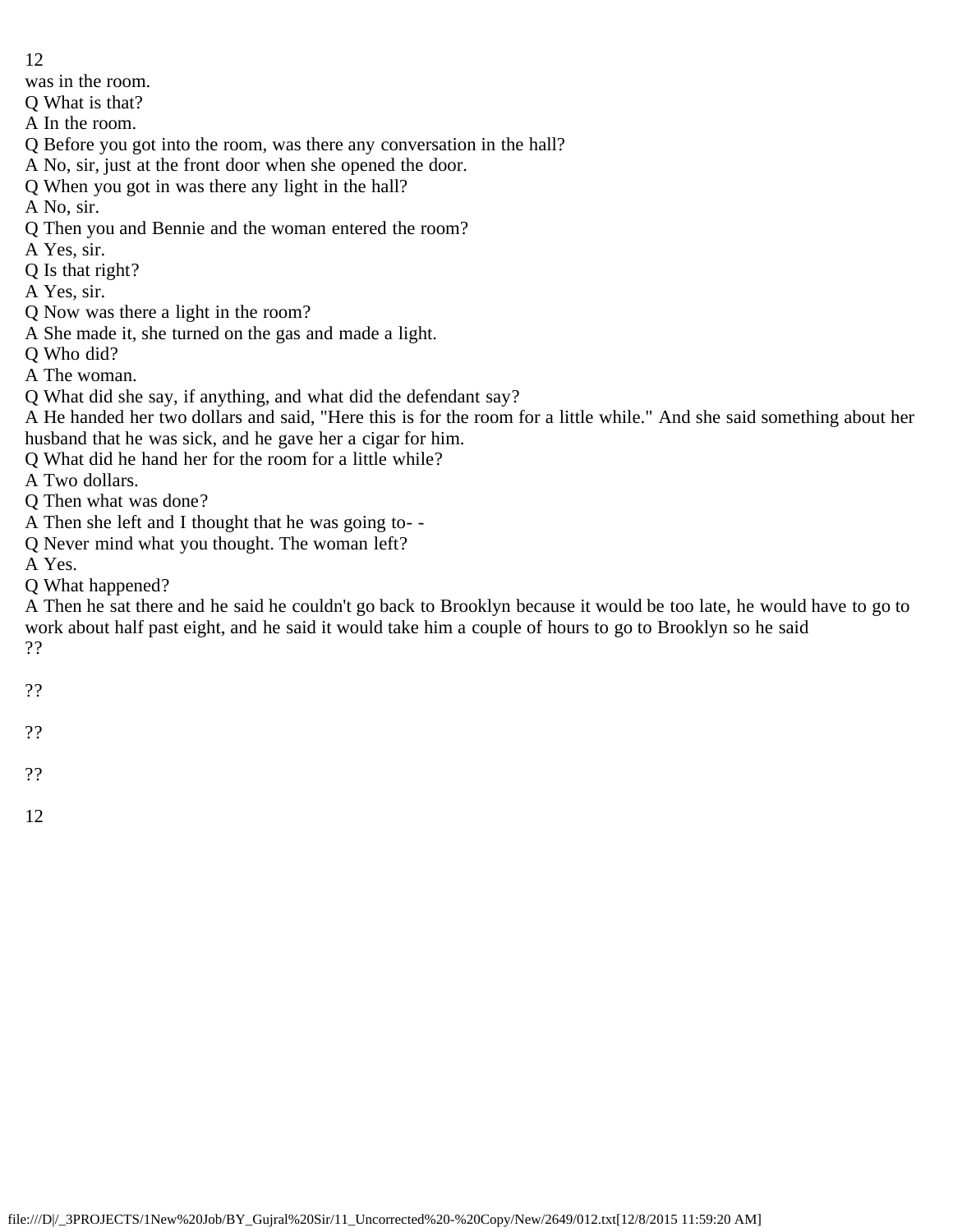he would stay there and I said he could not; he said if he- - he asked me if he would get another room and I said no. So he said he would sit in a chair for the night and I didn't know what to do.

Q Speak up. What else was said and done.

A Then he turned out the lights, and I had undressed and gone to "bed and he sat on the chair for a while. During the night when I was sleeping I woke up and I found him alongside of me in the bed, and then he had intercourse with me. Q What did he do to you? (No answer.)

Q Was he dressed or undressed when in bed?

A He was undressed.

Q Now ten us what he did to you.

MR. CAFFREY: Your Honor, I hate to have to go into this.

THE COURT: Yon will have to do it because you must comply with the Statute.

Q You say he had intercourse with you?

A Yes, sir.

Q Tell us what you mean by intercourse. Speak up and let us get over with it. Tell us what he did to you. Won't you tell the jury just what he did to you. (No answer.)

THE COURT: We will take a recess at this time. Gentlemen you will not speak about the case or permit anybody to speak to you of it and do not make up your minds concerning the guilt or innocence of the defendant until the ??

??

??

- ??
- 13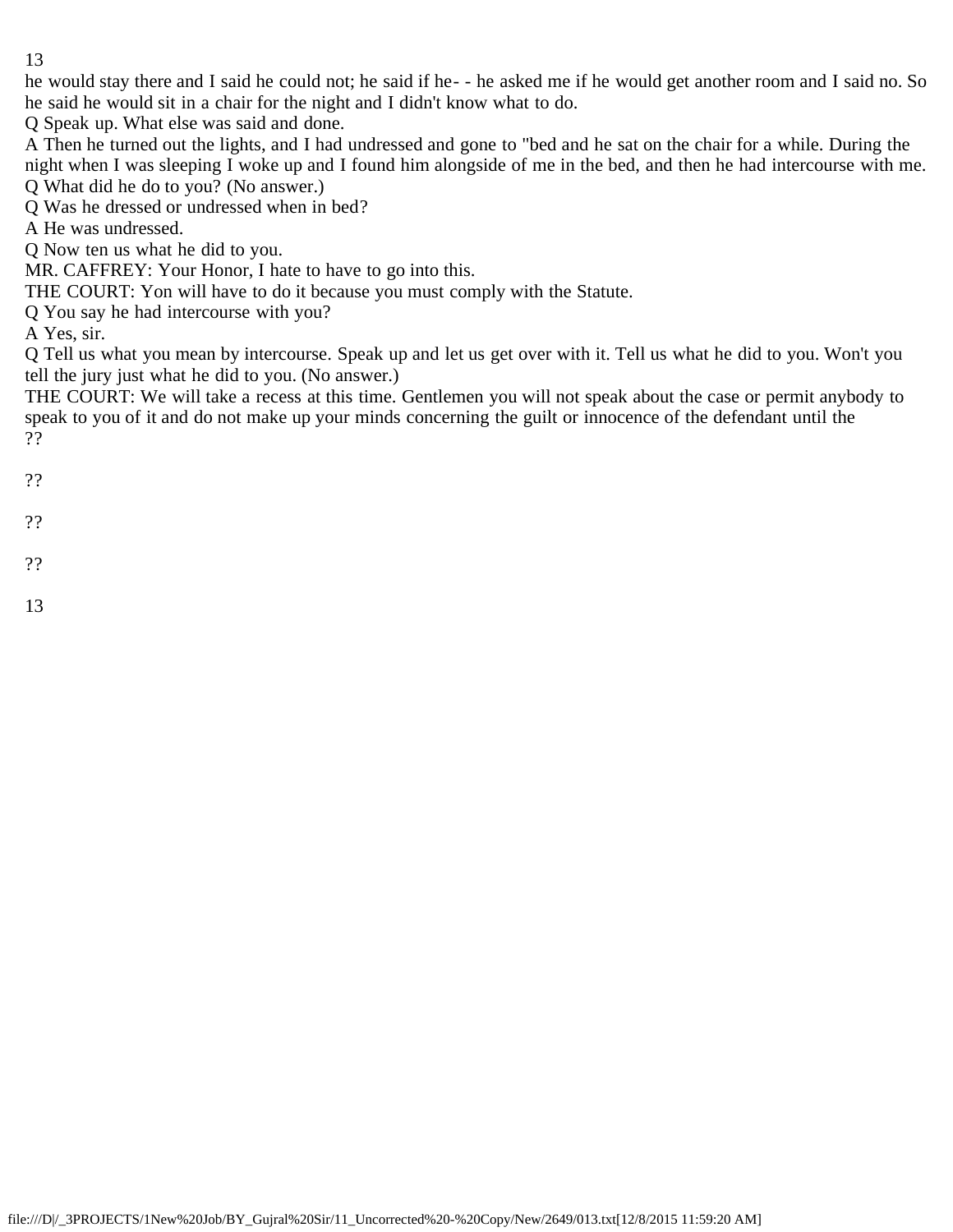case is submitted to you.

The Court then took a recess until two o'clock.

AFTER RECESS.

VIOLA MULLER, resumes the stand, testified as follows:

DIRECT . EXAMINATION CONTINUED BY MR. CAFFREY:

Q Now, Viola see if you cannot recover your voice and speak up loud enough for us all to hear you.

THE COURT: You were asking her what the defendant did to her, and she said that she had intercourse with him.

Q Now, you said that he, the defendant, had intercourse with you. Now, tell the jury what you mean by that, just what he did to you. Tell us what he did.

A He put his privates into my privates.

Q And how long did he remain in that position?

A I don't know.

Q About?

A I don't know.

BY THE COURT:

Q Did he lay on top of you?

A Yes.

Q Can you state how long?

A I don't know.

BY MR. CAFFREY:

Q Well, what was done then?

A Well, I said that I shall scream.

Q Now, tell us what was said.

A I said that I would

??

??

??

??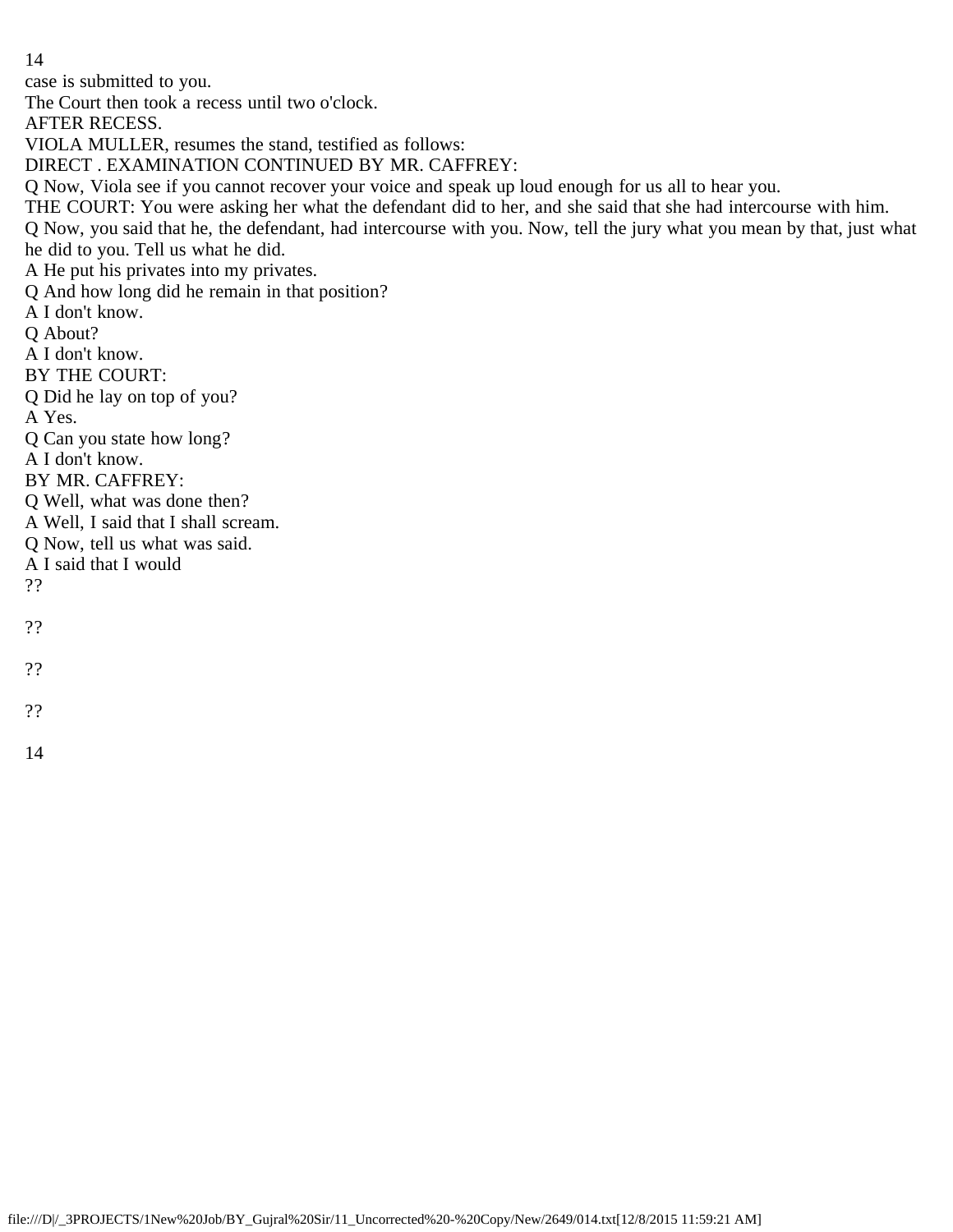scream, and he said "I could if I wanted to, but that it wouldn't do me any good because there wasn't anybody there, all the windows were closed, and the people were asleep, and he said I couldn't do anything."

Q Now, can you tell us about how long the defendant remained on, top of you with his privates in yours?

A I don't know.

Q Then after he said just what you have narrated, what was then done or said.

A He didn't say anything.

- Q Well, what did he do after that?
- A Nothing.
- Q Did he lie in bed all night?
- A Yes.
- Q And you remained there too?
- A Yes, sir, but not near him.

Q What?

A I wasn't near him.

Q You were in bed with him, weren't you?

A Yes.

Q Now, did the defendant after that act you have just spoken of have any other act of sexual intercourse with you that night?

- A Yes, once after that.
- Q How long after that first act?

A Not very long.

- Q Well, can you give us any idea about the time?
- A I was just beginning to fall asleep I know.
- Q Can't you tell us the length of time between the first act and the second?

A No.

- Q Where were you when he had the second act of sexual intercourse?
- A Well, I was sleeping when he woke me up.
- Q Did he remain in bed with you after the first act?

A Yes.

- ??
- ??
- ??
- 
- ??
- 15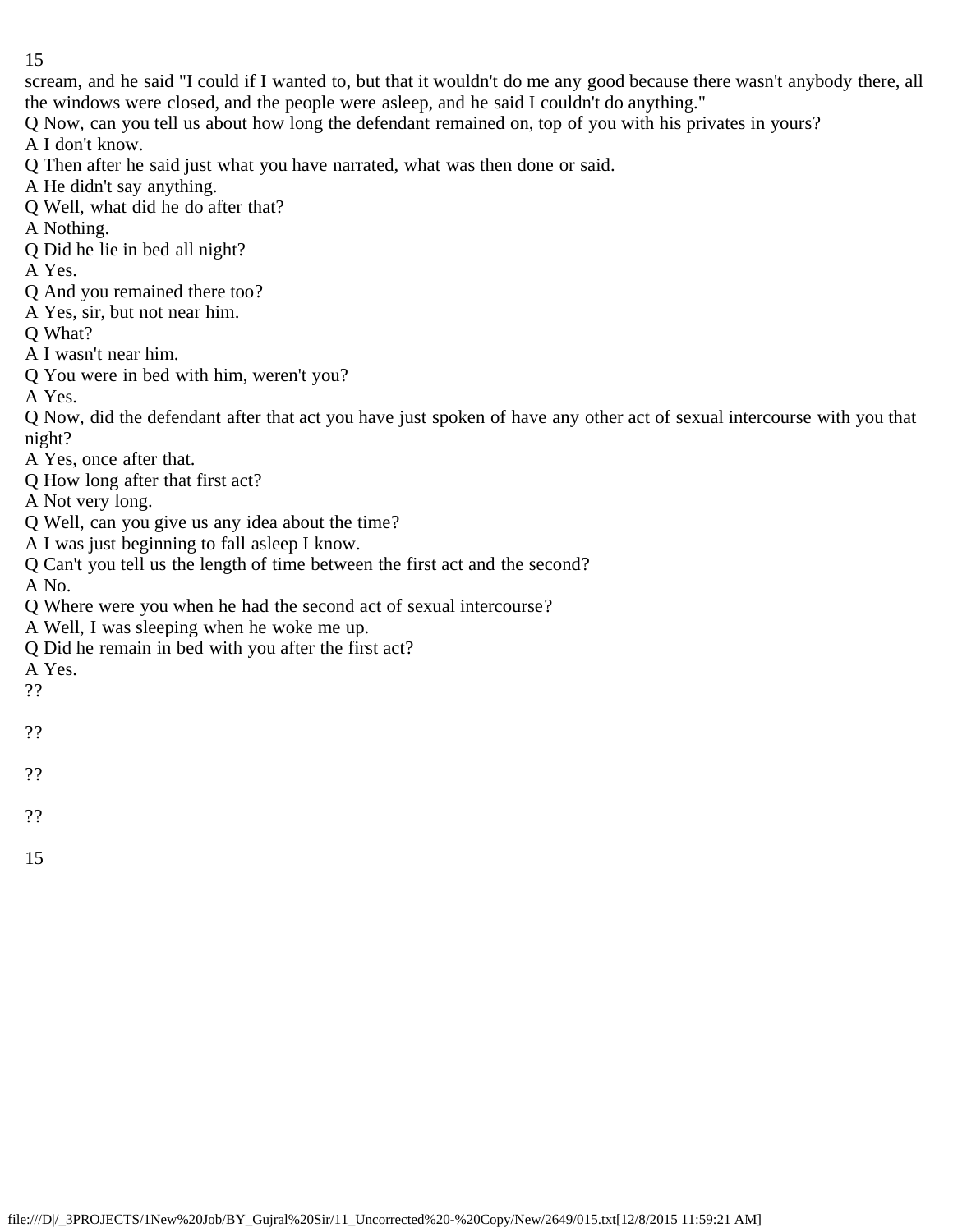Q After he woke you up what did he then do to you? Now, tell the jury just what he did, now, tell it and we will get over it.

A (No answer.)

Q Now, you tell me about the first act. Now, you say. the second time he woke you up. Tell us, please, what he did the second time.

A The same as the first time.

Q Did he put his privates into your privates?

A Yes, sir.

Q Was he on top of you?

MR. LEVY: Please don't lead her.

Q Now, tell us Viola, what he did to you the second time?

A He put his privates into my privates.

- Q And was he on top of you or what?
- A Yes, sir, he was on top of me.
- Q And how long did he remain in that position the second time?

A Not very long.

Q Now after he finished with that what did he do or what did you do? Now, go right along.

A I cried and he didn't do anything.

Q Did he say anything to you?

A No.

- Q Well, then, what was done, did you remain in bed or what?
- A Then in the morning when he got up he said I should come down to his place.
- Q Well, did you remain in bed with him after that?

A Yes.

Q Until he got up in the morning?

A Yes.

- ??
- ??

??

??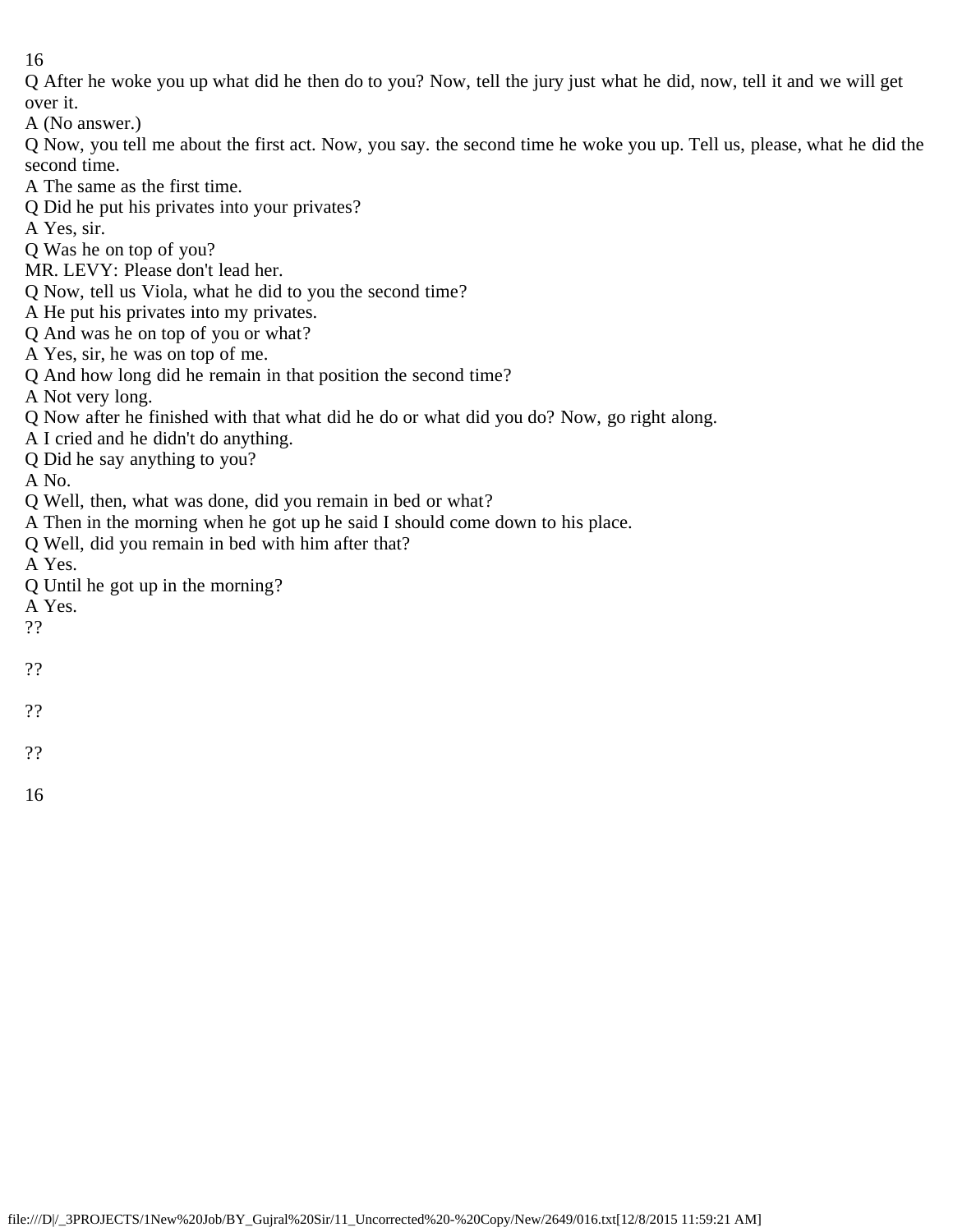- 17
- Q Now, when you got up he dressed?
- A Well, he was dressed when I woke up.
- Q So that when you woke up Sherman was up?
- A Yes.
- Q In the room and dressed?
- A Yes.
- Q Then he asked you to come down where?
- A To his place of business on 31st street.
- Q Did he tell you where his place of business did he tell you that?
- A Yes, he gave me a card.
- Q I show you a card. Look at the card which I now exhibit to you and state whether or not that is the card the defendant then gave to you?
- A It is.
- Q What did the defendant say when he gave you that card?
- A He directed me to his place of business, and in case I should forget the number here was one of his cards
- Q And he gave you this card?
- A Yes.
- MR. CAFFREY: I offer, it in evidence.
- BY MR. LEVY: Is this the identical card he gave you?

A Yes.

MR. CAFFREY: I offer the card in evidence and I ask that it be marked people's Exhibit 1 in evidence.

(The card is marked People's Exhibit 1.)

BY MR. CAFFREY:

Q Then he handed you that card, and told you where to go. Now, tell us what next happened?

A He went out - -

MR. LEVY: Speak up so that I can hear you.

MR. CAFFREY: Yes, you must speak up. You are in a noisy room and it is very hard for everybody to hear you ??

- 
- ??
- ??
- 
- ??
- 17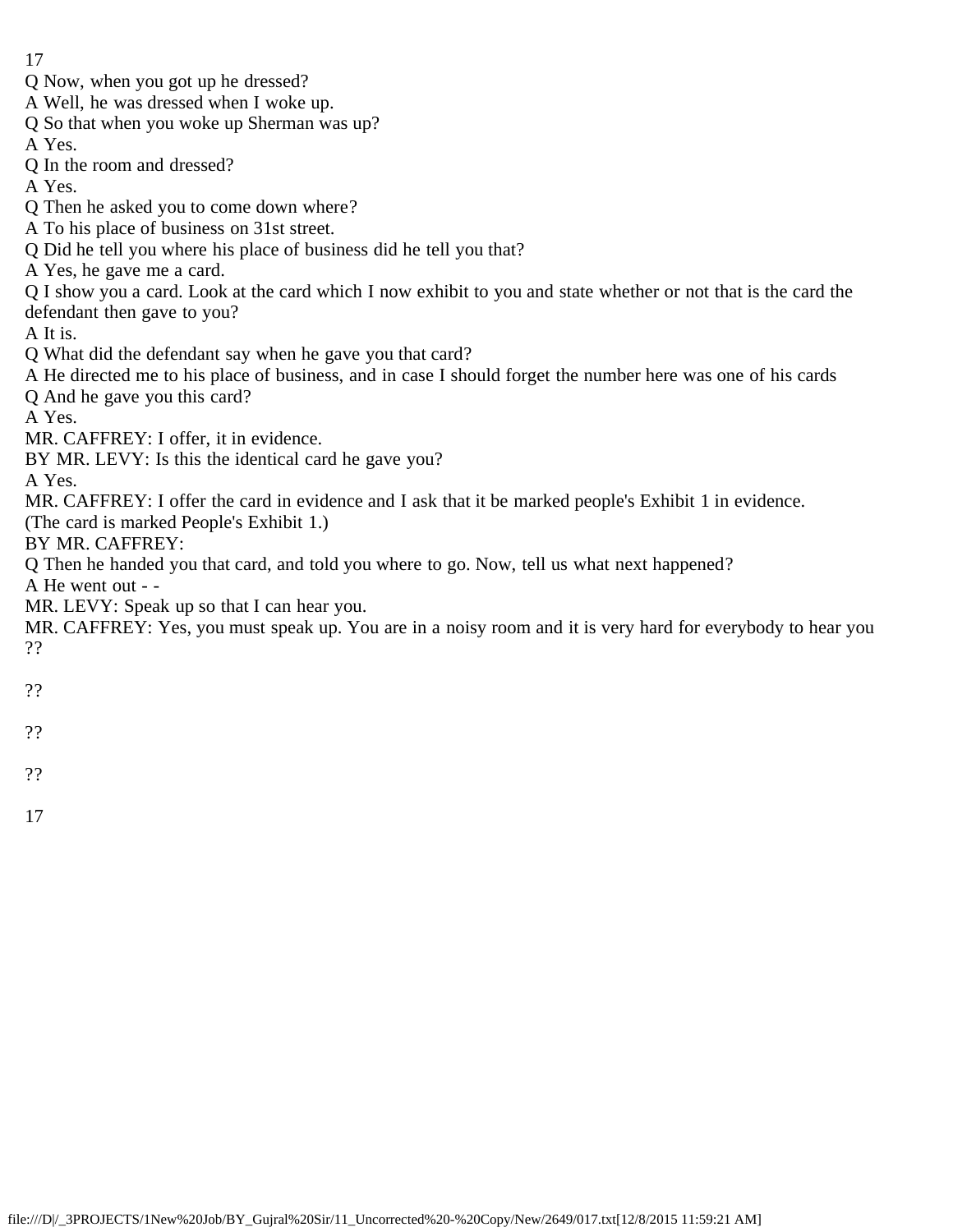and you must speak up.

MR. LEVY: There may be some testimony that I might wish to object to, and which might not be properly be admitted because I cannot hear her.

THE COURT: That is the reason why I am insistent upon this young woman lifting her voice. You are entitled to hear every word she says. I don't want anything to get into this record that ought not to be there.

MR. LEVY: Yes, I cannot protect the defendant unless I hear what she has to say. (Addressing the witness) Now, you can talk louder, no one will hurt you. We are going to be very kind to you.

BY MR. CAFFREY:

Q Now, come right out with your voice.

A Shall I tell you before he went out?

Q Yes. Tell us what he said before he went out. Now. turn that way and talk to the jury.

A He spoke to the lady of the place a Mrs. Voss, and he told her that he was late, and that he would have to hurry, and then after he told me about the card and how to get there, why, he left and told me to be down at his place of business by 12 o'clock, and after awhile I got dressed and I went down there.

Q Now, do you come out of that big room, that rear parlor?

A Yes.

Q And is there a hallway between the rear parlor and the ??

??

??

??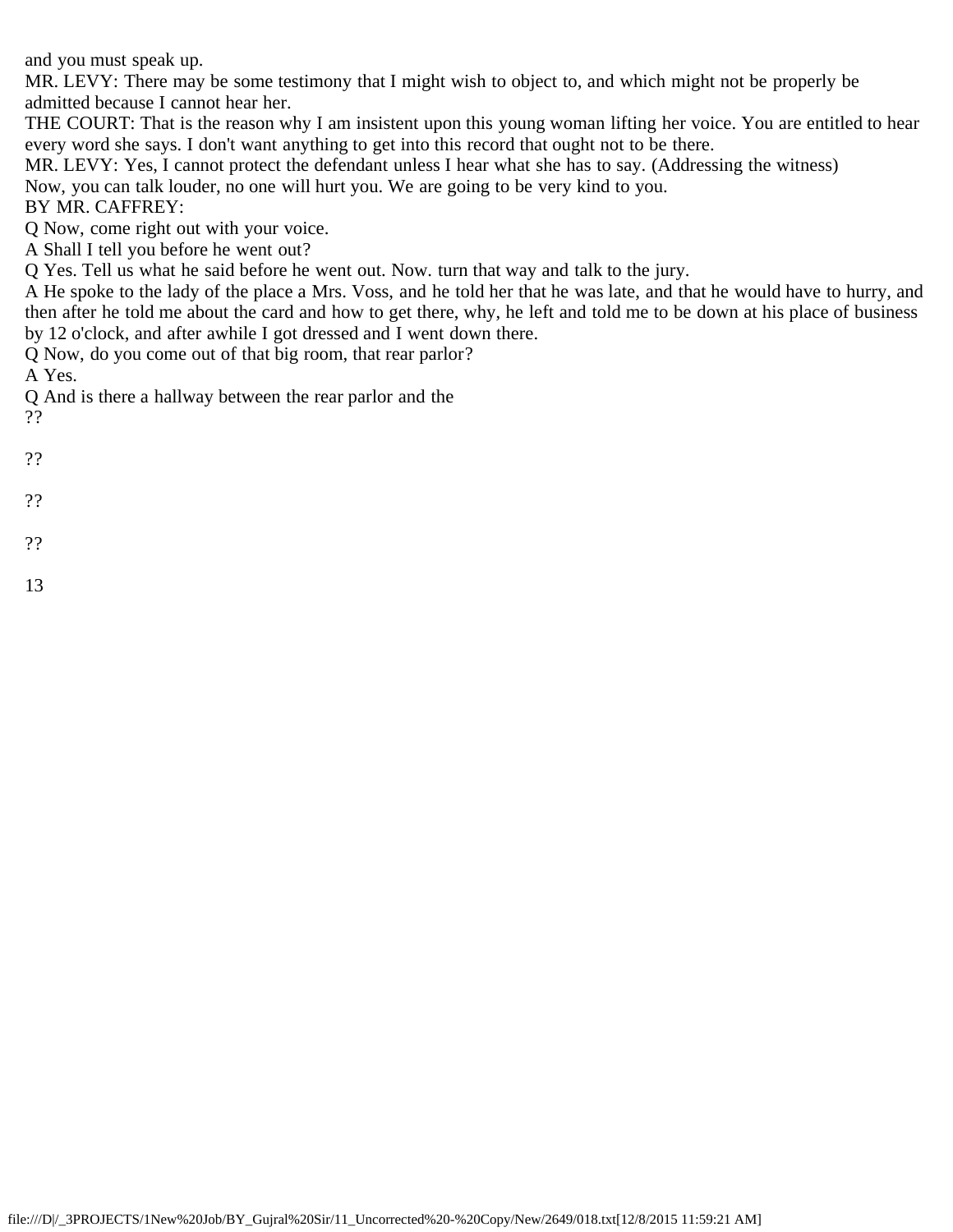rear parlor?

A Yes.

Q And does the' door from the front parlor lead out on to the same hall as the door from the rear parlor leads into? A Yes.

Q And when you came out of the rear parlor could you see the door in the front parlor?

A The door was open.

Q The door of the front parlor was open?

A Yes.

Q Did you see Mrs. Voss, and the defendant talking together?

A No, only Mrs. Voss.

Q Did you hear them talking together?

A Yes.

Q You knew Mrs. Voss voice?

A Yes.

Q You heard it the night before?

A Yes, sir.

Q And you knew the defendant's voice?

A Yes.

Q And you heard the two of them talking together, is that right, now?

A Yes, sir.

Q Now, when you came out how long, at what time in the morning was it that the defendant left the room about what time?

A Between eight and nine.

Q Now, what time or about what time-- now, be careful -- did you leave the room?

A It was after eleven.

Q After eleven?

A Yes, sir.

Q Sure of that?

A Almost.

Q Now, between the time that the defendant left the room where you were and the time that he left the room, did any other person leave or enter that room besides yourself?

A No.

Q Was there anybody else in the room?

A No.

??

??

??

??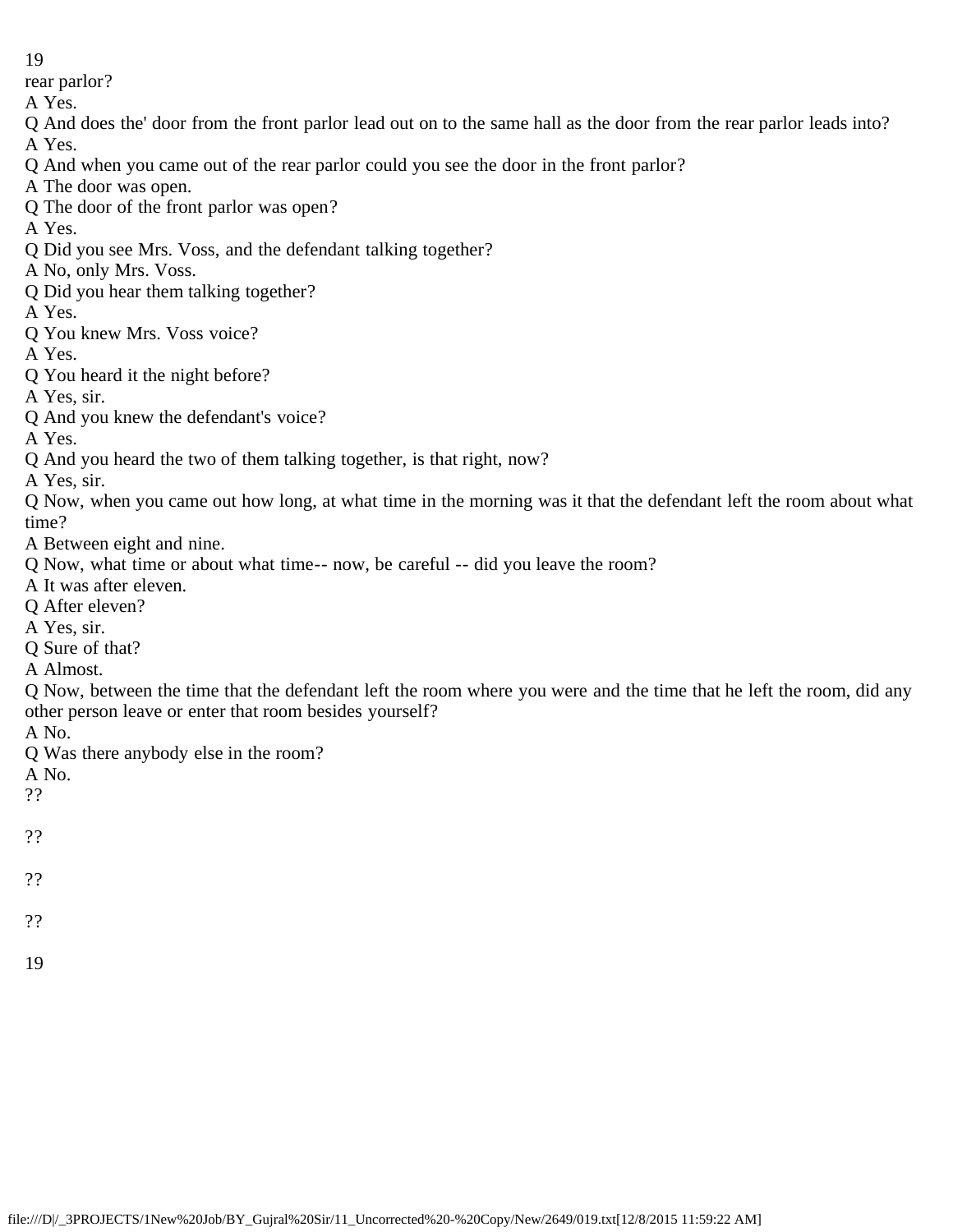Q Now, from the time that you entered the room with the defendant the night before until the time the defendant left the room in the morning was there any other person in that room besides you and the defendant?

A Only when we first came in to the room, the woman.

Q You mean Mrs. Voss?

A Yes, Mrs. Voss.

Q So then you had a talk with Mrs. Voss, and then what did you then?

A Then I left there and I went to his place of business on 31st street.

Q You mean by that the defendant's place of business, don't you?

A Yes.

Q When you went to his place of business did you see him?

A Yes.

Q Did you enter the place of business?

A I did.

Q At what time about?

A Oh, at ten minutes after twelve.

Q Now, while you were there did you leave any of your personal belongings there?

A Yes.

Q What did you leave there?

A A vanity box.

Q I ask you to look at this article and state whether or not that is the article you left there to which you referred as a vanity box?

A Yes, sir.

- Q Is that the vanity box?
- A Yes, sir
- Q Is that the vanity box you left?

A Yes.

Q At the defendant's place?

A Yes.

- Q Why did you leave it there?
- A I had forgotten it.

??

- ??
- 
- ??
- ??
- 20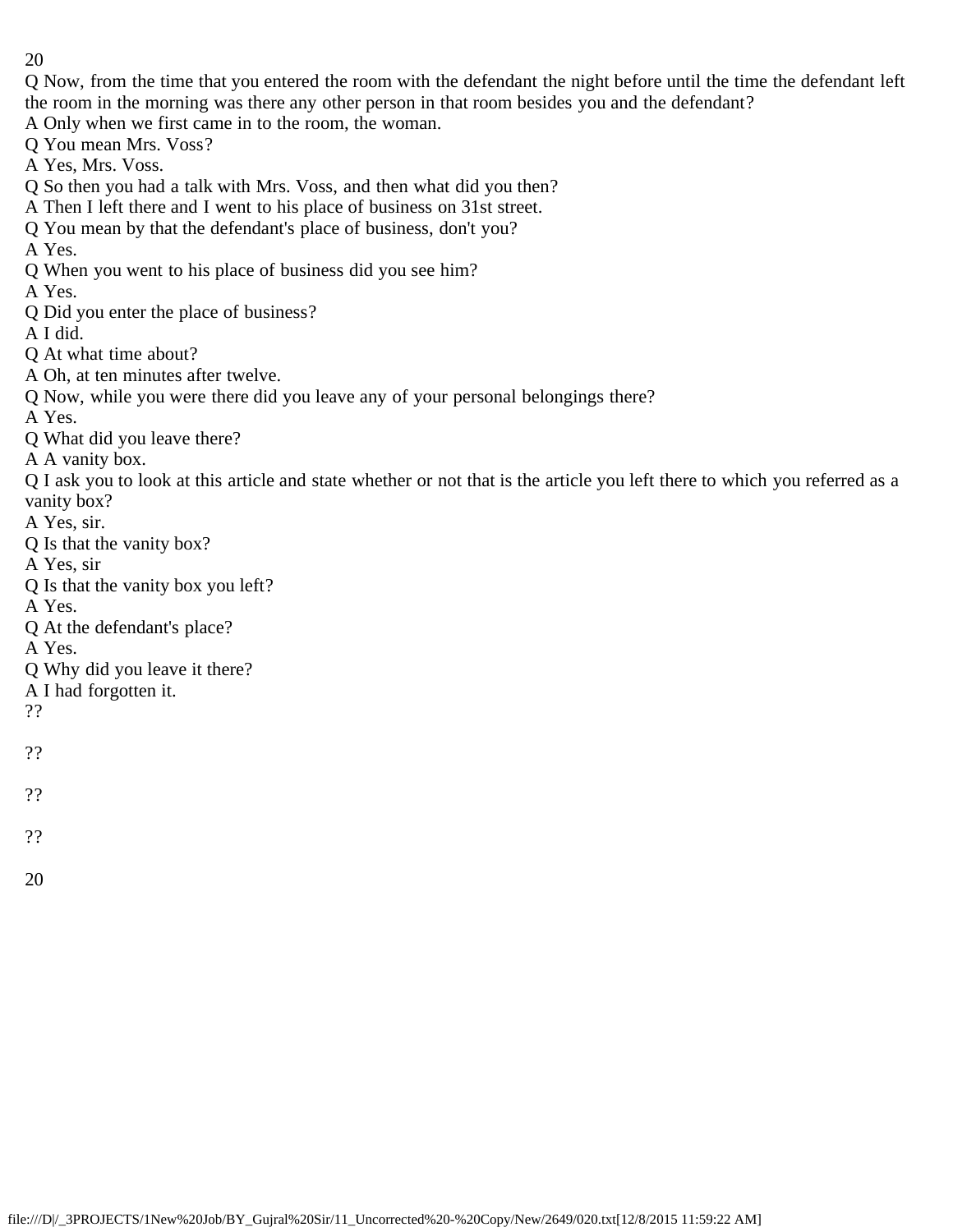- 21
- MR. CAFFREY: I ask that that be marked for identification.
- (The vanity box considered as marked People's Exhibit 2 for identification.)
- Q Did you go any other place with the defendant?
- A No.
- Q Did you remain in his place of business at 16 West 31st street?
- A No, I went back to 26--
- Q What is that?
- A He took me to a lady in 26th street.
- Q That is what I asked you. Then you did go someplace else?
- A Yes, I thought you meant if I went out.
- Q I asked you if you did go to any other place with him, did you?
- A Yes.
- Q From the business place. Where did you go?
- A He went to a man, I don't know what the man's name is, and he asked him if he knew of a good boarding place.
- Q Who was that man, do you know?
- A No, sir.
- Q Was it Mrs. Gries's cousin-- where did you meet that man, you and the defendant?
- A I don't know what he was -
- MR. LEVY: I object to this.
- Objection sustained.
- Q Were you with the defendant when he went to that house?
- A But I was downstairs and he went up.
- Q Did you hear the conversation between the defendant and this man, what they were talking about?
- A Well, I didn't hear all of it, but I heard that he said he wanted -
- ??
- ??
- ??
- 

??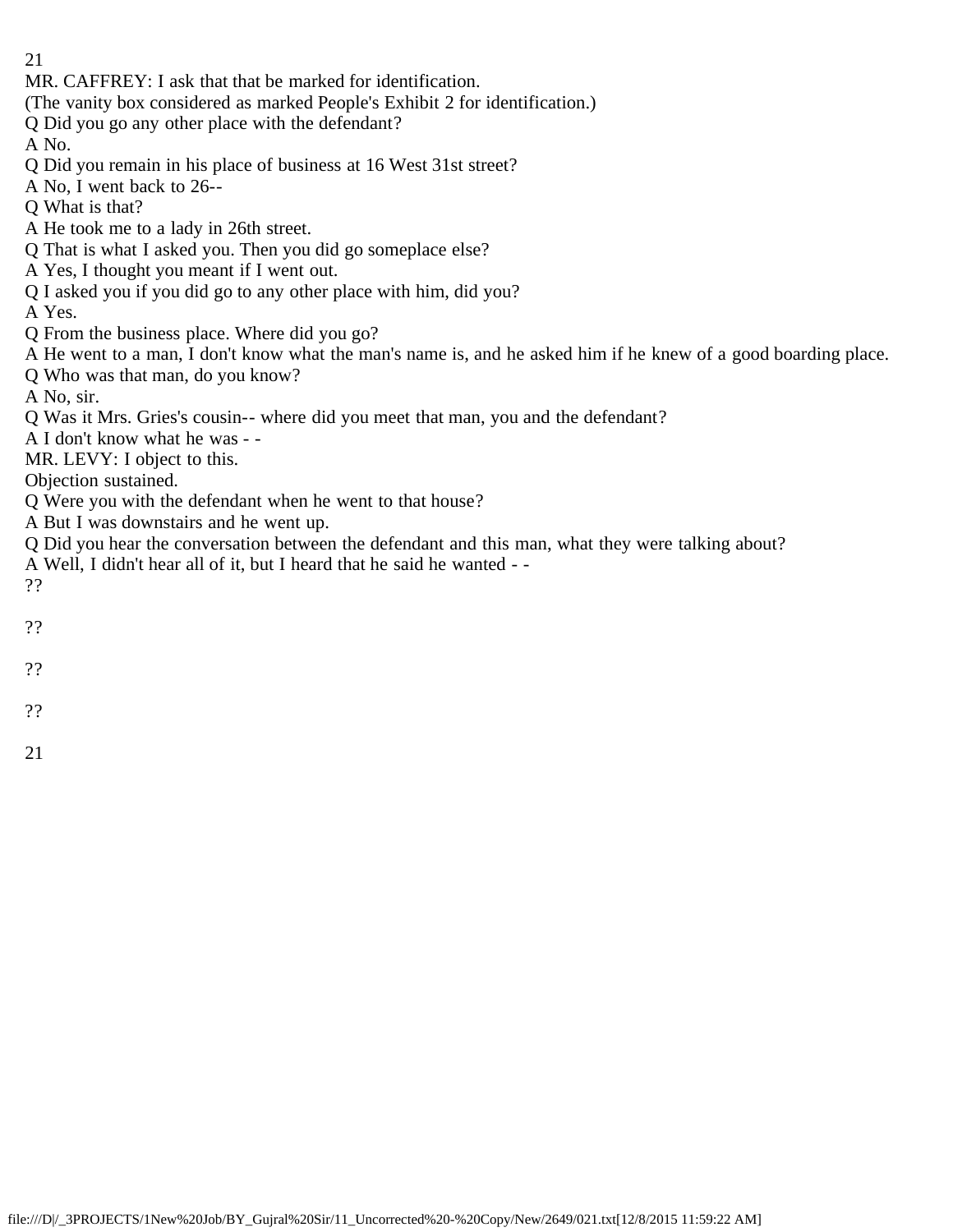Q Did you hear the conversation that took place between this man and the defendant?

A Not all of it.

- Q Where did the conversation take place?
- A Downstairs from where this man worked- -
- Q On the street?
- A Yes, sir.
- Q Where did the defendant meet him?
- A He went up to where he worked and asked him to come down.
- Q Did he call him out on the street?
- A Yes, sir; it was just at the noon hour.
- Q Where was this place, what street?
- A I don't know where it was.
- Q Let me ask you. You are a stranger in New York?
- A Yes, sir.
- Q Aren't you?
- A Yes, sir.
- Q Previous to this time of coming to New York had you ever been in New York before?
- A Yes, sir, with my mother.
- Q How many times?
- A About three or four times.
- Q You don't know anything about the streets of New York?
- A No, sir.

Q Now tell us the part of the conversation you heard between the defendant and this man, only what you heard? A I heard this other man- -

MR. LEVY: I don't want to throw any obstacle in the way of developing the truth, but she only heard a part of the statement, and I cannot determine whether that is competent or relative Unless she heard the whole conver- ??

- ??
- 
- ??
- ??
- 22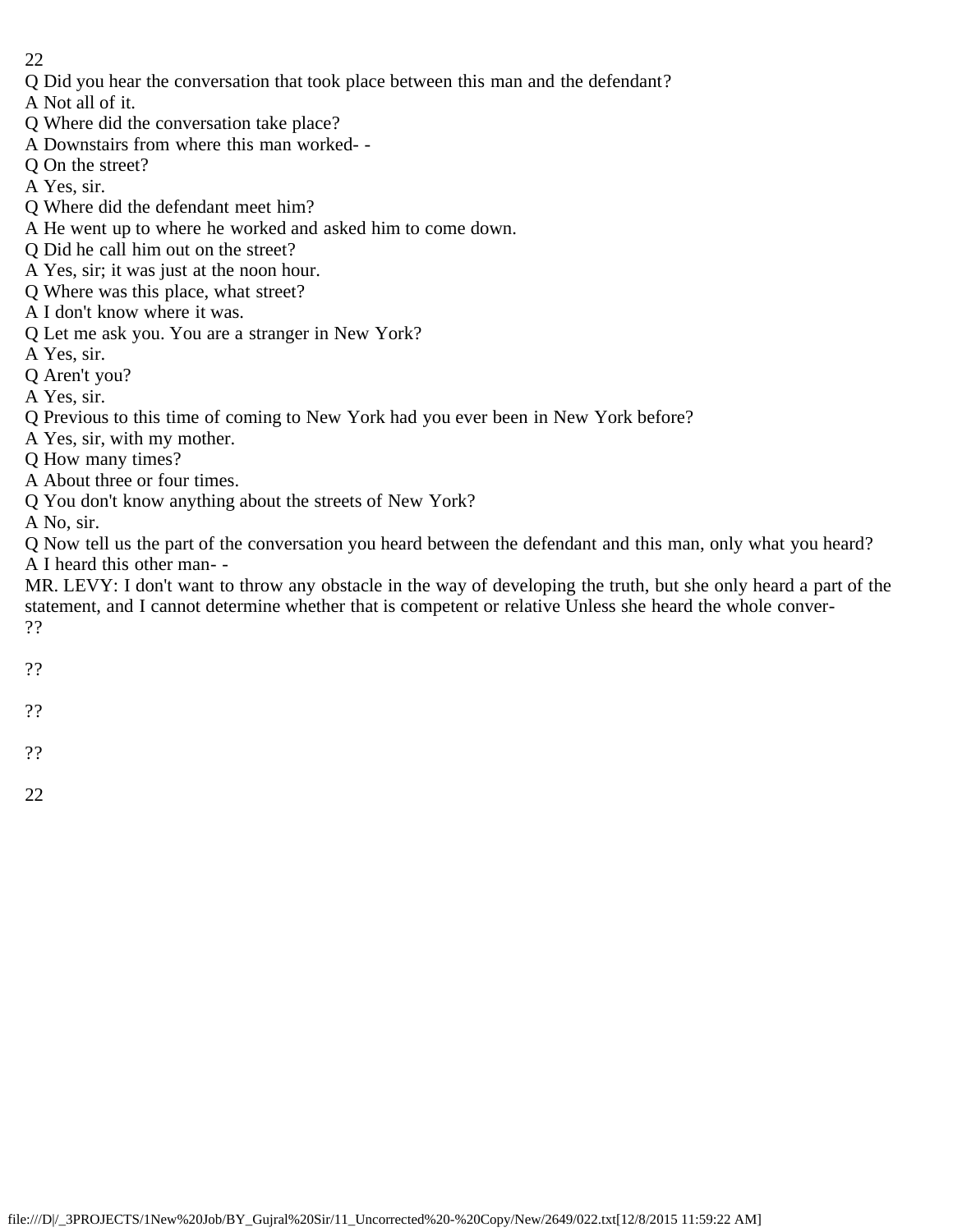sation I don't think she should be permitted to testify to it.

THE COURT: I would not let her testify to all of it because she said she did not hear all of it. I will let her testify only to the portion she heard.

MR. LEVY: She can testify to that part but the other part might be explanatory of that part which she heard.

THE COURT: I want you to tell us what occurred, that is to Say, tell what was said between that man and this

defendant. You are to say only that which you heard and nothing else.

BY MR. CAFFREY:

Q Now you may go on.

MR. LEVY: I think that would be incompetent testimony.

THE COURT: Well, I cannot determine that until I have heard it.

MR. LEVY: Your Honor is right. I want to reserve the right to strike it out.

THE COURT: I will entertain a motion to strike it out if it is incompetent.

BY MR. CAFFERY:

Q Raise your voice. What conversation did you hear?

A Mr. Sherman was speaking to him and he said it will be all right. Then Mr. Sherman said, Well, how can I let her know and he handed him a card, and said, "Yes, I know, her place",

??

- ??
- 
- ??
- ??
- 23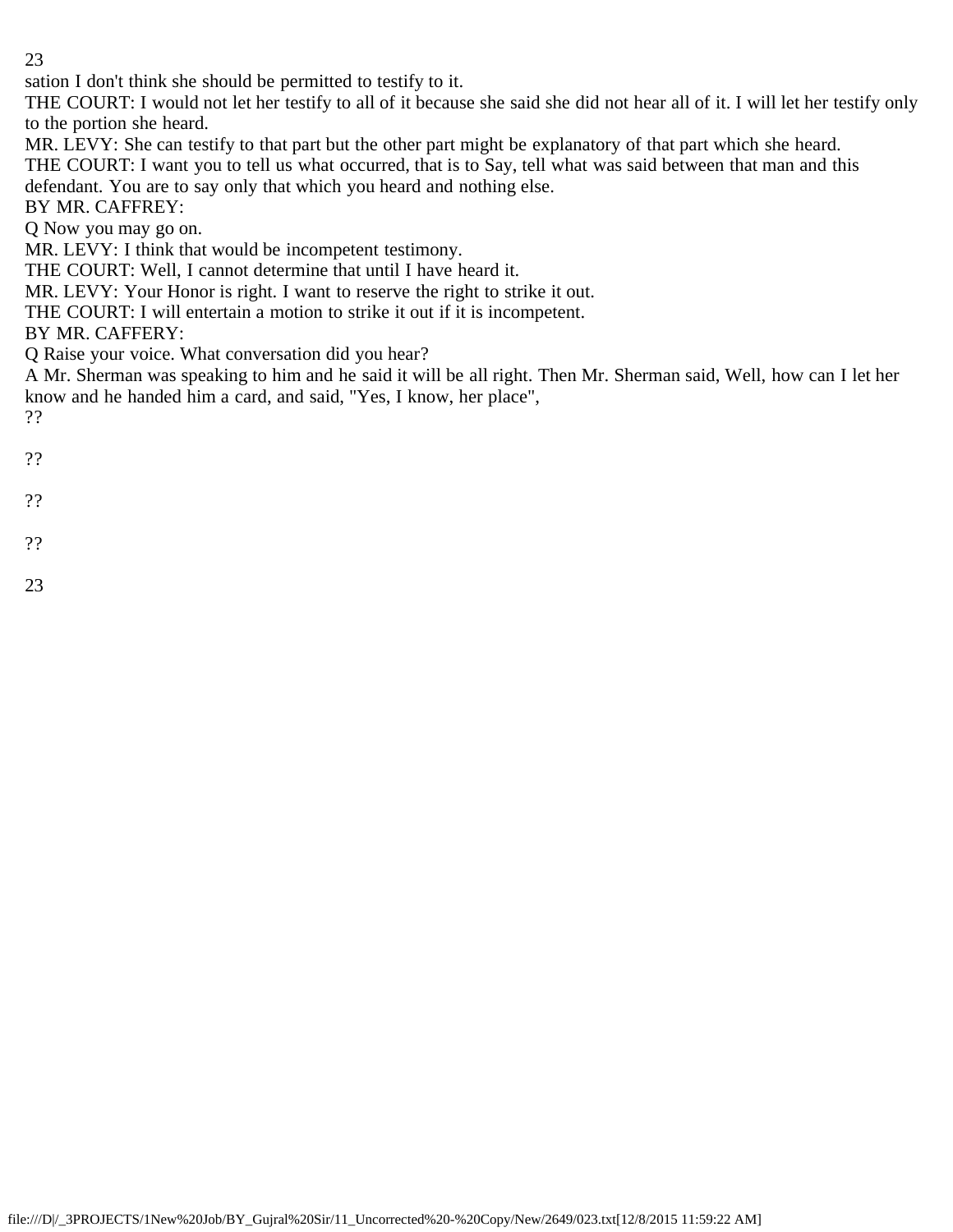and he said "everything will be all right".

Q Who said that?

A Mr. Sherman.

Q Were you there then?

A Yes, sir.

Q And the man said "I know her place"?

A Yes, sir.

Q What was this?

A A card with something written on it about my going there, it would be all right.

MR. LEVY: It may be, your Honor, that I might want this in the case, but I don't think it is competent.

THE COURT: It may stand conditional on any motion that you may want to make hereafter.

MR. LEVY: I assume the District Attorney will connect it.

THE COURT: I have assumed that he was going to connect it up and that is the reason I have allowed it to stand.

MR. LEVY: Do you intend to connect it?

THE COURT: Standing alone it means nothing.

MR. CAFFREY: I don't regard it as important enough to have any quarrel over it.

THE COURT: I think that what was just said concerning the card and something being written upon it and all relating thereto should be stricken from the record and the jury are directed to disregard it.

MR. LEVY: Before that is done, may I inquire about this card that has been spoken of.

THE COURT: I was curious to know about that.

??

- ??
- 
- ??
- ??
- 24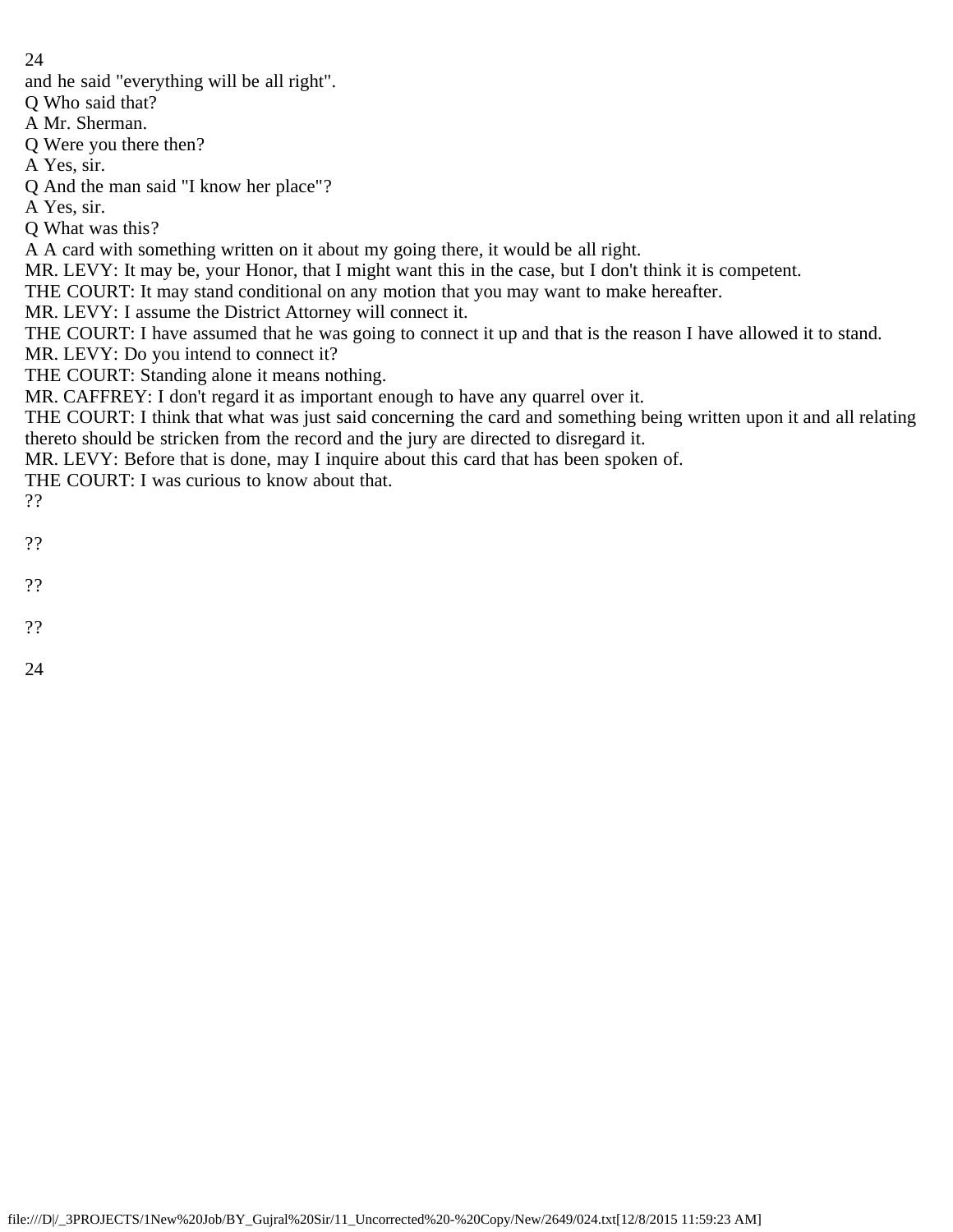MR. LEVY: Was it the defendant's card or the other man's card?

THE COURT: There is nothing here to show what card it was. She has not stated that.

MR. CAFFREY: I don't know myself. I was going to try to bring that out.

MR. LEVY: Have you that witness?

MR. CARREY: No, because I don't know who he is. She doesn't know the man and there is no way of ascertaining who he is.

MR. LEVY: To conserve the defendant's rights I shall move to strike it out.

THE COURT: I will strike it out and tell the jury not to pay any attention to it.

BY MR. CAFFREY:

Q After the conversation with that man at that house, did you go any place with the defendant?

A Yes, sir, to this place where the man said, Mrs. Gries.

Q Where was that?

A On 26th street, 113.

Q 113?

- A Yes, sir.
- Q East or west?

A East.

Q East?

A Yes, sir.

Q In the county of New York?

A Yes, sir.

Q Now, when you got to Mrs. Gries place was the defendant with you?

A Yes, sir. He handed her this card.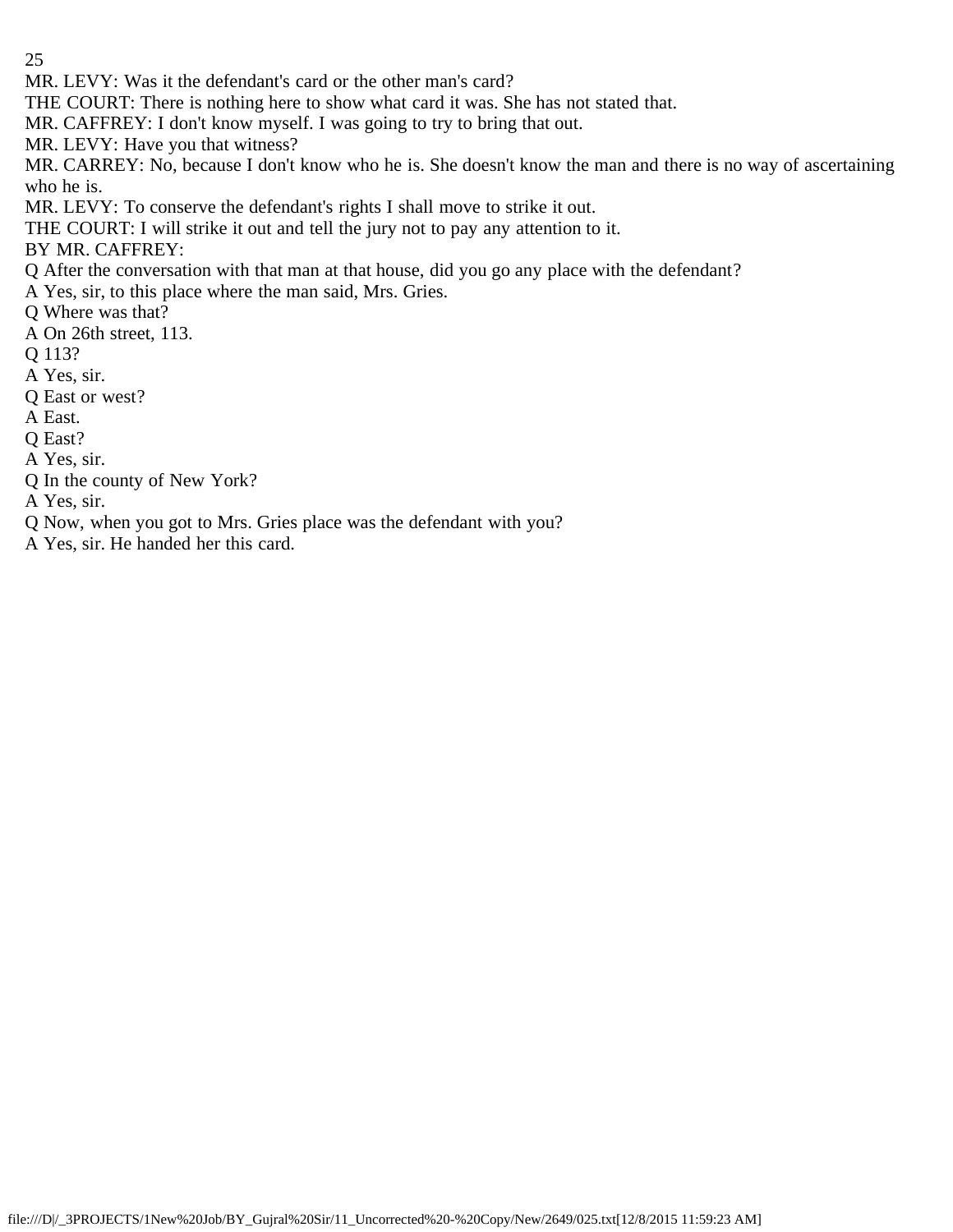Q He handed Mrs. Gries a card that he had received from the other man?

A Yes, sir; that he had received from the other man.

Q You don't know what was on that card, do you, say yes or no?

A No, sir.

Q Now after the card was handed to Mrs. Gries by the defendant what happened then?

A Then she said it will be all right to Mr. Sherman and Mr. Sherman said that he knew her cousin, then they got into conversation. They were talking German and some parts of it I understood.

Q Do you understand German?

A I do.

Q Ever talked in German?

A Yes, sir.

Q You understood what they said?

A Yes, sir.

Q Tell us what they said.

MR. LEVY: object to that.

Objection overruled.

Q Now tell us what was said?

A He said that he wanted her to take care of me because I did not have any relatives or any one to take care of me and she said she would; then they were talking about business and something I did not understand that.

Q During the course of the conversation between Mrs. Gries and the defendant was there anything said as to who you were?

A He said I was a distant cousin of his.

Q Who said that?

A Sherman.

Q He said that to Mrs. Gries?

A Yes, sir.

??

??

??

??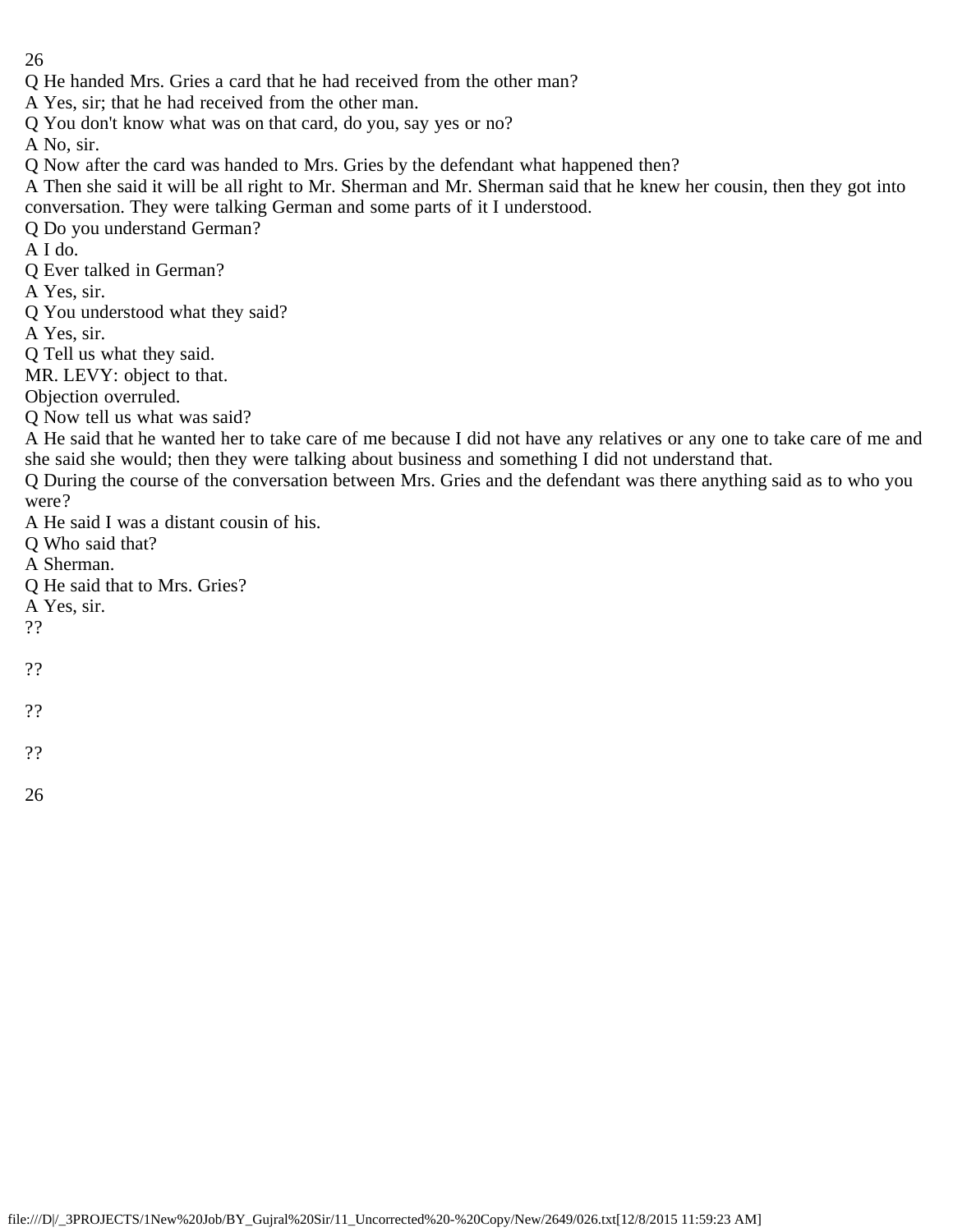- Q Was there any money paid to Mrs. Gries?
- A Yes. sir, ten dollars.
- Q Who paid that ten dollars?
- A Mr. Sherman.
- Q When he paid the ten dollars to Mrs. Gries what did Sherman say?
- A He said, "Here this is for the room and I want you to take care of the girl." That is all.
- Q Now, during the evening did you remain at Mrs. Gries house?
- A From Monday until Friday.
- Q From Monday until Friday?
- A Yes, sir.
- Q That was Monday the 14th of April?
- A Yes, sir.
- Q Until the following Friday?
- A Yes, sir.
- Q Is that correct now?
- A Yes, sir.
- Q While you were there did the defendant visit you?
- A He came once; he was only speaking to Mrs. Gries.
- Q During this time from Monday to Friday he came once?
- A Yes.
- Q Did he see you on that occasion?
- A Yes, sir; that was downstairs with Mrs. Gries.
- Q You were down there?
- A Yes, sir.
- Q Did he talk to you?
- A No, sir, he did not have anything to say to me just then; he was talking to the woman.
- Q You had no private conversation with him?
- A No, sir.
- Q And no immoral acts took place between you and him while in that house?
- A No, sir.
- Q The only act was in the other house?
- A Yes, sir.
- ??
- ??
- 
- ??
- ??
- 
- 27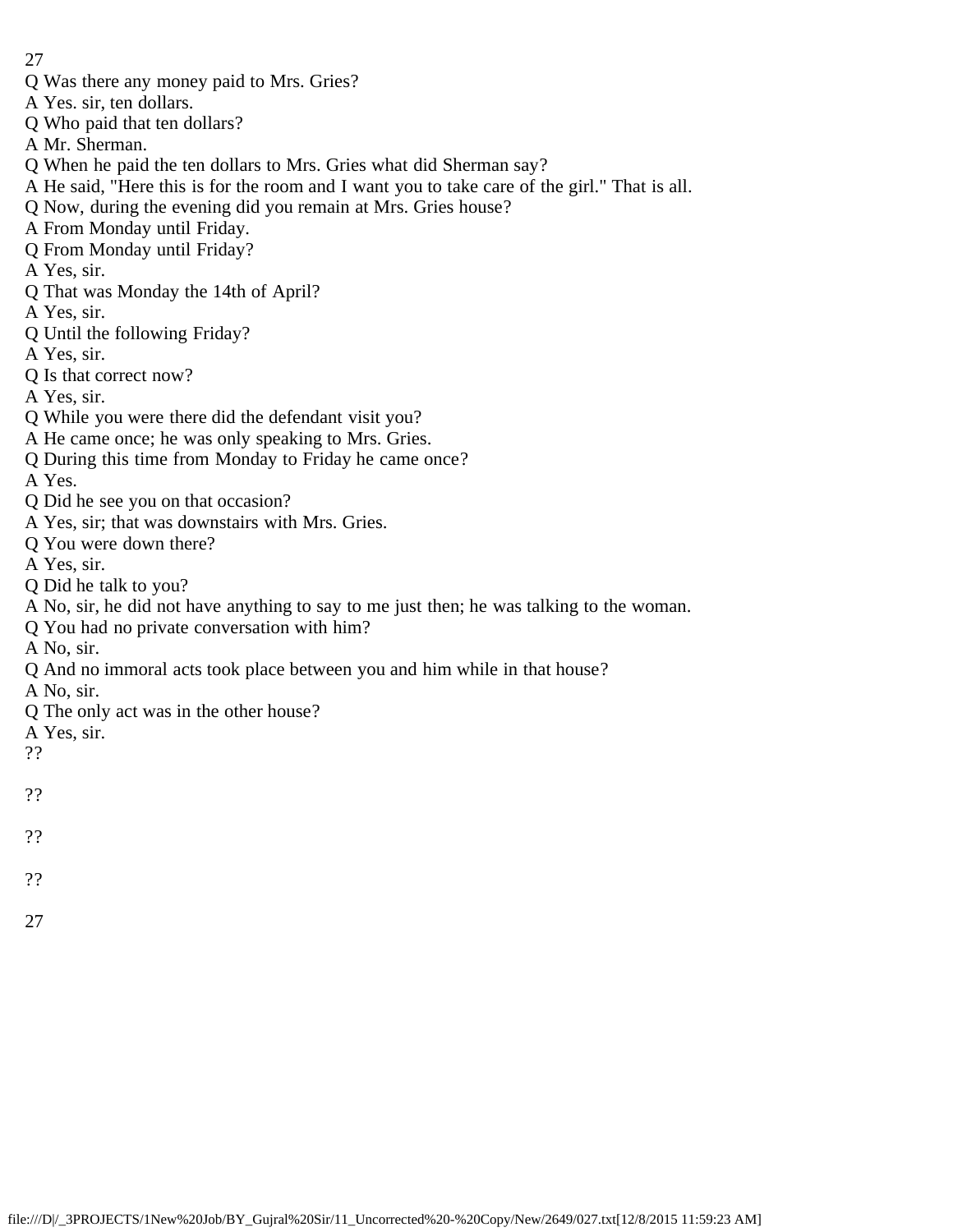- Q In 27 Stuyvesant street?
- A Yes, sir.
- Q Is that correct now?
- A Yes sir.
- Q Were you placed under arrest on this Friday?
- A Yes, sir.
- Q Who was present when you were placed under arrest? (No answer.)
- Q Who was present when you were placed under arrest?
- A Mrs. Gries son.
- Q Mrs. Gries son?
- A Yes. sir.
- Q Is that all?
- A Yes, sir, and two little children two girls.
- BY THE COURT:
- Q In Mrs. Gries you didn't have sexual intercourse with him at all?
- A No, sir.
- Q Now did you receive any other papers from the defendant at any time?
- A Yes, sir.
- Q When?
- A The day that I was up there on that Monday, April 14th.
- Q Up where?
- A In his office.
- Q What papers were they?
- A It was a letter head.
- Q I ask you what did he say to you when he handed you these letterheads?
- A He just said that if I wanted to I could use them and write notes on or something if I wanted to.
- Q I ask you to look at the papers which I now exhibit to you, and state whether or not these are the papers and the letterheads that the defendant gave you?
- A Yes, sir.
- ??
- ??
- 
- ??
- ??
- 28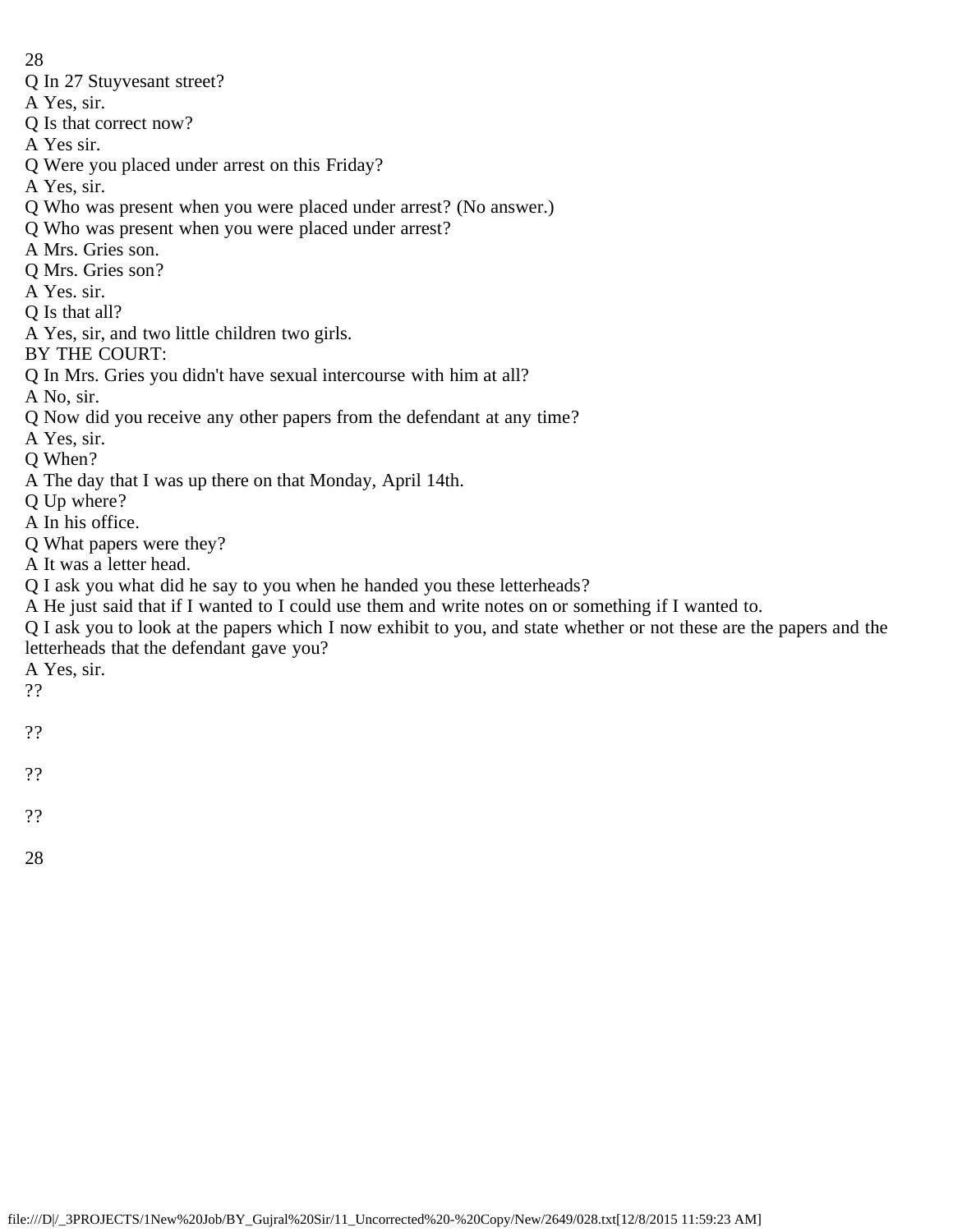29 Q Look at them? A Yes, sir, they are. Q What did you do with them afterwards? A I took them up to the house on 26th street. Q Did you give them to anybody? A No, sir. Q What became of them after that? A They were just upstairs in the room on 26th street. Q Did you see anybody take them? A No, sir. Q Did you give those papers to anybody? A No, sir. Q Did you give them to the police, I mean Mr. Pizarra? A No, sir. Q They were in your room? A Yes, sir. Q Is that it? A Yes, sir. MR. CAFFREY: I ask to have these marked for identification. MR. LEVY: Did I understand you to say that he gave you his letter paper, these here? A Yes, sir. MR. LEVY: He told you that you could use it? THE WITNESS: Yes, sir MR. LEVY: Is that right? THE WITNESS: Yes, sir. MR. LEVY: He gave her according to her statement his letter paper and said she might use it, is that correct? THE WITNESS: Yes, sir. (The papers referred to are marked for identification ?? ??

- ??
- ??
- 29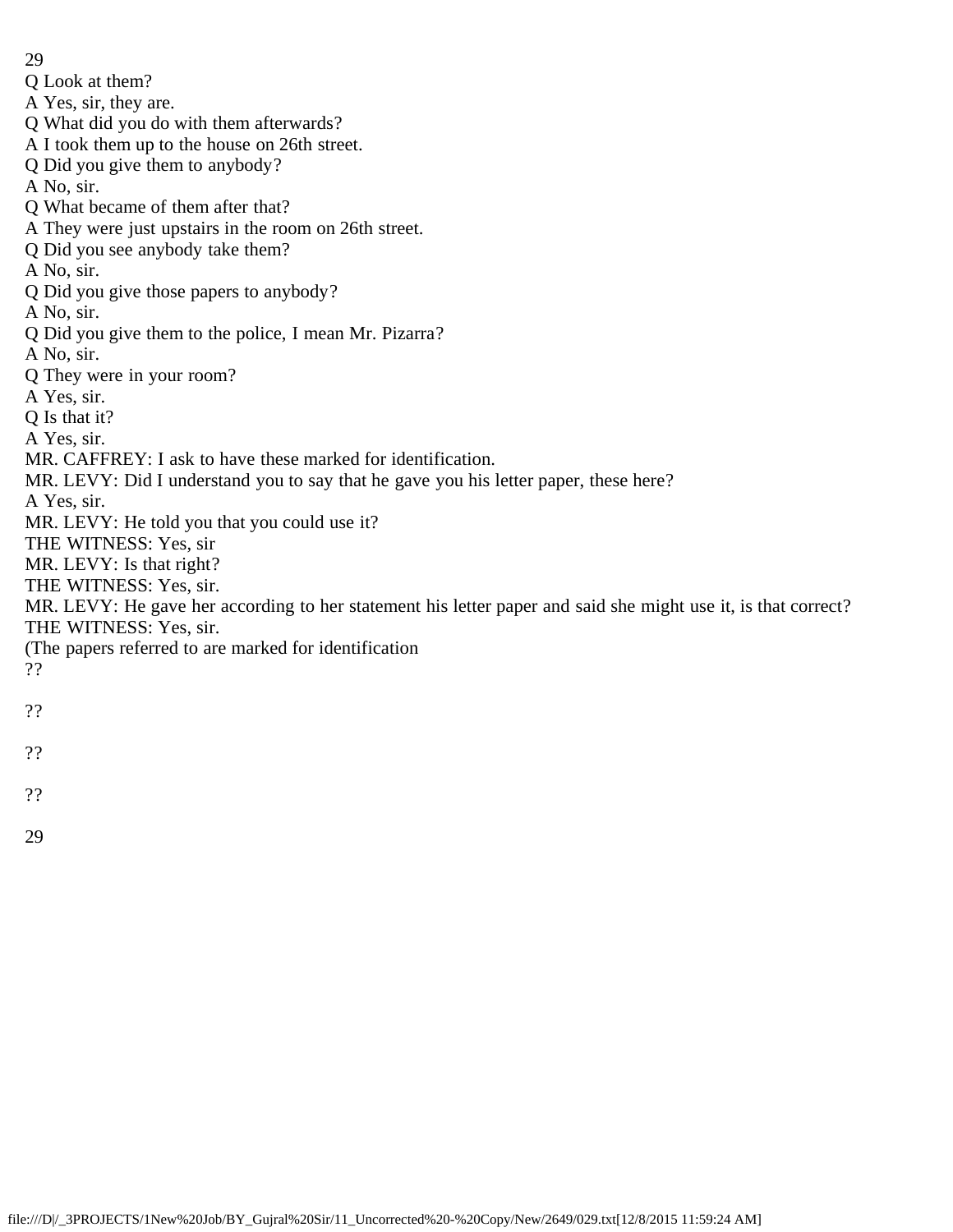People's Exhibit. 3.)

Q He said you might jot down notes or memorandum if you wished to?

A Yes, sir.

MR. LEVY: May I ask when it was he gave her these letterheads.

THE COURT: I haven't the faintest idea. I cannot hear a word she says.

MR. LEVY: When was it the witness said the defendant gave her these letterheads?

MR. CAFFREY: On Monday, April 14th.

MR. LEVY: The 14th, the day after you met him the first time?

THE WITNESS: Yes, sir.

BY MR. CAFFREY:

Q That was while you were up in his office?

A Yes, sir.

Q Visiting at his office?

A Yes, sir.

Q Before you went to the house on 26th street?

A Yes, sir.

Q Is that correct?

A Yes, sir.

Q When you saw Mrs. Voss at 27 Stuyvesant Place where there any bandages ground her head?

A Yes, sir.

Q She had her head tied up?

A Yes, sir.

THE COURT: She said that. She said she had something around her head which indicated that she had a toothache. CROSS EXAMINATION BY MR. LEVY:

Q You say your name is Viola Muller? Is that right?

??

??

??

??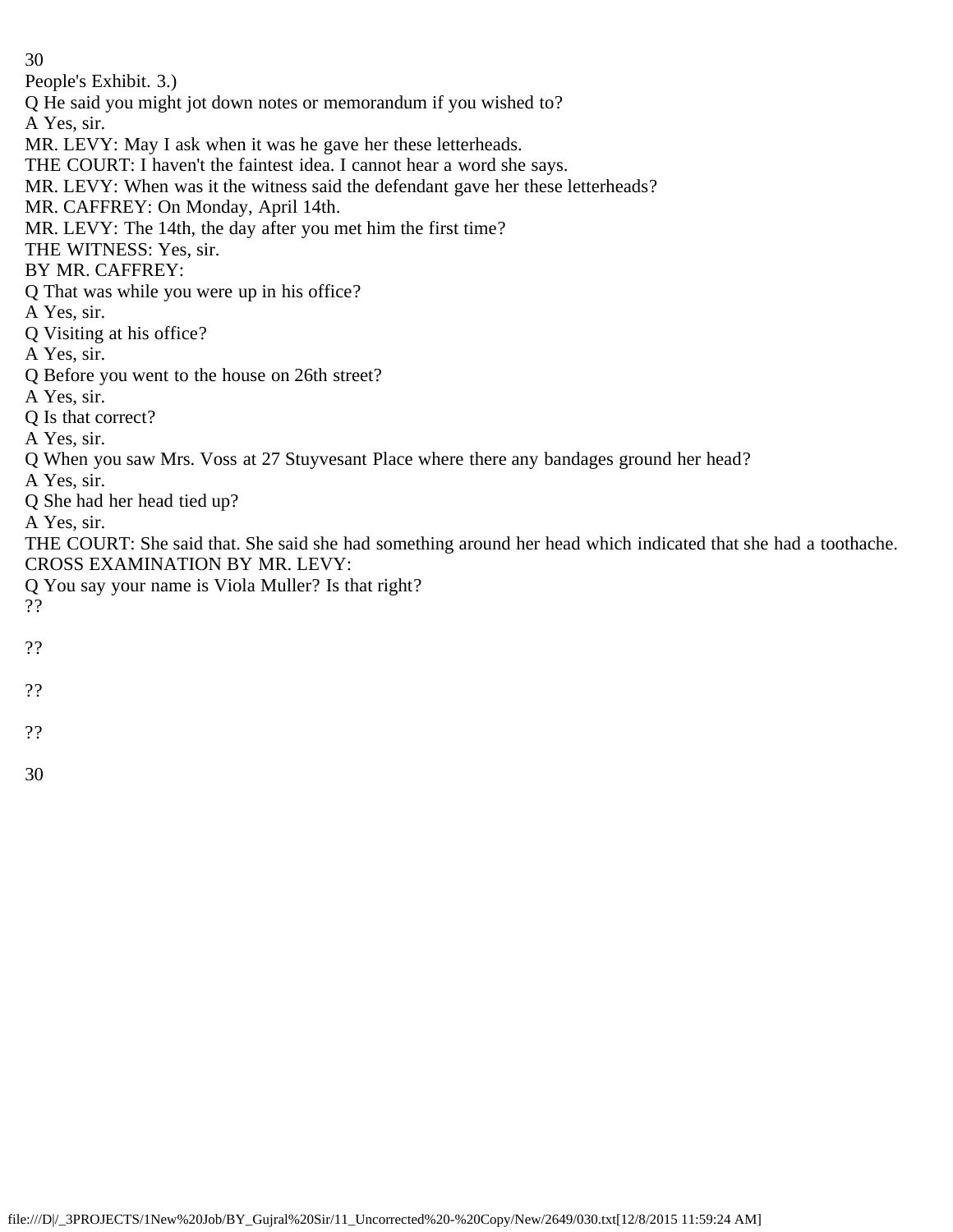A Yes, sir.

Q Now, Viola you will do us all a favor if you will be good enough to try to speak louder than you have been speaking. Will you try to do that like a good girl?

A I will.

Q Now, you say that you are over fourteen years old, is that right?

A Yes, sir.

- Q Don't be afraid, I want to be as kind as I possibly can be. You were fourteen years old on the first of last August? A Yes, sir.
- Q So that you are nearly fifteen years old now?
- A Yes, sir.
- Q Is that right?
- A Yes, sir.
- Q Of course, you have gone to school, haven't you?
- A Yes.
- Q What school did you attend?
- A The Robert Treat School, Newark, New Jersey.
- THE COURT: I will have every answer repeated.
- Q Did you graduate from that school?
- A No, sir.
- Q In what class were you at the time you left home?
- A I was in the junior High.
- Q Now, what is your father's name?
- A George Muller.
- Q What is his business?
- A A physician, a medical doctor.
- Q What is your mother's name?
- A Regina Muller.
- Q What?
- A Regina Muller.
- Q Now are there any other members of your family, brothers or sisters?
- A No, sir, I have none.
- Q Are you the only child?
- A Yes, sir.
- ??
- ??
- ??
- ??
- 31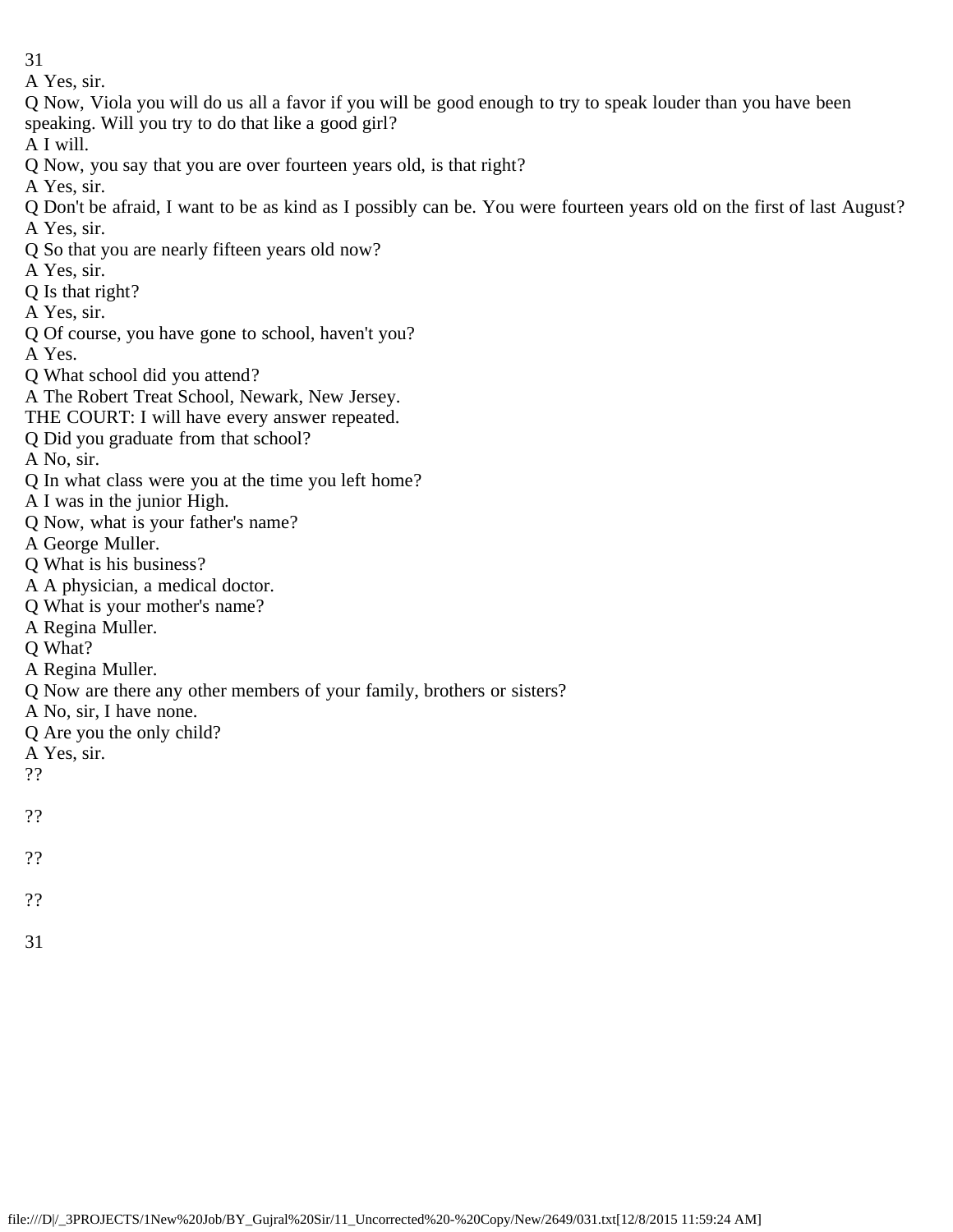- 32
- Q You are sure about that?
- A Yes, sir.
- Q Do you remember how you were dressed when you left home?
- A I do.
- Q Do you remember that?
- A Yes, sir.
- Q Do you remember the dress you wore?
- A Yes, sir.
- Q How were you dressed, Viola?
- A I had a brown Georgette dress on.
- Q How were you dressed?
- A I had a brown georgette crepe dress on.
- Q Was it long?
- A No, sir.
- Q Was it as short as the skirt you have on now?
- A It was shorter.
- Q What kind of a hat did you wear?
- A A blue hat, a navy blue Georgette.
- Q How was your hair dressed?
- A Something like this.
- Q You can tell me, was it dressed like that or was it dressed differently?
- A Well, I couldn't fix it any different; it is cut.
- Q Was it dressed differently from it is now dressed. How did you wear your hair?
- MR. CAFFREY: May I have her last answer read. She started to give an answer.
- (The last answer read as follows: I couldn't fix it any different; it is cut.)
- Q Was it dressed on the top of your head or was it hang-
- ??
- ??
- 
- ??
- ??
- 
- 32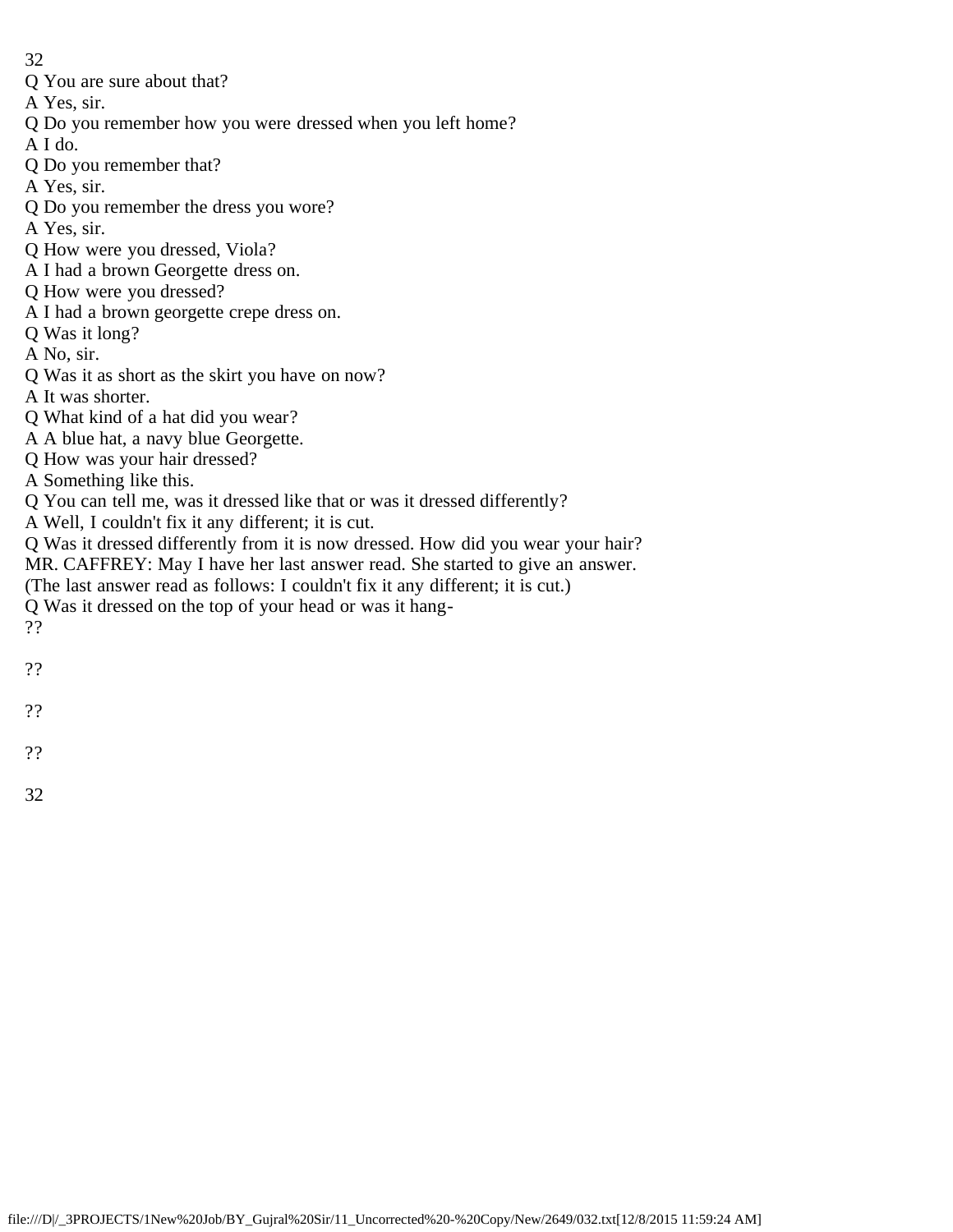- ing as it is now?
- A Like it is now.
- Q What is that?
- A Like it is now.
- Q Like it is now?
- A Yes, sir.
- Q When you left home did you have any money with you?
- A Yes, sir.
- Q How much did you have?
- A I don't know how much I had, but I had a couple of dollars.
- Q A couple of dollars?
- A Yes, sir.
- Q Now before we go into that I want to ask you since you have been arrested have you been in the care of the Children's Society?
- A Yes, sir.
- Q Where have you been living since that time, at what place? Where did you sleep and where did you eat?
- A When do you mean?
- Q Since the time you were arrested?
- A In the Society.
- Q Arrested on the 19th of April, where have you been since that time?
- A In the care of the Children's Society.
- Q What place?
- A 23rd street and Fourth avenue.
- Q Where did you sleep, in that building?
- A YES, sir.
- Q You have met a lot of people connected with the Society?
- A Yes, sir.
- Q Now can you give me the names of those whom you have met and with whom you have talked since that time, since last April?
- A Pizarra and Mr. Moore and Mrs. Hirach.
- Q She is a matron, one of the matrons there, one of the lady attendants, is that right?
- A No, sir, a probation officer.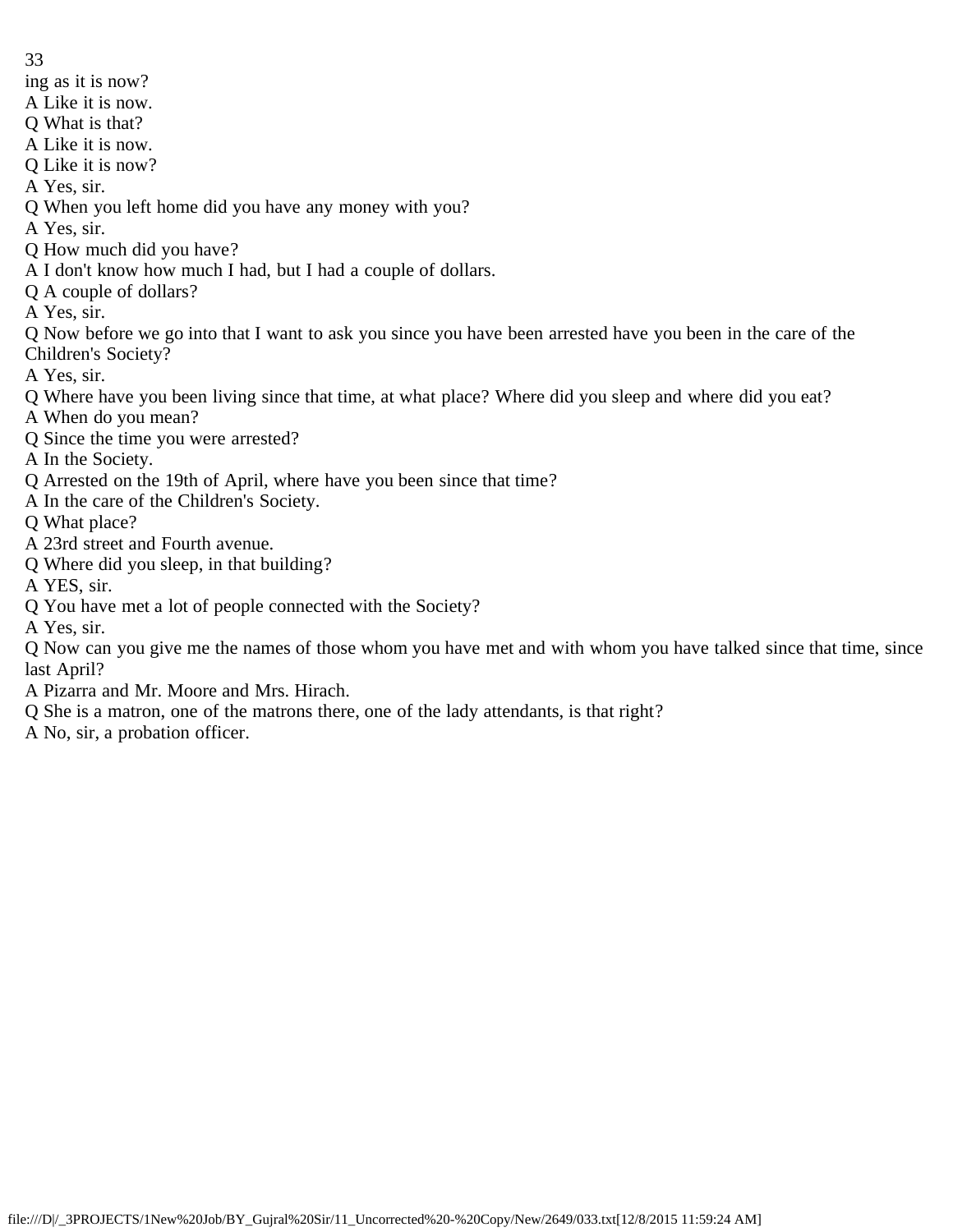- 34
- Q Who else?
- A Mrs. Shiels.
- Q Anyone else?
- A There were others, but I don't remember their names.
- Q Now you have talked to some of these people about your case, haven't you?
- A Some of them, yes, sir.
- Q Now, with whom have you talked about the case?
- A Mr. Pizarra.
- Q Who else?
- A Detective Sherwood.
- Q Just think you are out in the school yard romping with the girls, and you can talk louder than you are doing now. Give me the names of those who spoke to you about your case?
- A Mr. Pizarra and Mr. Sherwood.
- Q He is one of the agents of the Society?
- A Yes, sir, a detective.
- Q Who else. Did you talk to these ladies there, the matron or probation officers?
- A No, sir.
- Q About your case?
- A No, sir; none of the matrons.
- Q Did you tell them your story of how the thing happened, did you or didn't you?
- A No, sir, only to those whom it concerned.
- Q Well, who did you regard as being concerned?
- A Well, I mean Mr. Pizarra.
- Q No one else?
- A No, sir, the detective.
- Q Mr. Sherwood and who else?
- A And Mr.- -
- Q Perhaps I can help you. You know Mr. Moore, don't you?
- ??
- ??
- 
- ??
- ??
- 
- 34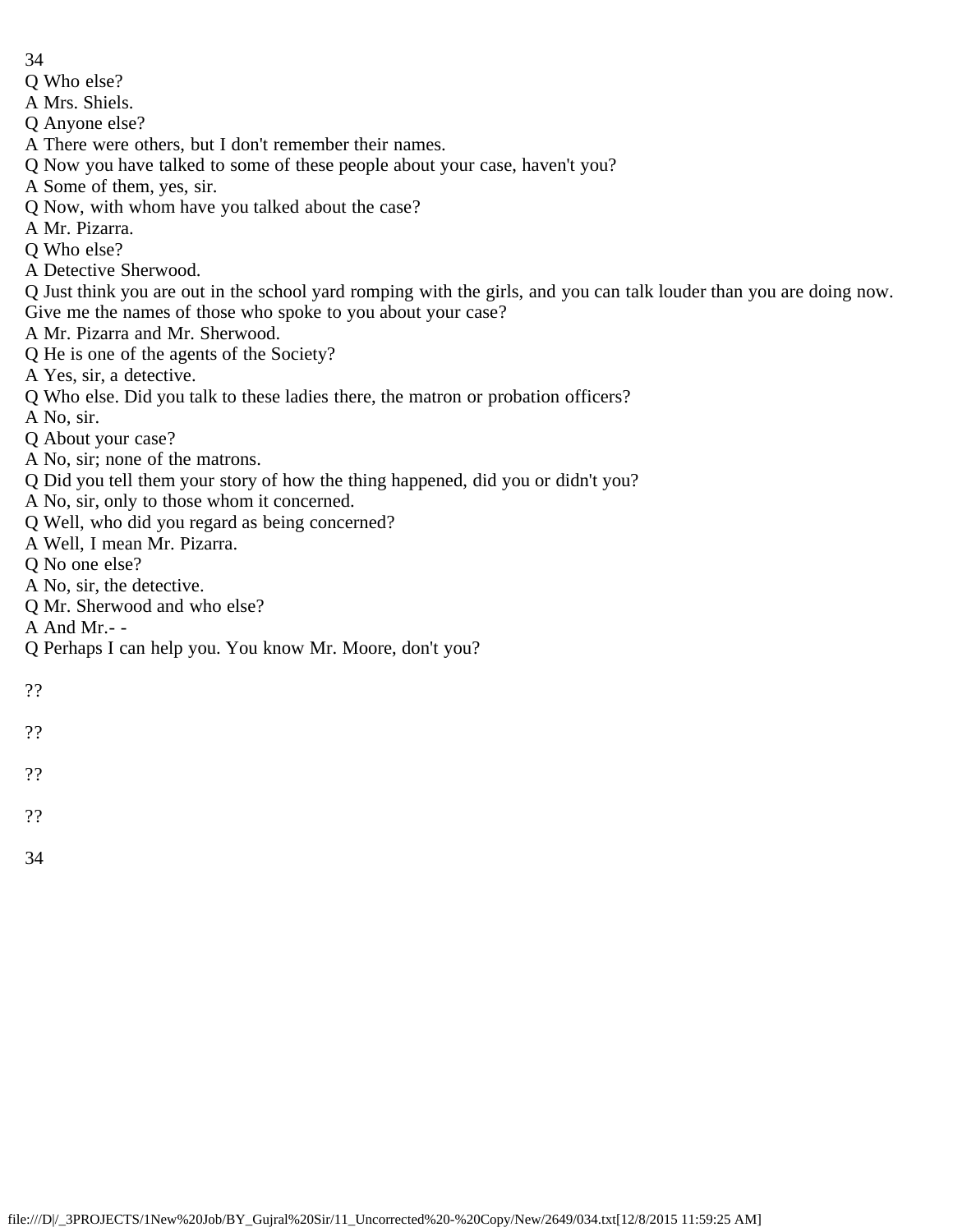- A Yes, sir.
- Q Did you talk to him about it?
- A No, sir, I did not.
- Q What is that?
- A No, sir.
- Q Did you talk to any detective who came from Newark about your case?
- A Yes, sir.
- Q With whom did you talk that came from Newark?
- A Mr. Brady.
- Q Let me see if you can't talk louder?
- A Brady.
- Q How is it I can talk as loud as I do. You can talk loud.
- A I cannot.
- Q Mr. who?
- A Mr. Brady.
- Q Did you know Mr. Brady?
- A No, sir, I didn't know him.
- Q Didn't you know him in Newark?
- A No, sir.
- Q Brady, any one else?
- A That is all and Mrs. Dugan.
- Q Who is Mrs. Dugan?
- A She is a police woman in Newark.
- Q Now did you tell them what you have just told these twelve gentlemen here?
- A No, sir.
- Q You lied to them didn't you?
- MR. CAFFREY: I object to that.
- A No, sir.
- MR. CAFFERY: I object to that question.
- THE COURT: She said she did not lie to them.
- Q You didn't tell these people who came from Newark and those here from New York-- you didn't tell them the same story you told these gentlemen?
- A I didn't tell them anything.
- ??
- ??
- ??
- 
- ??
- 35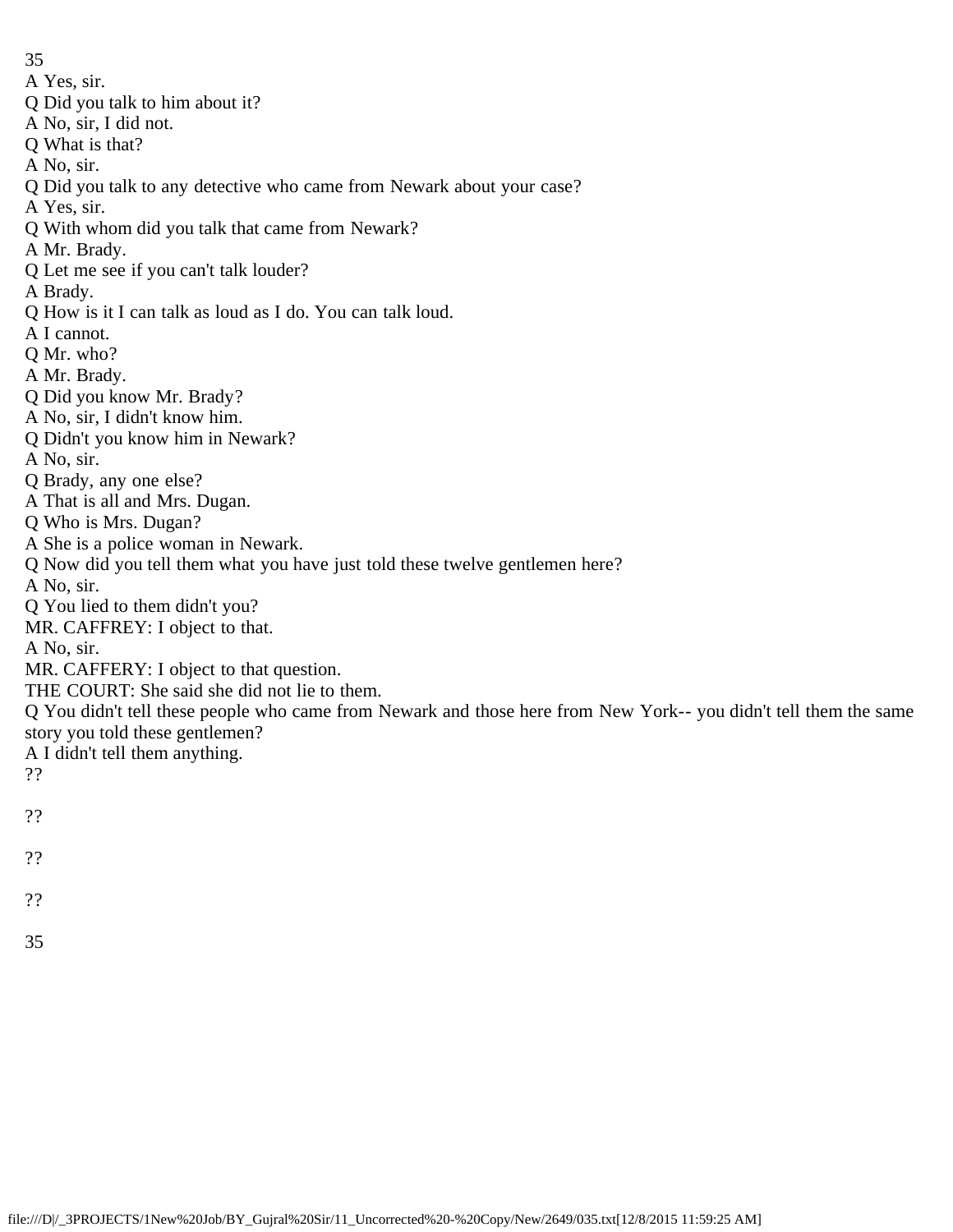Q I asked you particularly if you told your story to any one and you said you did, to Mr. Pizarra, and those who were concerned to use your own words, is that so, did you or didn't you?

A I did.

Q What is that?

A Yes, sir.

Q You did or did you not?

A I did.

Q Well, now to whom did you speak, to whom, did you tell your story?

A To Mr. Pizarra and Mr. Sherwood.

Q Now, did you tell both of these gentlemen, or either of these gentlemen the same story that you now tell his Honor today and these twelve men?

A Yes, sir.

Q The very same thing?

A Yes, sir.

Q Now let us see when you were arrested, you were taken into the police court, weren't you?

A Yes, sir.

Q You appeared as a witness before his Honor, Judge Sweetser, City Magistrate, didn't you, when this defendant was arrested, didn't you?

A I don't just remember the name of the magistrate.

Q You don't remember?

- A She probably would not know the name of the Magistrate.
- Q Leave his name out. You did go before a Magistrate or Judge?

A Yes, sir.

Q Sitting on the bench when Sherman was arrested?

A Yes, sir.

Q You gave your testimony before that Judge whatever his name may have been?

A Yes, sir.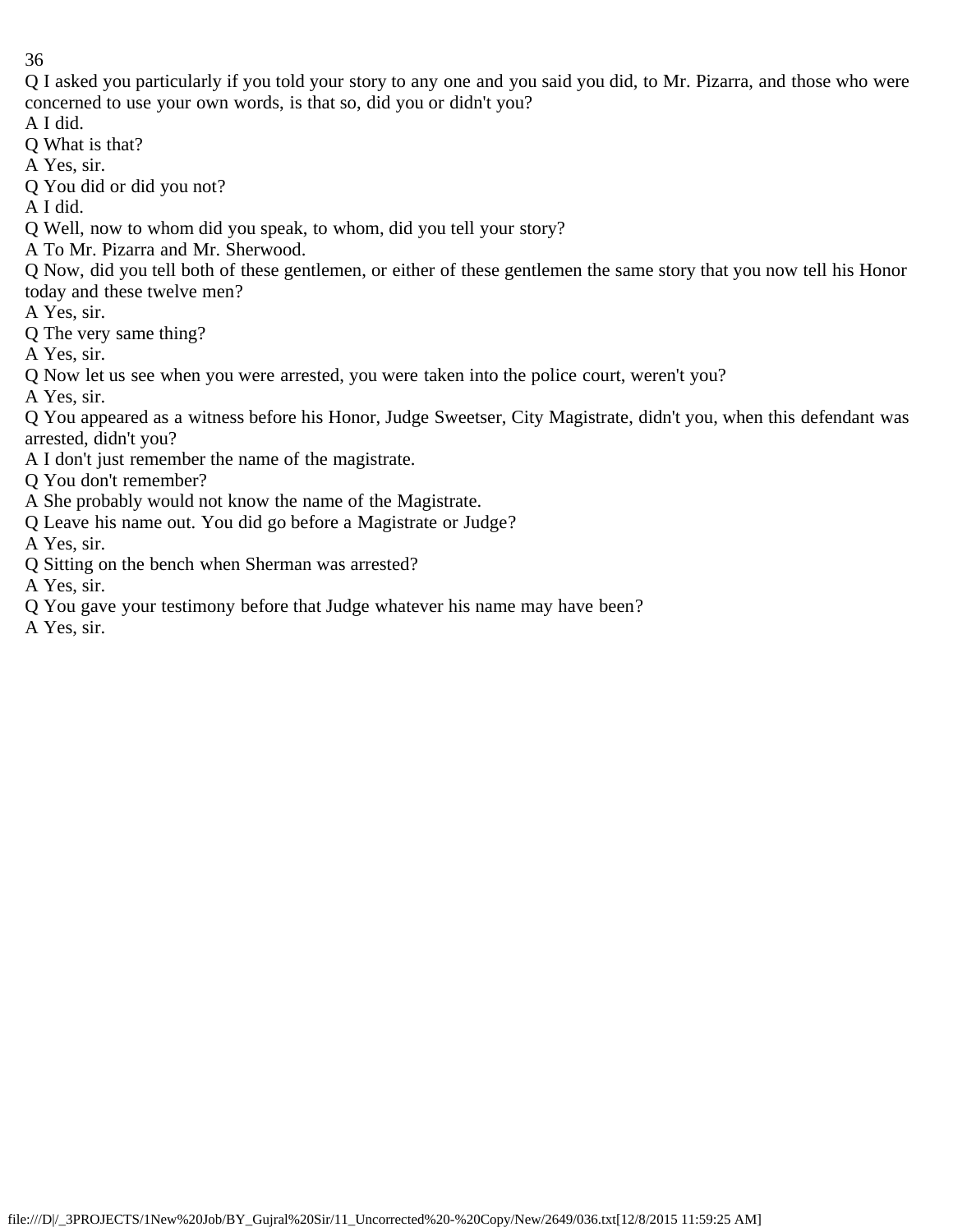- Q Did you not?
- A Yes, sir.
- Q You gave your testimony under oath, didn't you?
- A Yes, sir.
- Q You were sworn to tell the truth?
- A Yes, sir.
- Q Is that right?
- A Yes, sir.
- Q Did you when you called as a witness intend to tell the truth in this proceeding before that Judge?
- A Yes, sir, I did.
- Q Now you know what an oath is, don't you?
- A Yes, sir, I do.
- Q Viola?
- A Yes, sir.
- Q Have you had any religious instruction?
- A Yes, sir.
- Q What religious instruction have you had?
- A Well, I am a Catholic.
- Q I know, but what instruction have you had?
- MR. CAFFERY: She said she is a catholic.
- Q Are you a communicant with any church?
- A Yes. sir.
- Q Have you attended?
- A Yes, sir.
- Q That church and have gone to confession?
- A Yes, sir.
- Q Have you
- A Yes, sir.
- Q How long before you ran away from home?
- A Well, about a month.
- Q A month before?
- A Yes, sir.
- Q So when you swore to tell the truth before that Judge in the Police Court you meant to tell the truth, is that correct? A Yes. sir.
- ??
- ??
- 
- ??
- ??
- 37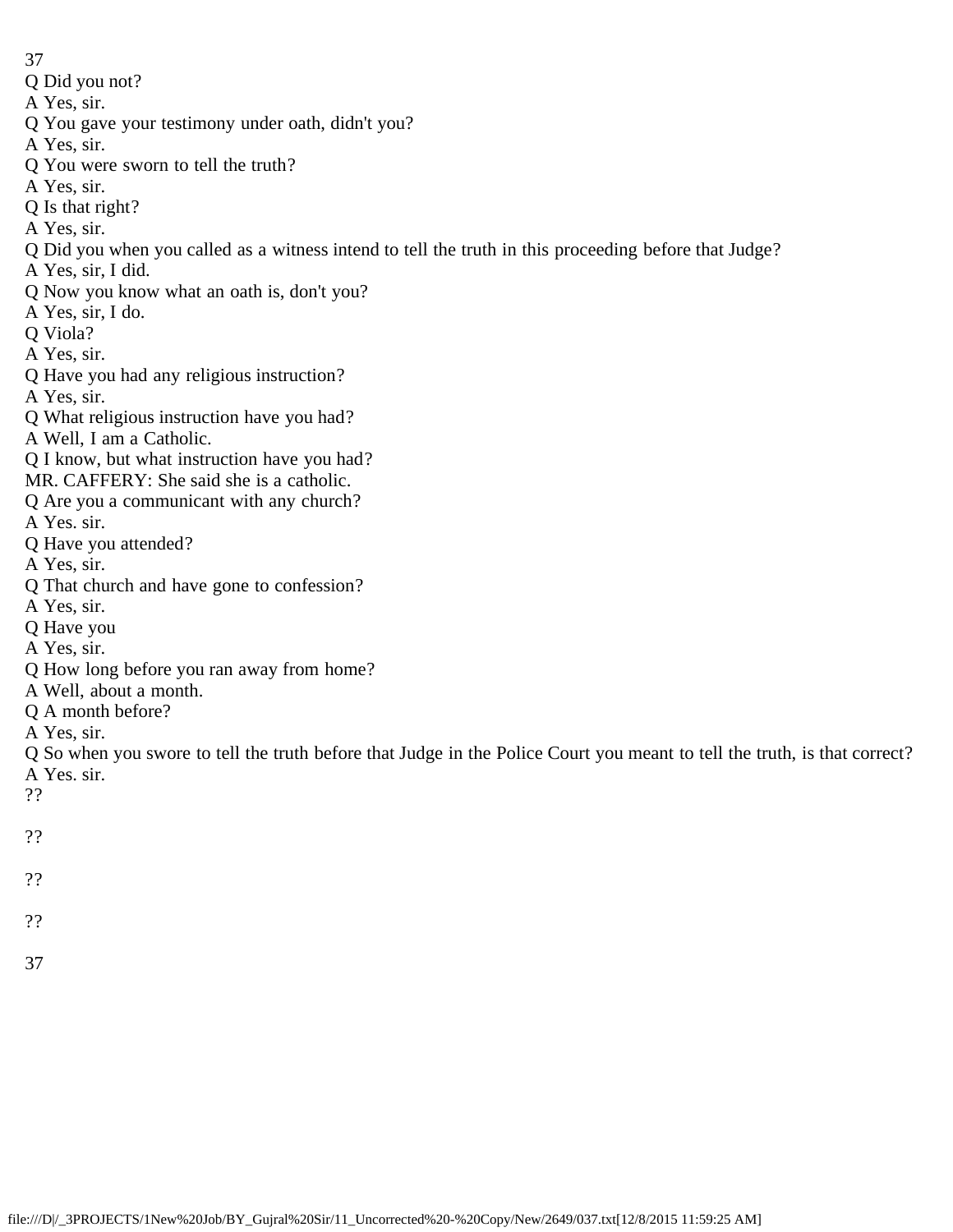Q Now, did you tell that Judge before whom you appeared under the sacredness of an oath and testified-- did you tell the same story that you now tell his Honor here and these twelve gentlemen?

A I did.

Q What is that?

A I did.

Q You did?

A Yes, sir.

Q Now let us see You saw a stenographer sitting alongside of the Judge's bench, didn't you, writing down what you said?

A Yes, sir.

Q Did you see him?

A Yes, sir.

Q You saw that he wrote down every word that you said, every answer you made to the questions that were put, is that right?

A Yes, sir.

Q You. saw that, didn't you?

A Yes, sir.

Q Don't nod your head. Answer me. You did?

A Yes, sir.

Q Do you remember swearing before the Judge you say you don't know his name - - that when you went to the house in Stuyvesant Place that the defendant spoke to the woman in a foreign language and you did not understand it? (No answer.)

Q What are you crying about. That is a simple question. Do you remember saying that?

MR. CAFFREY: I resent the suggestion that the girl is crying because he has asked her that question. I don't want him to put the girl in that attitude before the Court and jury.

??

- ??
- ??

??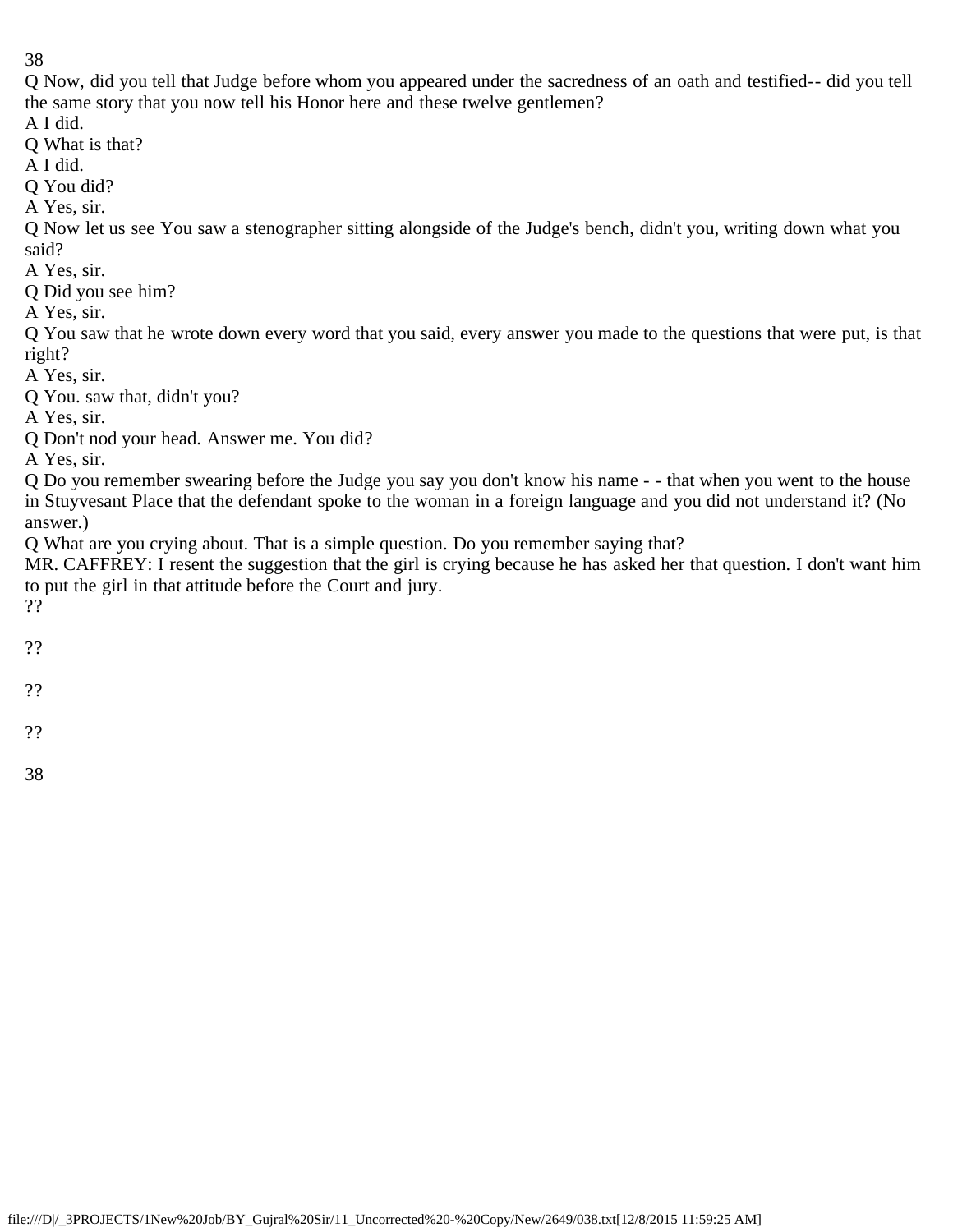MR. LEVY: Don't make yourself absurd.

MR. CAFFREY: I am not making myself absurd. You are not going to bulldoze me.

THE COURT Order. I will rule.

MR. CAFFREY: Now, if it please your Honor, I object to that remark to this girl. This girl has broken down there because of her position on the stand and not because of any question that counsel has asked her.

THE: COURT: I will give her an opportunity to recover herself. Do you feel that you can testify now, Miss Muller? (No answer.)

MR. CAFFREY: I again take exception to any suggestion here that the question that he asked provoked this. It is clear that the girl's position has brought about this. Mr. Levy infers that when that question was put to her she immediately broke down giving the implication that she was caught in a lie. and at once broke down.

MR. LEVY: What is she sitting there that way for now.

MR. CAFFREY: Because of the girl's position on the stand. Any modest girl in the world would-- anybody but you would understand that.

MR. LEVY: I have more regard for the sacredness of woman than you have. Now what is there about that question Miss, that you don't like?

??

??

- ??
- 
- ??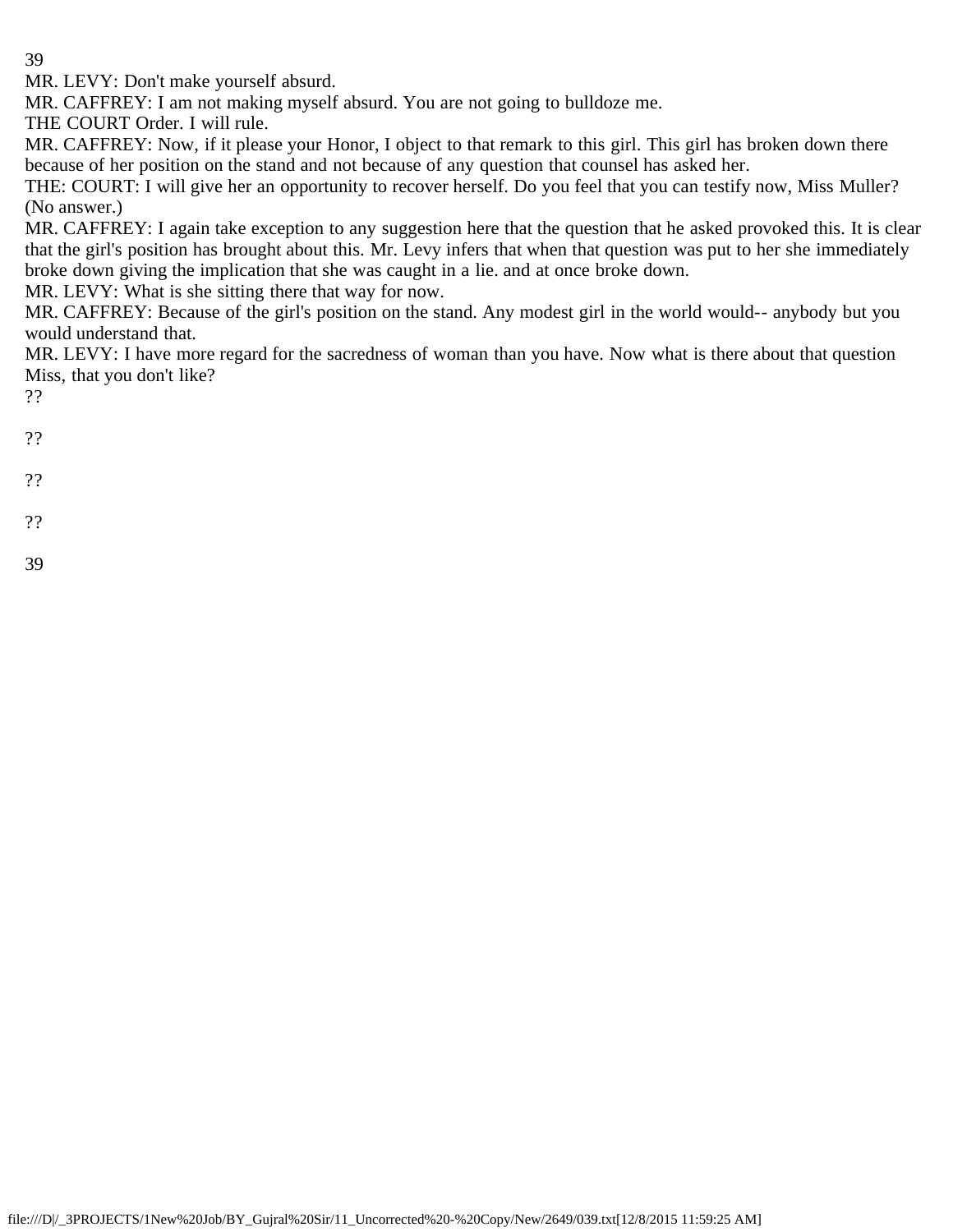MR. CAFFREY: I object to that. She has not said that she didn't like the question.

THE COURT: I exclude it.

MR. LEVY: I withdraw the question.

BY MR. LEVY:

Q You answer my question. Miss.

THE COURT: You may call her attention to what you want. I understand you want to cross examine her on the record before Magistrate Sweetser, is that it, for the purpose of showing variances and contradictions.

MR. LEVY: And contradictory statements and denials now.

THE COURT: You may proceed.

MR. LEVY: That is the purpose of it.

BY MR. LEVY:

Q Now, Miss, I want to be kind to you. Did you tell the Judge under oath in that other court that when this defendant took you to that house in Stuyvesant Place that he spoke with the woman in a foreign tongue that you did not understand. Did you swear to that?

A Yes, sir, I did, but they spoke half English and half German.

Q Did you swear to it?(No answer.)

Q Do you understand German?

A I do, yes, sir.

Q What part of what you overheard that you told in answer to the District Attorney's questions was spoken in English and spoken in German -- what part of it was spoken in a Foreign ??

- ??
- ??
- ??
- 40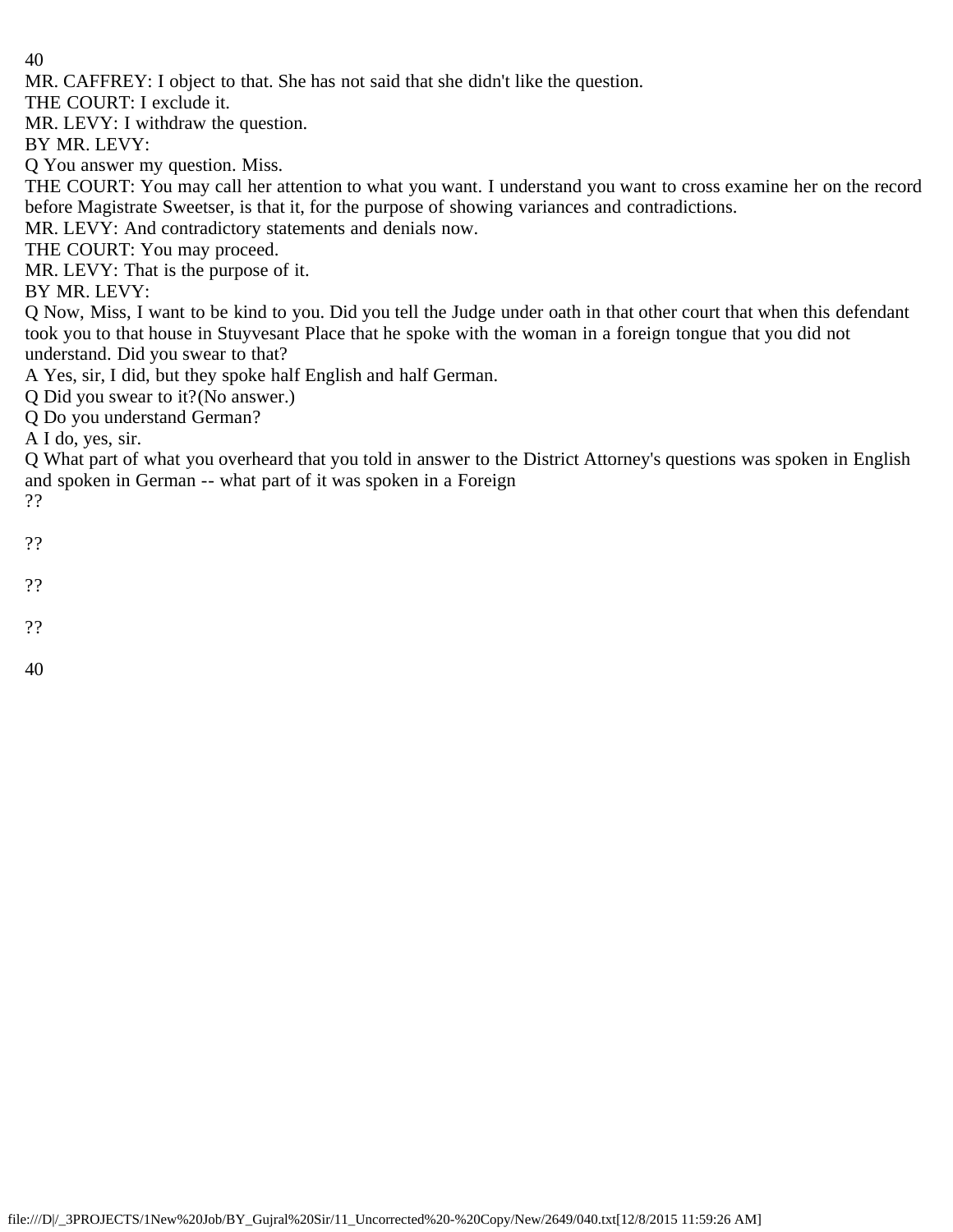tongue, and in what tongue?

A I don't know what you mean.

Q You don't know what I mean. All right we will pass from that for the moment. You know Howard Beatty?

A I do.

- Q How long have you known him?
- A Since the last day of March.
- Q What?
- A Since the last day of March.
- Q March?
- A Yes, sir.
- Q The last day of March was the 3lst, didn't you know him before?
- A No, sir.
- Q Where did you meet him?
- A In the Terminal Nuilding in Newark.
- Q What time of the day?
- A Noon.
- Q Meet him by appointment?
- A No, sir.
- Q Met him accidentally?
- A Yes, sir.
- Q Do you know his full name?
- A I do.
- Q What is his full name?
- A Howard J.Beatty.
- Q How did you learn his name?
- A He told me.
- Q Where did he tell you, and when did he tell you his name?
- A At first he didn't tell me his right name.
- Q Was it a flirtation between you?
- A Yes, sir.
- Q What is that?
- A Yes, sir.
- Q He wanted to pick you up, is the idea?
- MR. CAFFEREY: I object to that.
- THE COURT: That is asking for the mental operation of that man. I will exclude that.
- ??
- ??
- ??
- 
- ??
- 41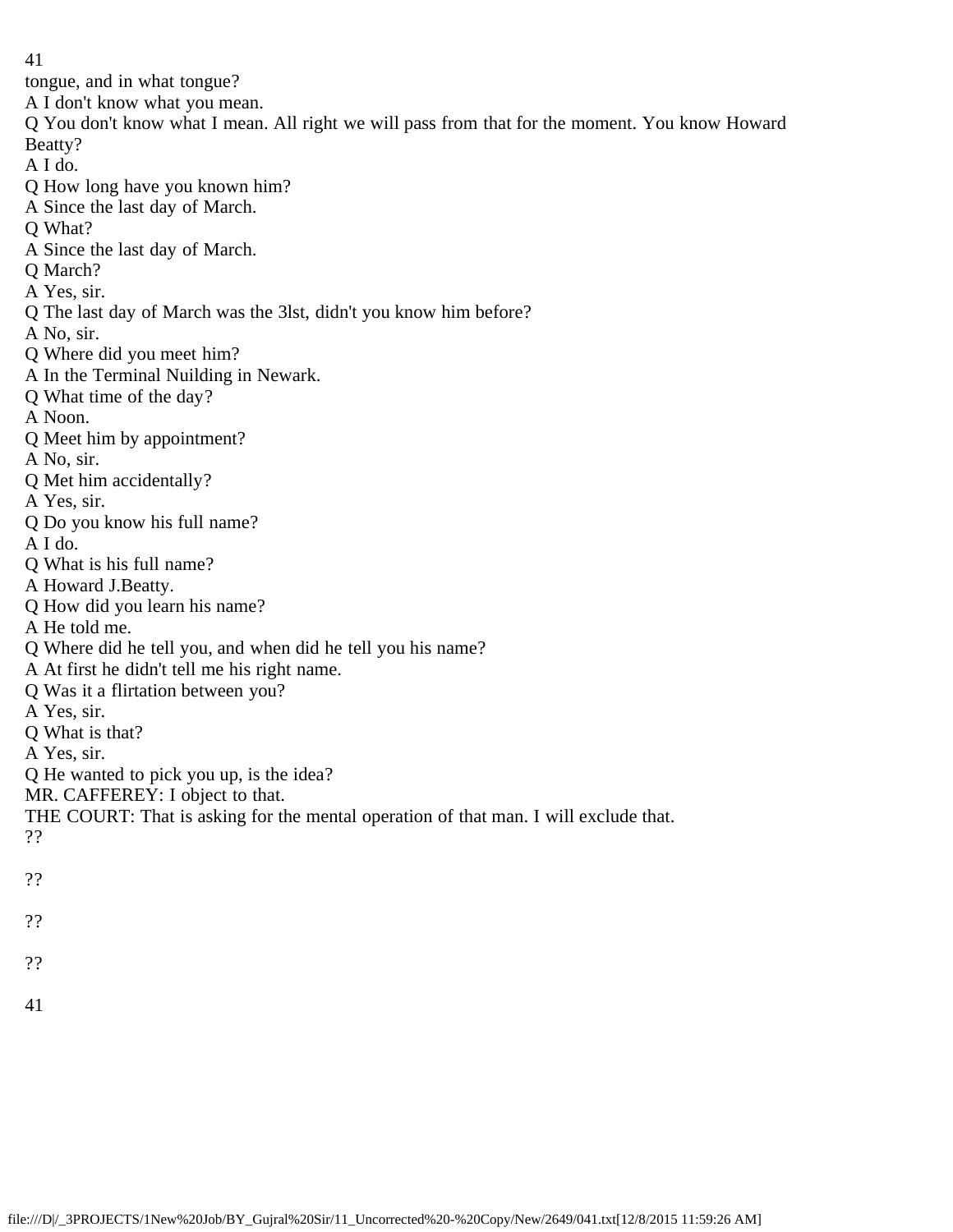- Q He met you in the Terminal Building. Weren't you at tending school then?
- A I was.
- Q What is that?
- A Yes, sir.
- Q Did you meet him there by appointment?
- A No.
- Q Where did he take you to?
- A He didn't take me any place.
- MR. LEVY: I would like this witness to speak up.
- This is the most crucial part of this case.
- BY THE COURT:
- Q Now, did you hear Mr. Levy?
- A Yes, sir.
- Q Now answer that question.
- A He asked me if I would show him around the drug stores because he was a stranger.
- BY MR. LEVY:
- Q Did you go to the drug store with him?
- A Yes, sir.
- Q Did you go to a hotel with him?
- A No.
- Q From the drug store where did you go with him?
- A I went to a moving picture.
- Q What time of day was that?
- A Afternoon.
- Q After the moving picture where did you go?
- A I went home.
- Q What is that?
- A I went home.
- Q Then when did you meet him again?
- A On Tuesday.
- Q Tuesday?
- A Yes, sir.
- Q When?
- A Tuesday.
- Q How long after that first meeting?
- A The next day.
- Q Where did you meet him?
- A In the Newark Hudson Ter-
- ??
- ??
- ??
- 
- ??
- 42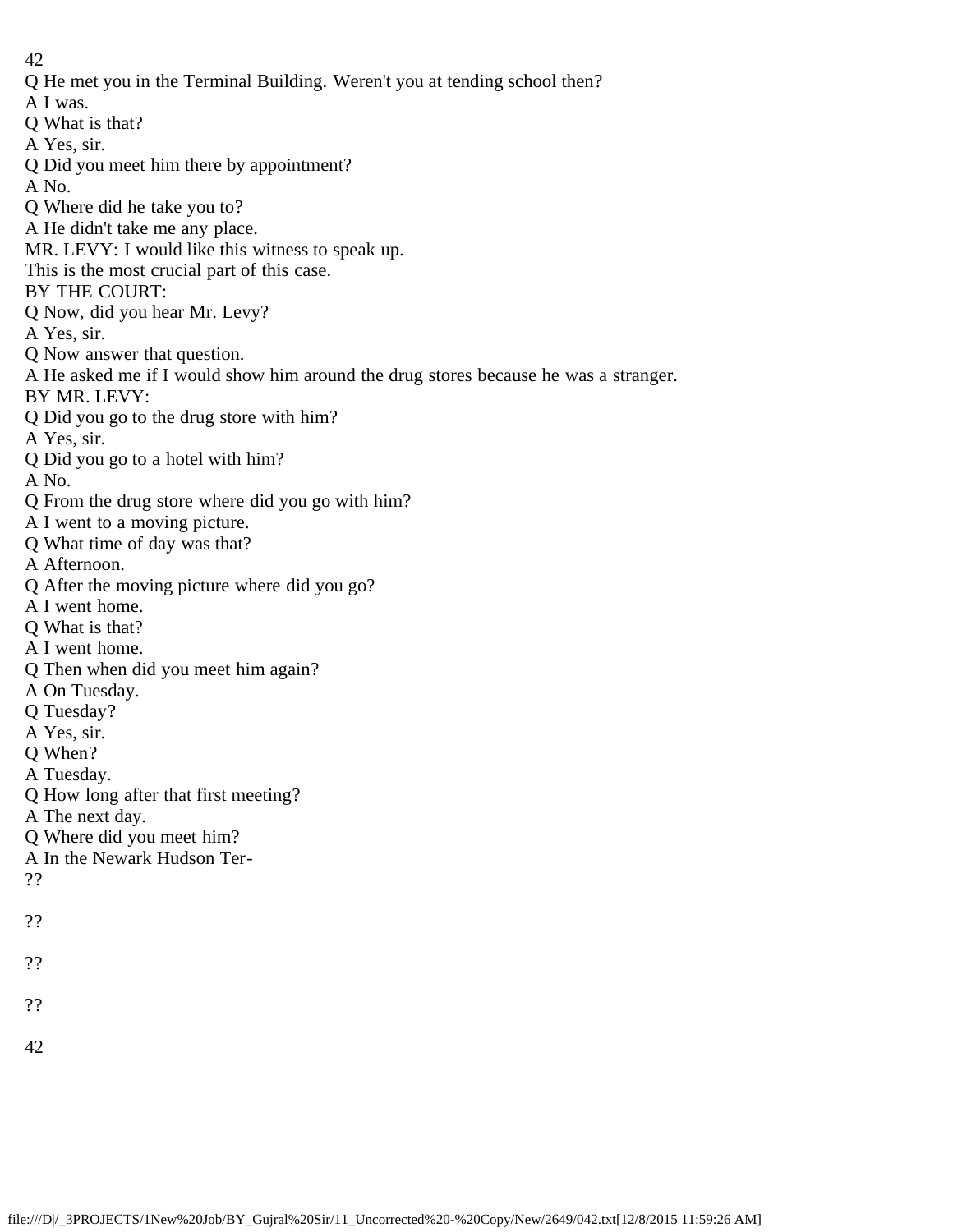- 43
- minal.
- Q Where?
- A The Tube.
- Q Was that by appointment?
- A Yes, sir.
- Q That you met him the next day?
- A Yes sir.
- Q What is that?
- A Yes, sir.
- Q What were you to meet him the next day for?
- A I was going to show him around to the drug store.
- Q Show him the drug store again?
- A Yes, sir.
- Q Is that what you mean?
- A Yes, sir.
- Q What were you to show him the drug store for?
- A Because he was a stranger in Newark, and he had some business with those places for an ice cream, and he had to take orders at those places and he didn't know, where they were.
- Q Did you tell him your name?
- A Yes, sir.
- Q Tell him where you lived?
- A He didn't ask me.
- Q What were you to meet him for-- you were to show him around different drug stores?
- A Yes, sir.
- Q You did meet him?
- A Yes, sir.
- Q Did you take him to drug stores?
- A Yes, sir.
- Q What drug stores did you take him to?
- A I took him to drug stores downtown, and showed him the street.
- Q How did you know these drug stores?
- A Because I was a resident of Newark.
- Q What is that?
- A I was a resident of Newark, and I knew my way about there.
- Q You felt he couldn't find his way around and he need-
- ??
- ??
- ??
- 
- ??
- 43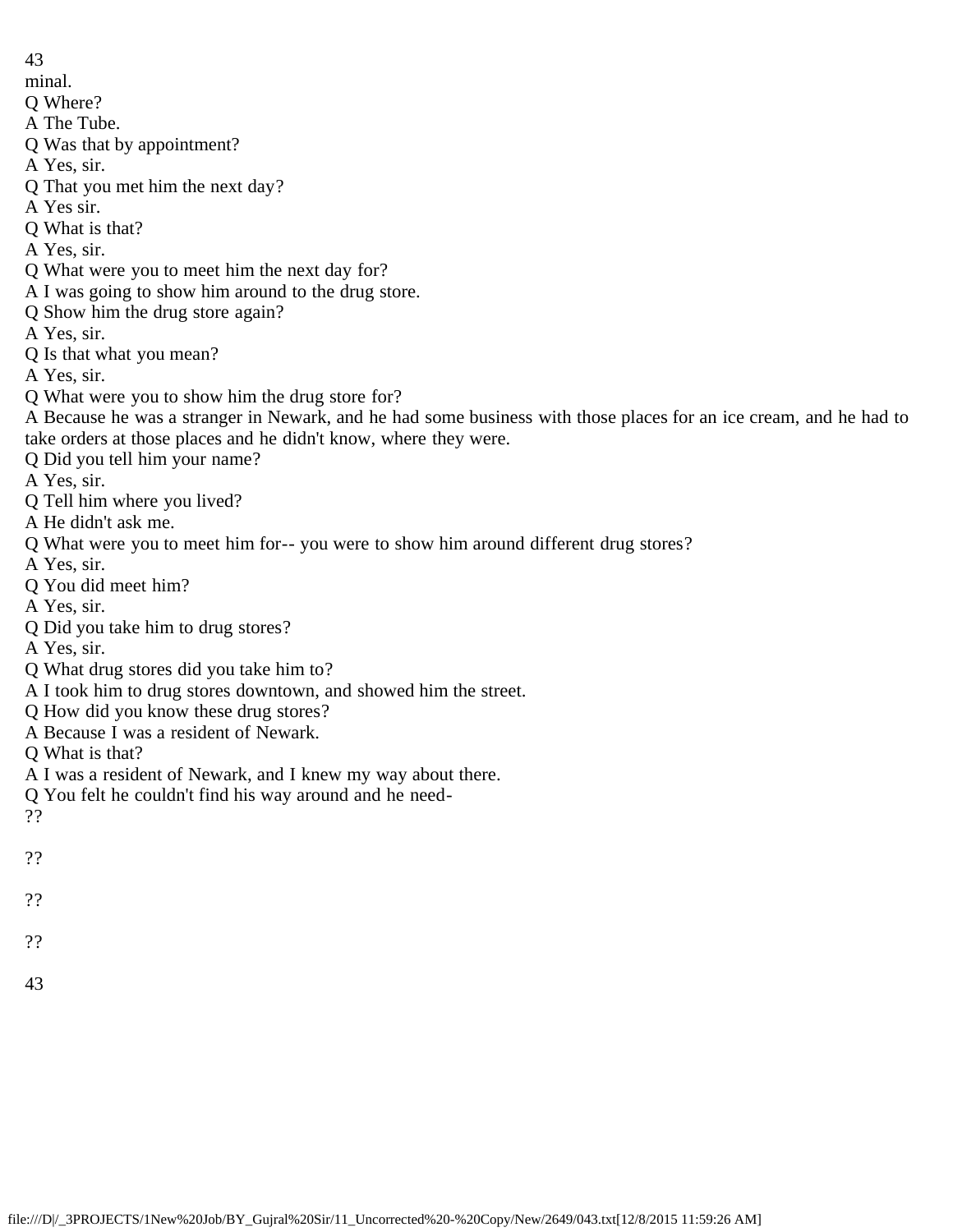ed somebody to guide him to find the drug stores?

MR. CAFFREY: I object to that as based upon matters which are not in evidence.

THE COURT: I will allow it. I am not going to hold him down-to strict rules. I want the truth in this case. I have ruled.

Q Why did he want you- - is my question to put it again to show where the drug stores were.

A He didn't know his way about Newark.

Q About how old a man was he do you know, to the best of your knowledge?

- A About around thirty.
- Q Around thirty?
- A Yes, sir.
- Q What was his color?
- A He was dark.
- Q He was a negro, wasn't he?
- A No, sir.
- Q What is that?
- A No, sir.
- Q A colored man?
- A No, sir.
- Q You mean that you don't know that he was a colored man?
- A No, sir, he was a Porto Rican.
- Q Tell you he was born in New York?
- A No, sir.
- Q Where did he say he was born?
- A He said he was born in Brazil.
- Q Didn't you know he was a negro?
- A No, sir.
- Q After you showed him some drug stores then what did you do?
- A I went home.
- Q Then you made an arrangement to meet him again, didn't you?
- A Yes, sir.
- ??
- ??
- ??
- 
- ??
- 44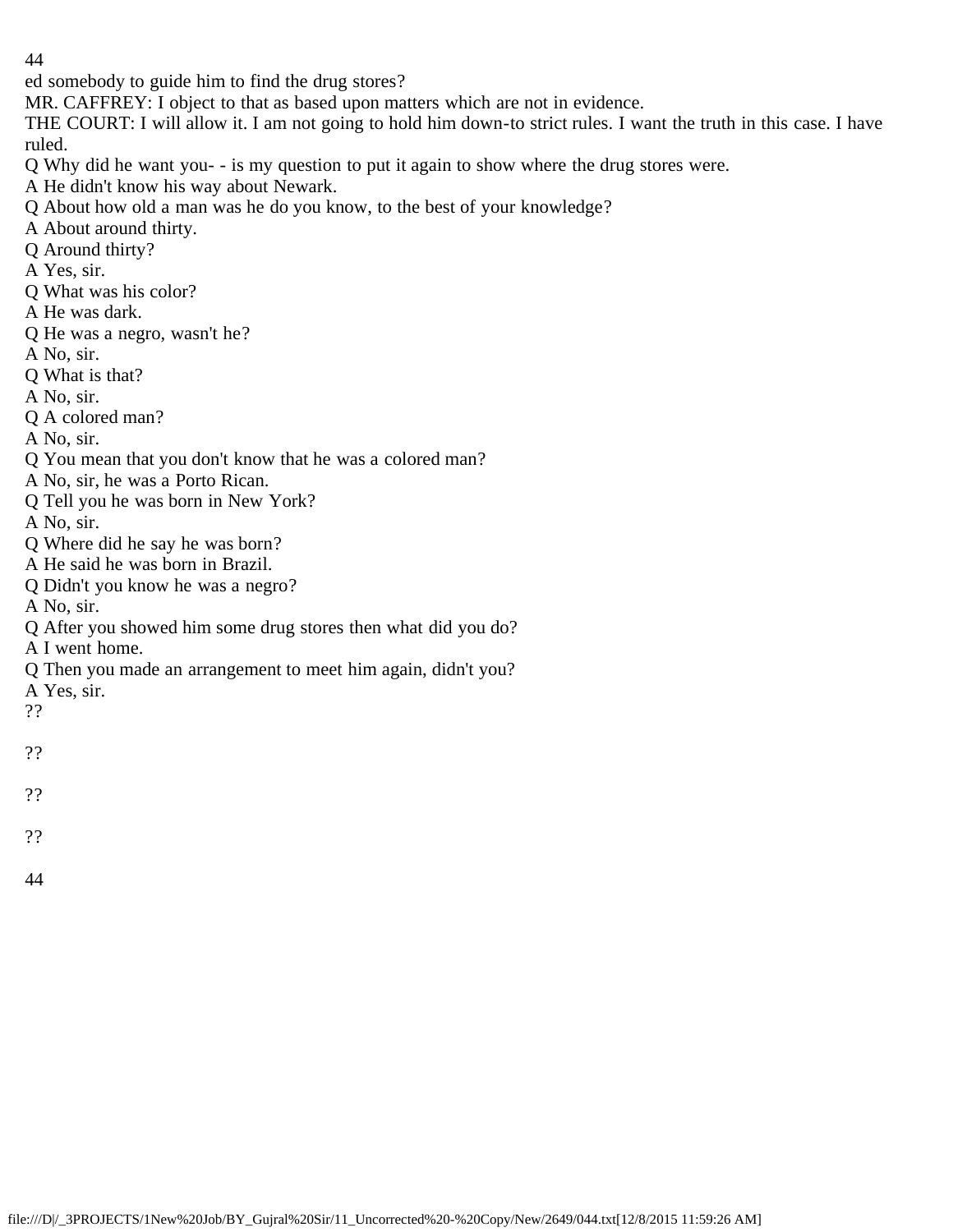- Q Where were you to meet him again and when?
- A On Thursday.
- Q On Thursday?
- A Yes, sir.
- Q The next day was Tuesday and you were to meet him on Thursday?
- A Yes, sir.
- Q Where were you to meet him again?
- A The same place, where I met him Tuesday.
- Q What was the purpose of your meeting him again on Thursday?
- A The same as the first time.
- Q What is that?
- A The same as the first time.
- Q To show him the drug stores?
- A Yes, sir.
- Q Did you show him the drug stores that day?
- A I did.

Q Now before we go on. When you showed him the drug stores what did you do, simply say to him, "This is the drug store", is that what you mean?

- A No, sir.
- Q What did you do?
- A He would tell me what drug store he wanted and where, what street it as, and I would show him.
- Q He showed you what drug store he wanted and what street he wanted it on?
- A Yes, sir.
- Q Is that what you meant to say?
- A Yes, sir.
- Q What drug store did he want and what street did he want the drug store on?
- A I don't remember the names of the drug stores; there were so many.
- Q Did he give you the names of the drug stores he wanted and give it to you each time that he wanted to go to a drug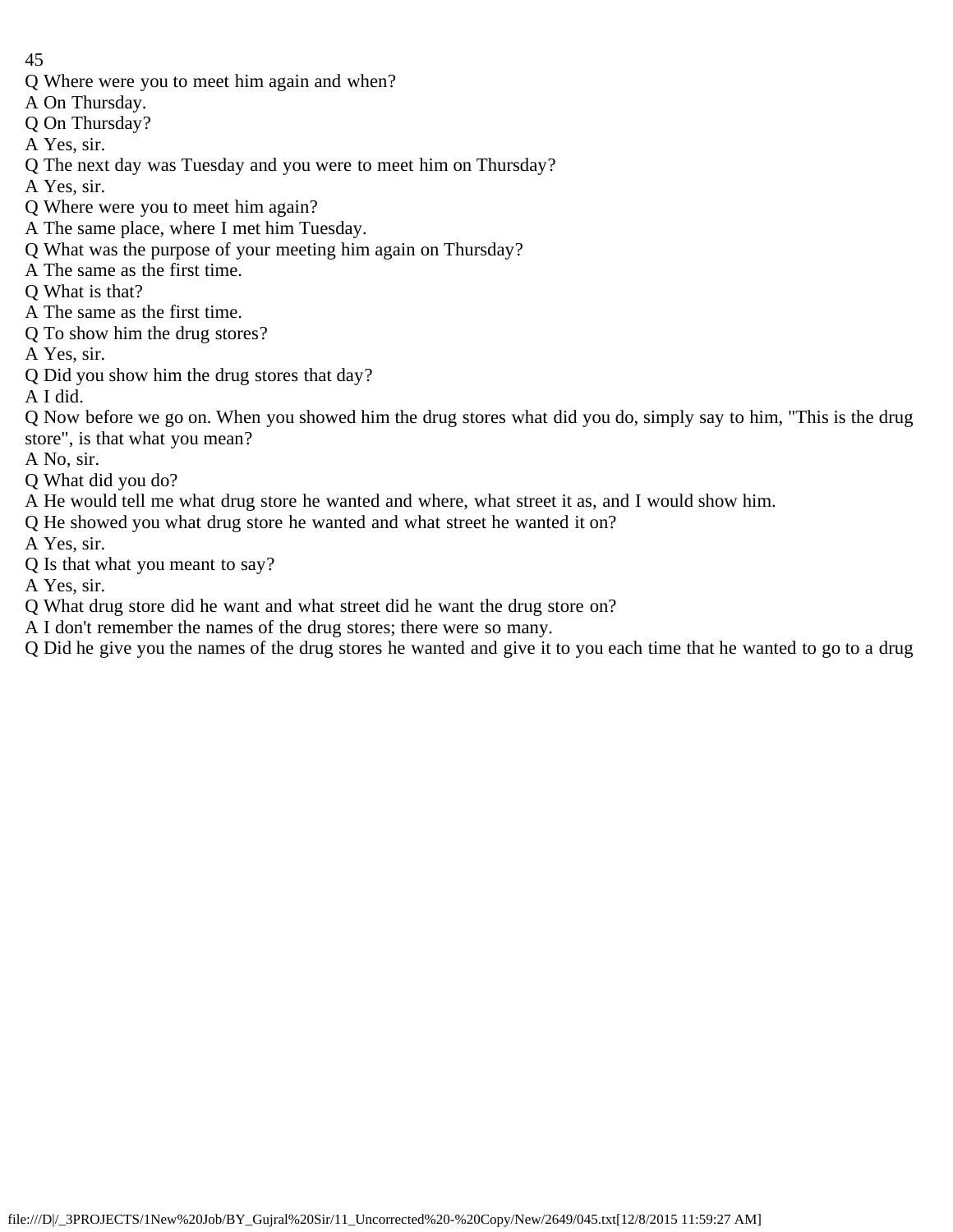Store?

- A He had the name of the drug stores written down on a piece of paper.
- Q When you got to the drug store would you and he go in to the store?
- A Yes, sir.
- Q Did you see what he did in the drug store?
- A He took orders.
- Q What did you do while he was in the drug store?
- A Waited for him.
- Q Waited for him where?
- A Outside or inside.
- Q How much time did you spend with him on Monday, the first time you met him?
- A I was with him from between 12 until 5.
- Q On the second day, Tuesday, how long a time did you spend with him?
- A About the same time.
- Q On the third time, Thursday, how much time did you spend with him?
- A About the part five.
- Q During that time weren't you required to go to school or were you playing truant?
- A No, sir, I was not playing truant.
- Q Playing hockey?
- A No, sir.
- Q Didn't you have to go to school?
- A I had not been feeling very well; I had trouble with my voice, my throat.
- Q Did you tell your mother that you were going out?
- A Yes, sir.
- Q Did you tell your mother where you were going to go?
- A No, sir.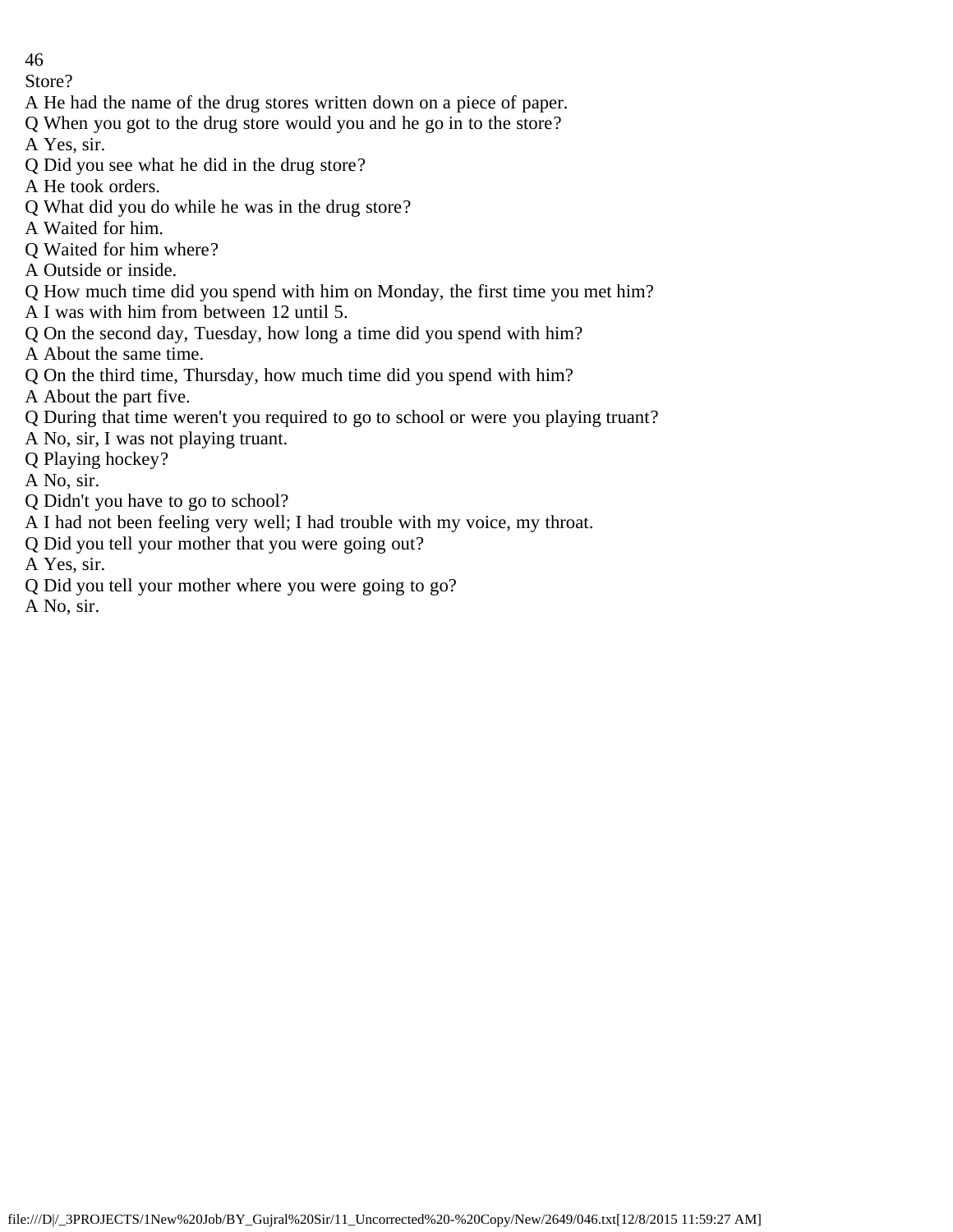- Q Did you go out with her knowledge or go out without her knowledge?
- A I don't know what you mean.
- Q Did you go out with your mother's knowledge on these different occasion or did you go out without her knowledge?
- A She knew I was out.
- Q She knew you were out?
- A Yes, sir.
- Q She has had a lot of trouble about keeping your home, hasn't she?
- A No, sir, she has not.
- Q Never complained about it?
- A No, sir.
- Q Was your father home?
- A No, sir.
- Q Where was your father?
- A Father does not live with my mother.
- Q Don't you know where your father was?
- MR. CAFFERY: I object to that. She says he doesn't live with her mother.
- THE COURT: I don't think we will inquire into some unfortunate relation that might exist between the father and mother.
- Q Did you know where your father was is my question?
- THE COURT: I think I will exclude that, Mr. Levy, on the ground that it is absolutely immaterial.
- MR. LEVY: Exception. It is for the purpose of showing the incorrigibility of this girl. I have a right, it seems to me, with all due deference, to show the family situation and the household conditions. I don't mean to go in-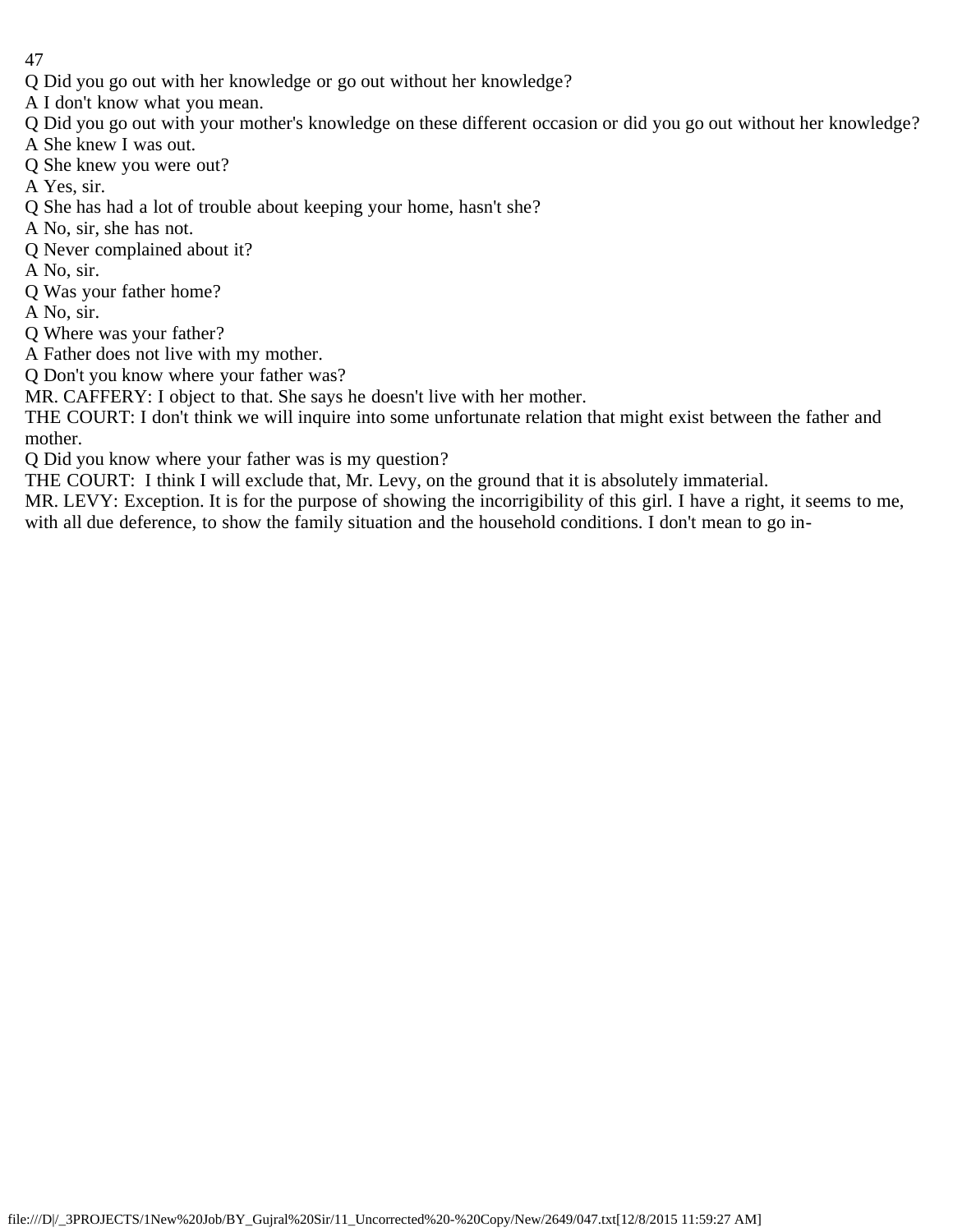To the affairs of her parents, but it is merely to show if there was any discipline exercised over the whether her incorrigibility was a matter of complaint.

THE COURT: I do not see that the misfortune of the family tend to establish her incorrigibility.

MR. LEVY: I want to know if this girl knew where her father was.

THE COURT: I think that is immaterial.

Exception.

BY MR. LEVY:

Q No when was it before you first met Beatty that you last attended school?

A I don't remember; it was a couple of weeks because I had been sick. I had been home.

Q Were you sick abed?

A Yes, sir; I had trouble with throat, laryngitis.

Q Were you sick in bed yes or no?

A No, sir.

Q Were you out?

- A No, sir, I wasn't out; I had laryngitis.
- Q Did you invite Mr. Beatty to your home?

A I did.

Q Did he call?

A No, sir.

Q Well after 5 o'clock on that Thursday did you go home?

A I did.

Q When did you meet him again?

A The next Monday.

Q Where did you meet him?

A In the Hudson Tube in Newark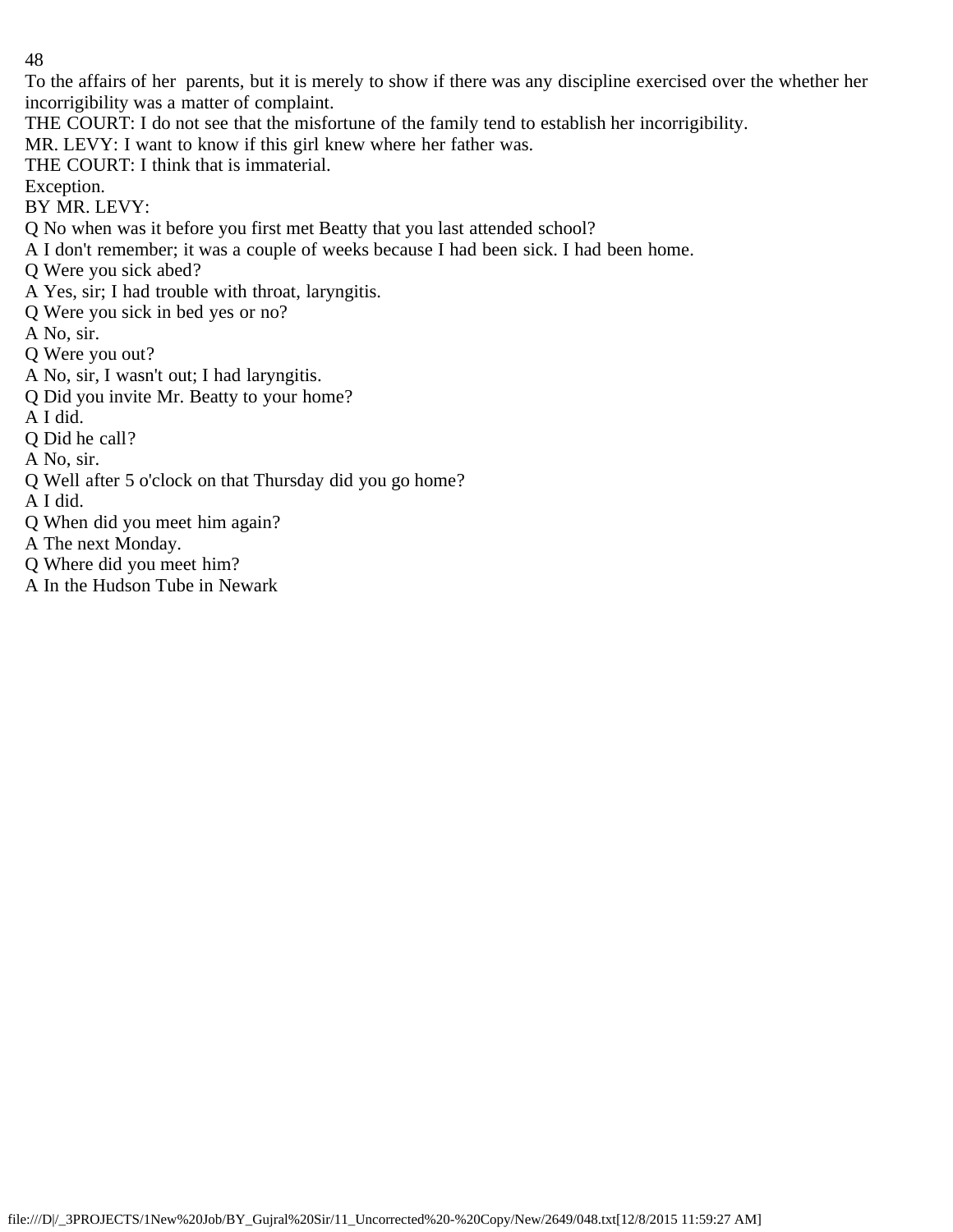- Q Tell me where was it you met him that night, Monday?
- A In the Tubes at Newark.
- Q The entrance to the Tube at Newark?
- A Yes, sir.
- Q Now, how long were you with him there?
- A I don't remember.
- Q You don't remember?
- A No, sir; just until in the afternoon.
- Q Did you go anywhere with him?
- A Yes, sir, to the drug stores.
- Q He wanted you to go to the drug stores again?
- A Yes, sir.
- Q How many drug stores did you go to with him that day?
- A Three or four.
- Q Do you know the names of any?
- A I don't.
- Q Can you give me the name of any one?
- A No, sir.
- Q You say that you knew Newark pretty well?
- A I did.
- Q Give me the name of any drug store you visited with him?
- A No, sir, but I know whereabouts they are.
- Q Repeated.
- A I said no, but I know- -
- Q Did you go to any place with him besides a drug store?
- A No, sir.
- Q Did you get anything to eat?
- A No, sir.
- Q With him?
- A No, sir.
- Q Well, on Monday after you left him what time was that that you left him?
- A About 5 o'clock.
- Q What is that?
- A 5 o'clock.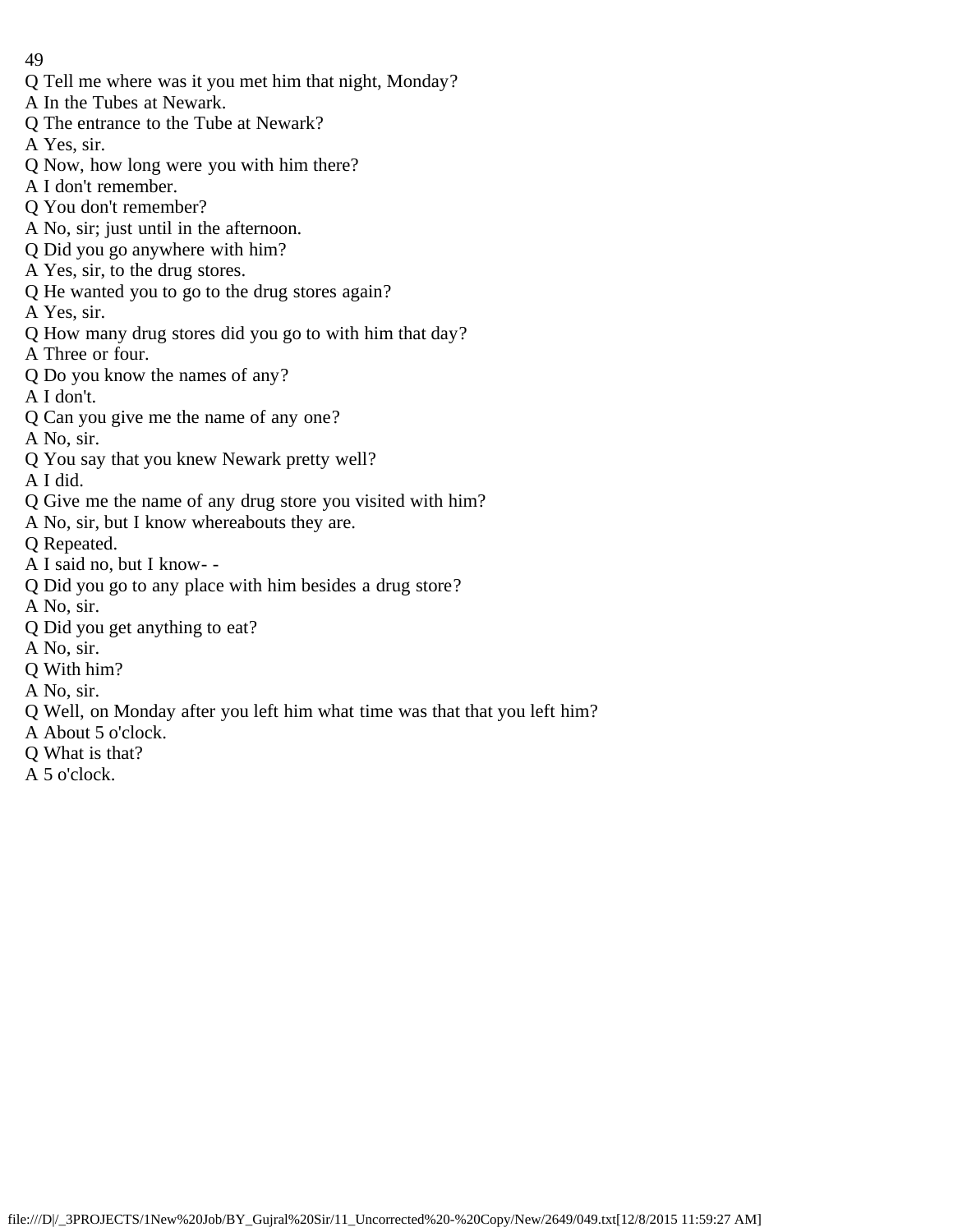- Q Where did you go?
- A Home.
- Q Did you meet him again?
- A Tuesday.
- Q Where?
- A The same place I met him before.
- Q At the Tubes?
- A Yes, sir.
- Q What did you meet him there for?
- A To go around to the drug stores with him.
- Q So you did meet him again to take him to the drug stores?
- A Yes, sir.
- Q Were you expected to do anything more than to be a guide to him or for him, take him to these drug stores - would you go into the drug stores with him or help him in any way?
- A No, sir.
- Q The answer is no, is it?
- A Yes, sir.
- Q The answer is no?
- A Yes, sir.
- Q How many drug stores did you visit on Thursday?
- A I don't remember.
- Q Do you know the name of any one you went to?
- A No, sir.
- Q Well, when did you meet him again?
- A I didn't meet him after that.
- Q Now, Viola, you know that Beatty was arrested, don't you?
- A Yes, sir.
- Q Do you know what he was arrested for?
- A I think I do.
- Q Well, what was he arrested for?
- A Because he had persuaded me to come to New York.
- Q You didn't tell me he had persuaded you to come to New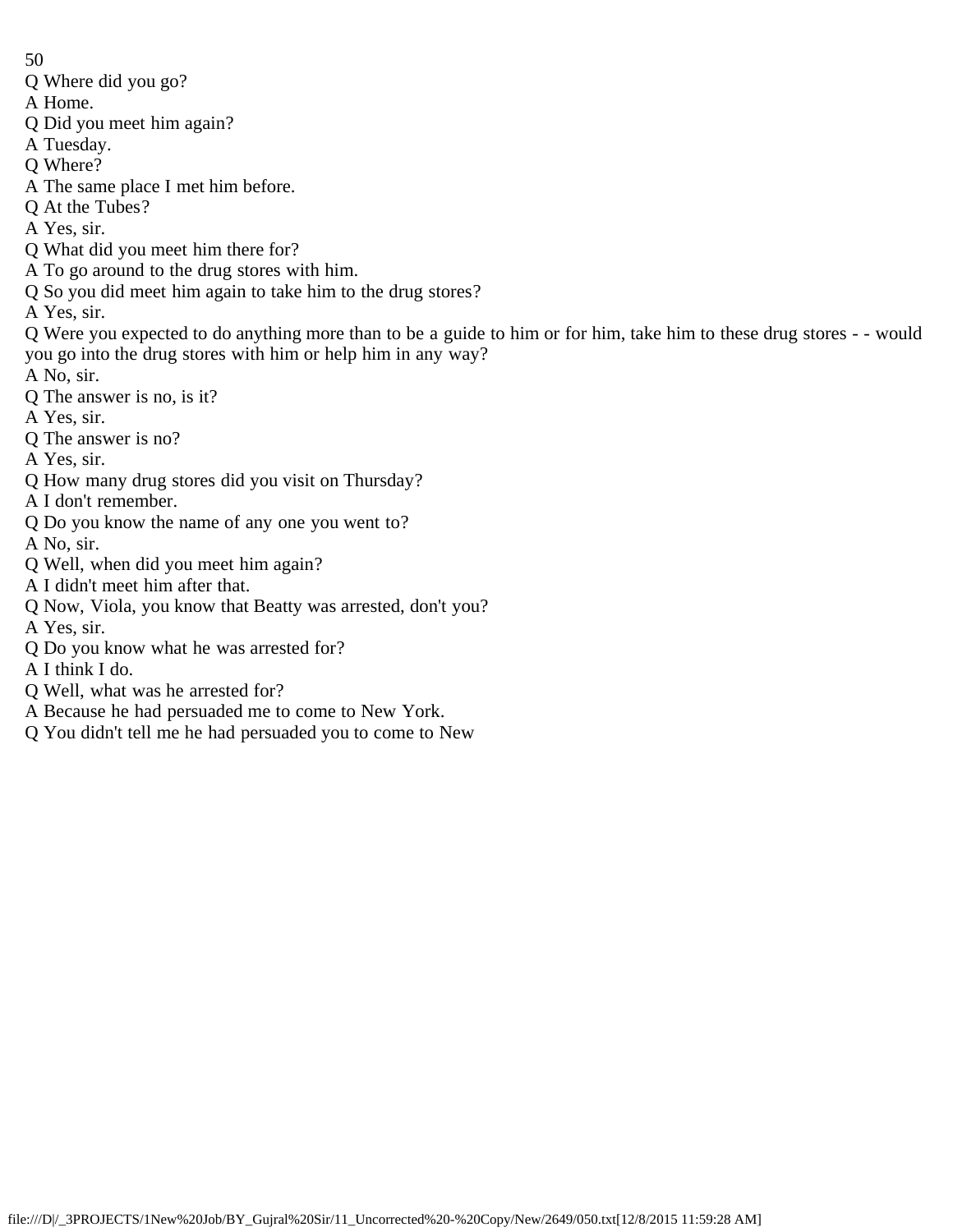York. When did he persuade you to go to New York?

A Almost every time he saw me.

Q Did he tell you what he wanted you to in New York?

A Yes, sir, he said he wanted me to meet a sister of his.

Q You say he was arrested because he asked you or invited you to go and meet his sister, is that what you mean? MR. CAFFREY: I object to that. She didn't say that.

Q Tell me what you mean.

MR. CAFFERY: She said he was arrested because he persuaded her to come to New York .

BY MR. LEVY:

Q Don't you know what he was arrested for. Br frank with me viola, please, tell us what he was arrested for?

A Because he had persuaded me to come to New York.

Q Is that all?

A Yes, sir, that is all.

Q Wasn't he arrested because he had taken advantage of you?

A No, sir.

Q You like him, don't you?

A No.

Q Well, when he was arrested - - where was he arrested, in New York?

A I don't know.

Q In Brooklyn? (No answer.)

Q Did you point him out?

A No.

Q How long after that last time which you said was on Tuesday how long after that was it that you saw him again? A In the court house in Newark, New Jersey.

Q When he was on trial?

A Yes, sir.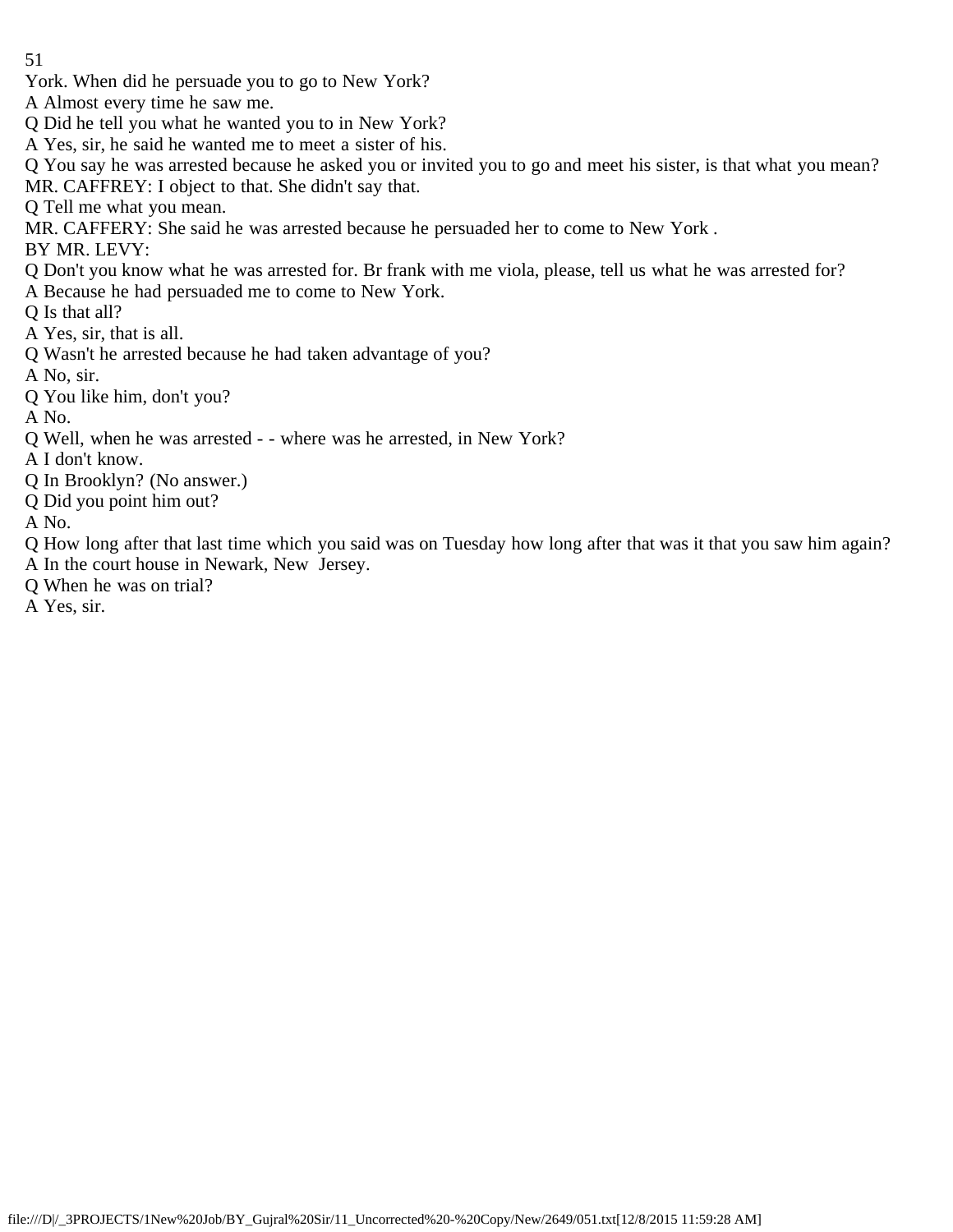Q You were a witness in that case?

A Yes, sir.

Q You gave testimony against him under oath, didn't you?

A Yes, sir.

Q What is that?

A Yes, sir.

Q You were sworn in that case before a Judge in Newark, in Essex County, Oyer and Terminer Court - - you were sworn to tell the truth in the case of the people of the State of New Jersey against Howard James Beatty, isn't that right?

A Yes.

Q Do you remember the name of the Judge before whom you made oath in New Jersey?

A No, sir.

Q Didn't you as a witness in that case swear that Beatty by force did unlawfully take you out of the custody of your mother and father for the purpose of abusing you and of having carnal intercourse with you. Now, I want you to understand that question, Viola. If you don't' understand it, I will try to make it clear to you. So stop until you do thoroughly understand it.

MR. CAFFREY: I Object to that question.

THE COURT: I will overrule the objection . I am going to have the truth developed in this case. I think in a case of this character the jury is entitled to hear the whole truth.

MR. CAFFERY: I think your Honor ruled the other day that these question would have to be read, from a copy of the testimony and that is why I made the objection.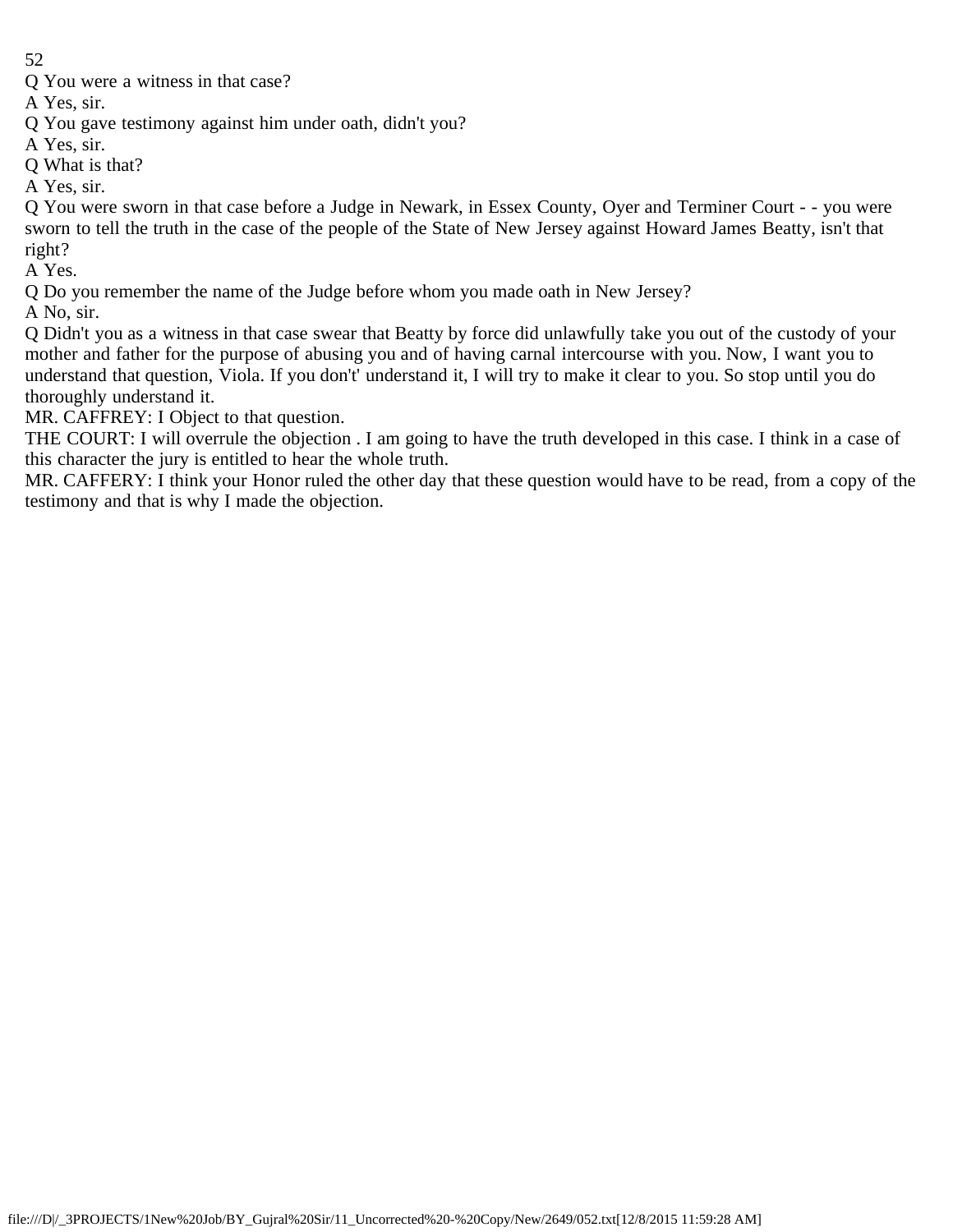THE COURT: Counsel for the defendant is reading from the contents of a complaint lodged against that defendant in a court of foreign jurisdiction.

MR. LEVY: The indictment.

THE COURT: You may interrogate her concerning the contents of an affidavit that she made.

MR. CAFFERY: Does counsel purpose to read from an affidavit? Now, I want to keep myself within your Honor's ruling made the other day. And that is why the objection was made.

THE COURT: The Court is entitled to know just what there is in this case, and the jury should know everything that that surrounds this case as well as everything that surrounds this girl. The purpose of this cross examination of counsel for the defendant, I suppose is for the purpose of establishing something that will affect her credibility. Am I right?

MR. LEVY: Absolutely so..

THE COURT: Well, you have perfect right to do it.

MR. CAFFREY: May we not know what paper he is reading from?

THE COURT: He may ask the question. Now, Mr. Caffrey I have said frequently that a prosecuting officer should never make an effort to suppress anything that the jury is entitled to know.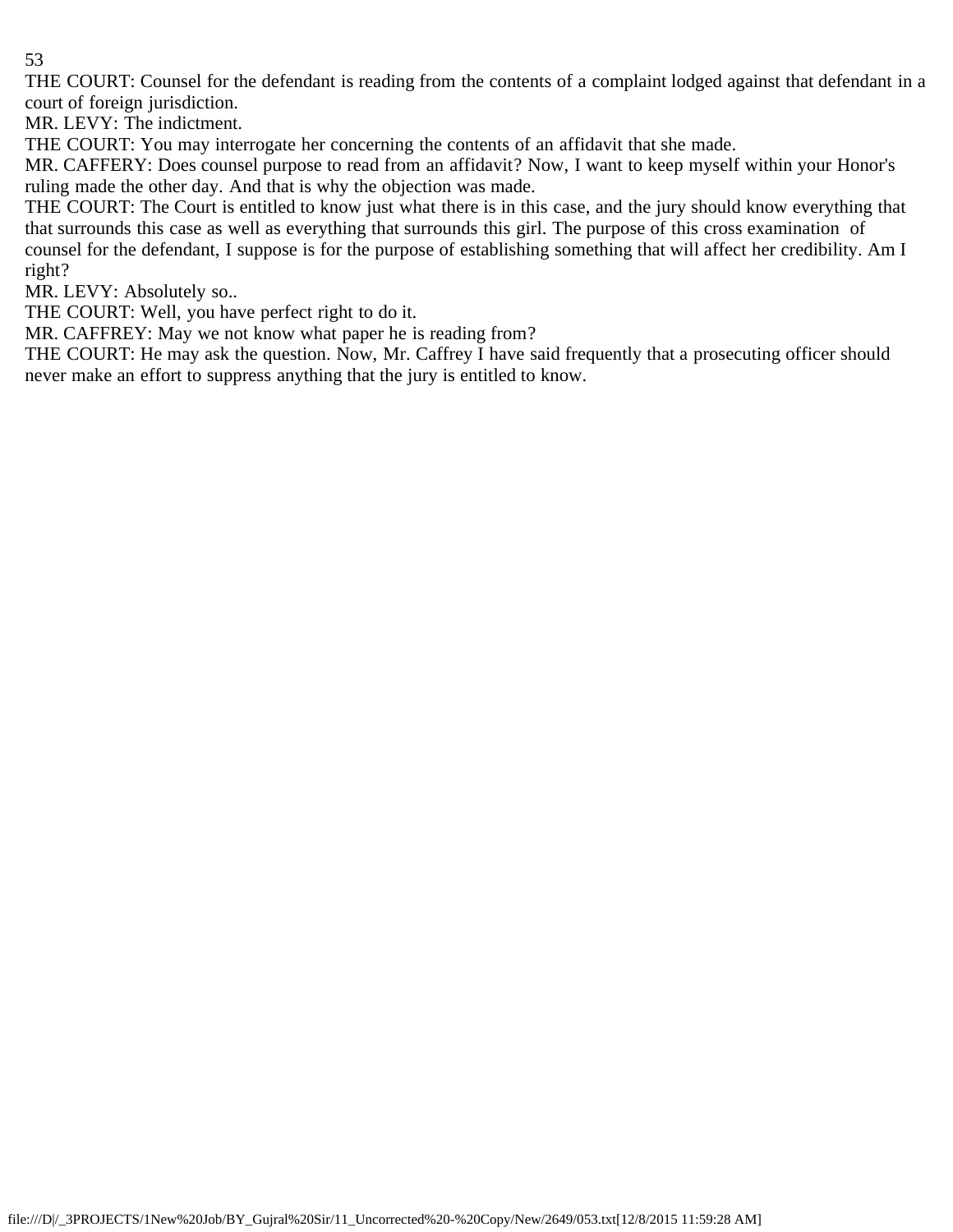MR. CAFFREY: I am not doing that. I ask counsel to keep within the rules of law.

THE COURT: Liberality and generosity is a virtue in a prosecuting officer. I was at this bar as a prosecuting officer for fourteen years, and I never saw the time that I ever thought I was doing the righteous thing when I made the slightest effort to keep out something which the jury were entitled to know.

MR. CAFFREY: I am not afraid of any question being asked but I think it is my duty to at least ask that counsel be kept within the rules of law.

THE COURT: I know the rules of law. I believe, and certainly I have had a long experience, and I doubt whether anybody will question my knowledge of the rules of law.

MR. CAFFREY: Then I misapprehended your Honor's ruling made the other day.

THE COURT: Now Mr. Levy you may proceed. If there is anything in that record to which you are now referring which in your judgment is calculated to affect the credibility of this witness you may ask the question and I rule upon it.

MR. CAFFREY: May I ask your Honor that we know what the record is that he is reading from.

MR. LEVY: Will you be good enough to read the last question?

Q (Question repeated as follows) Didn't you as a witness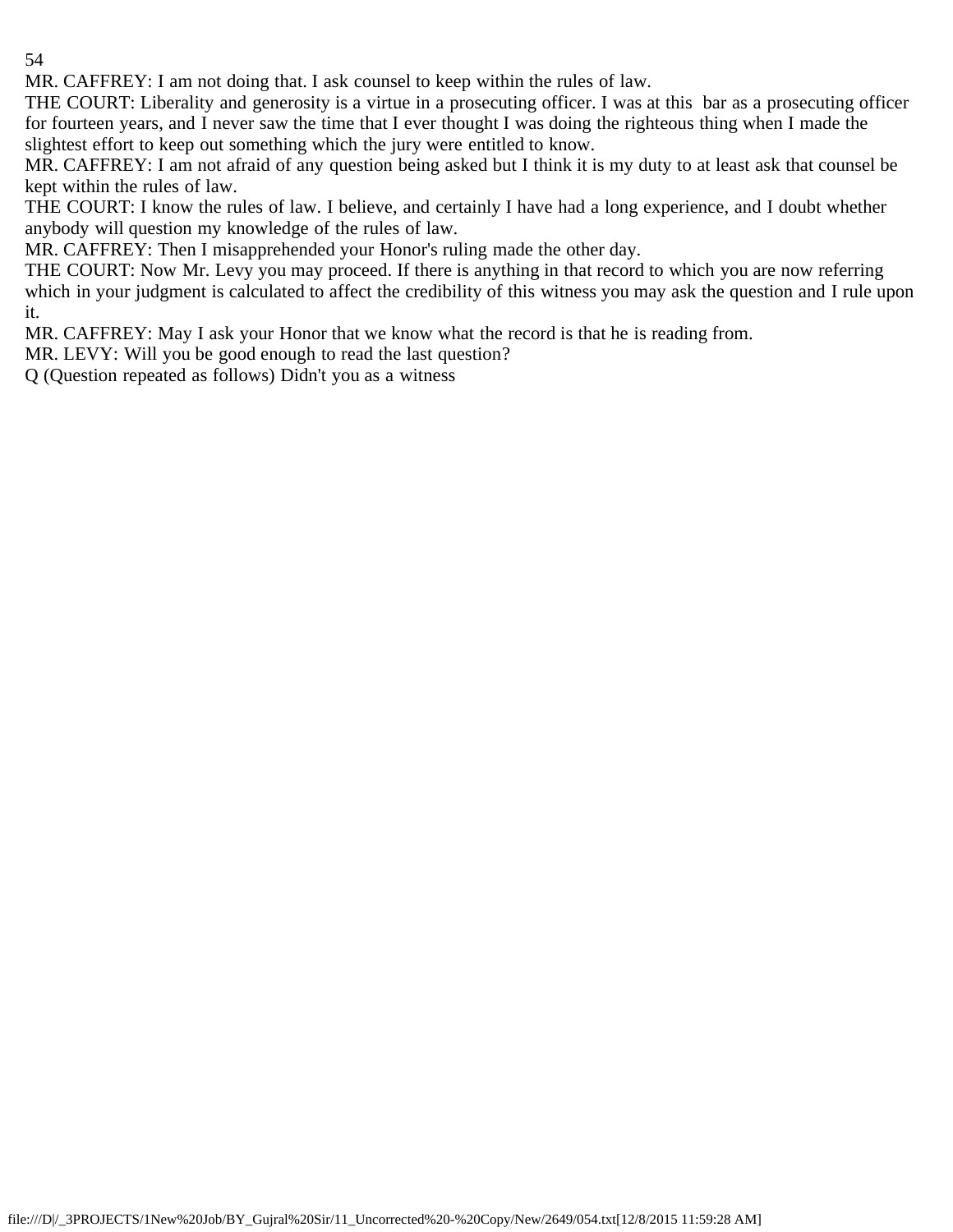In that case swear that Beatty by force did unlawfully take you out of the custody of your mother and father for the purpose of abusing you and of having carnal intercourse with you. Now the question is, did you swear to that. A I don't know what it means.

THE COURT: She says she doesn't know what you mean.

Q Now what is there about that question you don't understand?

THE COURT: Is it work carnal you don't understand?

THE WITNESS: No, sir.

BY MR. LEVY:

Q Do you know what sexual means?

A Yes, sir.

Q Sexual relations with you?

A Yes, sir.

Q Now, then I will change the work carnal to sexual relations for the purpose of having sexual relations. Did you swear to that?

- A Yes, sir.
- Q That he took you for the purpose?

A Yes, sir.

- Q Away from your father and mother?
- A Yes, sir - no, sir, he took me to see his sister.
- Q Now wait a moment. Do you want to tell the truth in this case?
- A Yes, sir.
- Q Do you?
- A Yes, sir.
- Q Sure now you want to tell the truth?
- A Yes, sir, surely.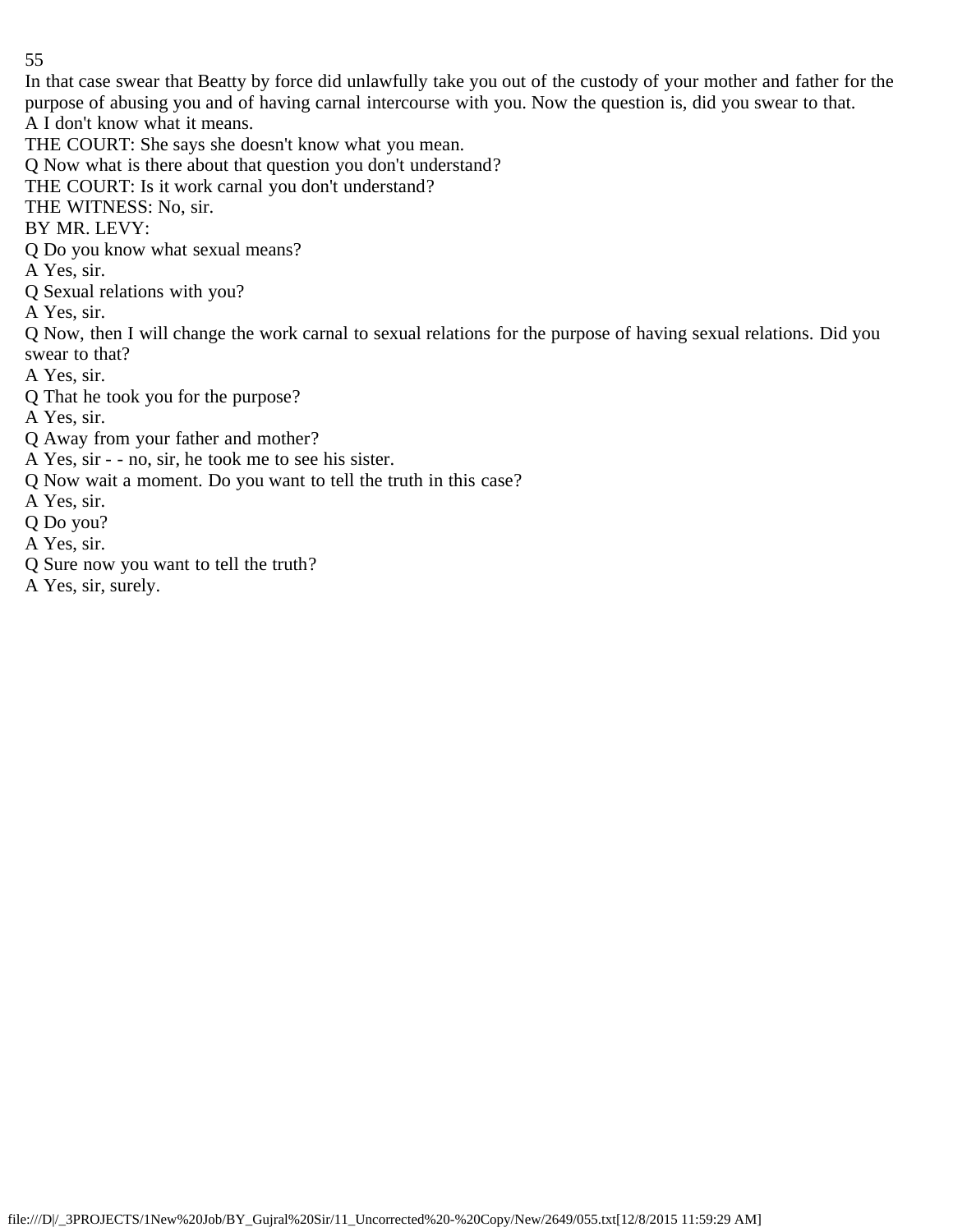- 56
- Q Now Beatty was tried in that court, wasn't he?
- A Yes.
- Q Was convicted and sent to State prison, wasn't he?
- A Yes, sir.
- Q Do you know what he was sent to State prison for?
- A I don't know.
- Q You don't know why you were a witness against him, is that what you mean to tell me?
- (No answer.)
- Q Wont you answer me please?
- A No, sir; I said no.
- Q You don't believe he was sent to State prison because he asked you to go and see his sister, do you. Think about that. Now you tell me the truth about it, please. Question repeated. (No answer.) - - I don't know.
- Q You don't know?
- A No, sir.
- Q Hadn't you any idea when you were a witness in that court what he was being tried for or prosecuted for? A No.
- Q Did you understand the questions that were asked you by the public prosecutor in Newark?
- A Yes, sir.
- Q When that man was being tried?
- A Yes, sir.
- Q You did not understand his questions?
- A Yes, sir.
- Q You know Mr. Harrison who is prosecutor of Please in Essex County, Newark, don't you?
- A Yes, sir.
- Q He was the lawyer representing the state who tried the case on your behalf?
- A Yes, sir.
- Q Against Beatty, wasn't he?
- A Yes, sir.
- Q And Mr. McDermott was the lawyer for Beatty, wasn't he?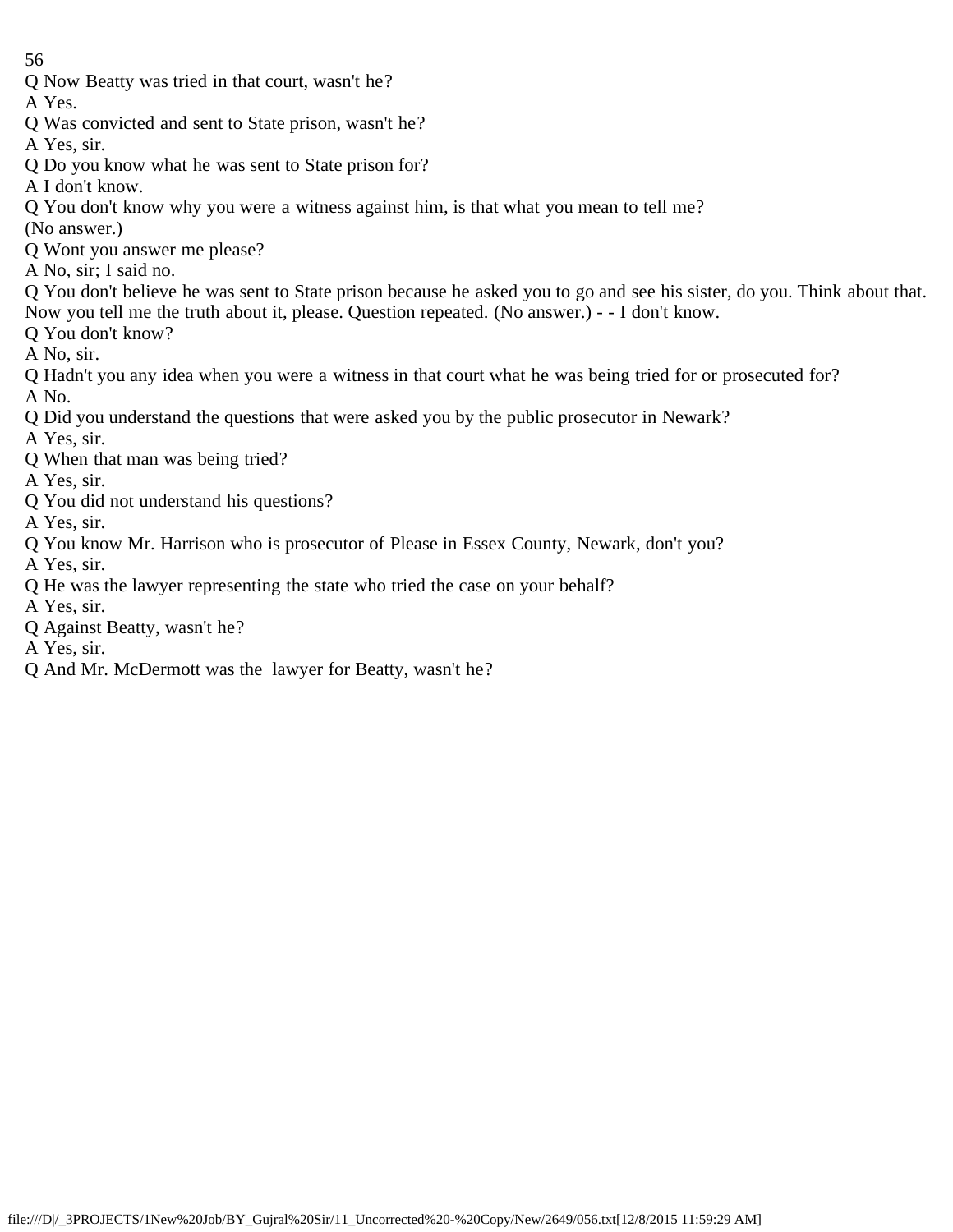A No, sir.

Q You know that Mr. McDermott lives in Newark, doesn't he?

A Yes, sir.

Q And they both asked you questions, didn't they?

A Yes.

Q Both Harrison and Mr. McDermott, the lawyer for Beatty?

A Yes, sir.

Q Didn't you swear in that case that by force Beatty took you away from the custody of your parents for the purpose of having sexual connection with you; didn't you swear to that, Viola?

A I don't remember.

Q Don't you understand that?

THE COURT: She says she does not remember.

Q You don't remember? (No answer.)

Q Do you mean to say you don't remember or you don't know, which will you have?

A I don't know whether I did or not.

Q Was it true or wasn't it true?

A All the testimony I gave was true.

Q Was it true that he did take you away from your parents for the purpose of intercourse, sexual intercourse, was it true or not true?

A He only took me to see his sister.

Q Well that does not answer the question. Was it true or was it not true that he took you away from your parents for the purpose of sexual intercourse?

MR. CAFFERY: I object to that question as already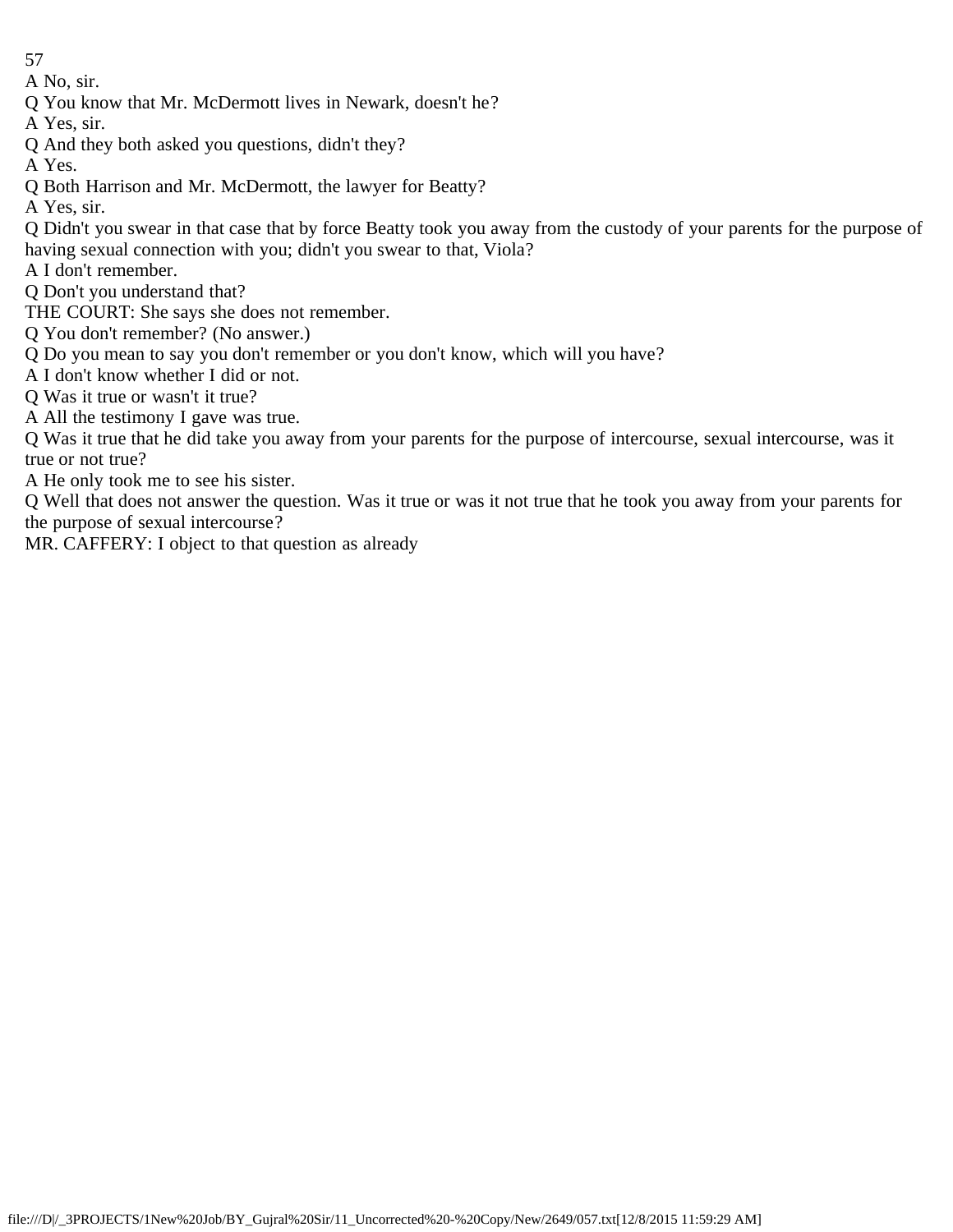Answered.

THE COURT: I will allow her to answer it again. Now young woman answer that question yes or no.

Q Question repeated as follows: Was it true or was it not true that he took you away from your parents for the purpose of sexual intercourse?

A Yes, sir.

Q It was true?

A Yes, sir.

Q Now you know that the reason he was sent to prison was for doing that?

A I didn't know.

MR. CAFFREY: I object to that. The records of the court are the best evidence.

THE COURT: I will exclude that.

Q Now when you went over to New York, did you to meet him here, Beatty?

A Yes, sir.

Q Is that right?

A Yes, sir.

Q Where were you to meet him and when. Won't you tell me?

A I don't know; he told me where to go over to - - it was in the morning.

Q Did he give you any money?

A No, sir.

Q Where did you get money from with which you paid your expenses to come to New York?

A Well, I had my allowance that my mother gave me.

Q You had your allowance?

A Yes, sir.

Q When you got to New York you did not meet Beatty?

A No.

Q Now as a matter of fact, Viola, throughout all these proceedings in Newark, and in the giving of your testimony and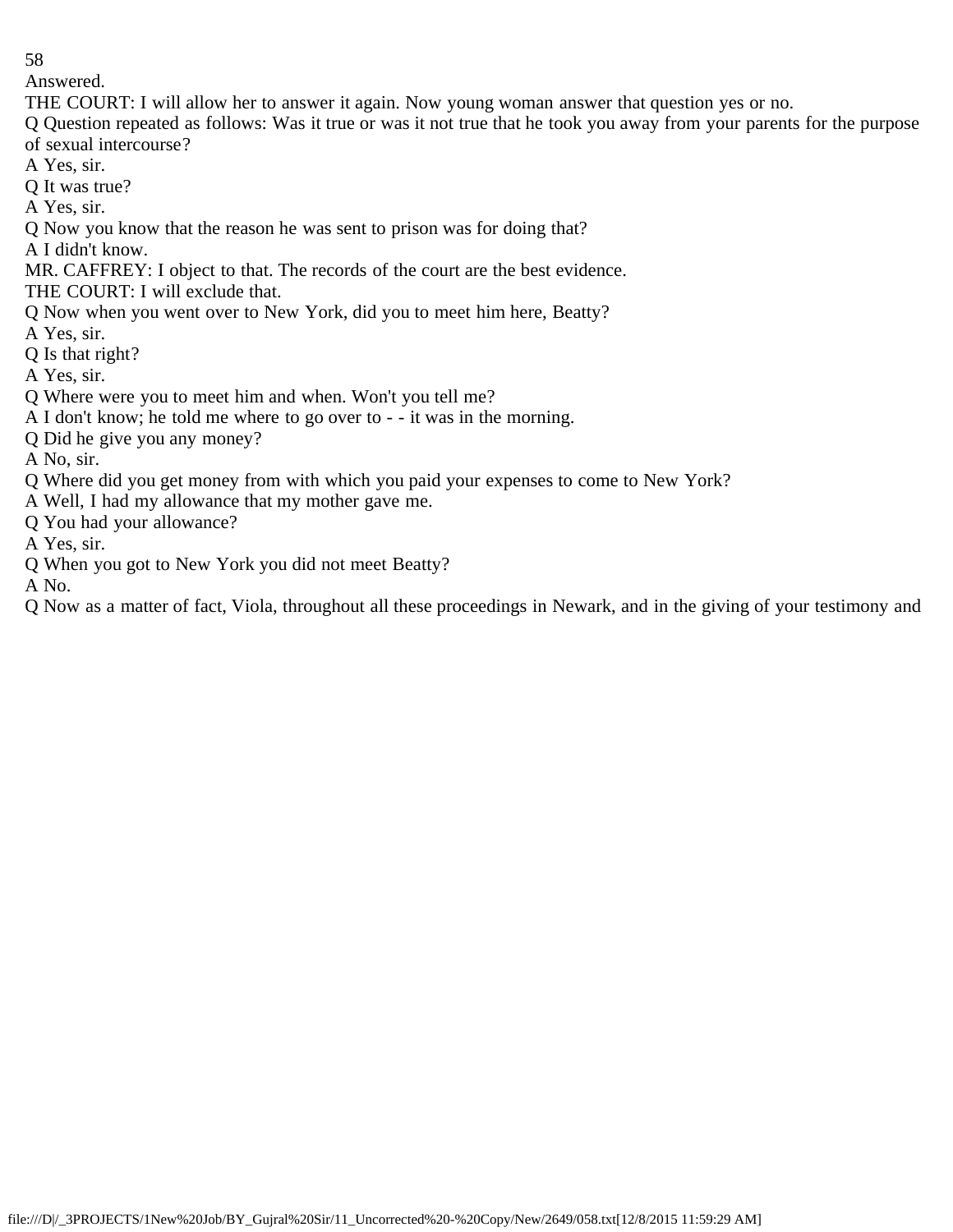In your statements to the Society's representative, Mr. Pizarra and others, and in your statement to the New York Police and in your statement to the Newark police, didn't you try at all times to shield Beatty?

A No, sir, I don't think I did .

Q You did not?

A No, sir.

Q You understand that question?

A I think I do.

Q What is that?

A I think I do.

Q Do you understand that question?

A I think I do.

Q I will have it read to you again because I want a truthful answer. Do you want it read again, or do you understand? MR. CAFFREY: I want to make an objection because this is not for the purpose of affecting this young woman's credibility but it is trying the case of the People against Beatty. It seems to me that if anything is to be shown in reference to that case it must be shown by the Court's record.

THE COURT: Will your contention be that this girl was a pure girl before she met this defendant?

MR. CAFFREY: She says that to me. Beatty was not convicted of any crime, as far as I understand, in Jersey that would negative that.

MR. LEVY: He was convicted because of his seduction of this girl.

MR. CAFFREY: It wasn't anything of the kind.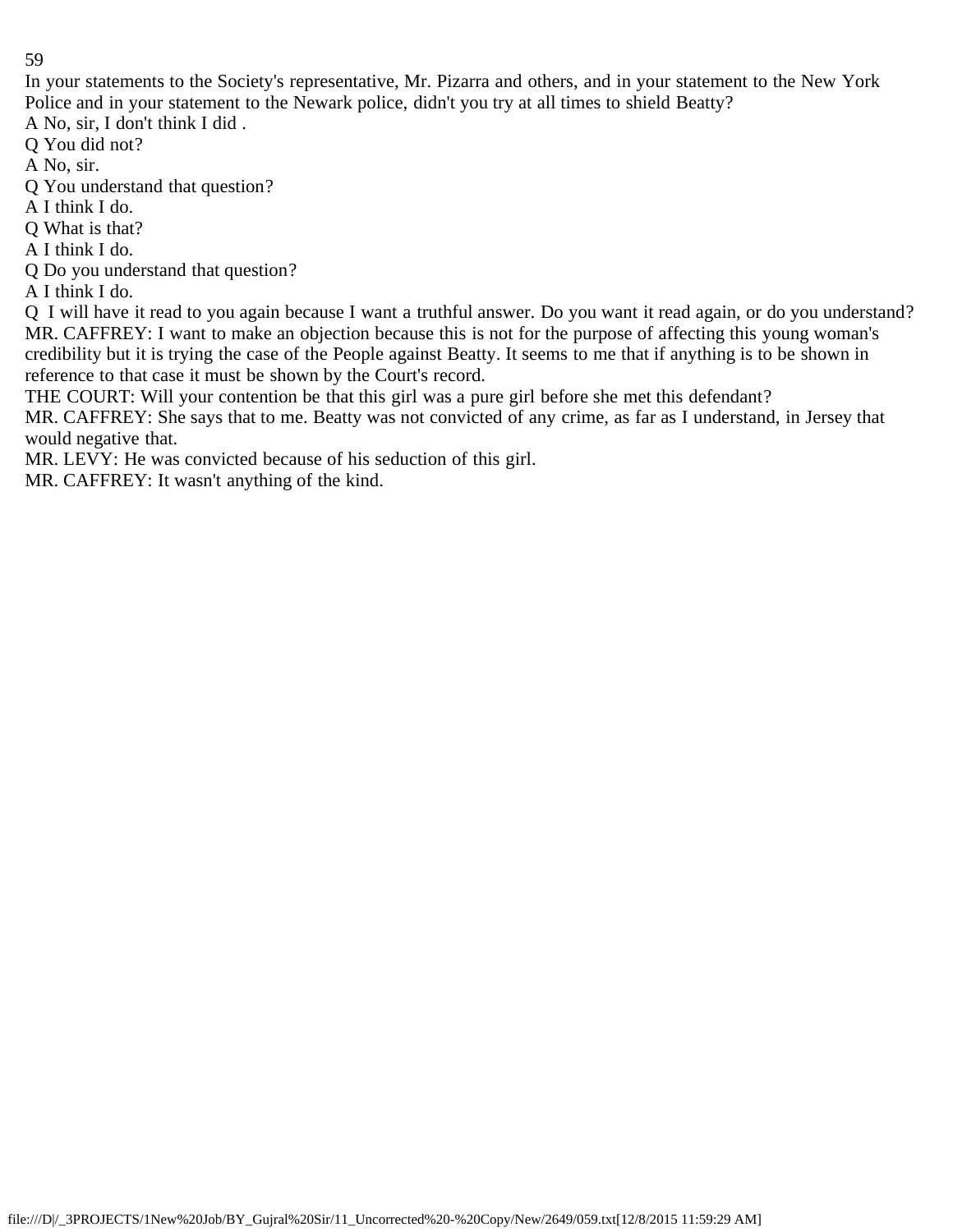THE COURT: I wouldn't state it unless it is a fact, supported by the conviction.

MR. LEVY: But the conviction was predicated upon the seduction of this witness. Even if she was not seduced if I can prove anything in the shape of contradictory statements with regard to her relations with Beatty it goes to her credibility as a witness.

THE COURT: It goes to credibility but it wouldn't make a particle of difference if this girl had intercourse with a hundred men before she met this defendant. If the defendant had intercourse with her on the dates mentioned and described in the indictment he would be guilty of rape in the second degree, but the jury has a right to know her previous character in order to give such weight to her testimony as they deem proper.

MR. CAFFREY: Now, if your Honor please- -

THE COURT: I have heard enough.

MR. CAFFREY: Will your Honor permit me - -

MR. LEVY: May my last question be repeated.

Q Question repeated as follows: Now, as a matter of fact, Viola, throughout all these proceedings in Newark and in the giving of your testimony and in your statements to the Society's representative, Mr. Pizarra and others, and in your statements to the New York police and in your statements to the Newark police, didn't you try at all times to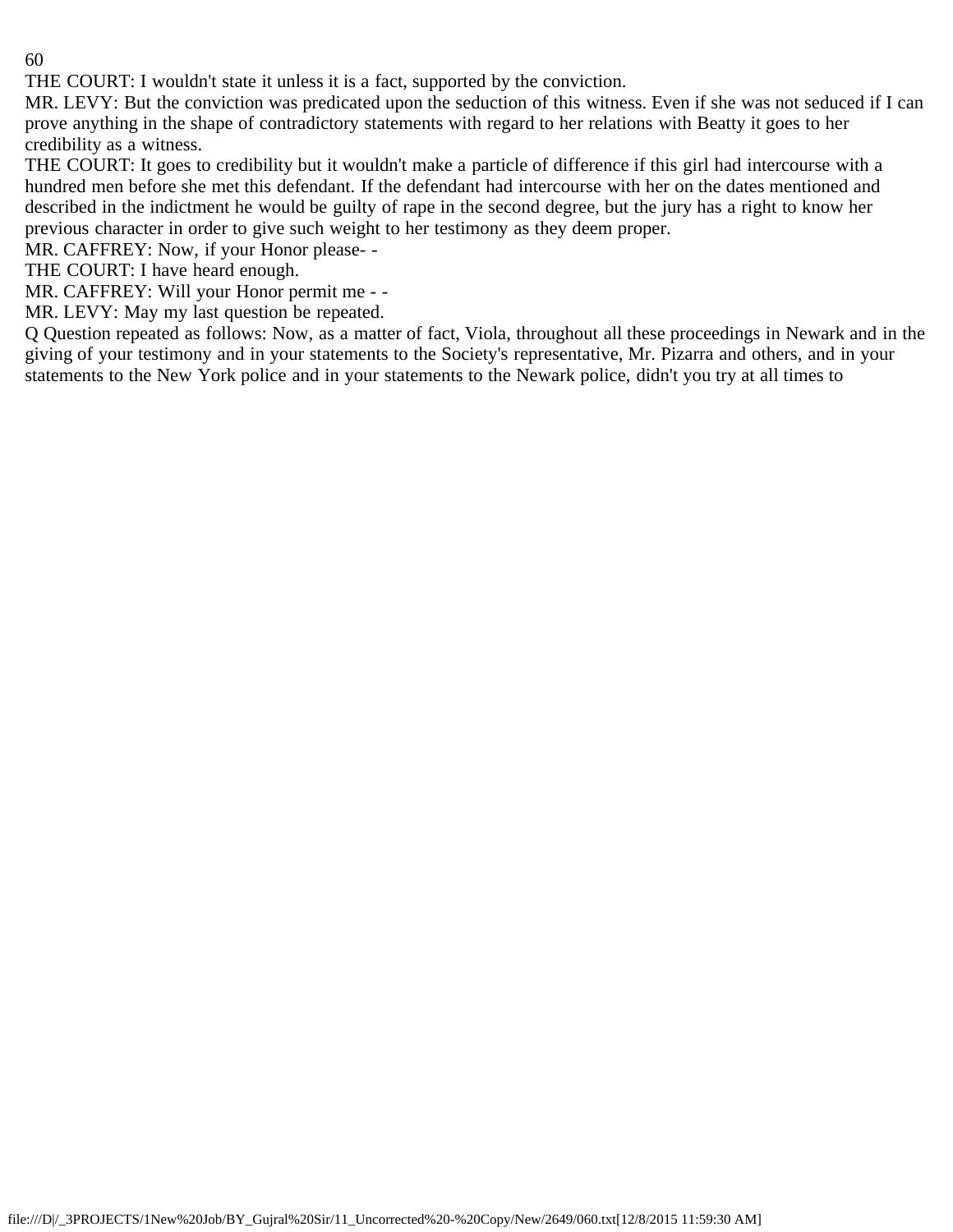61 Shield Beatty? A No, sir, I did not. Q We will pass from that. Now, then, when you came over to New York you went to this address you say he gave to you, and you didn't meet him, is that right? A Yes, sir. Q Did you meet any one else? A Yes, sir. Q Whom did you meet? A Mr. Hollingsworth. Q What was his first name? A Mr. Henry Hollingsworth. Q Henry? A Yes, sir. Q How old a man is Henry Hollingsworth? A I don't know, about around 22. Q Where did you meet Mr. Henry Hollingsworth? A Near Mr. Beatty's home. Q Did you meet him in the his home? A No, sir, I never was in his home. Q Did he come up and talk to you? A Yes, sir. Q Without any introduction? A Yes, sir, he said - - Q Did he tell you his name right off the reel? A Yes, sir, he said- - Q He said his name is Henry Hollingsworth right away? A No, sir. Q How did it happen? A He said that he thought he knew me. Q He said he knew you? A Yes, sir. Q Did you recognize him? A No, sir. Q Never seen him before? A No, sir.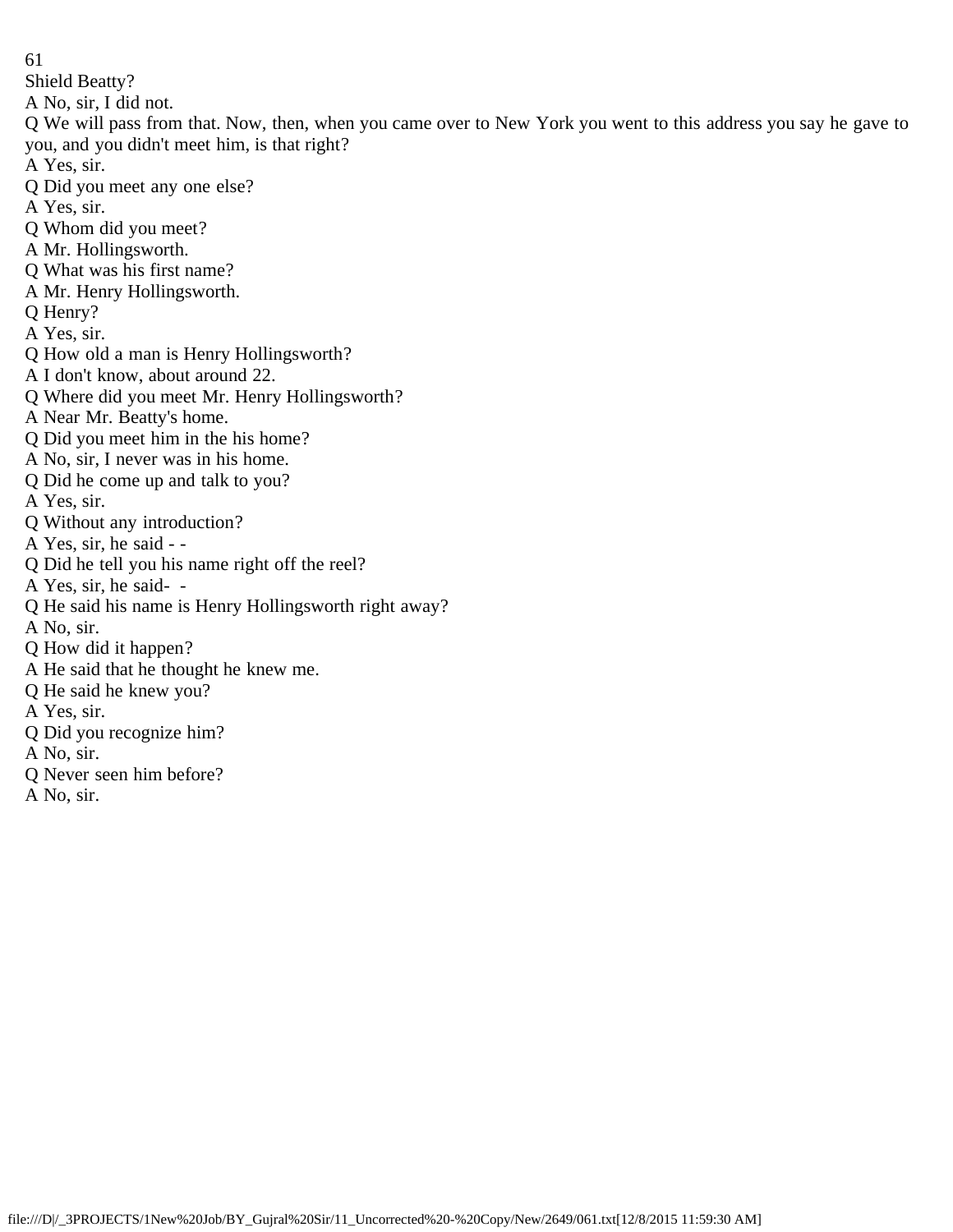- Q When he said he knew you did you ask him where he had met you?
- A No, sir, I did not.
- Q Weren't curious enough to know where he had met you when he said he knew you?
- A Yes, sir.
- Q Did you inquire where he met you?
- A I didn't know where he said he met me.
- Q How near Beatty's home was it that you met him?
- A A couple of blocks away.
- Q What time of day was it that you met him?
- A I don't remember.
- Q Was it in the morning?
- A I think it was.
- Q Are you sure?
- A No, sir, I am not sure.
- Q Was it in the afternoon?
- A I think it was noon time.
- Q Noon time?
- A Yes, sir.
- Q That wasn't by any appointment was it?
- A No, sir.
- Q Didn't Beatty introduce you to Hollingsworth?
- A No, sir.
- Q Did he mention Beatty's name to you, Hollingsworth?
- A Not that I know of.
- Q Did you mention Beatty's name to Hollingsworth?
- A No, sir.
- Q Did you tell him what you were doing in New York?
- A No, but I told him I wanted to go back to Newark, and he said- -
- Q Did you tell him what you were doing in Newark?
- A No, sir.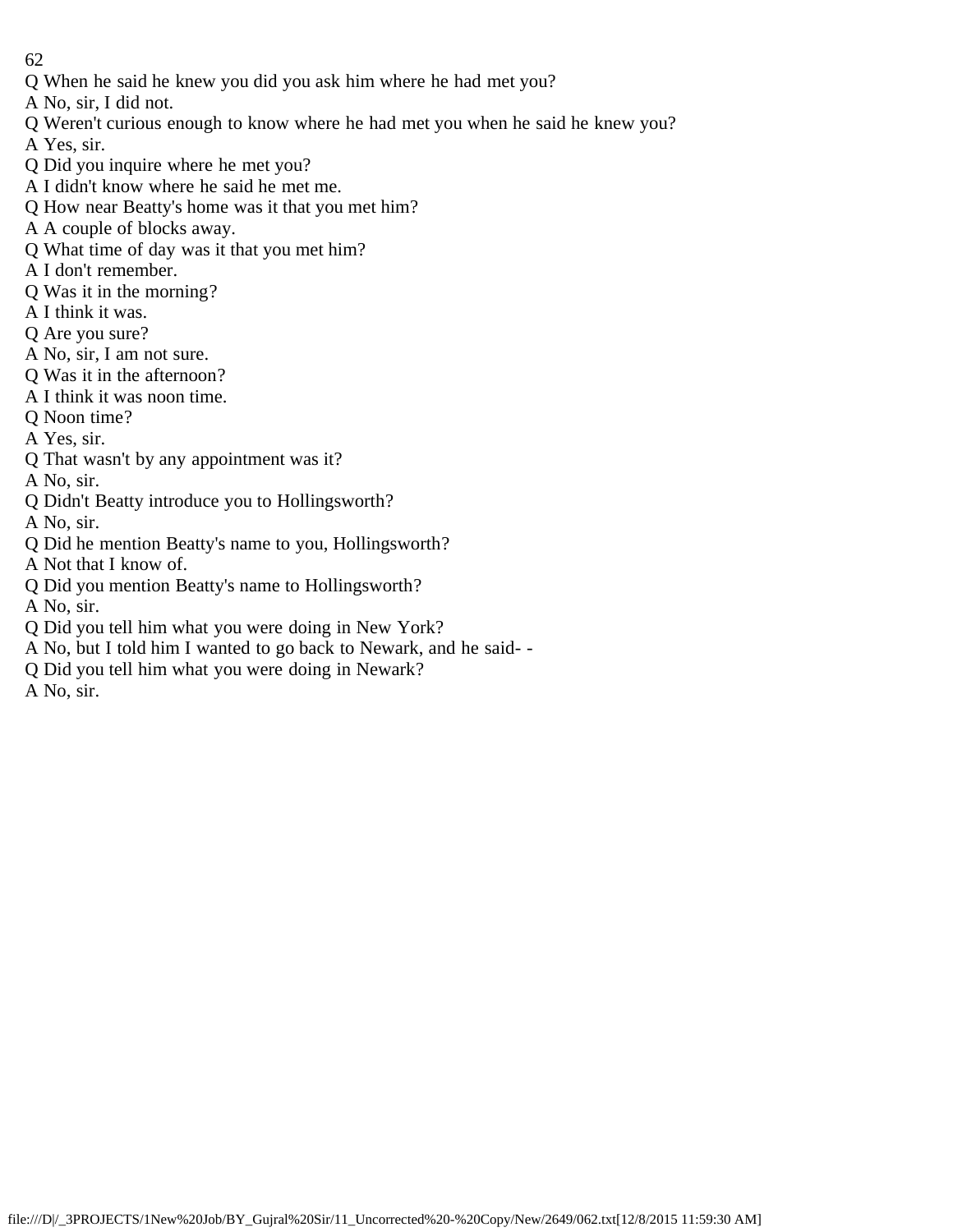- 63
- Q Did he inquire of you what you were doing in New York?
- A No, sir.
- Q Did you tell him where you lived?
- A I told him I lived in Newark.
- Q Well, then you told him where you lived in Newark, what did he say to you?
- A In Newark.
- Q When you told him you wanted to go back to Newark?
- A He said he would take me back because I didn't know the way.
- Q What street was that on?
- A I don't know.
- Q Near what avenue was it?
- A I don't know.
- Q You knew how you had come there, how you had gotten there, is that right?
- A I think I do.
- Q You knew the road that you took to get to where you were, didn't you?
- A Yes, sir, I did.
- Q Didn't you know you could return the same way that you came?
- A No, sir, I didn't know.
- Q You didn't know that?
- A No, sir.
- Q When you saw him, when you told Mr. Hollingsworth that you wanted to go back to Newark, what happened?
- A He said he would take me back.
- Q He said he would take you back?
- A Yes, sir.
- Q What did you say?
- A I asked him if he would take me back, and he said he would.
- Q What happened?
- A Well, then he said that we would go and have something to eat before he would take me back and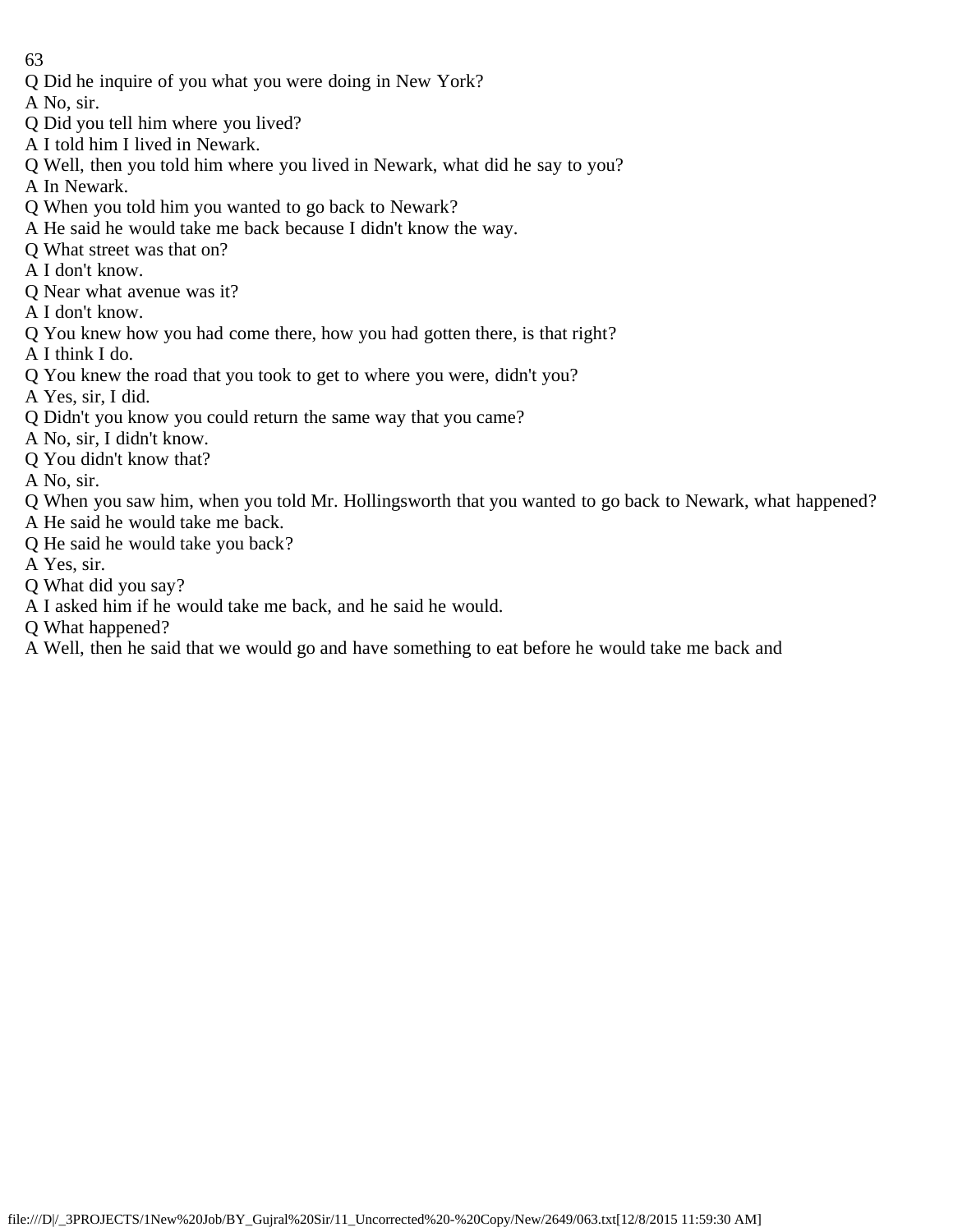- 64
- We went into a restaurant.
- Q Do you know where it was located?
- A No, sir.
- Q What did you get to eat?
- A I didn't eat anything.
- Q What did you drink?
- A I only had a glass of water.
- Q Only a glass of water?
- A Yes, sir.
- Q That was about the noon hour?
- A Yes, sir.
- Q Then what happened?
- A Well, then I had a headache and he gave me something, and he said it was a headache powder.
- Q Gave you this in the restaurant?
- A Yes, sir; he put it in the water and he said I could drink it.
- Q You could drink it?
- A Yes, sir.
- Q Did he eat anything?
- A Yes, sir.
- Q Do you remember that every distinctly, don't you?
- A Yes, sir.
- Q What is that?
- A Yes, sir.
- Q Up to that time your memory is perfectly clear, is it?
- A Yes, sir.
- Q Sure now?
- A Yes, sir.
- Q Now have you ever had any lapses of memory?
- A No, but after I was arrested- -
- Q Now, have you ever had any lapses of memory? Answer yes or no.
- A I was going to answer your question.

Q Well answer it now then. I asked you whether you ever had any lapses of memory. You can tell me whether you did or not, won't you please. Do you understand my question. please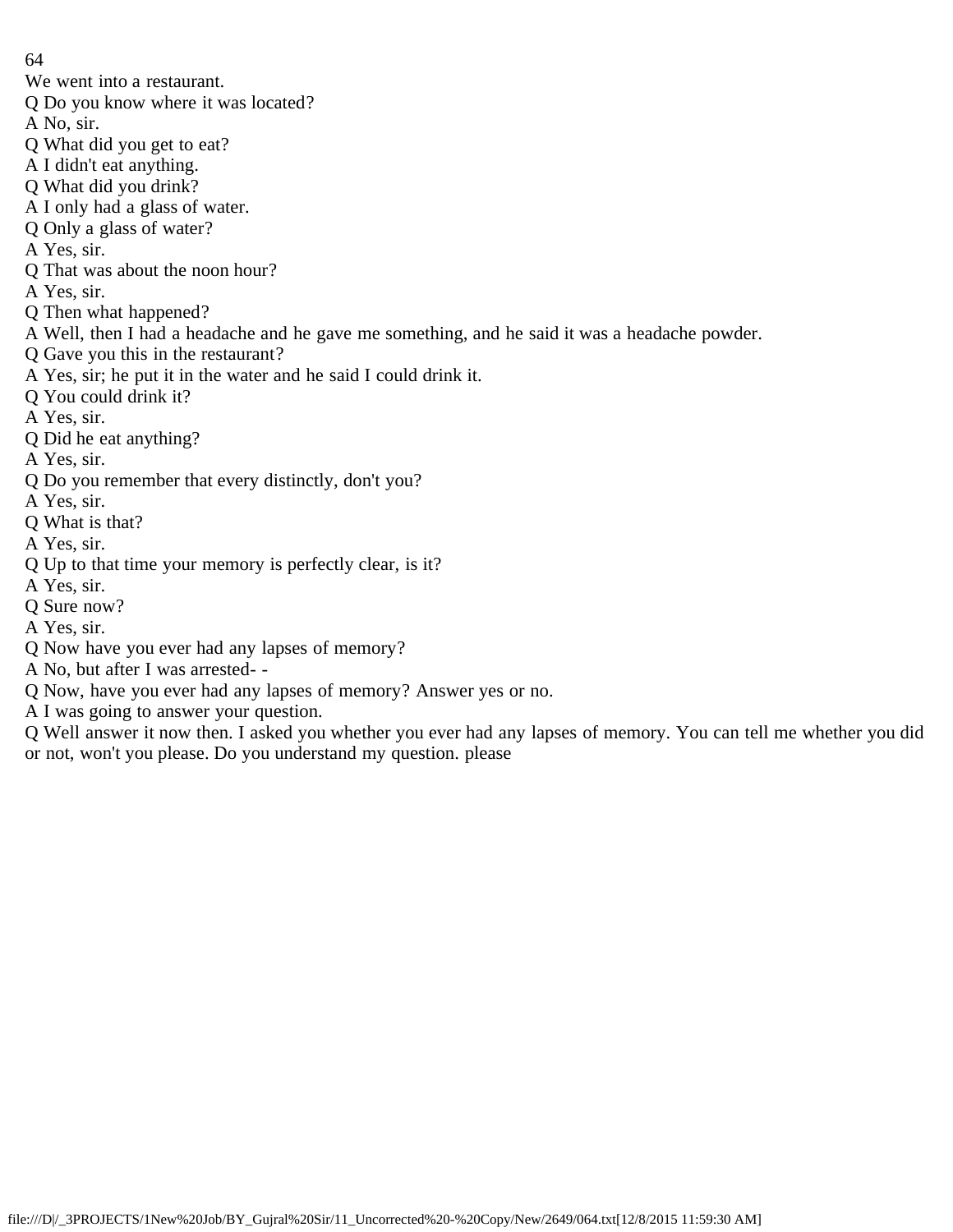- Answer. Did you ever have any lapses of memory? (No answer.)
- Q Now you are composed, please tell me whether you ever had any lapses of memory.

A No, sir.

- Q What address did you give Mr. Hollingsworth as the place that you lived at?
- A I didn't give him any address; I only told him I lived in Newark.
- Q Now, after he gave you this headache pills or powders, what happened?
- A I got sick then.
- Q Sick at your stomach or sick in the head?
- A Sick at the stomach.
- Q Then what happened?
- A Then he said that before I went home I should go to a place in 26th street.
- Q Did you ask him what that place was?

A No, sir.

- Q Did he tell you what the place was?
- A He told me it was a place where a lady had a boarding house.
- Q Did he tell you the name of the lady?

A No.

Q Did he tell you the number of the house?

A No.

Q Told you 26th street?

A Yes, sir.

- Q Did he tell you whether it was east or west?
- A No. Q Did he tell you whether it was east or west?

A No.

Q Didn't you say to him "I would rather go home"?

A I felt too sick.

- Q How did that sickness affect you. Tell me.
- A It made me feel sick at my head and at my stomach.
- Q Now, did you feel like vomiting?
- A I don't remember.
- Q How was your head, dizzy?
- A Yes, sir.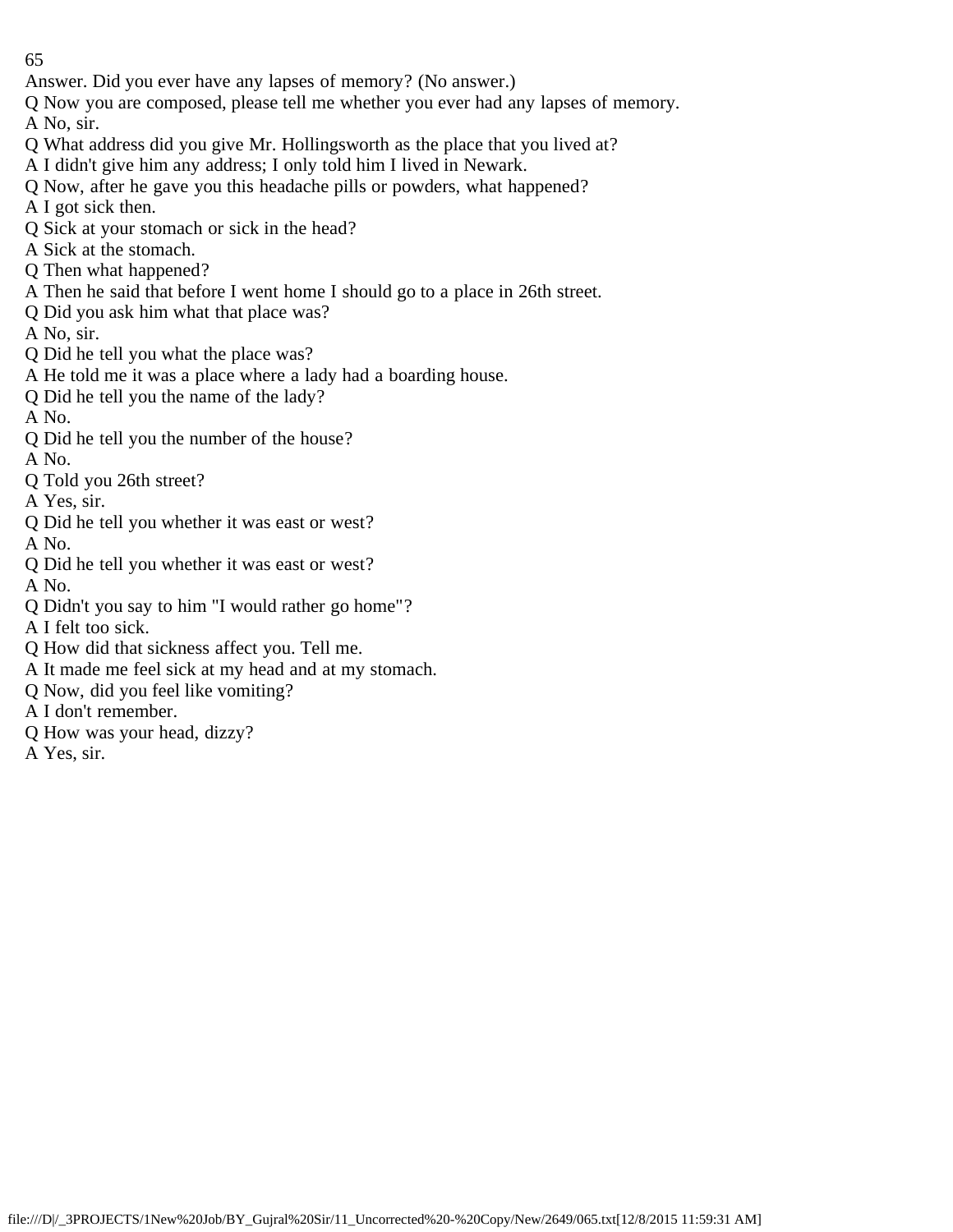Q It was as though your head was going around all the time?

A Yes, sir.

Q Could you stand on your feet?

A Hardly.

Q How far away from this house in 26th street was this restaurant where you took the pills or powders, whatever it was?

A I don't know. We had to take a car.

- Q How long did you travel on the car?
- A Not very long.
- Q About a half an hour?
- A No, sir, not as long as that.
- Q How long would you say?
- A About fifteen minutes.
- Q Was it a street car or the elevated road?

A A street car.

Q All the time that you were on the car for the fifteen minutes you felt that same sickness at your stomach and some dizziness in the head?

A Yes, sir.

- Q Why didn't you ask him to take you home?
- MR. CAFFERY: I object to that. I am prompted by a sense of my duty to object to this testimony as irrelevant, incompetent and immaterial. It cannot by any stretch of the imagination affects this girl's credibility.

THE COURT: I will allow it.

Q Why didn't you ask him to take you home?

A I did ask him.

- Q Did he refuse to take you home?
- A He said he would not take me there until I felt better.
- Q When you got to the house on 26th street what kind of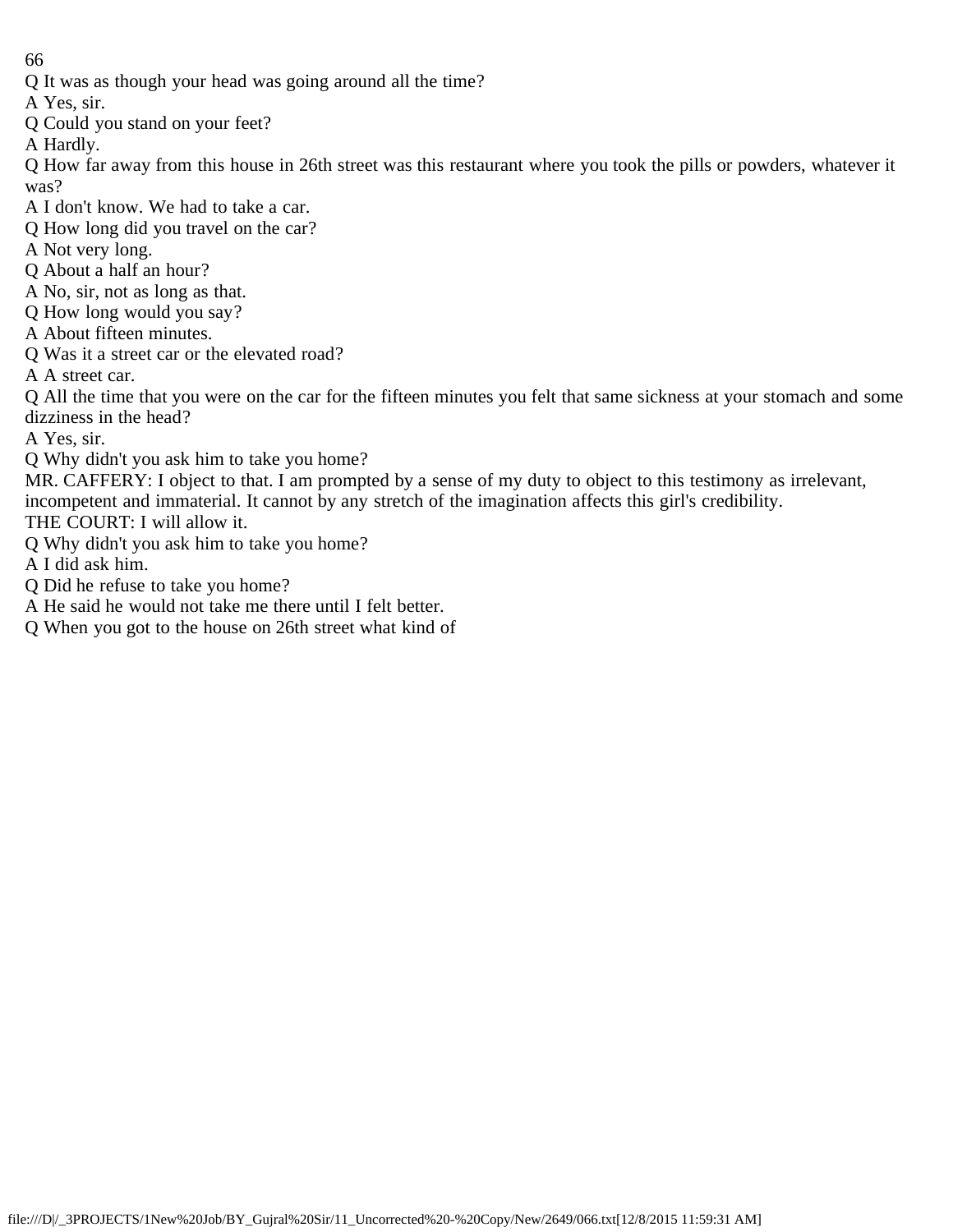- A house was it? Private, tenement or flat house?
- A A private house.
- Q Was it a high stoop?
- A Yes, sir.
- Q How did you get in. Hold up your head please.
- A Through the door.
- Q I knew you did. Did you ring the bell or knock at the door or how? Rang the bell.
- Q Who came to the door?
- AA Woman.
- Q Do you know her name?
- A No, sir.
- Q Then what happened when she got to the door?
- A Then I do not know what he told her and then -
- Q What happened when you were there. Tell us what was said when you got to that door, and the woman came to the door at the place in 26th street, with Mr. Hollingsworth. Tell me all about it?
- A The woman took me upstairs.
- Q Didn't he say something to her before that?
- A Yes, sir; that is what I was telling you.
- Q You said the woman took you upstairs?
- A Yes, sir.
- Q Wasn't something said at the door, a greeting, or something said by her, was there anything, did you say hello Henry?
- A No, sir; I don't know how she greeted him.
- Q Was there anything said at the door?
- A Nothing that I remember.
- Q Well, then the only thing that you remember is that she took you upstairs?
- A Yes, sir.
- Q Into what kind of a room?
- A It was a bedroom.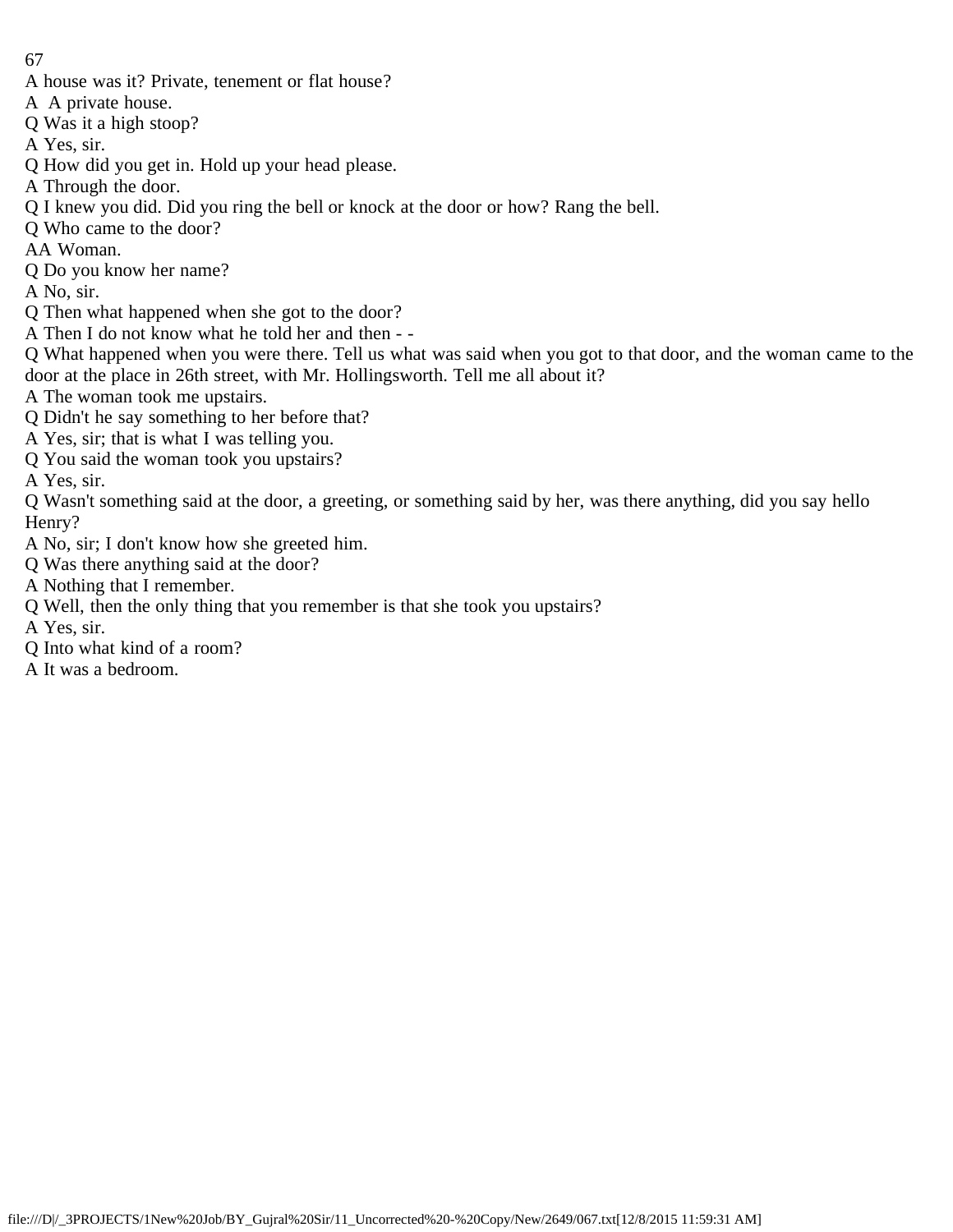- Q A bedroom?
- A Yes, sir.
- Q Did he go up with you?

A No.

- Q Then what happened up in the bedroom?
- A I was there from Wednesday until Sunday.
- Q That was on Wednesday, what time did you say it was on Wednesday that you got into that room?
- A I don't remember what time it was.
- Q Was it the middle of the day, was it midday, evening or afternoon, or morning?
- A It was in the afternoon.
- Q How late in the afternoon?
- A I don't know.
- Q Was the sun set?
- A No, sir.
- Q That was long before you met this defendant, Benjamin Sherman?
- A No, sir, it was only four days before.
- Q Now, when you got up to the room what did the woman say to you, or you say to the woman?
- A She said I should lay down.
- Q Did you undress yourself?

A No, sir.

- Q You didn't lie down in your clothes did you?
- A I just took my coat out.
- Q Had you had anything to eat that day?
- A Yes, sir, I did in the morning.
- Q This was in the afternoon?

A Yes, sir.

- Q Weren't you hungry, didn't you say you were hungry?
- A No, sir, I was not.
- Q What is that?
- A No, sir, I was not.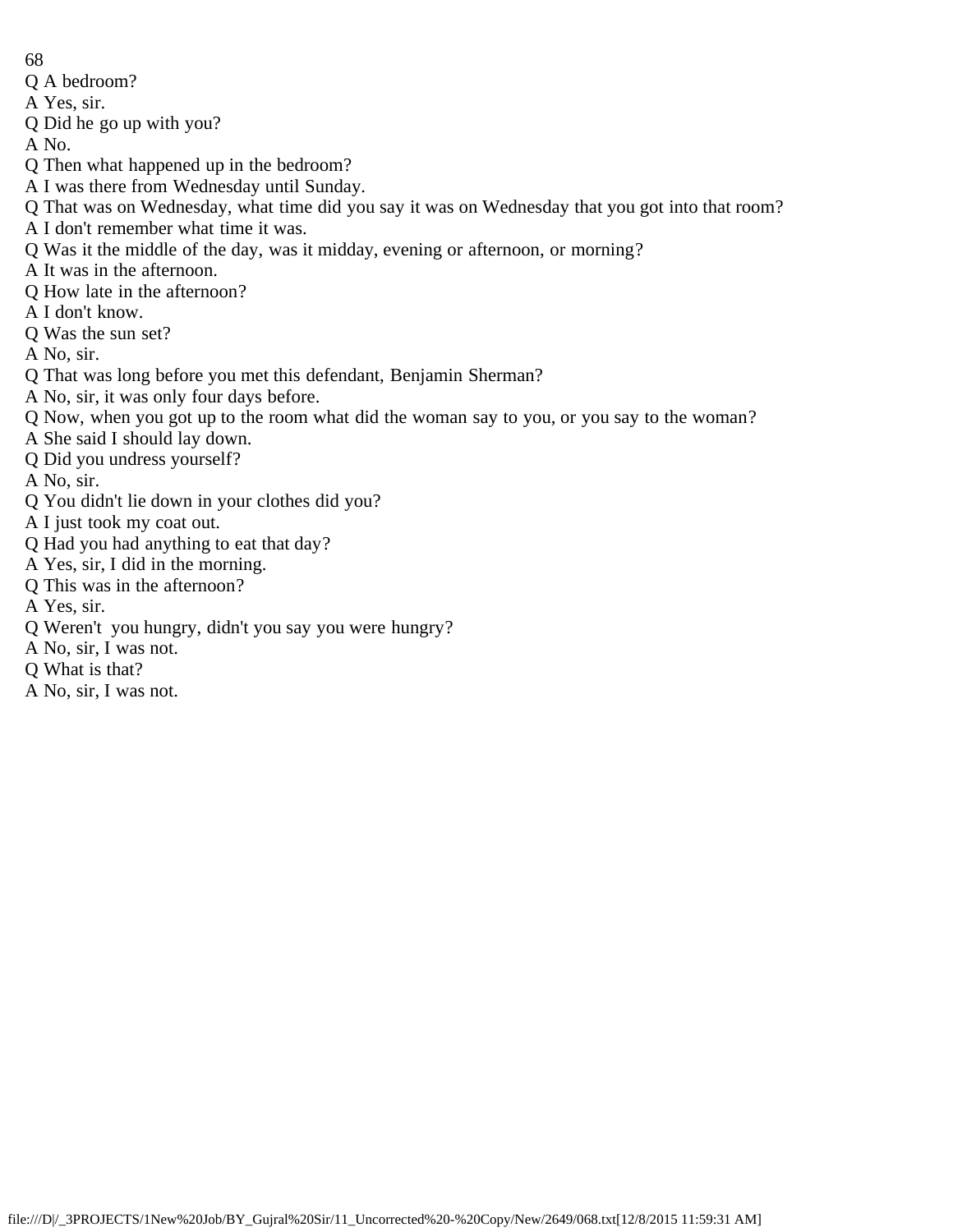- 69
- Q Now did this illness continue all the time, this sickness at your stomach?
- A Yes, sir.
- Q What is that?
- A Yes, sir, it did.

Q Did she give you any medicine or anything to relieve you of that sickness at the stomach and the dizziness in the head?

- A No.
- Q Did you ask for any medicine?
- A No, I did not that day.
- Q She gave you nothing?
- A No, sir.
- Q Now when was it that Hollingsworth came up to that room?
- A He didn't come.
- Q Did you ask the woman how much it would cost to occupy the room?
- A No, sir.
- Q Did you hear any conversation between the woman and Hollingsworth as to who would pay for the room?
- A No, sir- - yes, sir, I did.
- Q What did you hear?
- A He handed her some money. I don't know how much it was.
- Q Do you know how much?
- A I don't just remember.
- Q Was it bills?
- A No, sir.
- Q He handed her some money the first time?
- A Yes, sir.
- Q Where did he hand the money to her in the hallway or upstairs?
- A In the hallway.
- Q Before you went upstairs?
- A Yes, sir.
- Q Did you tell him your name?
- A Yes, sir.
- Q What name did you give him?
- A Viola.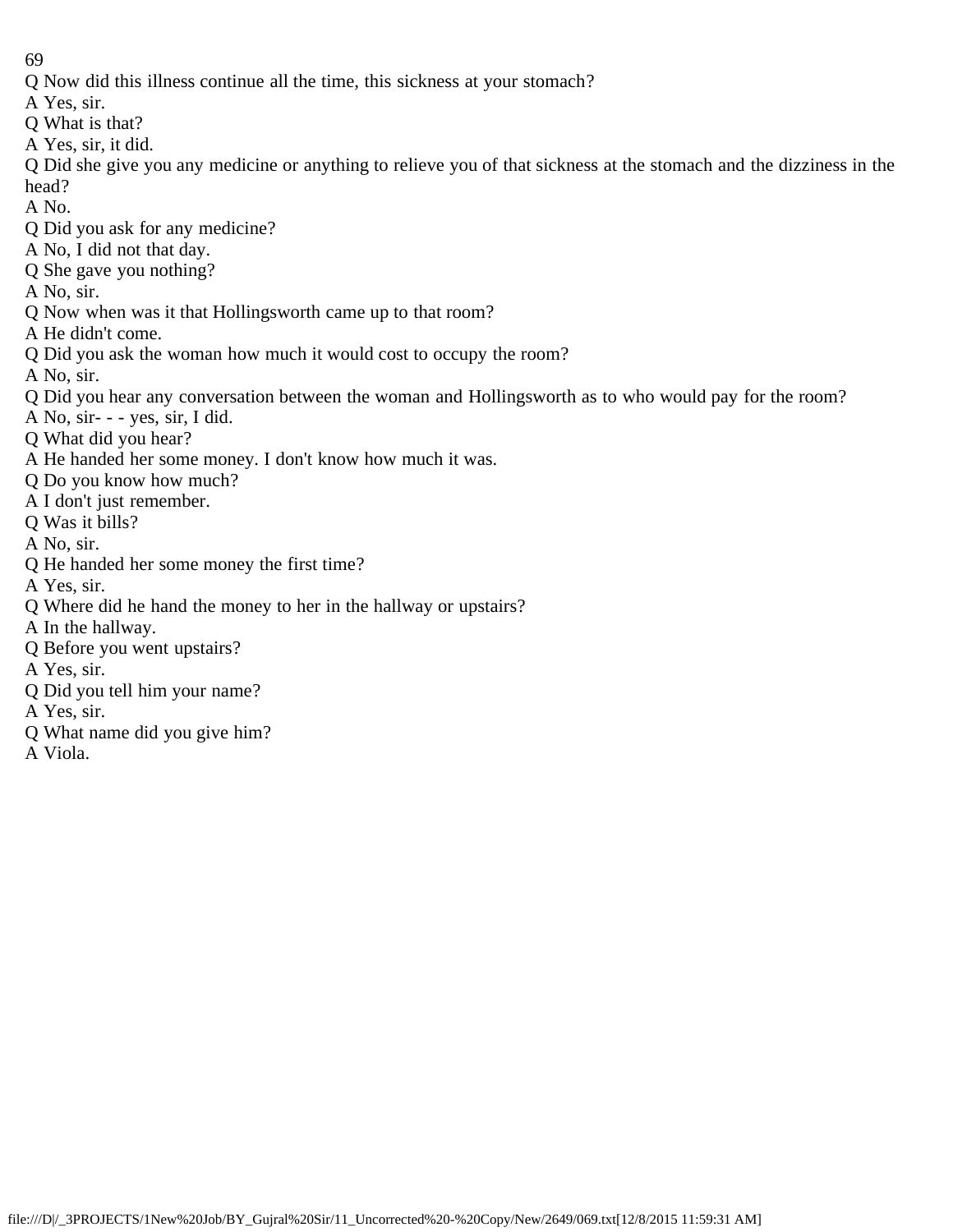- Q Where did he hand the money to her? In the hallway or upstairs?
- A In the hallway.
- Q Before you went upstairs?
- A Yes, sir.
- Q Did you tell him your name?
- A Yes, sir.
- Q What name did you give him?
- A Viola Muller.
- Q You didn't tell him where you lived in Newark?
- A No, sir, I told him I lived in Newark, that is all.
- Q Give him any street number?
- A No, sir.
- Q No street number, is that right?
- A Yes, sir.

Q He brought you there, gave the woman some money, how much you don't know and then the woman took you upstairs?

- A Yes.
- Q You stayed there Wednesday, Thursday, Friday, Saturday and Sunday. Did you pay the woman any money? A No, sir.
- Q You told this jury that in those days this man never came to see you, Hollingsworth?
- A No, sir, he did not.
- Q You did not see him?
- A No, sir.
- Q You have not seen him since?
- A No, sir.
- Q Did he tell you what business he was in?
- A No, sir on the card it was some manager by the name of Simms.
- Q What kind of business?
- A I don't know; he didn't say.
- Q Do you know why this man should have taken you to that place, and given money to that woman?
- MR. CAFFERY: I object to that.
- Q Do you know why?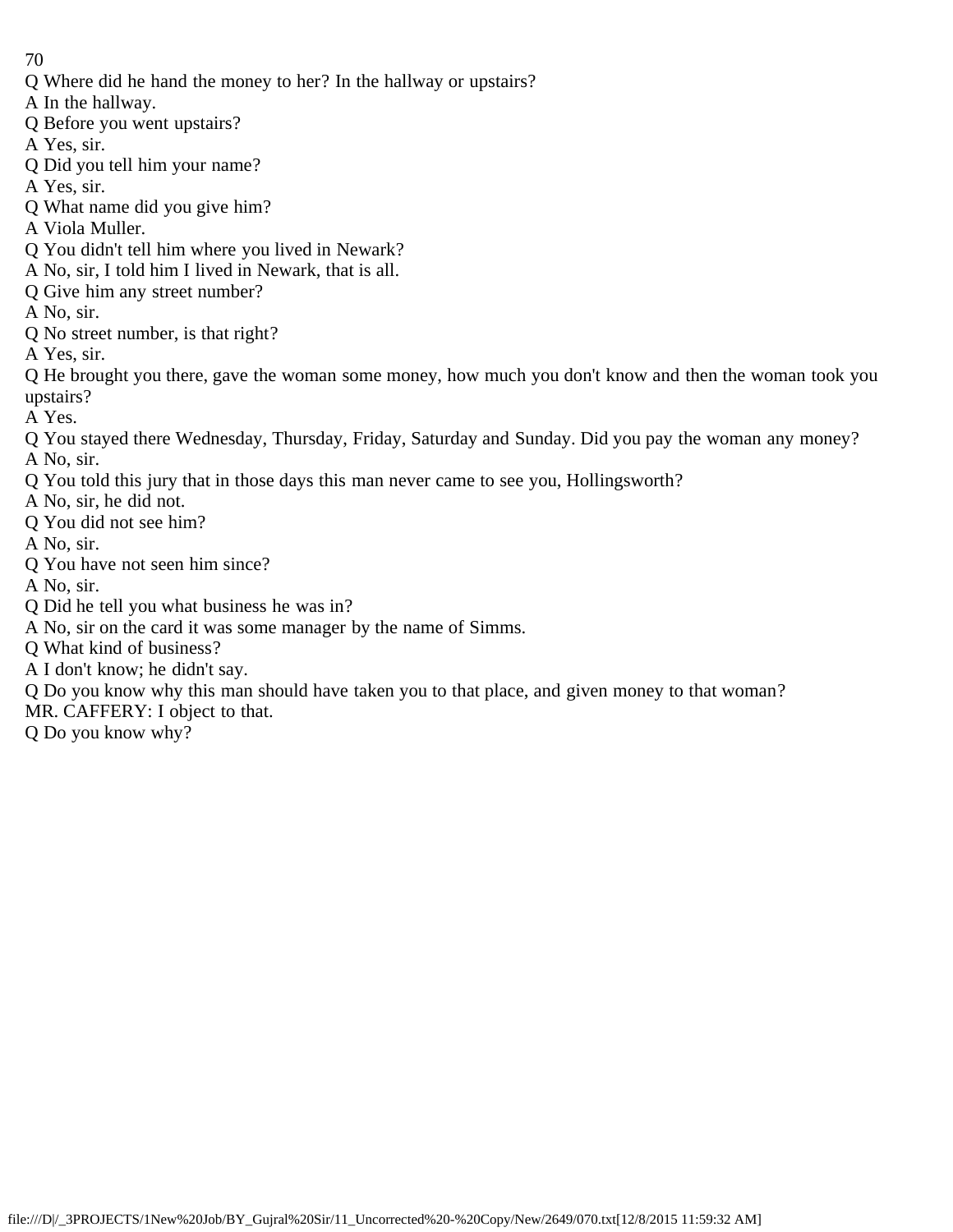MR. CAFFREY: I object to that as calling for the operation of the witness's mind.

THE COURT: If she knows why she may state.

Q You don't know why?

A What do you mean?

Q What is that? (No answer.)

Q Well, I want to know if you know why that man who was an absolute stranger to you, and whom you had never met before that afternoon, and to whom you complained you were sick would take you to a restaurant and then take you on a car to this 26th street house, pay the landlady- - I want to know why he paid the landlady to go to Newark and after he gave me the headache powder I was so sick he said I should go to that woman and that is why he told me to go there.

Q Being there four days didn't you learn the woman's name?

A No, sir.

Q Did you eat anything in that house those four days?

A I did.

Q Who furnished you with the food?

A She did.

Q Where?

- A Down in the dining room? A was downstairs wither.
- Q At the table?

A Yes, sir.

- Q Who sat at the table besides yourself?
- A Another little girl.
- Q Anyone else?
- A And a little boy four years old.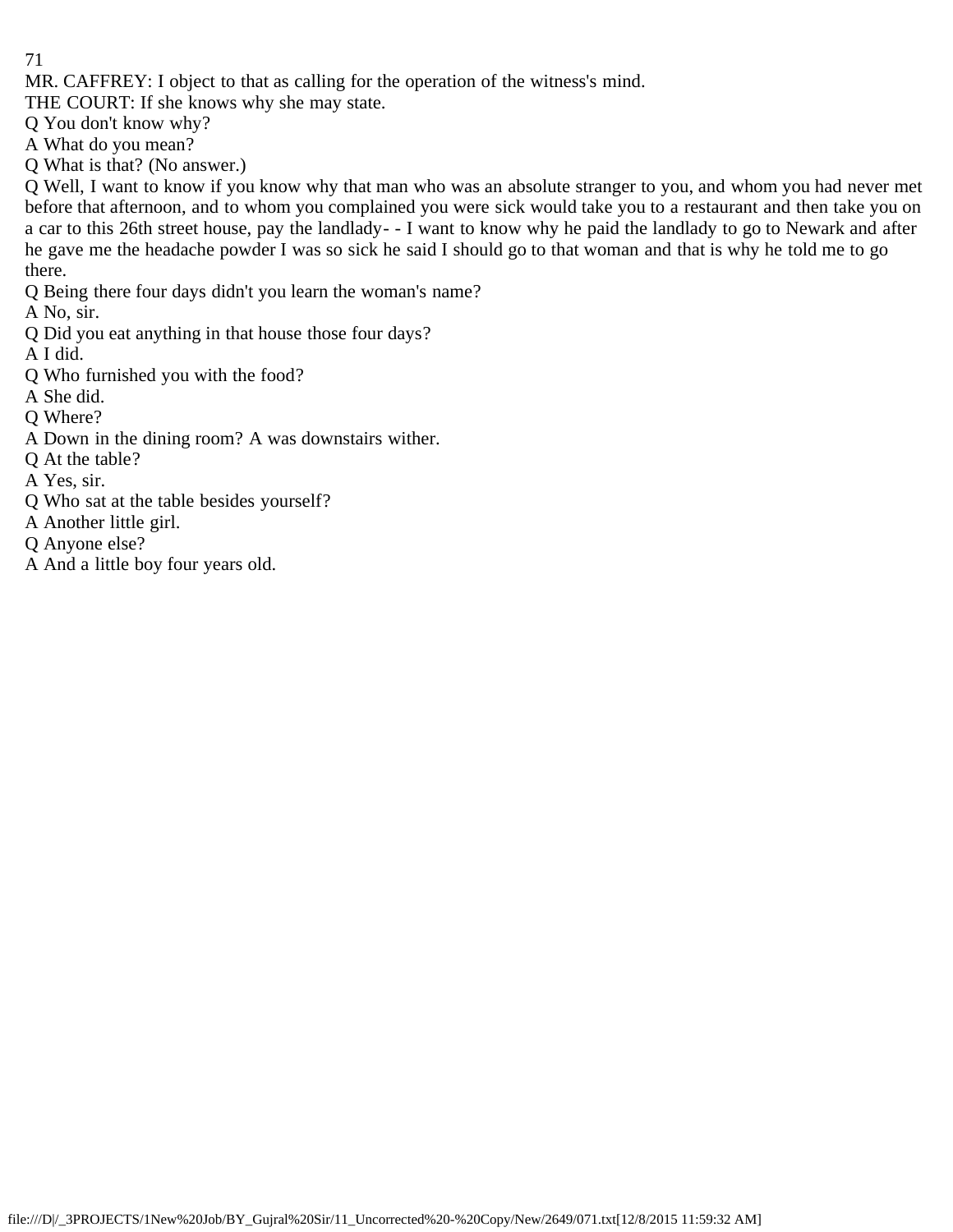Q Now when you went into that house, Viola, did you have any money in your pocket?

A I did.

- Q How much did you have in your pocket?
- A I don't remember, I had a couple of dollars.

Q Did the woman or anybody else in that house during the four days that you were there restrain you of your liberty in any way?

A What do you mean?

Q In other words were you able to go out if you wanted to, or come back if you wanted to or walk around the house if you wanted to or go on the street if you wanted to?

A Yes, sir.

Q You could go wherever you liked?

A Yes, sir.

Q Nobody stopped you, is that right?

A Yes, sir.

- Q Why didn't you go home then with a couple of dollars in your pocket?
- A Because I didn't feel well.
- Q You mean to say that the sickness continued for four days?
- A Yes, sir.
- Q And the dizziness continued for four days?

A It did.

- Q Now, you thought that it would be necessary for you to pay your board and lodging in that place?
- A She told me that it was paid.
- Q Didn't you take his address?

A No, sir.

- Q Wasn't you curious to know where he lived and who he was, and why he did this?
- A I told you why he did it because I felt sick.
- Q When did your sickness leave you?

A Sunday.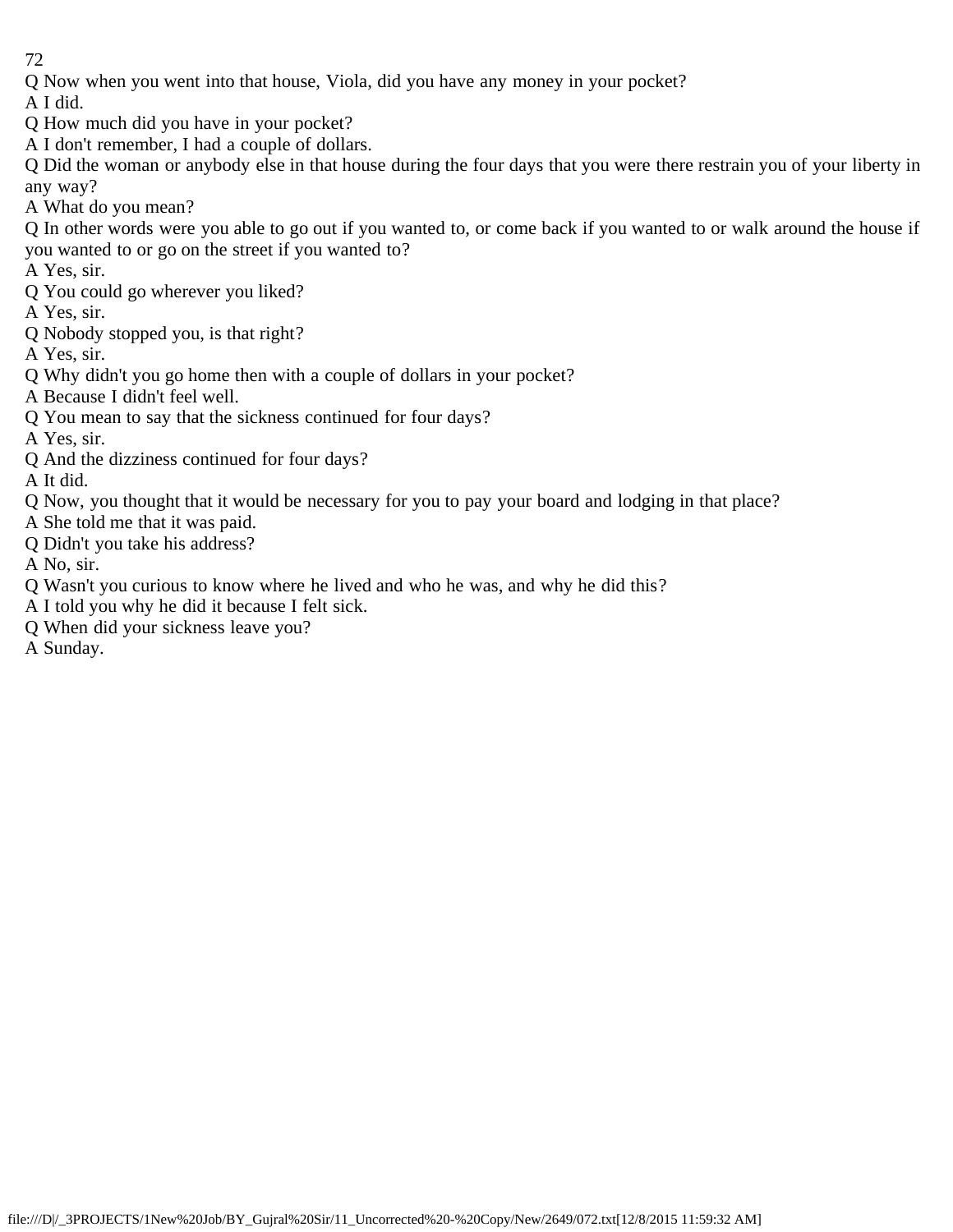Q What time did your sickness leave you?

A In the afternoon.

Q What time in the afternoon did your sickness leave you?

A I don't remember.

Q Can't you fix approximately the time, or about the time?

THE COURT: Is that very material the precise time?

MR. LEVY: Now, you see your Honor, I have a purpose. It is upon that evening she claims to have met this defendant.

Your Honor sees the point of that.

THE COURT: But it is not very material.

MR. LEVY: I won't press it if your Honor doesn't think so.

THE COURT: I only wanted to save time.

MR. LEVY: I will take your Honor's suggestion.

BY MR. LEVY:

Q Now did you go out into the street during those four days?

A Only once.

Q You got there Wednesday was it the next day or the day after, Thursday or Friday?

- A I don't know what day it was.
- Q How long were you out on the street?

A Just a little while.

Q How long is a little while?

A About half an hour.

Q Where did you go to?

A Just took a little walk.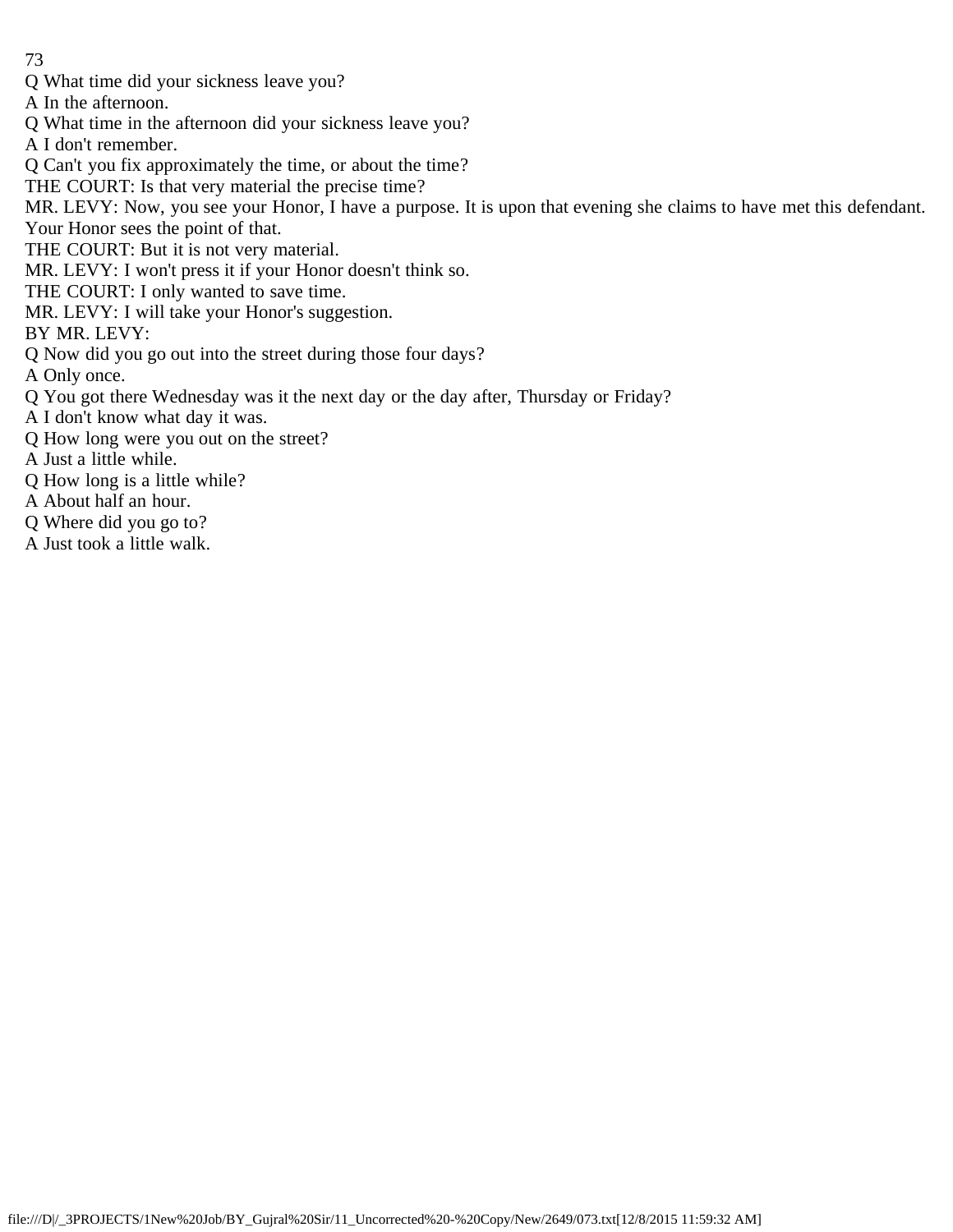- 74
- Q What is that?
- A Just took a little walk.
- Q Where did you walk to?
- A I don't know.
- Q Weren't you afraid you would lose your way going and couldn't find your way back?
- A I just walked a few blocks and then walked back again.
- Q Do you remember the names of any avenue you crossed?
- A No, sir, I didn't see it.
- Q Do you remember how many blocks about you walked?
- A About eight or nine.
- Q Can't you tell me the streets you crossed?
- A No, sir.
- Q Were you alone?
- A Yes, sir.
- Q You found your way back?
- A Yes, sir.
- Q In all those four days didn't you learn the name of the name in whose house you were?
- A No, sir.
- Q Didn't you ever ask her?
- A No, sir.
- Q You want these gentlemen and myself to understand as well that you sat at the woman's table with her children there and you slept in her house?
- A Yes, sir.
- Q And you never inquired what the woman's name was?
- A No sir; only what I heard them call her.
- Q What is that?
- A Only what I heard them call her.
- Q What did they call her?
- A Miss Hannah.
- Q The first name, the Christian name?
- A I don't know if the was her first name, but they would sometimes inquire for her and ask for Miss Hannah.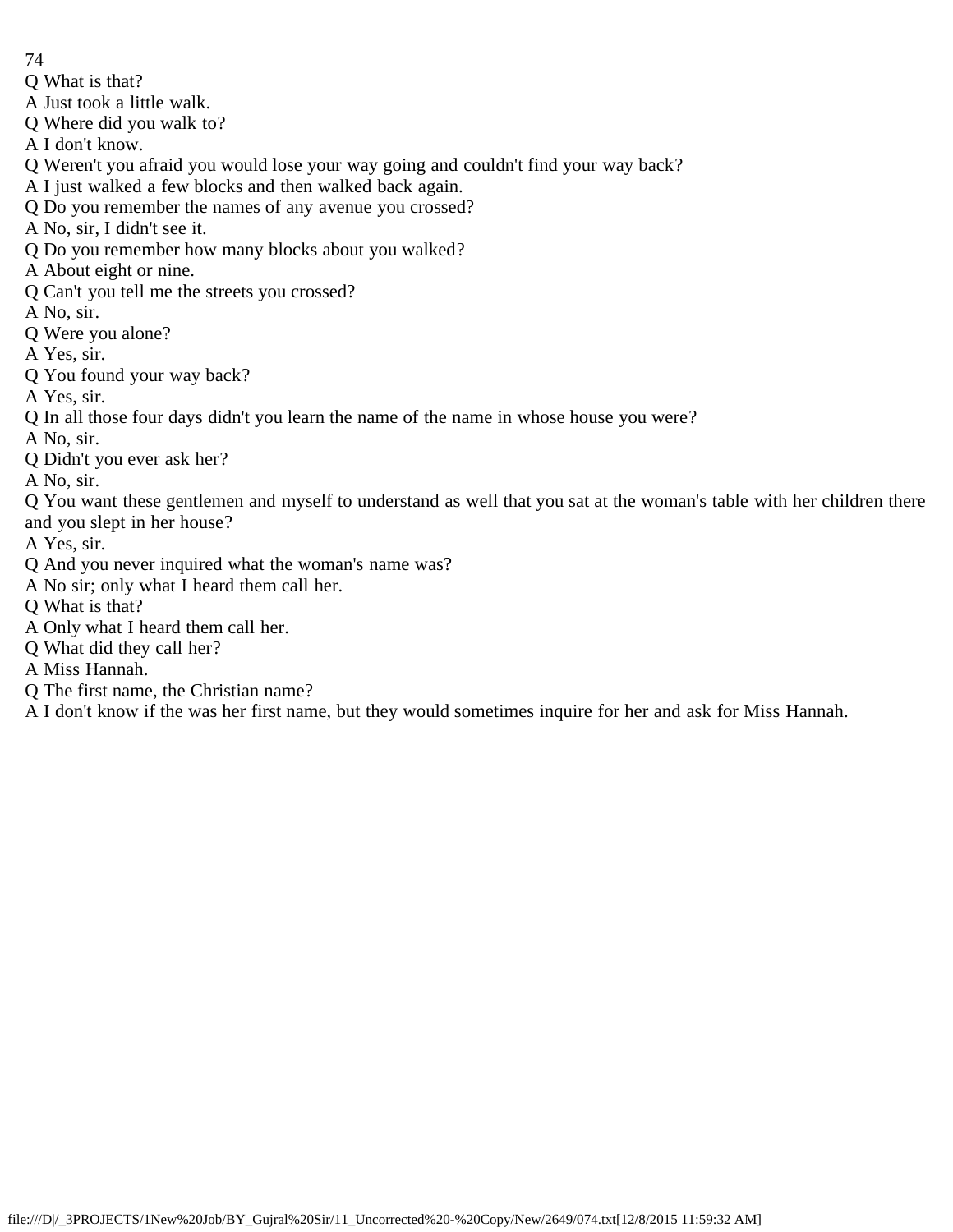- Q Miss Hannah?
- A Yes, sir.
- Q Did you answer the door?
- A No, sir.
- Q You heard somebody inquire for Miss Hannah?
- A Yes, sir.
- Q Did you know the names of the children?
- A Yes, sir.
- Q That you knew?
- A Yes, sir.
- Q You played with the children during the day, didn't you?
- A Yes, sir.

(At this point the Court admonished the jury calling their attention to Section 415 of the Code of Criminal Procedure and adjourned the further trial of the case until tomorrow, June 18th, 1919, at 10.30 o'clock.)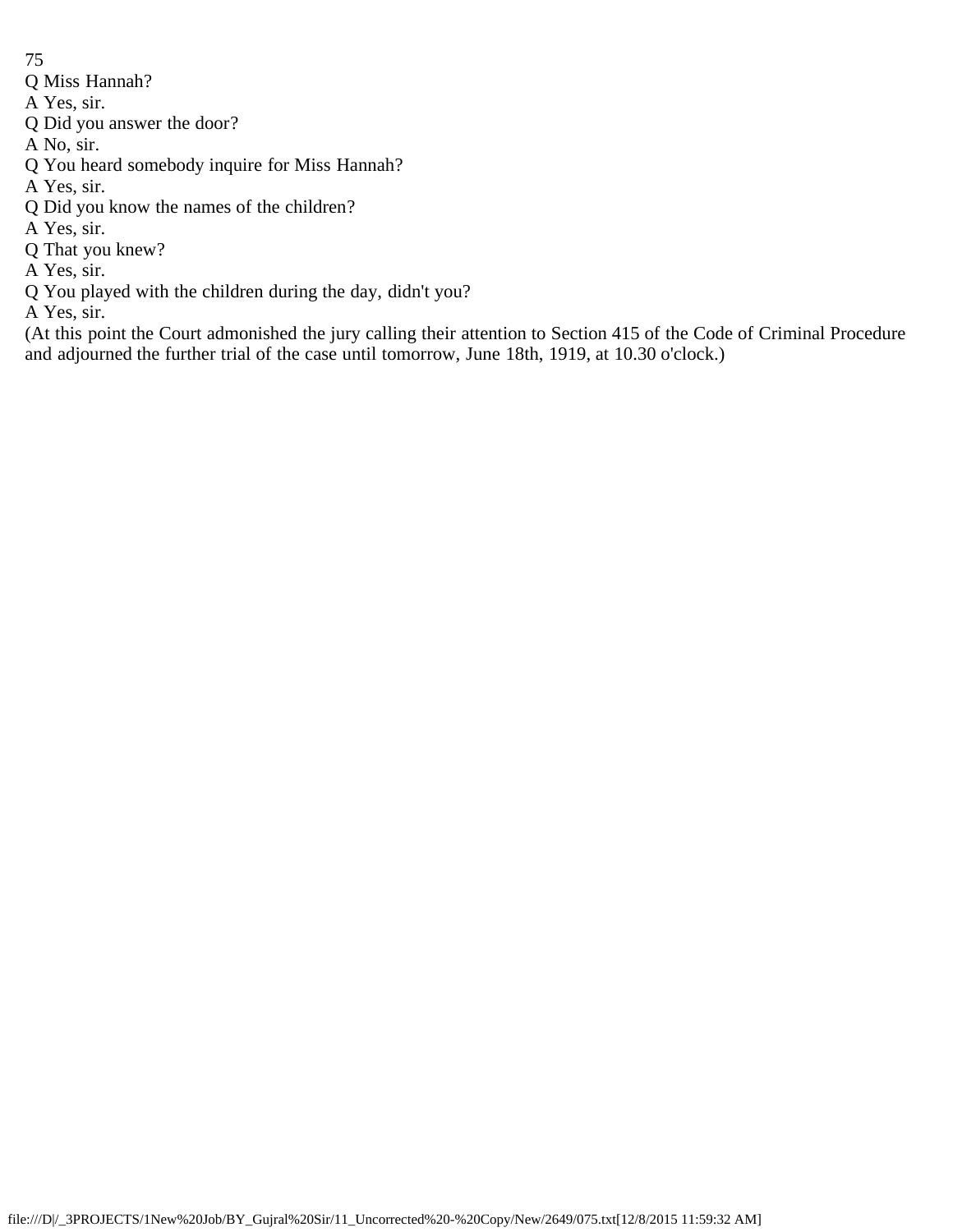76 PEOPLE vs. SHERMAN. New York, June 18, 1919. TRIAL RESUMED. VIOLA MULLER, the complaining witness resumes the stand. CROSS EXAMINATIO CONTINUED BY MR. LEVY: Q We will go to that Sunday you left the house of the woman on 26th street before you met Sherman. You understand what I mean. Why did you leave that house that day? A To take a walk. Q What? A To take a walk. Q Did you intend when you left that house to return to it? A I did. Q Did you know the number of the house? A No, sir. Q Did you know how you could find it again? A Yes, sir. Q Had you any clothes with you other than those that you wore, have another skirt or anything of that sort? A No, sir. Q Did you during that walk that you took while living in the house with the woman whose name you don't remember buy any articles to wear? A I did. Q What? A On the afternoon that I took the walk. Q Do you remember what you bought? A I do. Q What did you buy? A I bought some underclothing. Q How much did you pay for the underclothing? A I don't remember. Q Can you give me any idea of about how much?

- 
- A Two or three dollars.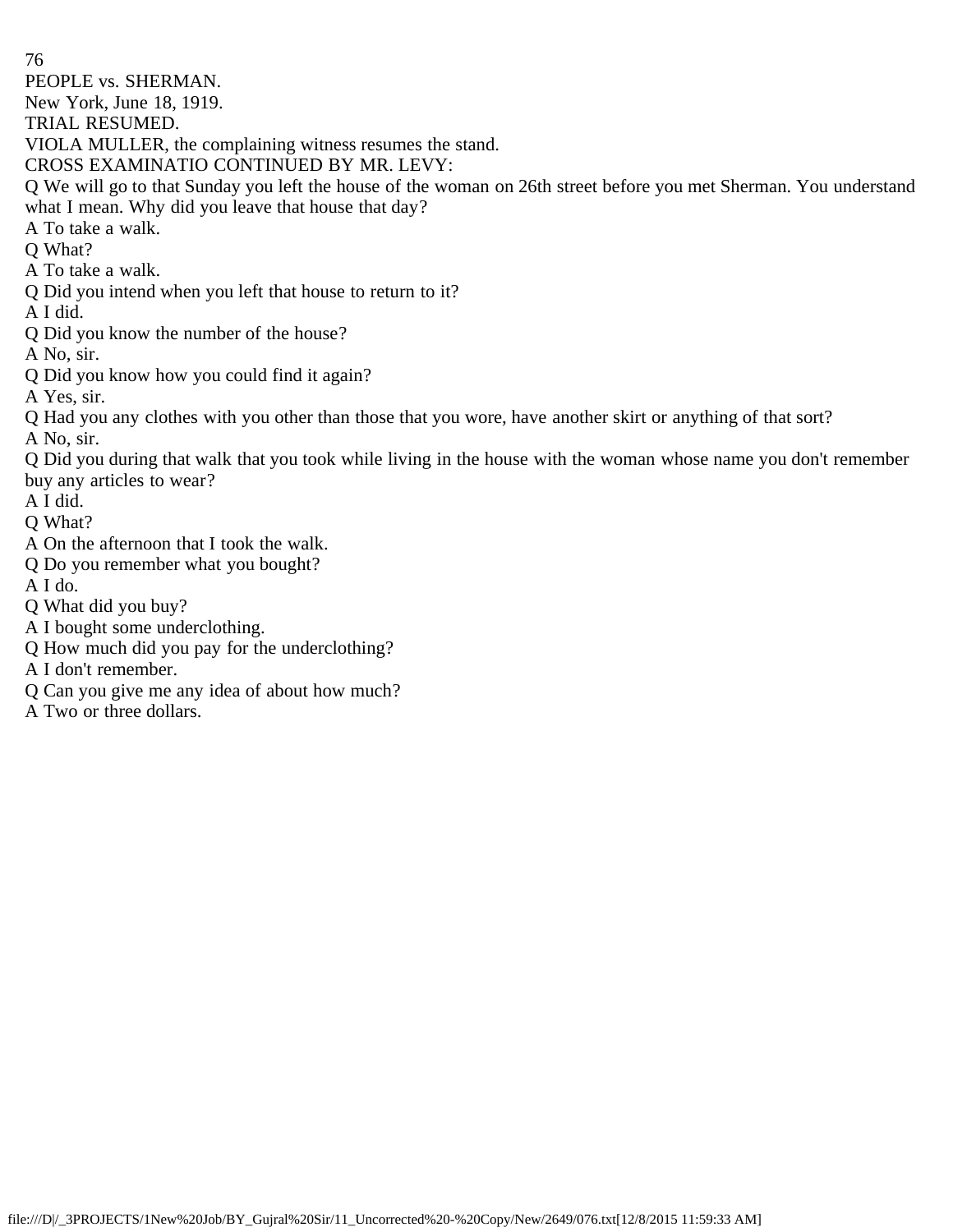- 77
- Q Two or three dollars?
- A Yes, sir.
- Q Do you remember the store that you went into to buy the clothes?
- A Yes, sir.
- Q Besides the underclothes what else, if anything, did you buy?
- A Nothing.
- Q Where did you get the money to pay for the underclothes?
- A I had the money; it was my own.
- Q You told me when you left Newark to see the sister of Beatty that you had about two dollars with you, do you
- remember telling me that yesterday?
- A No, sir; I didn't say the amount that I had.
- Q What is that?
- A I did not name the amount that I had.
- Q Do you remember telling me yesterday that you had about two dollars in your possession?
- A I said I had a couple of dollars.
- Q Did you take those clothes back to that boarding house on 26th street?
- A Yes, sir.
- Q Did the woman in that house during the time that you were there, four or five days, ask you your name? A Yes, sir.
- Q Did you give her your name?
- A Yes, sir.
- Q What name did you give her?
- A Viola Muller.
- Q Did she ask you where you lived?
- A No, sir.
- Q Did you tell her where you lived?
- A No, sir.
- Q Did you while there read the newspapers?
- A No, sir.
- Q Did you woman whom you lived with in that house speak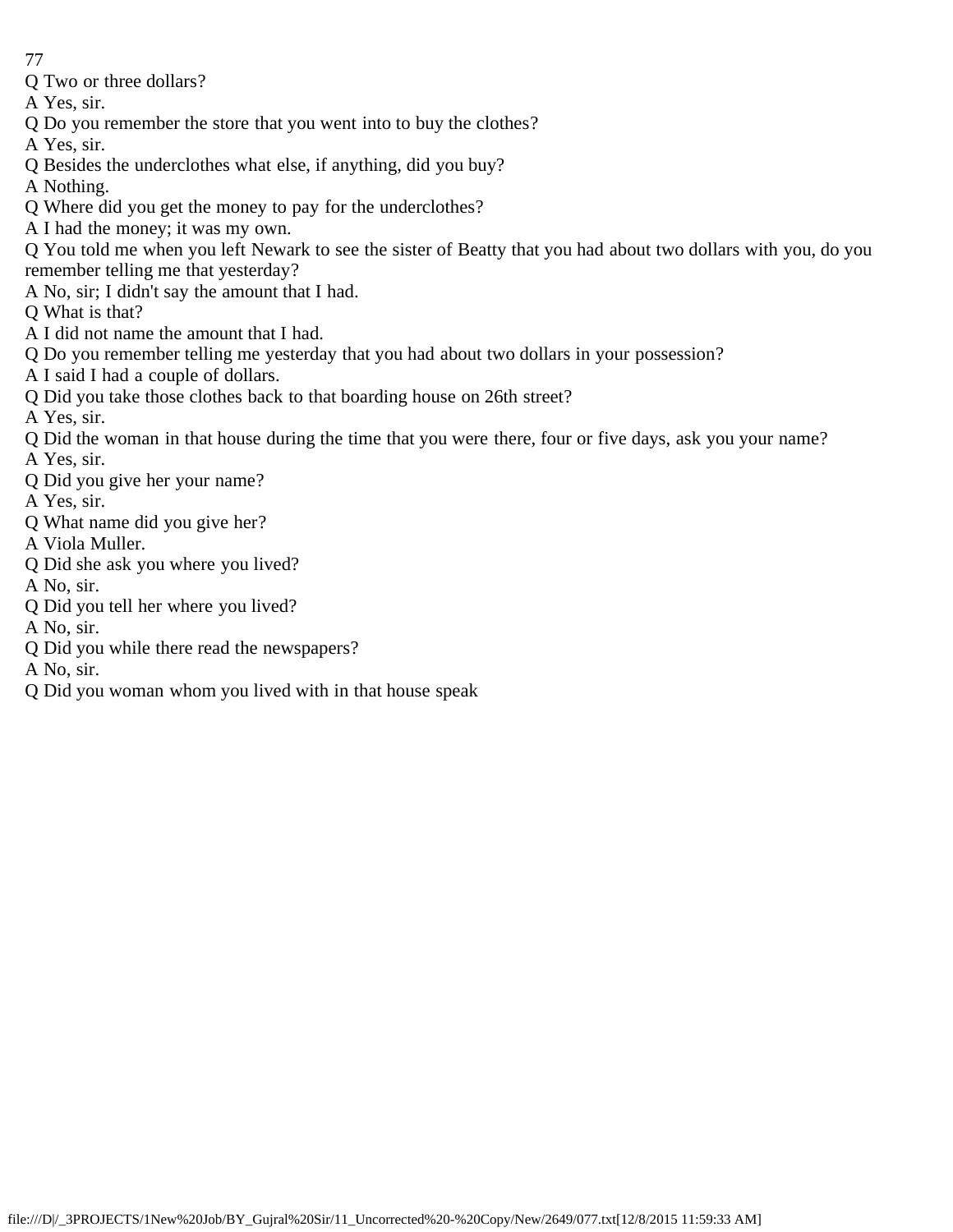English?

A Yes, sir.

Q Did you see any other people in that house except that woman and her two children during those four or five days? A No, sir.

Q Did you ever express to that woman a desire to go home?

A No, sir.

Q What is that?

A No, sir.

Q Now to go back just a moment, Viola, please, you say that Hollingsworth did not mention Beatty's name to you, is that right?

A Not that I know of.

Q Do you remember swearing in the police court or testifying in the Police Court to the effect that Hollingsworth came up to you and asked you whether you were looking for Beatty?

A I don't remember.

Q You don't remember?

A No, sir.

Q Did he or did he not ask you whether you were looking for Beatty?

A I don't know.

Q You don't know?

A No, sir.

Q When you came to New York to find Beatty's sister did you have any paper with you, any writing?

A I don't know.

Q And address or something of that sort?

A I don't know.

Q Did he write down the address of where his sister lived for you?

A I had it down on a piece of paper.

Q You had it on a piece of paper?

A Yes, sir.

Q Are you able to tell me which way it was that you took to get from Newark to this place, the address of which you had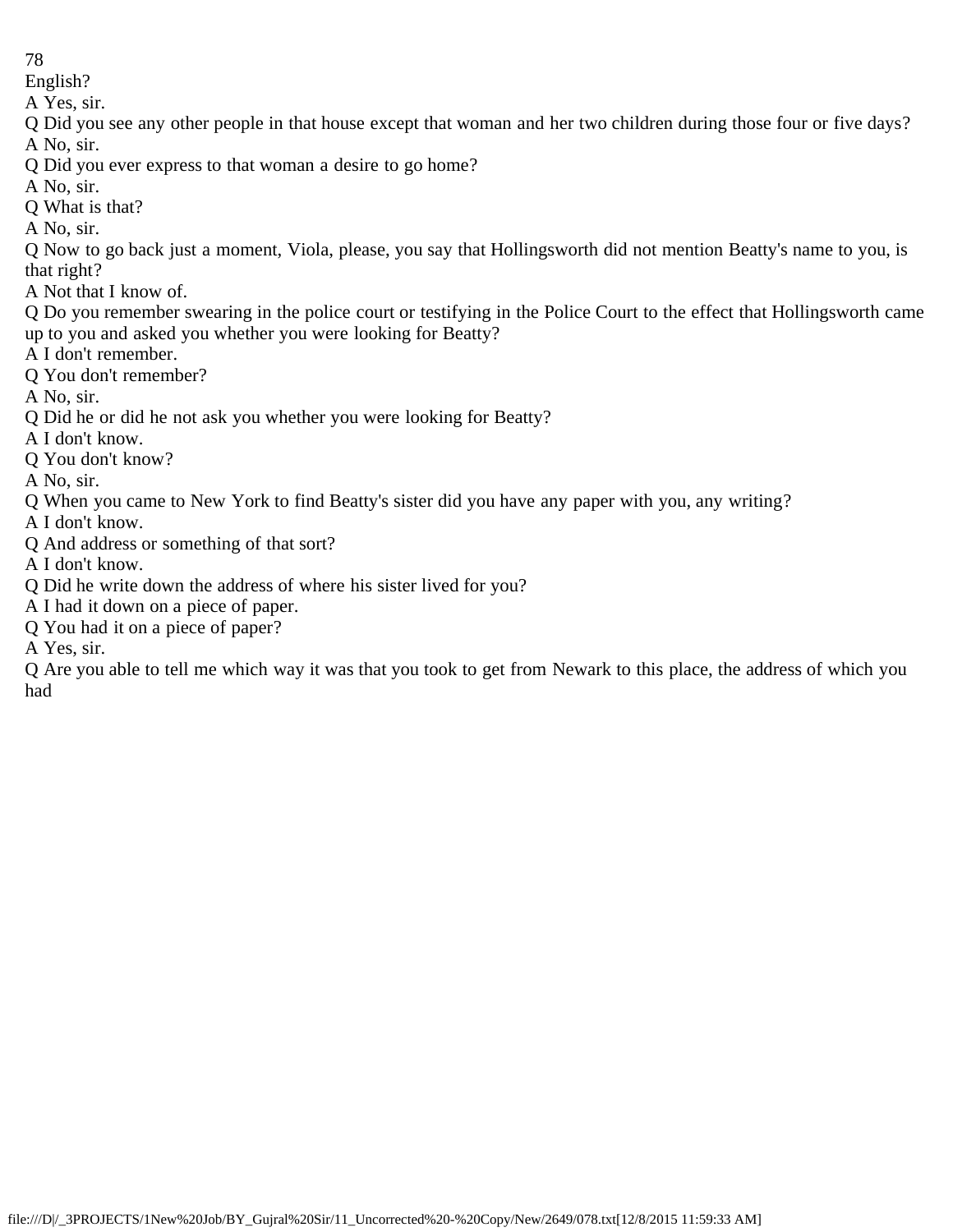Written upon a piece of paper, which way you came, what cars you took?

A I don't remember the cars I took; I know I came over in the subway, and when I got out I asked how to get the place.

Q Do you remember what station it was that you got off at?

A No, sir.

Q Now, you remember all the facts and circumstances that you have told this jury that happened to you between the time that you left work and up to the time that you Sherman, is that right?

A Yes, sir.

Q Do you remember all these things that you told us about?

A Yes, sir.

Q Do you?

A Yes, sir.

Q What is that?

A Yes, sir.

Q Don't nod your head, answer.

A I said yes.

Q What?

A Yes.

Q Do you remember all these things that you have been giving testimony about, that you have been telling these twelve gentlemen about that happened to you, and what was said to you and what you said between the time that you left Newark and the time you met Sherman?

A Yes, sir, I do.

Q You do remember all of them?

A Yes, sir.

Q Now, let me see. Do you remember under oath testifying before the Magistrate in the police court - I am talking of when you were arrested - - you were taken to the police court,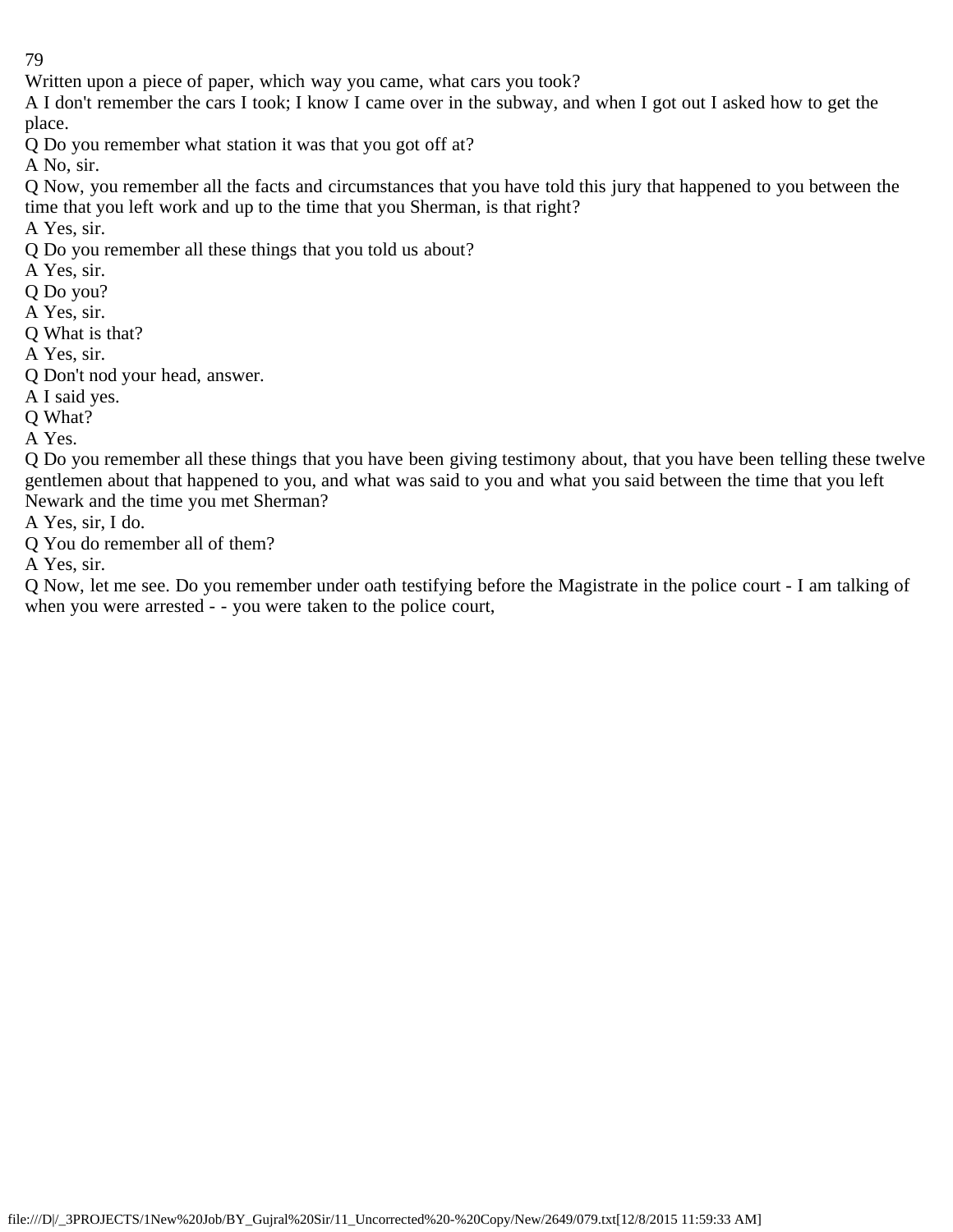you remember that, don't you?(No answer.)

Q Don't you remember it?

A I think I do.

Q You remember that you took an oath to tell the truth, do you remember that?

A Yes, sir.

Q Now were these questions put to you, and did you make these answers: I want you please to pay close attention to my reading of them, and if you don't understand them stop me. I will try to read them to you again. I am reading from page 19 "Your mother testified that you left on the 9th of April. Do you remember what happened to you on that day? A No, I don't.

Q The 9th of April -- before the ninth of April were you sick?

A Not that I know of.

Q Do you know who you went with from your home to New York?

A No.

Q Did you meet with any one?

A.I don't remember.

Q Do you know a man named Harry Beatty?

A. I have heard that name.

Q How did you come to hear that name?

A Well, I don't know. I had it on a piece of paper."

Do you remember testifying to that.

A I do.

Q Was it true?

A It was.

Q Was it true that you could not remember who you came from Newark to New York with?

A No, sir; I could not.

Q Was it true or not true?

A True.

Q Who did you come from Newark to New York with?

A I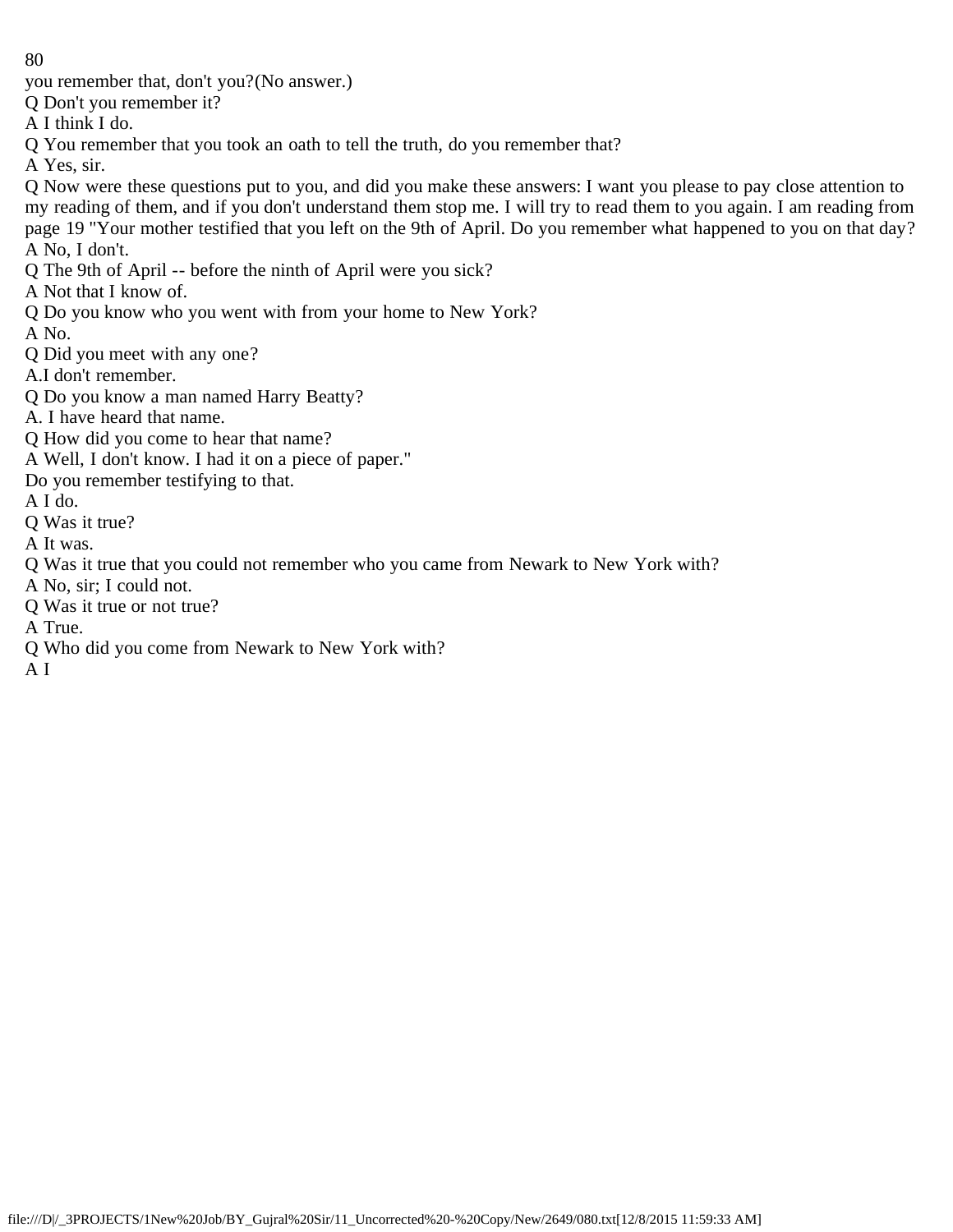came by myself.

- Q Then what did you mean when you swore in that other court:
- "Q Do you know who went with you from your, home to New York", and you said no.
- Q Did you go with anyone.
- A.I don't remember."
- Now which is the truthful story that which you swore to there or that which you are swearing to here?
- A When I was up in the police court it was a shock; I could not remember.
- Q What shock are you referring to, being arrested?
- A No, sir.
- Q Well, what shock did you have on that day?
- A Not on that day.
- Q When you went to the police court?
- A It was from the house in Stuyvesant street.
- Q But you had been living for five days nearly in the house of that other woman?
- A Yes, sir.
- Q Did you have any shocks there?
- A No, sir.
- Q Did this defendant do anything to you there?
- A No, sir.
- Q Make any approach to you at all while there?
- A No, sir.
- Q You were treated in that house in a very kindly way, were you not?
- A Yes, sir.
- Q You were treated as if you were a member of the family, were you not?
- A I was.
- Q You mingled with the children of the household, didn't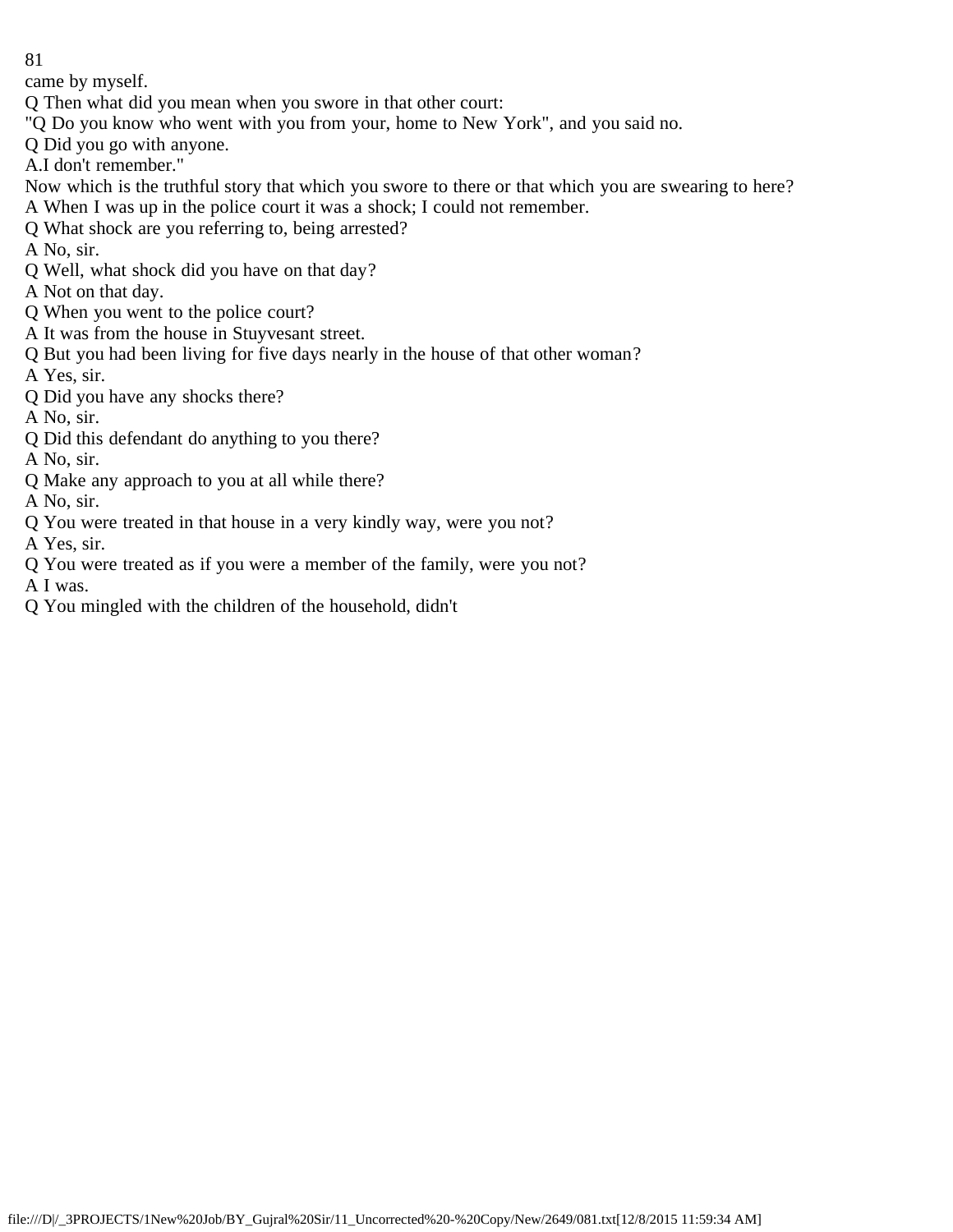you?

A Yes, sir.

Q You ate at the same table with the family?

A I did.

Q You took part in all their family affairs. didn't you?

A Yes, sir.

Q Is that so?

A Yes, sir.

Q They are some religious observances, didn't they, at that time, some ceremonies at the time you were living there. Perhaps I can remind you it was a Jewish holiday, wasn't it, the Passover, is that right?

A Yes, sir.

Q Answer me please?

A Yes, sir.

Q They sat in the evening of the Passover around a table and had a service relating to the Passover in the family, didn't they?

A Yes, sir.

Q You sat with them as a member of the family, and took part in these services with them, didn't you?

A Yes, sir.

Q You were given a book to read, and you read the service out of the book while these services were going on, didn't you?

A No, sir.

Q Well, you heard the services read, didn't you?

A Yes.

Q Did you?

A Yes, sir.

Q Now then you say that in the police court when you got there that was on the 23rd of April, which was several days after you were arrested, isn't that so?

A Yes, sir.

Q Is that so?

A Yes, sir.

Q Where were you between the time of your arrest and the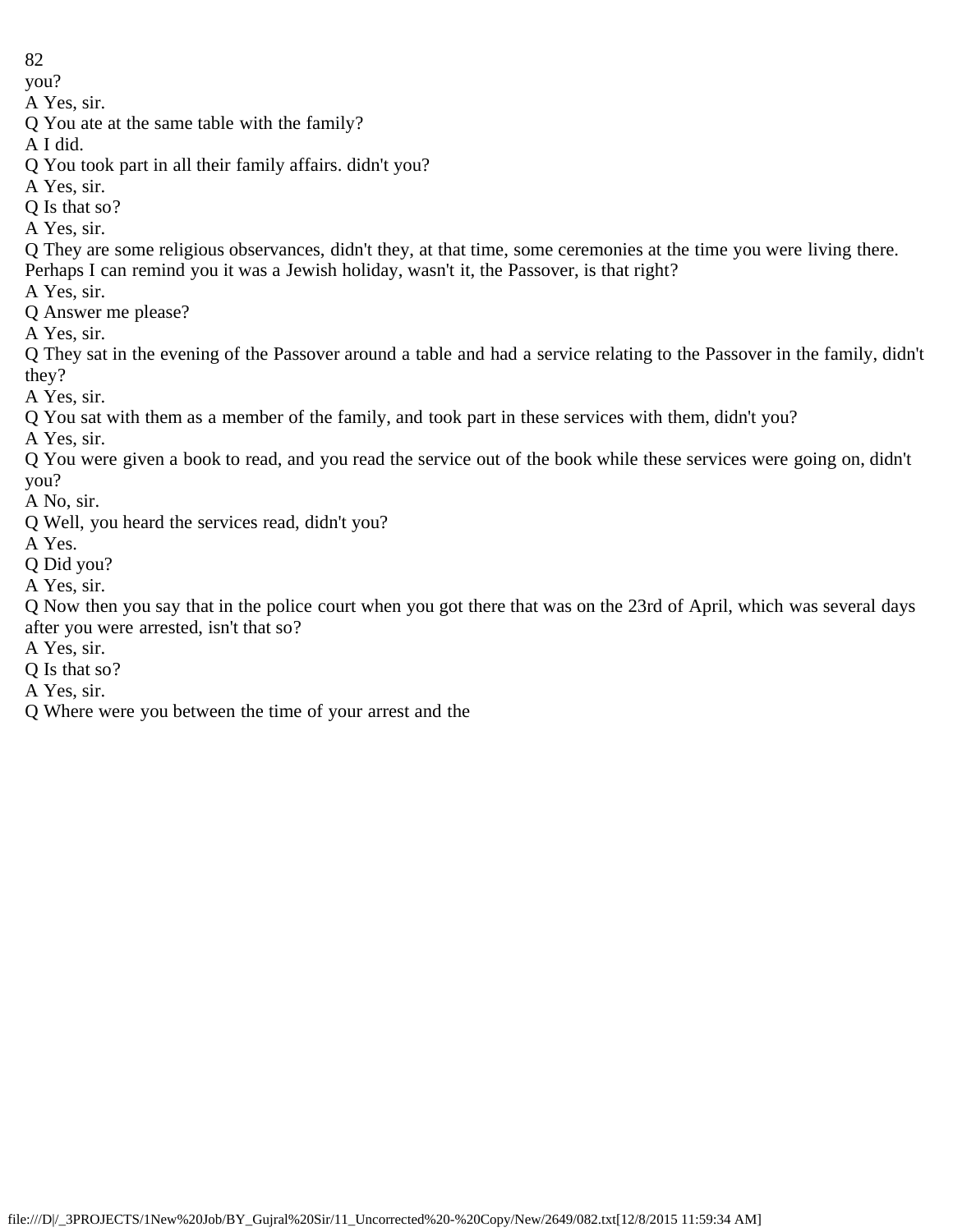time you went to the police court?

A In the hospital.

Q In the hospital?

A Yes, sir.

Q Well, what shock were you suffering from on the day you gave your testimony in the police court. Can you tell me? A Just what I told you.

THE COURT: What did you tell him. What was it?

MR. LEVY: Answer the Judge's question. What was the shock?

THE WITNESS: The shock of the day in Stuyvesant street.

MR. LEVY: Your Honor heard me read certain contradictory statements?

THE COURT: Yes.

BY MR. LEVY:

Q Now, I will go on. Were these questions put to you and did you make these answers:"Did you have any other name written on the piece of paper?

A I don't remember.

Q. Had you ever met this man whom you told a police officer was Harry Beatty?

A I can't remember anything. I never met him here."

Did you say that?

A I don't remember.

Q Under oath?

A I don't remember.

Q Were these questions put to you "Never met him here- - here where I am in New York.

Q Where did you meet him? A I don't know. Did you say that?

A Yes, sir.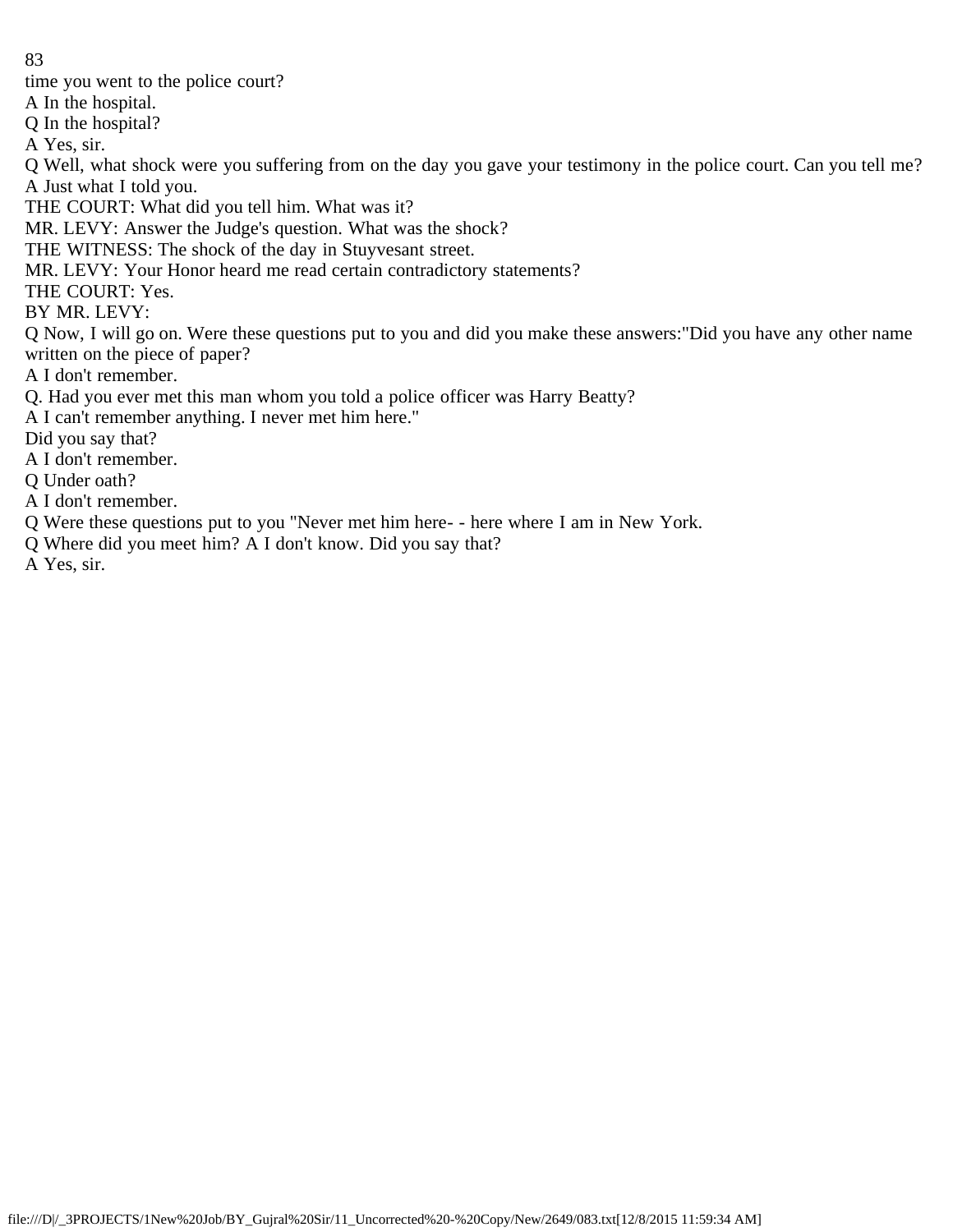Q Was it true?

A I couldn't remember that.

Q You couldn't remember that?

A No, sir.

Q Now Miss Vinola have you ever been in Boston?

A No.

Q Did you ever got to Boston with Beatty?

A No.

Q Now then were these questions put to you, and did you answer under oath "Did you go with him to Boston?

A Not that I know of."

- Q Was that the answer? Did you say that?
- A "No that I know of. Did you testify to that as I have read it to you just now?

A Yes, sir.

Q Were these questions put to you, and did you make answer under oath as follows: "Do you know what happened to you from the 9th day of April until today (that day being the day that you were being examined in the police court.) I will read it again. "Do you know what happened to you from the 9th of April until today. Do you know what has been happening to you?

- A No; but I know since I have been here -.-
- Q Since you have been where?
- A Here in New York, Since I met Mr. Sherman.
- Q When did you meet him?
- A On Sunday.
- Q What date, do you know?
- A No, I don't know the date.
- Q You said last Sunday?
- A No, it wasn't last Sunday, it was the Sunday before. The last Sunday I was in the hospital.
- Q And the Sunday before was the 13th, do you know that?
- A I don't know what date it was.
- Q Do you know what happened to you from the day you left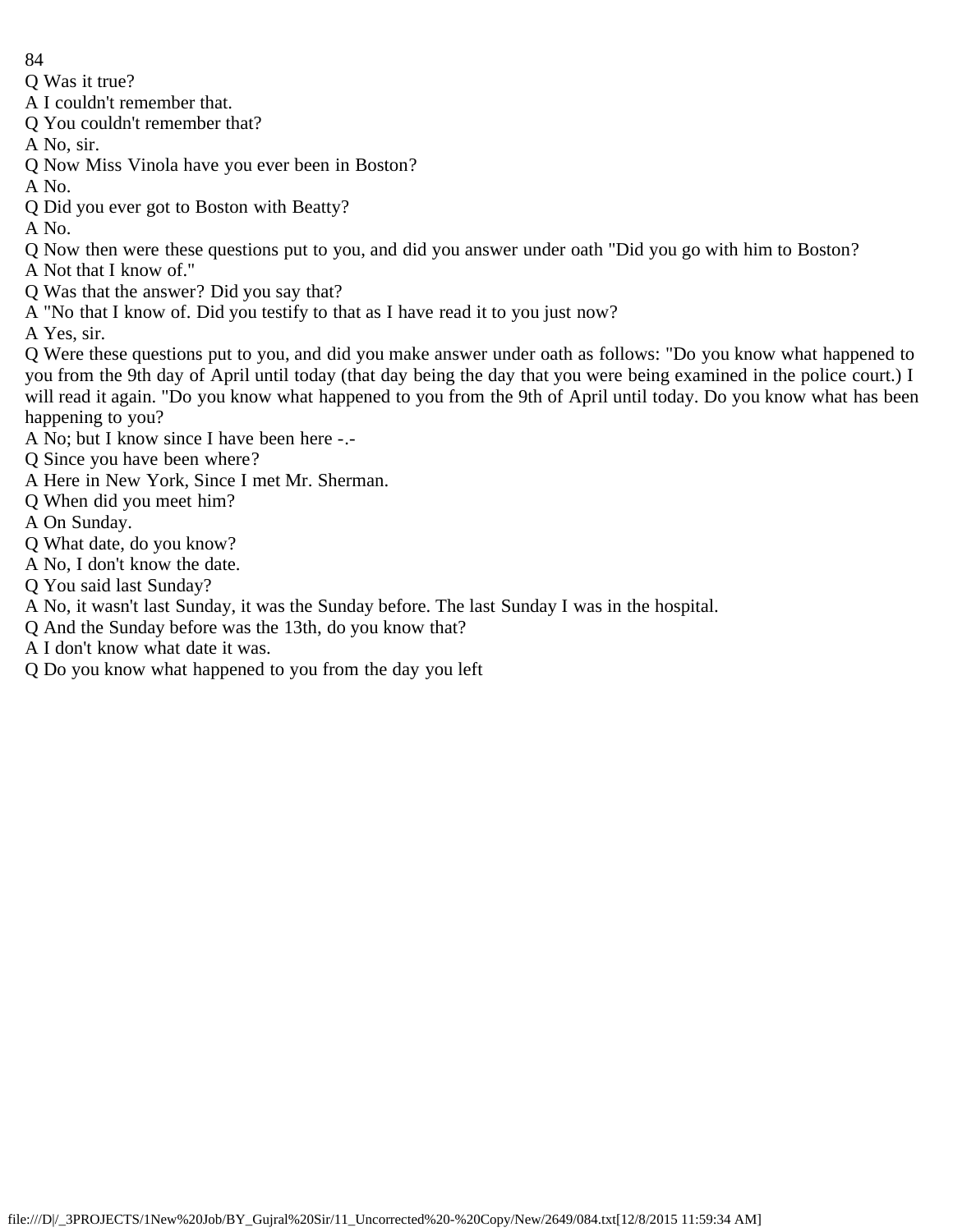your mother in Newark until you met this man Sherman in New York?

A No, sir, I don't remember.

Did you answer that that way?

A Yes, but I remember now.

Q What is that?

A Yes, but I remember now.

Q Didn't you remember what happened to you from the time you left your mother until you met Sherman?

A I did not remember then.

Q Well, has your memory come back to you?

A Yes.

THE COURT: Let me ask you this question. Does that question which you just propounded cover the period when she says that intercourse was had with her?

MR. LEVY: It brings us up to that evening, from the time she left home including the time she was with Hollingsworth?

MR. CAFFREY: It includes the period before she left Sherman.

BY MR. LEVY:

Q Were these questions put to you: "Do you know what happened to you". This was in the police court on the 23rd of April.

Q Do you know what happened to you at all?

A No.

Q Nothing at all?

A Nothing at all.

Q Your mind is a blank?

A I don't know.

Q What were you doing in New York that day? A I don't know". Now did you answer those questions as I have read to you from these official minutes?

A I don't remember.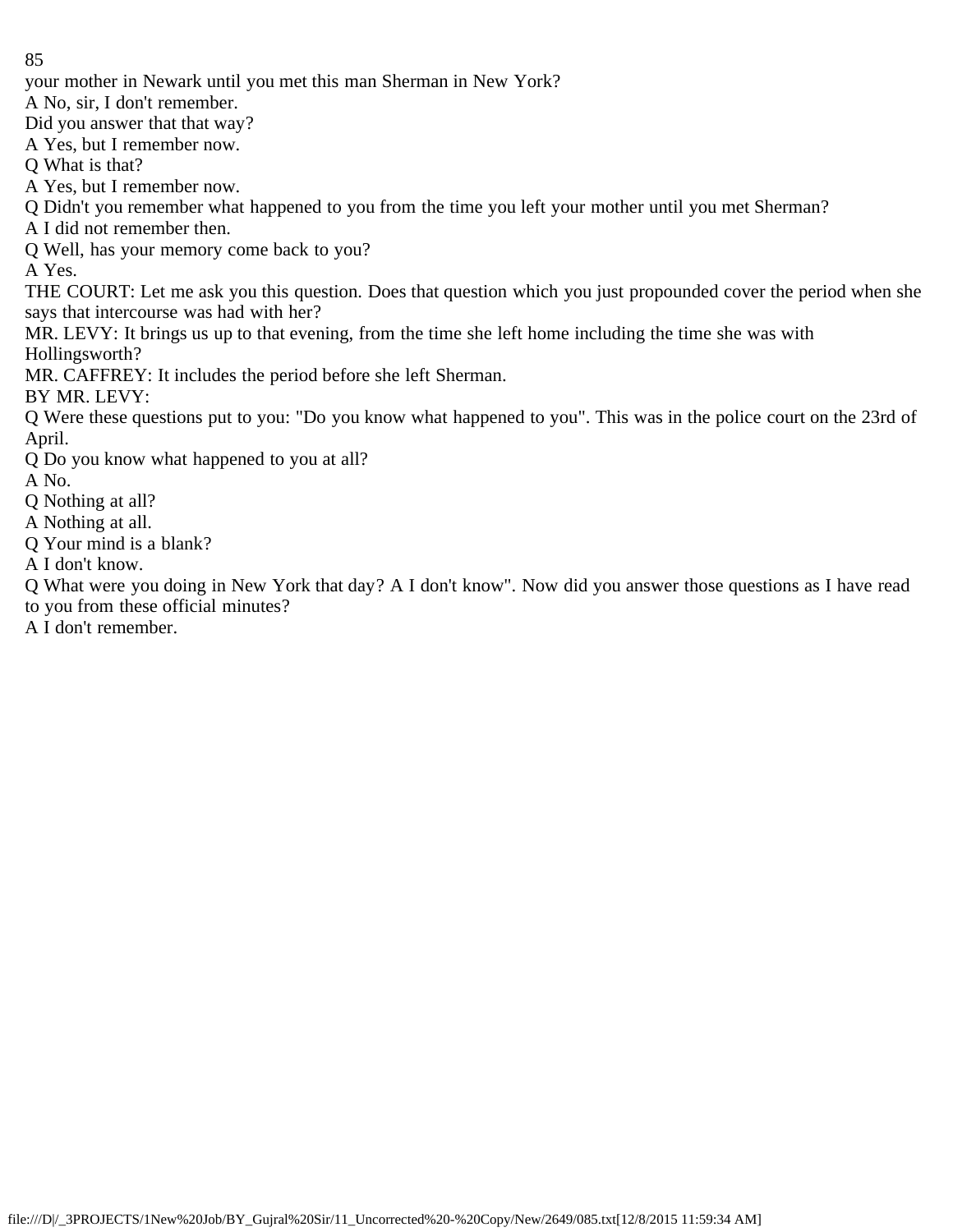Q You don't remember that at all?

A No, sir.

- Q Did you lose your memory again?
- A No, sir.
- Q You don't remember then what you swore to in the police court before the Magistrate?
- A Not sir.
- Q Then I want to ask you- when you were arrested did the police ask you your name?
- A I don't remember.
- Q Did the police ask you when you were arrested where you lived?
- A I don't know.
- Q Did you give any one the name of Mayton or Martin?

A No.

- Q Pause a moment and think. Try to recollect?
- A Not that I know of.
- Q Did you give that name to any policeman, the defendant Sherman or anyone else?
- A No. sir, not that I remember.
- Q You say no or you don't remember?
- A Not that I remember.
- Q Now, then, coming down to that evening of the 13th, that is the date, isn't it?
- MR. CAFFREY: Yes, the 13th of April.

Q (Continuing) What time was it that you left the house on 26th street, the house of the woman whose name you do not remember?

- A It was late in the afternoon.
- Q How late in the afternoon?
- A Between five and six.
- Q What time was it, that you met Sherman, the defendant?
- A It was near 10 o'clock.
- Q So there were about five hours time elapsed between the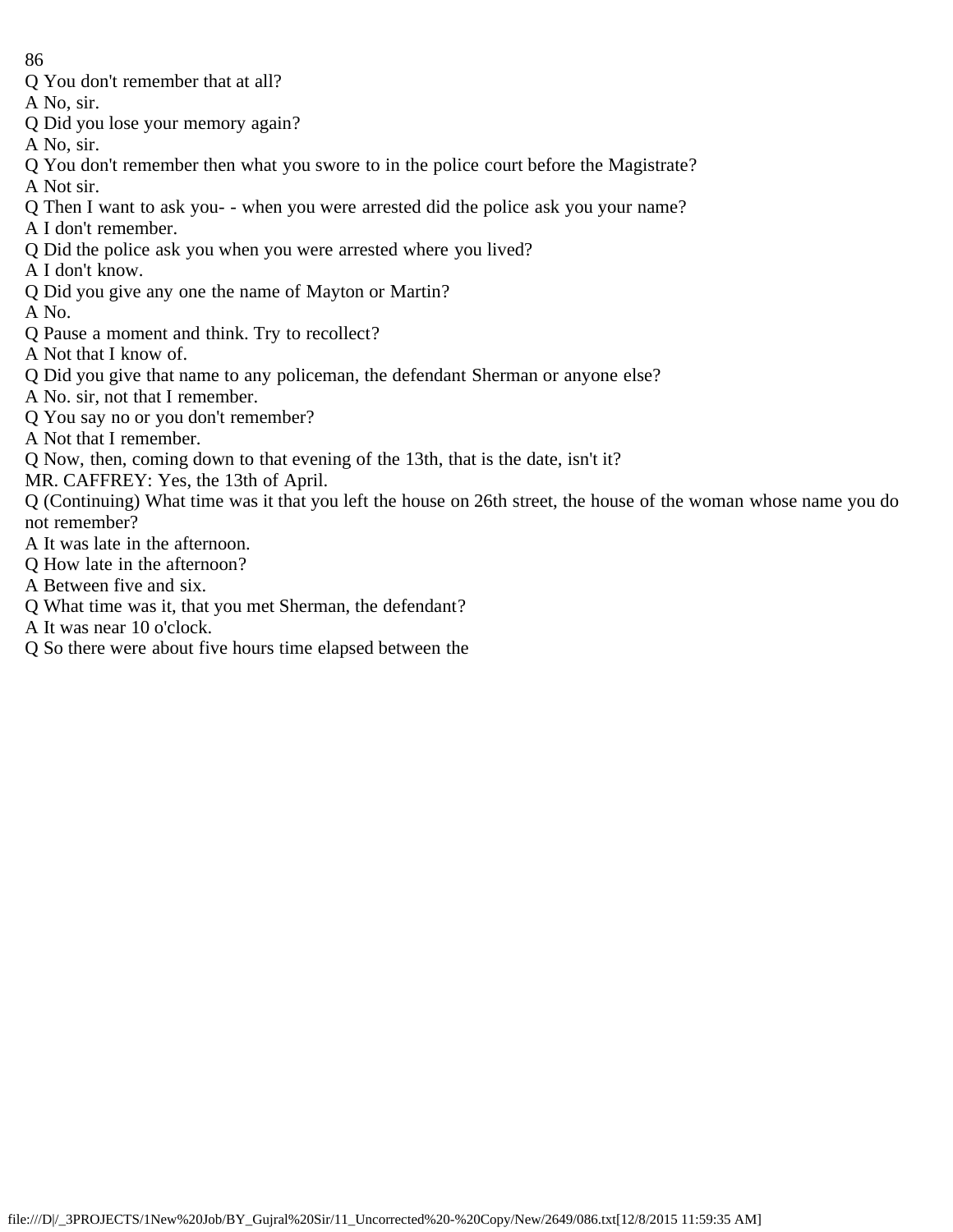time that you left the house and the time that you met the defendant?

- A Yes, sir.
- Q Is that right?
- A Yes, sir.
- Q Now I want you to tell his Honor and the jury what you did and where you went during those five hours?
- A I was only just walking.
- Q Walking for five hours?
- A Yes, sir.
- Q Do you know where you walked. Did you stop in any place. Did you get any refreshments?
- A No.
- Q Did you get anything to eat or drink at all?
- A No.
- Q Why didn't you go home?
- A I don't know.
- Q You had money in your pocket, didn't you?
- A Yes.
- Q You knew that the tube would take you to Newark, didn't you?
- A No.
- Q You didn't know that?
- A No.
- Q Didn't you come from Newark in the tube?
- A Yes.
- Q Then you knew the tube would take you back again?
- A I don't know.
- Q You didn't know that?
- A No, sir.
- Q Now when you met Sherman where were you and where was he?
- A I do not know where he was.
- Q Was it in a store or on the street?
- A On the street.
- Q Don't you know whereabouts?
- A On the sidewalk.
- Q Whereabouts, what street?
- A Broadway.
- Q How long had you been on Broadway that evening before you met the defendant
- A Not very long.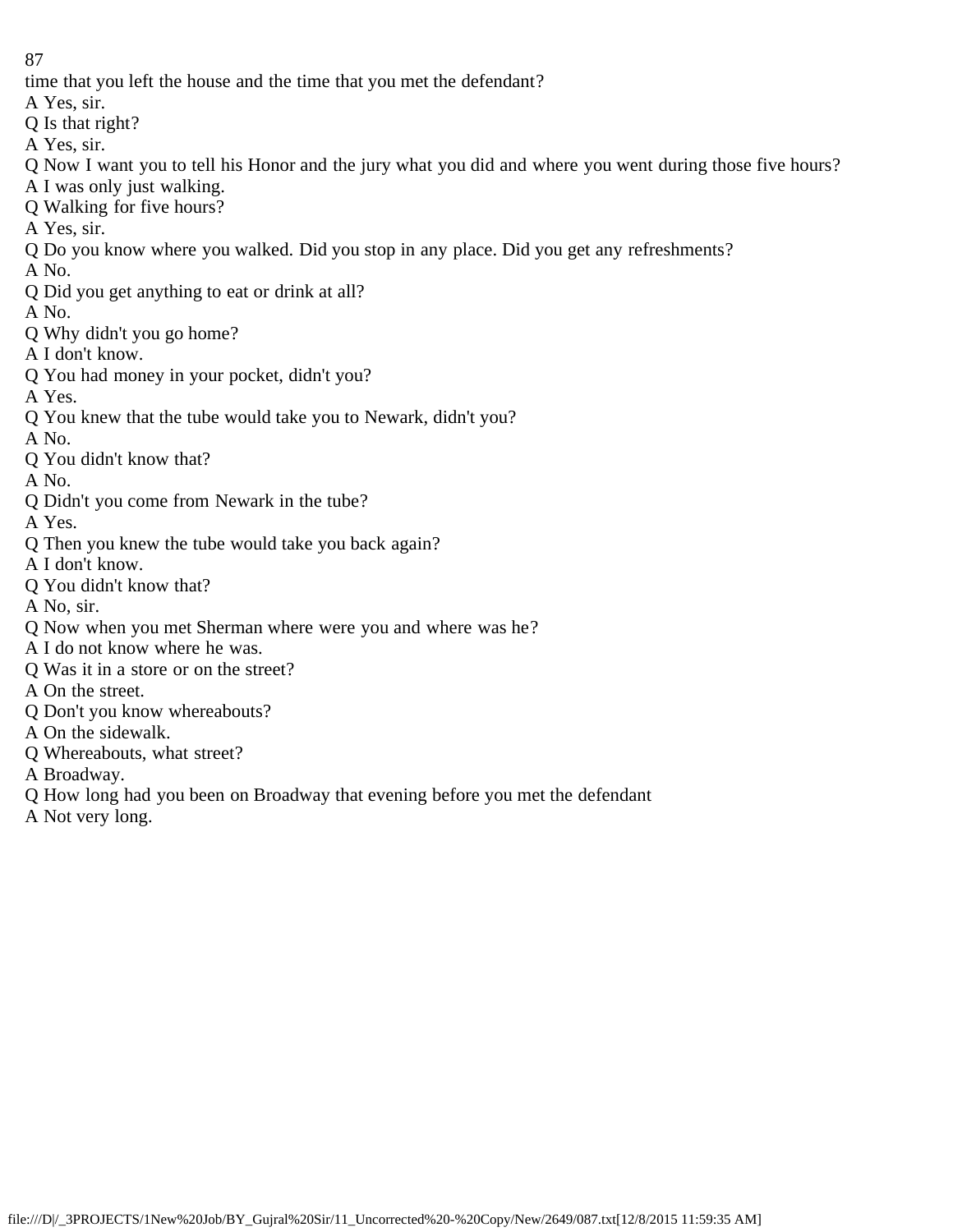- 88
- Q About?
- A I don't know.
- Q Were you there an hour walking Broadway?
- A No.
- Q Do I understand you during all those five hours you walked all the time?
- A I did.
- Q Did you sit down anywhere to rest?
- A I did once.
- Q Where?
- A I don't know, some park.
- Q How long did you sit there?
- A Not very long.
- Q An hour or half an hour or ten minutes?
- A Just a couple of minutes.
- Q Will you please tell these gentlemen why, for what purpose, if any, you took a five hour walk, Give me some explanation, the best you can?
- A I don't know.
- Q Were you afraid to go back to that woman's house again?
- A No.
- Q You had not quarreled with the woman?
- A No.
- Q Now when you saw him on the sidewalk was he alone?
- A Yes.
- Q Did he approach you or did you approach him?
- A He came up to me.
- Q You do remember what he said to you. Do you remember what he said to you?
- A Yes.
- Q That you can remember?
- A Yes, sir.
- Q You weren't dizzy then, were you?
- A I don't remember.
- Q You don't remember?
- A No, sir.
- Q Yon weren't feeling sick at the stomach then, were you?
- A No.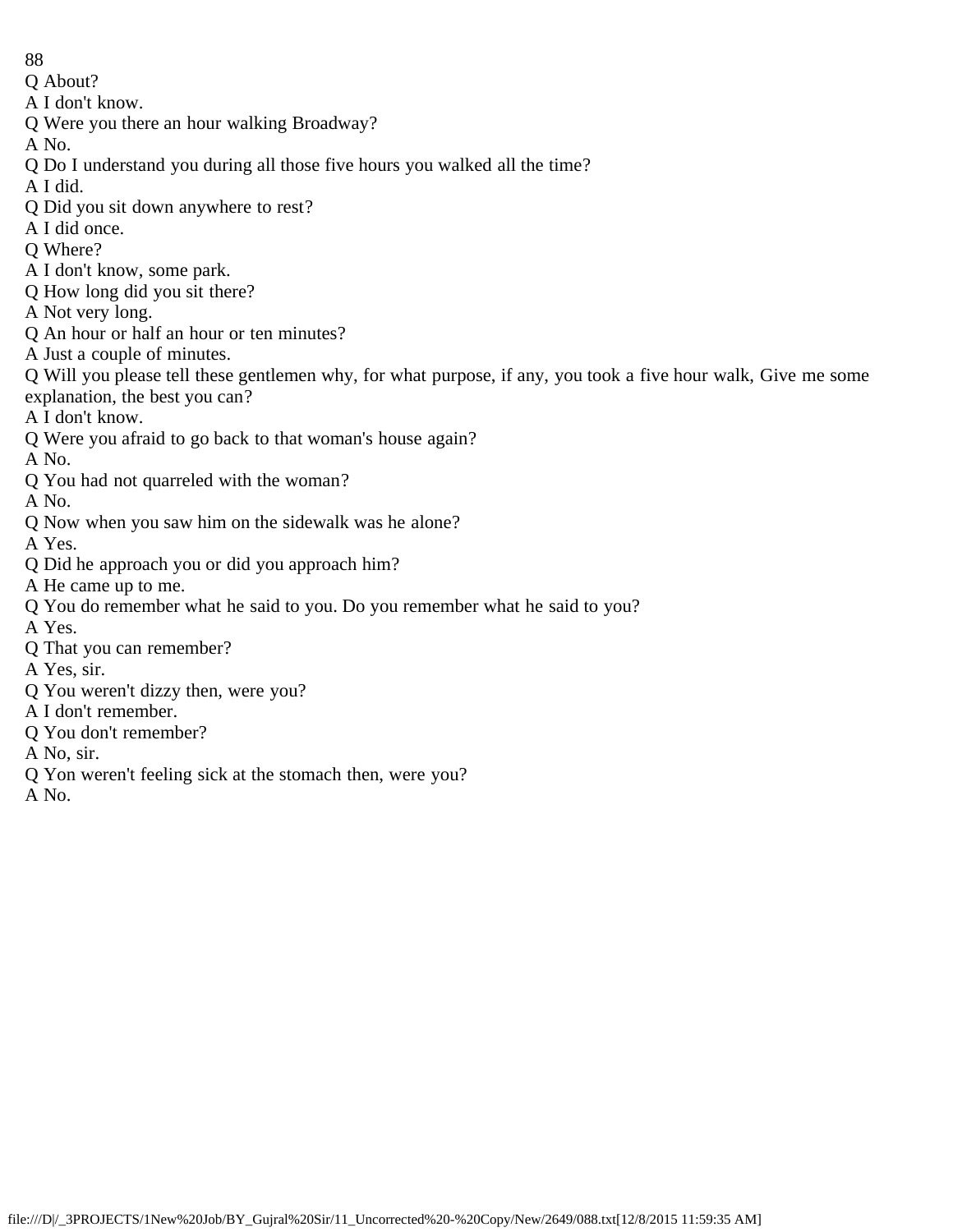- Q Were you feeling sick at the stomach then?
- A I don't know.
- Q You don't know?
- A No, sir.
- Q Now you say you remember what he said to you, what was it that he said to you?
- A He asked me if he could walk with me.
- Q What did you say?
- A I didn't reply anything, but I kept on walking.
- Q Before I go on, I want to ask if you were dressed any differently then than when you met the defendant? A Yes sit.
- Q About your hair or your hat. Did you have your hair done up?
- A I had it just like this.
- Q Just as it is now?
- A Yes, sir.
- Q You kept on walking, did he walk with you?
- A Yes, sir.
- Q How far?
- A About a block.
- Q Did you have a veil on?
- A No, not then.
- Q When did you put on the veil?
- A When I went in the house in 26th street.
- Q Whose house?
- A Mrs. Gries.
- Q The woman whose name you can't remember?
- A Mrs. Gries.
- Q Did you go out and buy the veil?
- A Yes, sir.
- Q What is that?
- A Yes.
- Q Did you want to conceal your appearance?
- A No.
- Q So that you could not be recognized that you put on that veil?

A No.

Q Now you kept on walking about a block then what was done.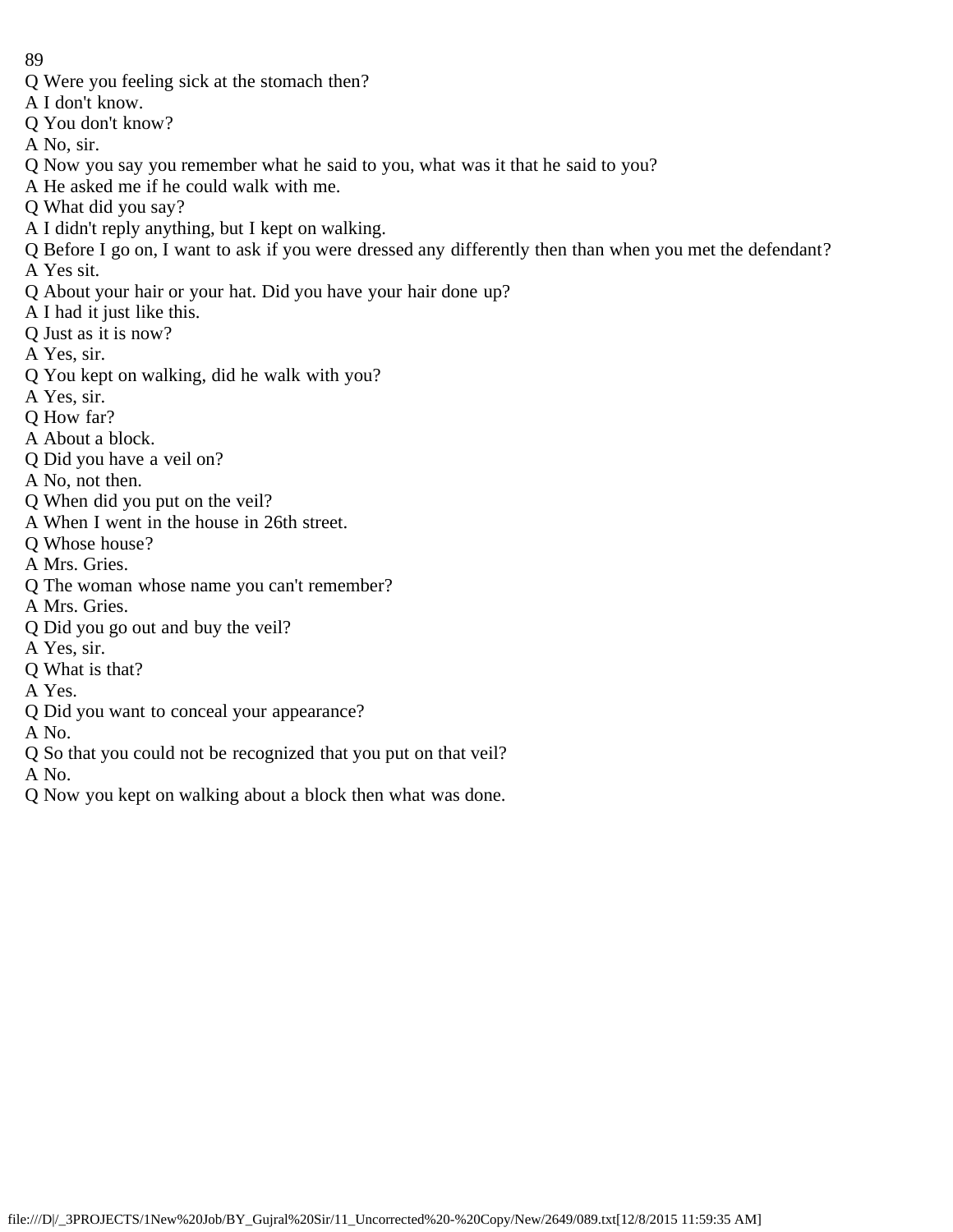You talked together while walking, did you?

- A No. He started showing his Masonic emblem.
- Q Hadn't you been crying just before that?
- A No.
- Q Weren't your eyes somewhat swollen from crying?
- A No.

Q Do you remember going up to him and saying to him, "I see you are wearing a Masonic emblem. My father is a Mason, and I want you to help me?"

A No.

Q Try and recollect.

A No, sir, I remember that distinctly; I did not go up to him; I remember that distinctly.

Q Well, leave out the words "you went up to him". Do you remember saying to him, "I see that you are wearing a Masonic emblem." My father is a Mason, and I am in trouble and I want you to help me."

A No.

- Q You say you did not or you don't remember?
- A No, sir, I did not.
- Q What is that?
- A I did not. My father is not a Mason.
- Q You say that this man himself volunteered to you the statement that he was a Mason?

A Yes.

Q Was there anything which led up to it,that induced him to tell you that?

A Yes; he said that he was a Mason, and that I should not be afraid of him, be said, "because all Masons are good men."

Q Wasn't that brought on by the statement that you said your father was a Mason, and you were in trouble? A No.

Q Did you speak about your father being a Mason?

A No.

Q Your mother being connected with the ladies part of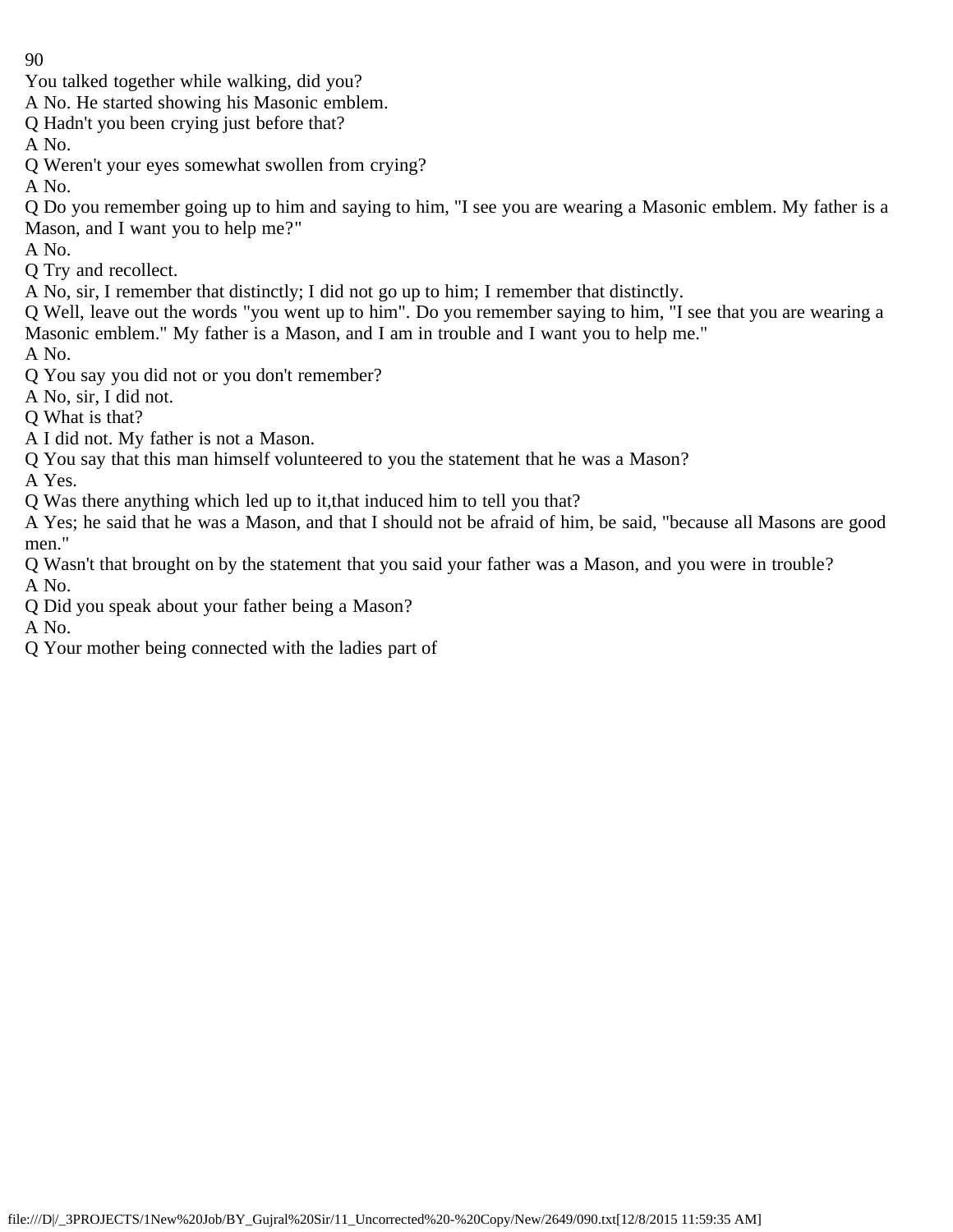91 Masonry or anything of that sort? A No. Q Nothing of that. sort? A No. BY THE COURT: Q Where was your father born? A I think it was in Germany. Q What part of Germany? A I don't know. Q Where was your mother born? A I don't know if my mother was born here or not. BY MR. LEVY: Q Did you tell this man you were an orphan? A No. Q Did you tell anyone among all those people whom you met during this unfortunate period, did you tell any of them that you were an orphan? A No. Q What is that? A No, but-- Q Well, but what? A Mr. Sherman told me to say that, that I was an ohphan. Q Did he ask you where your parents lived? A No. Q Or where you lived? A No. Q Did you tell him that you were a Jewess? A No. Q Think now, did you tell Mrs. Gries that you were a Jewess? A No, sir; he told her. Q Did you tell her that? A No, sir. Mr. Sherman told her I was.

Q Well I am asking you whether you told her as well that you were a Jewess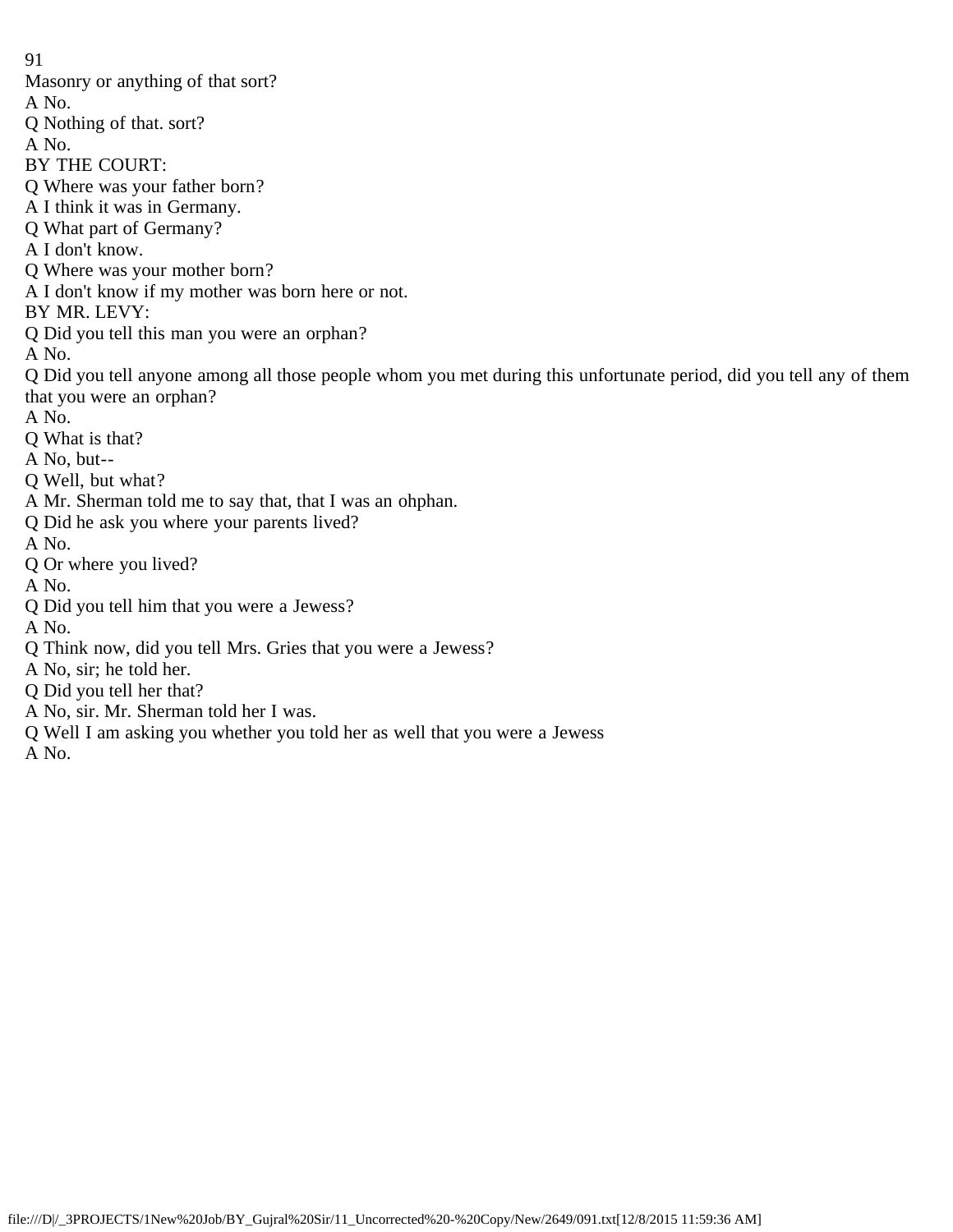Q What do you say to that yes or no?

A No, sir.

Q Did you tell the other woman in Stuyvesant Place that you were a Jewess?

A No.

- Q Did you have any talk with the woman in Stuyvesant Place at all?
- A She told me about her tooth; she complained about it.
- Q Where did you get your breakfast the morning that you left the Stuyvesant street house?
- A In a restaurant.
- Q Do you know where that restaurant is located?

A Yes.

- Q What is that?
- A Yes.
- Q Where?
- A A place near Stuyvesant street.
- Q Now after he said Masons are all good men what did you say to him?
- A I didn't say anything.
- Q Did you keep on walking?

A Yes.

Q How long did you keep on walking?

A Not very long.

Q About, how long, you know the time don't you, you can tell the time, can't you?

A Yes.

Q You know the difference between a minute and an hour, don't you?

A Yes.

- Q How long did you keep on walking?
- A I don't remember.

Q Well, give me your best idea?

- A Well about a half an hour.
- Q During that half an hour you kept on talking to each other, didn't you?

- Q You don't mean to say you walked together about conversing or talking to each other?
- A He talked to me.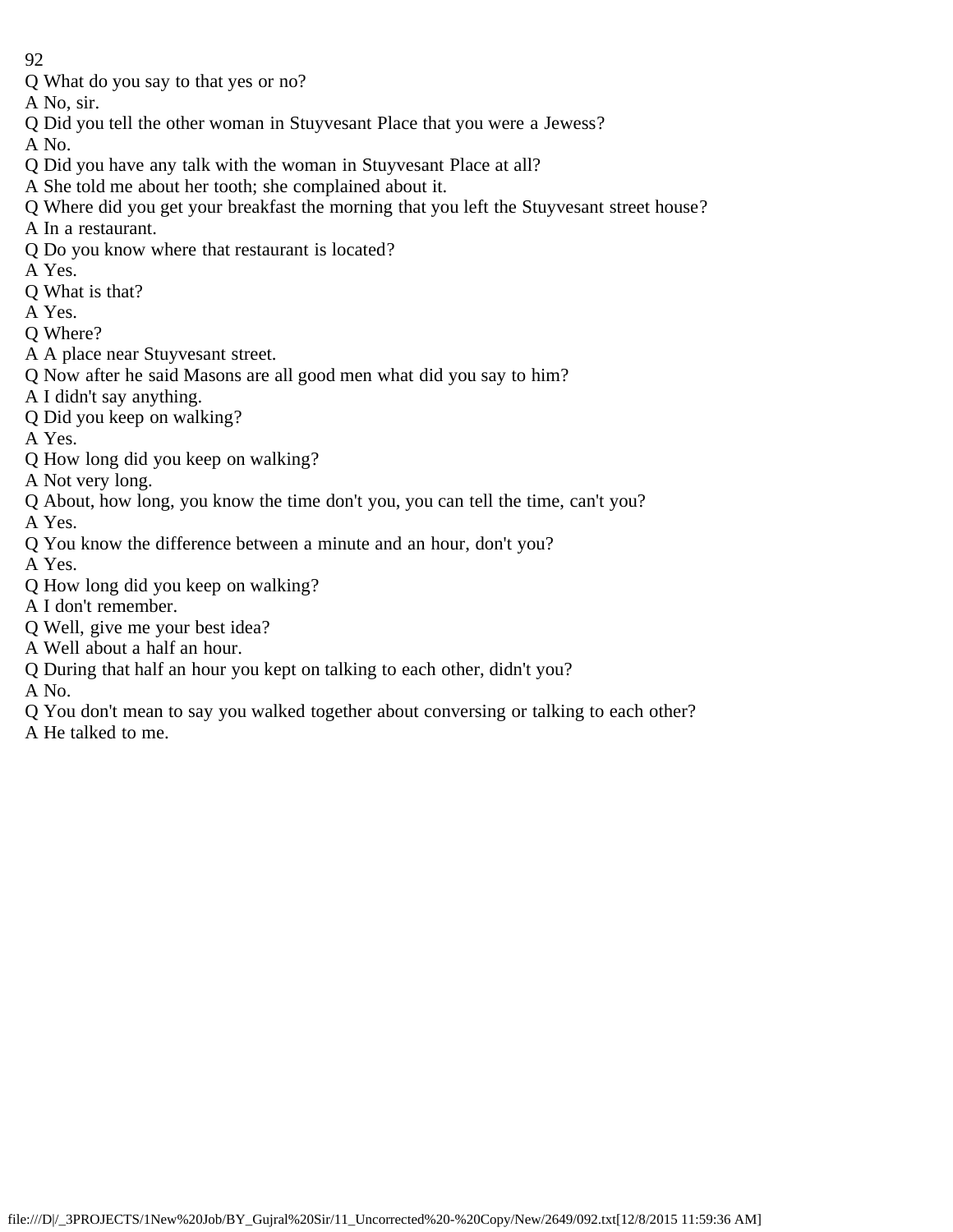Q Didn't you make any answer?

A No.

- Q Was he asking you questions?
- A I don't remember.
- Q What was he talking about?
- A Well, telling me all about that he was a Mason; showed me a ring and showed me a watch.
- Q But it didn't take half an hour to tell you that, did it?
- A No.
- Q What else did he talk about?
- A He didn't talk about anything.
- Q Nothing?
- A No, sir; he said that he was going to take me to this lady's house, Mrs. Voes.
- Q He told you he was going to take you where?
- A Mrs. Voss's.
- Q Mentioned her name?
- A No, sir; not then.
- Q Did he say to you when he was going to take you to Mrs. Voss's house?
- A No, sir.
- Q Did you ask him why he was going to take you there for?

A No.

- Q Weren't you curious to know why he wanted take you to that woman?
- A I don't know.
- Q What is that?
- A I don't know.

Q Didn't you ask him what kind of a place it was where he was going to take you, and what he has going to take you there for?

- A He said it was on Stuyvesant street; he told me.
- Q Did he tell you what he was going to take you there for?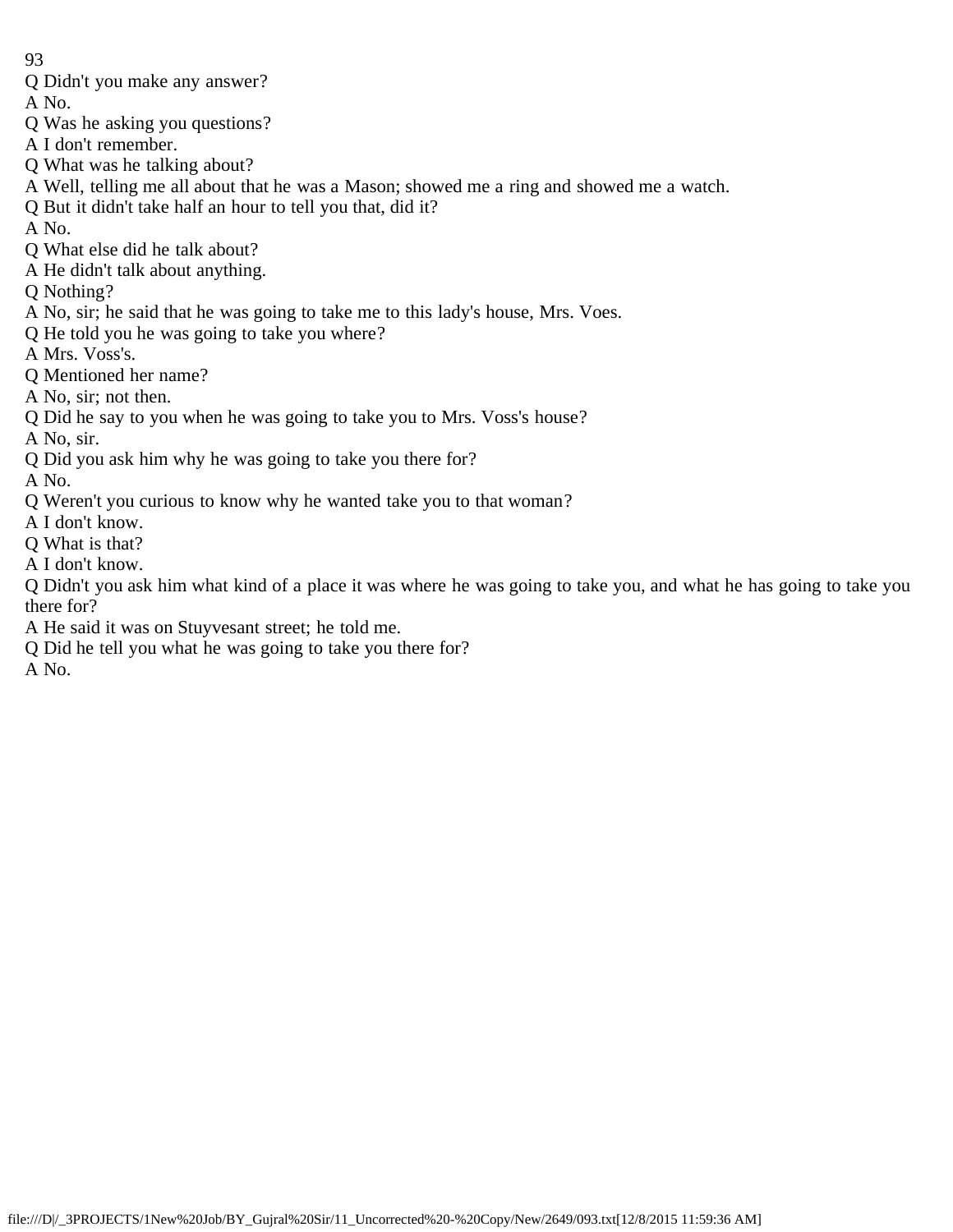Q Didn't he tell you anything, or give you any reason for wanting to take you there?

A No.

Q Did you tell him that you had a home?

A No.

- Q Did you tell him where you were living?
- A No.
- Q Did he say anything to you about staying in that place or sleeping in that place over night?
- A Yes.
- Q Did you tell him that you had a place to go to sleep?
- A Yes.
- Q What did you say about that, tell me what you said about it?
- A I don't just remember what I said about it. He said I shouldn't go there, I should come to this place on Stuyvesant street.
- Q Didn't he say that you didn't want to go to Stuyvesant street?
- A I didn't say anything.
- Q He merely was suggesting to you that he would take you to a room in Stuyvesant street, and you willingly went along, is that what you mean to say?
- A Yes.
- Q While you were walking - you say you met him about 10 o'clock - did you stop in any place?
- A Yes.
- Q Where did you stop?
- A In a drug store.
- Q Do you know where that drug store was located?
- A No.
- Q Did you get any refreshments in that drug store?
- A Yes
- Q What did you get?
- A A hot chocolate.

Q Now did you have in your mind Viola,-- pay attention to this question - - did you have in your mind anything that would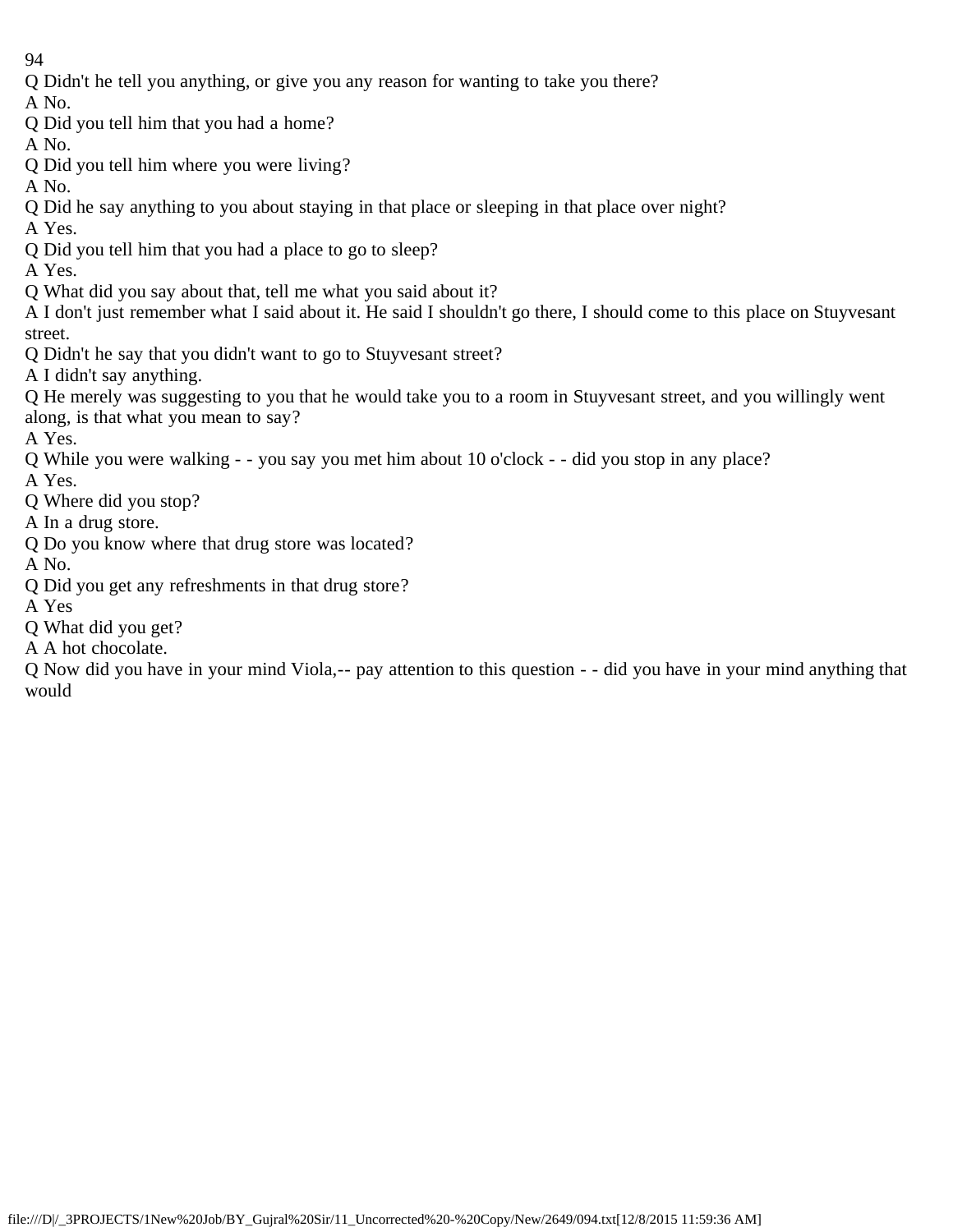enlighten you as to what the purpose was for going to Stuyvesant street?

A I do not know what you mean.

Q I will have to put it simply. What did you think you were going to Stuyvesant street for?

A I don't know.

Q Was it for a good purpose or a bad purpose that you had in your mind that you were to go to Stuyvesant?

A I had no bad purpose.

Q He didn't say anything bad to you, did he?

A No.

Q He didn't use any bad language to you?

A No.

Q He spoke kindly to you, didn't he?

A Yes.

Q In all the time that you saw him did he say one word that was bad or wrong to you?

A No.

Q Now after getting that chocolate you went down to see this woman at Stuyvesant street, but before doing so did he talk with you in the drug store about any matter or anything?

A No.

Q No.

A No, sir.

Q Did he say to you that he was going to put you in good hands?

A Yes.

Q Do you know what it was that you said to him that caused him to say to you, in that drug store, "I will put you in good hands"?

A No. He said "tomorrow morning I am going to take you to another lady and see that you are put in good hands". I don't know why he said that.

Q Didn't he say to you, "I will get you a place to sleep tonight but tomorrow I will be able to take you to a good woman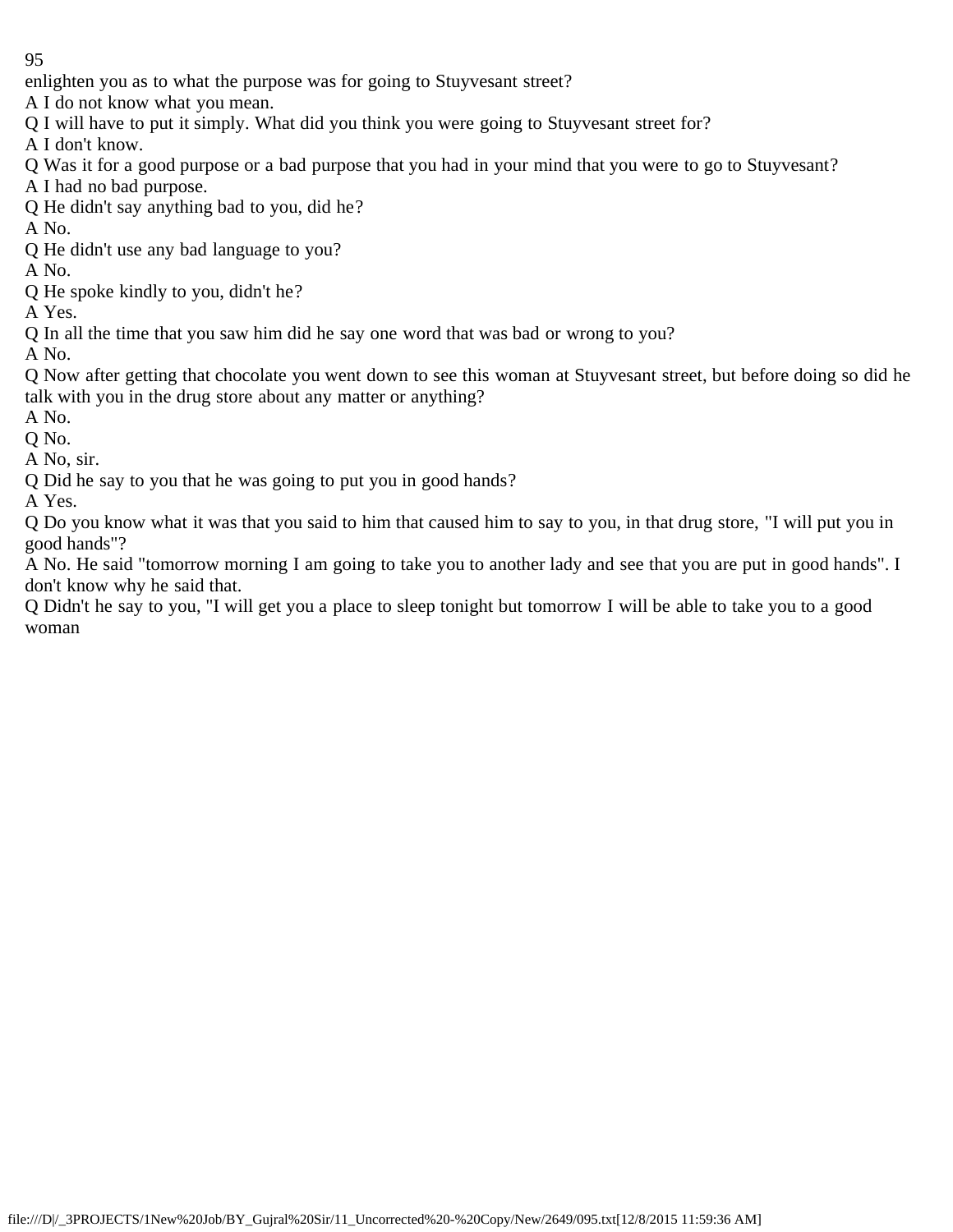who will take care of you?

A No.

Q Anything like it?

A No.

Q Didn't you say something about it being late at night, and it would be hard to get some place to sleep? A No.

Q Didn't he say he didn't want you to go to a hotel?

A No sir, he didn't say anything about a hotel.

Q Did you understand what he meant when he said that he was going to see that you were placed in good hands. What did you understand by that?

A I don't know.

Q Now didn't you tell him that you had no one to take care of you?

A No.

Q I will read to you from page 92 of the official minutes in the police court, and ask you if these questions were put to you, and did you make these answers. Please pay close attention to my reading. Were these questions put to you and did you answer them as I shall read to you. Do you understand that, do you, you understand what I am saying to you? A Yes.

Q You do understand. Now then all right. List en. "Can you remember any conversation had between yourself and this defendant while walking from the drug store where you had this chocolate

A He said he would take care of me, and put me in good hands.

Q He said he would take care of you, and put you in good hands?

A Yes.

Q Had you said anything to him before that?

A I don't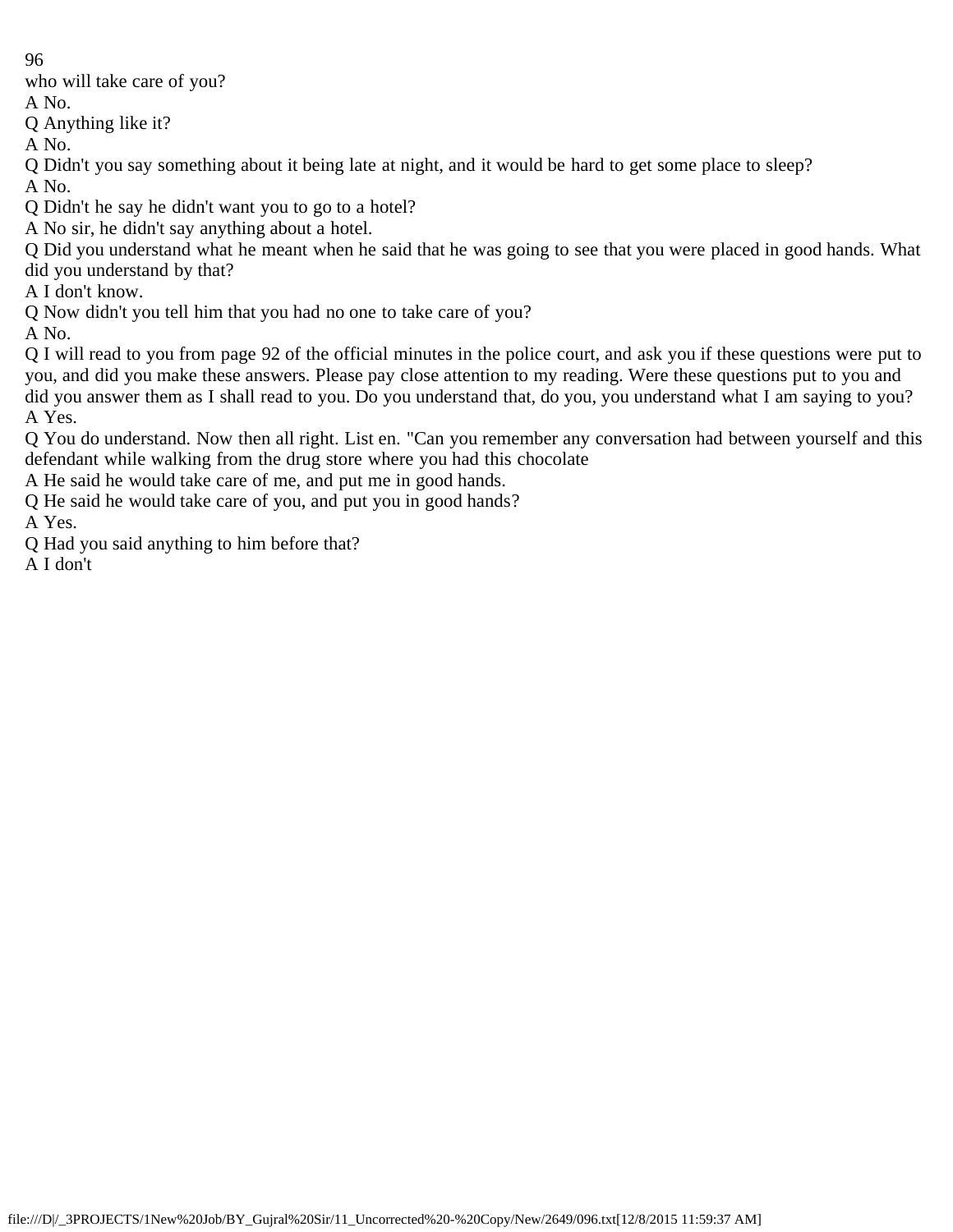remember anything. I said I didn't have any one." I am reading to you now from the official minutes taken steno graphically in that court. I ask you did you so testify-- that you didn't have any one, that you told him that you had no one?

A No.

Q You didn't tell him that?

A No.

Q You didn't say this in the court?

A No, sir; he told me to tell that lady where I was that I didn't have any one.

Q I am not talking of that. Here you were under oath before a Judge, and you were sworn to tell the truth. Now, before this Judge you swore, according to this official record, that you told this defendant that night when you were leaving the drug Store that you didn't have any one?

A I don't remember.

Q Did you tell that to the Judge in that court, did you swear to that?

A I don't remember.

Q Is that the best answer that you can give me, that you don't remember?

A Yes, sir.

Q Is your story now true or is the story you told up there true that you didn't have any one?

A I am telling you all the truth.

Q Do you remember what was said when you got to Stuyvesant street by the defendant Sherman to the woman and by the woman to him, or by either one of the three of you?

A Yes.

Q Now you tell me what was said?

A Mr. Sherman rang the bell, the woman came to the door, and she said,-- called him by his name, and she said, "Helloe Bennie", and he said,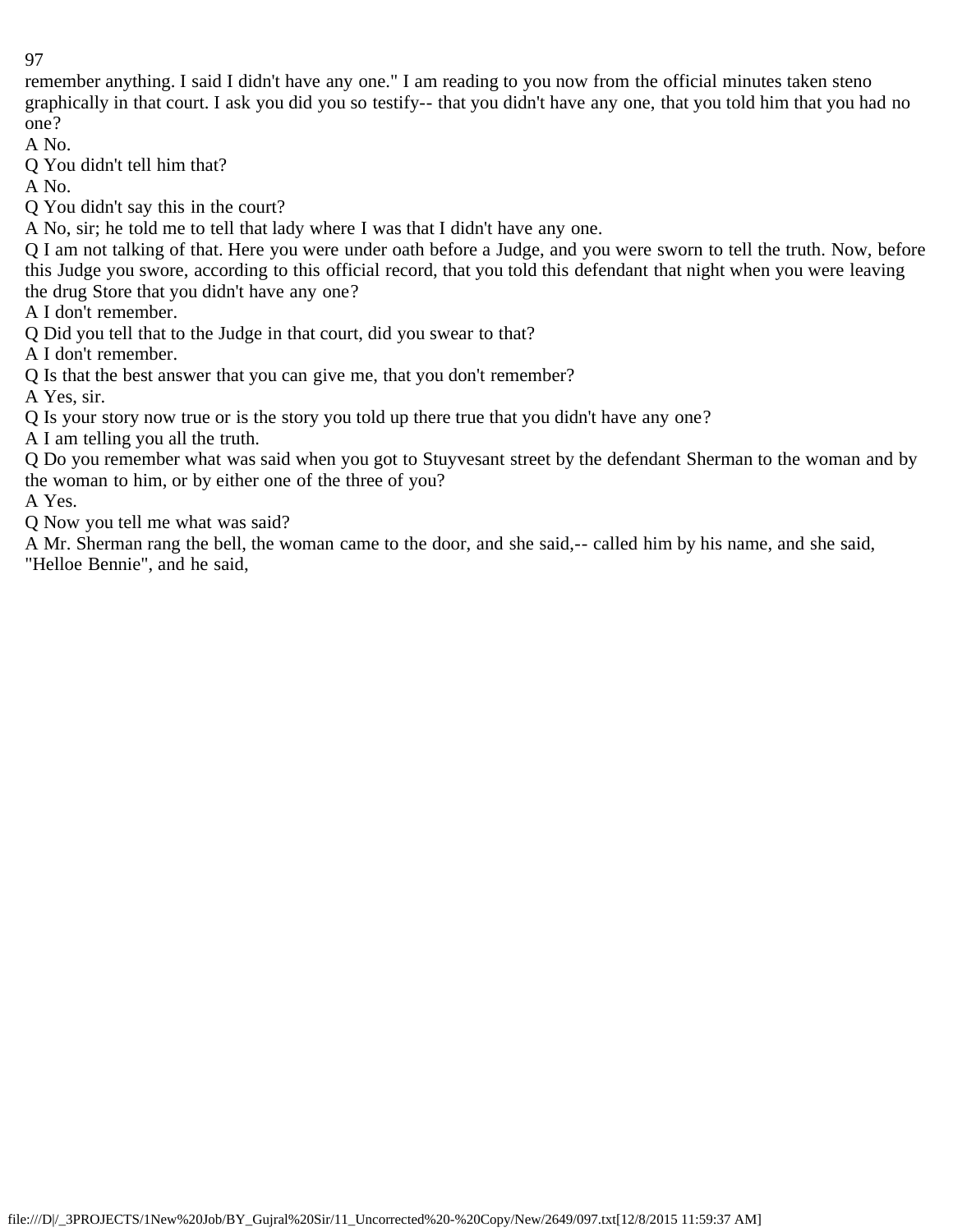"have you got my room", and she said, "Yes, I expected you earlier", and she asked him why he was late, and he said, he had been to the theatre. Then she let him in and she complained about her tooth and the neuralgia. She opened the room.

- Q I want nothing but what was said.
- A That is all.
- Q The language?
- A Yes, sir.
- Q Is that all that was said?
- A Yes, sir.
- Q Sure now?
- A Yes.
- Q You understood it all, didn't you?
- A Well, she said that half in English.
- Q Well, English you understand?
- A Yes, sir.
- Q German you understand?
- A I understand some merman.
- Q Some German?
- A Yes, sir.
- Q Did you understand what she said that night?
- A Yes.
- Q Sure about that?
- A Yes.

Q Now I again read to you from page 10 of the official minutes of what you swore to before the Magistrate:

- Q Did he say anything to the lady?" (No answer.)
- Q I am asking you whether you gave this answer in court under oath: "Did he say anything to the lasy?
- A. He wanted a room. That is all.
- Q What did the lady say?
- A I don't know what she said. She didn't say it in English."
- Did you swear to that?
- A Yes, I could not remember.
- Q Was it true that you didn't know what she said?
- A I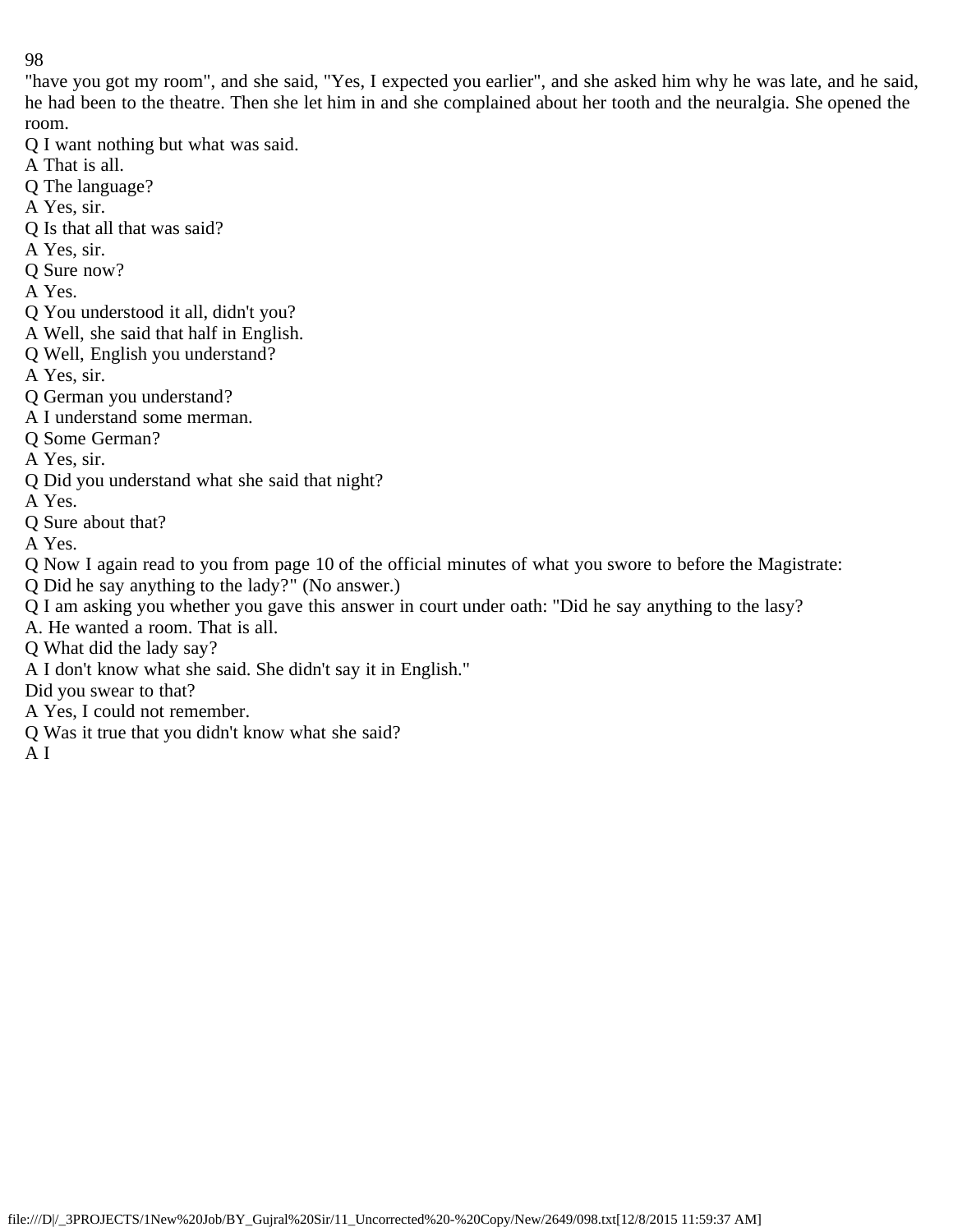couldn't get all of their conversation.

Q You have given what purports to be the conversation now "How are you Bennie, why are you late", and all that sort of thing?

A Yes, sir.

- Q Did she speak in English?
- A That was half in English. Some words were in English, and some were not.
- Q Now then we will pass from that. You were going into the room?
- A Yes, sir.
- Q Was it a large room?
- A Yes, sir.
- Q How was it furnished?
- A It had two dra were and a desk and a chair and a rocker.
- Q One chair?
- A I don't remember how many.
- Q Are you able to tell this jury according to your best recollection what time that was that you got to that house?
- A Between ten and eleven.
- Q You told me it was ten o'clock when you met him on Broadway?
- A Yes.
- Q How long after the time you went into the drug store was this?
- A What do you mean?
- Q How long after you left the drugstore and got the hot chocolate was it that you reached the house?
- A Just a couple of. minutes.
- Q A couple of minutes?
- A Yes, sir.
- Q You don't mean that?
- A Yes, sir.
- Q You must bear in mind it was on Broadway you had the chocolate?
- A Yes.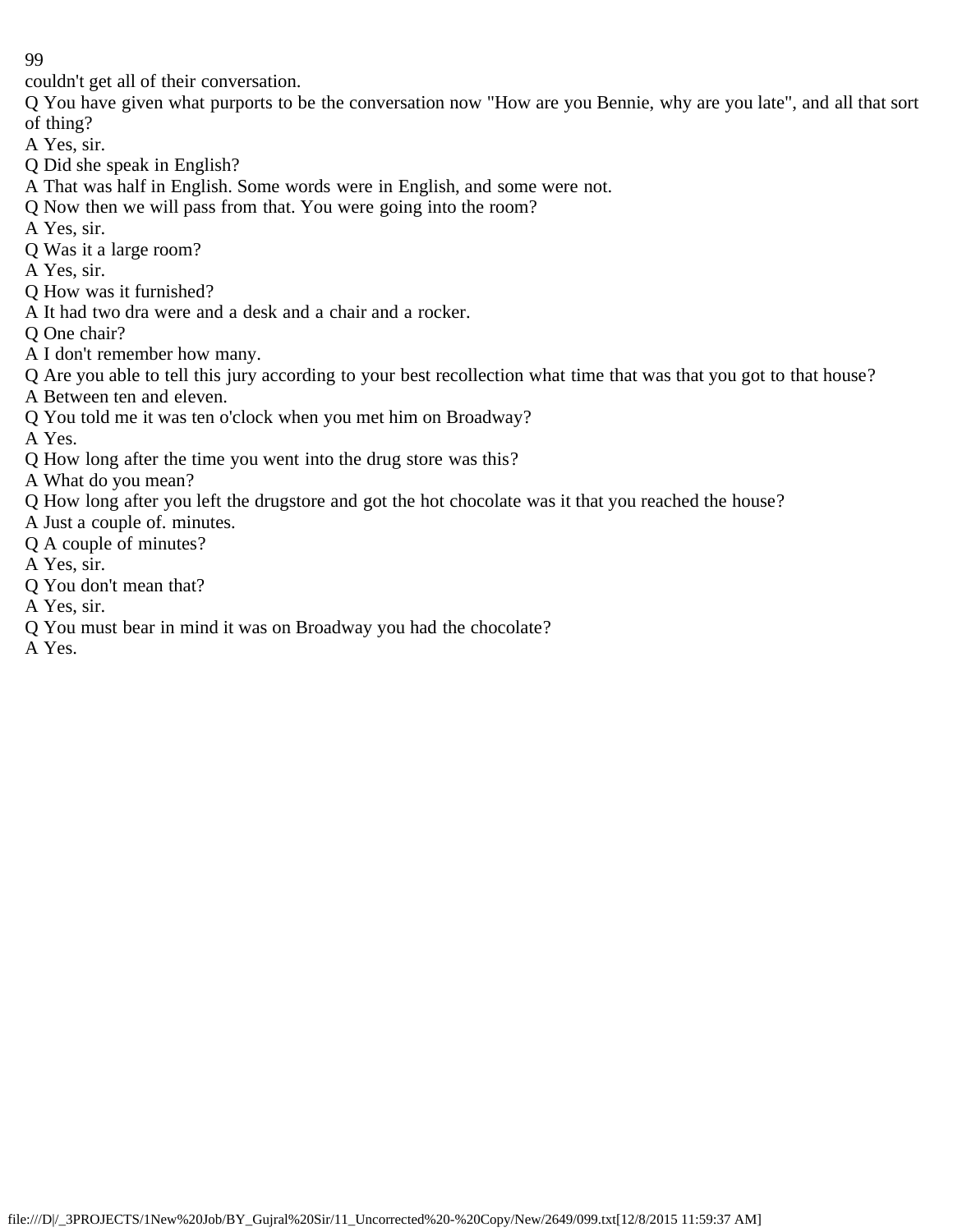Q Isn't that so?

A Yes, sir.

- Q Uptown on Broadway wasn't it?
- A I don't know.
- Q You had to take a car to come down?
- A Yes, sir.
- Q Isn't that so?

A Yes.

- Q How long did you ride on the car?
- A About fifteen minutes.
- Q So it was quite a distance to come down when you took the car you got down and then you walked east, didn't you?
- A Yes, sir, three blocks.
- Q So it was not a couple of minutes after you got the chocolate, it was quite some little time wasn't it at least a quarter of an hour?

A Yes.

- Q Now when you got up in the room, did he come up after you?
- A Yes.
- Q Did you have a wrap or coat?
- A Yes, sir.
- Q You took that off, didn't you?
- A Not as soon as I walked in.
- Q I don't mean that minute but you did take your coat off?
- A Yes.
- Q Did you say to the woman anything about not wanting to sleep there?

A Yes.

- Q Did you tell her anything about having a home to which you could go?
- A No, she didn't speak to me at all.
- Q When you went into that room did you have it in your mind that you were going to sleep there that night?

A Yes, sir.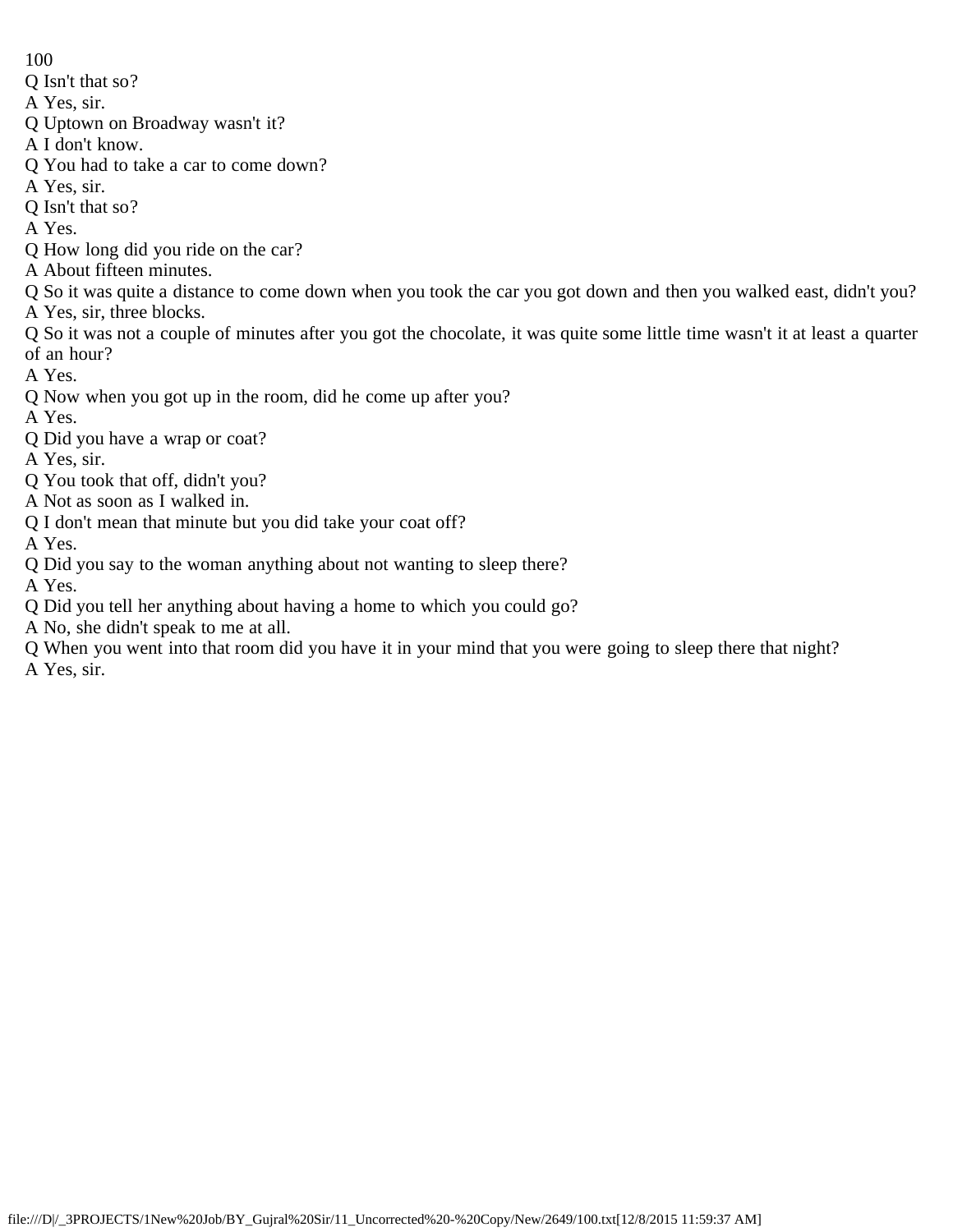Q What is that?

A Yes.

- Q When did you make up your mind you were going to sleep there that night?
- A I don't know.
- Q What is that?
- A I don't know.
- Q You don't know?

A No, sir.

- Q Did you make up your mind when you met Sherman after you got the soda and while riding on the street cars- when was it you made up your mind you were going to sleep in Stuyvesant?
- A I don't remember.
- Q What is that?
- A I don ft remember.
- Q Did you think it was right for you to leave the other place, and sleep in this place?
- A I don't know if it was right.
- Q Were you afraid?
- A Well, I was going to be there all alone I thought.
- Q Were you afraid to sleep there at this Stuyvesant street house?
- A No, because- -
- Q Were you afraid to sleep there?
- A No, sir, because I thought I was going to be all alone.
- Q You were not afraid to sleep there?
- A No, sir, not if I had been alone.
- Q Well, once again I must ask you why didn't you go back to the house on 26th street where you had a room?
- A Because he told me he wanted me to go to this place on Stuyvesant street.
- Q Were you in love with him?
- A No.
- Q Did he fascinate you, do you know what that word means?

A Yes.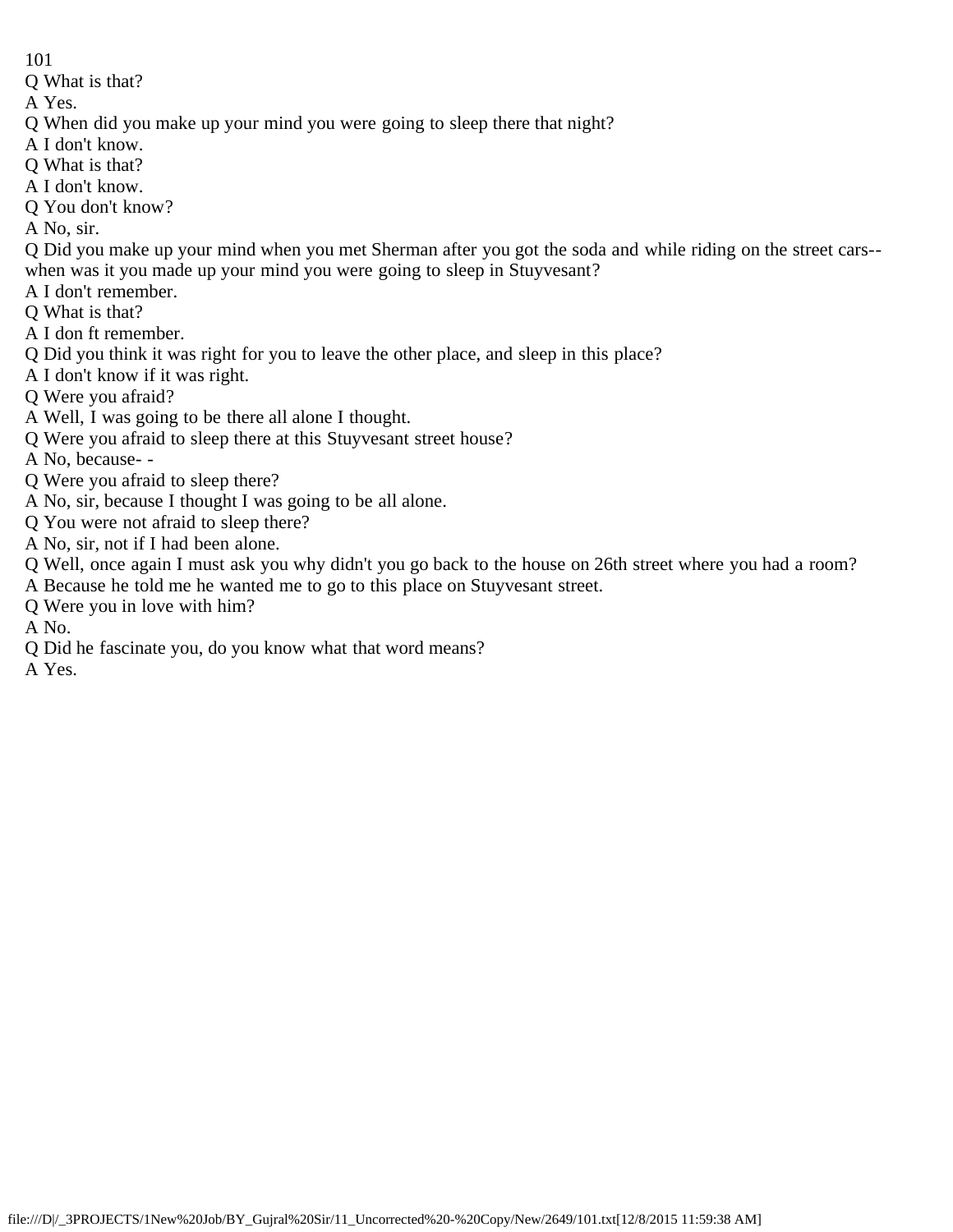Q Did he fascinate you?

A No.

Q Did he give you any reason or argument why the Stuyvesant street house was a better place to sleep in than the 26th street place you were sleeping in?

A No, sir.

- Q How long after that was it that you undressed yourself?
- A A couple of minutes after.
- Q Before you undressed yourself did you turn out the light.
- A Yes.
- Q Who turned out the light?
- A Mr. Sherman.
- Q Did you ask him to turn out the light?

A Yes.

Q Did you ask him to leave the room?

A I think he told he was going to go back to Brooklyn where he lived and then when the woman went out he said it was too late now to go back because he would have to be in his place of business by half past eight; he said he was going to stay there.

- Q Did you protest against his staying there?
- A I did.
- Q Object to it?
- A I did.
- Q What?
- A I did.
- Q What language did you use, tell me, what did you say?
- A I said he couldn't stay there unless he would have another room.
- Q Then what did he say?
- A He said he could not bother her to fix up a room.

Q What did you say?

A Then I didn't say anything, then he said he would sit up in a chair.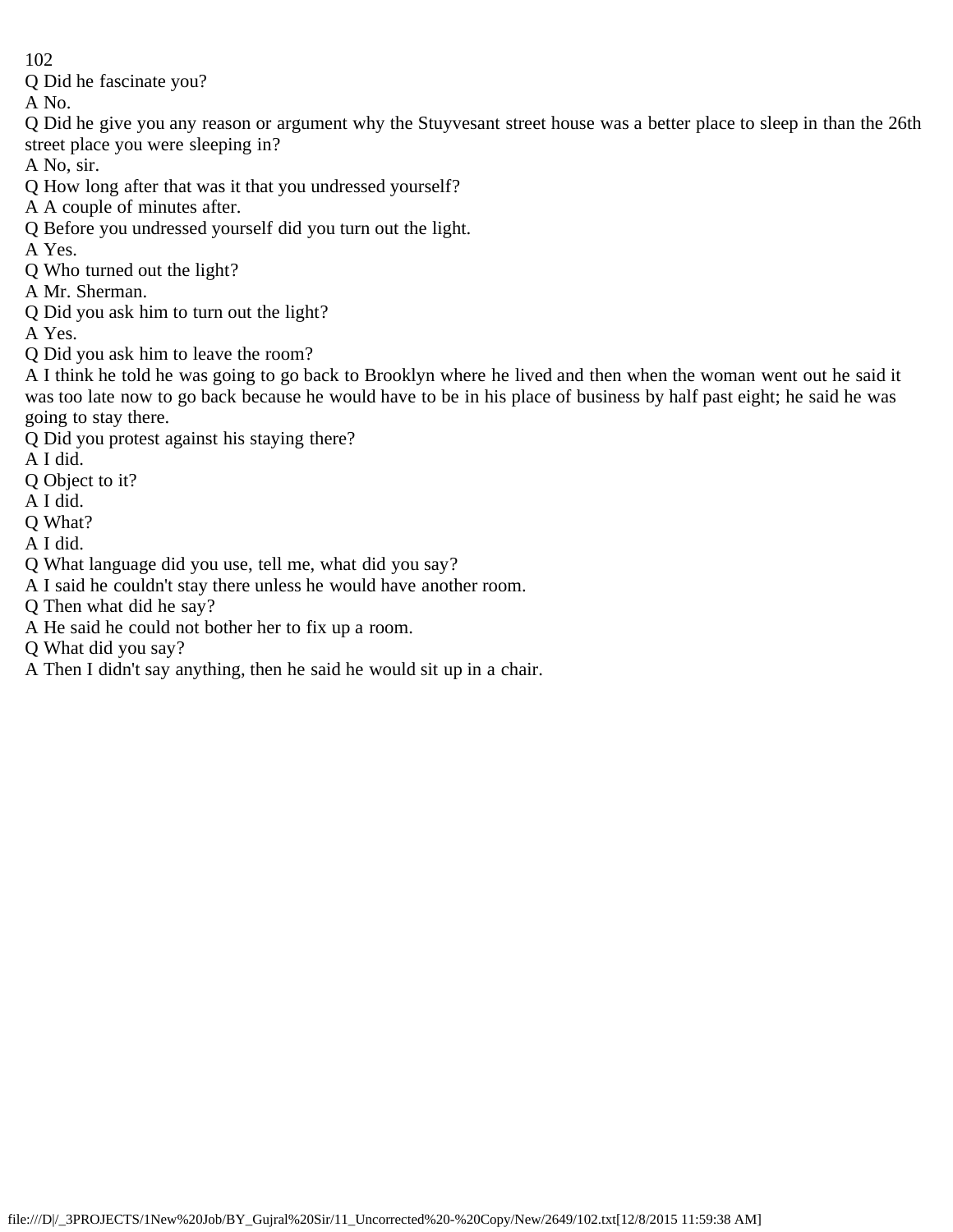- Q Was this conversation about his sleeping in a chair or sitting in a chair before the light was put out or after?
- A Before the light was put out.
- Q Did he undress himself?
- A I don't know.
- Q You don't know?
- A No, sir.
- Q Did you see him undress himself?
- A I could not.
- Q You did not?
- A But he did.
- Q When the light was turned out he was fully dressed?
- A Yes, sir.
- Q Did he wear an overcoat?
- A I don't know, if he did.
- Q As a matter of fact do you know how he was dressed at all?
- A I don't know.
- Q Do you know what kind of a hat he wore?
- A I think it was a derby hat.
- Q What is that?
- A I think it was a derby hat.
- Q Aren't you sure of that?
- A I think it was
- Q You don't know the color of it?
- A Black.
- Q You can't remember whether he had an overcoat on?
- A I don't remember.
- Q This was in April?
- A I don't know.
- Q Then while you were in bed the lights were out, did he light the light again?
- A No.
- Q Have you any idea as to how long a time it took you to fall asleep?
- A I don't know.
- Q During the time that you were lying in the bed in the dark, didn't he speak to you at all?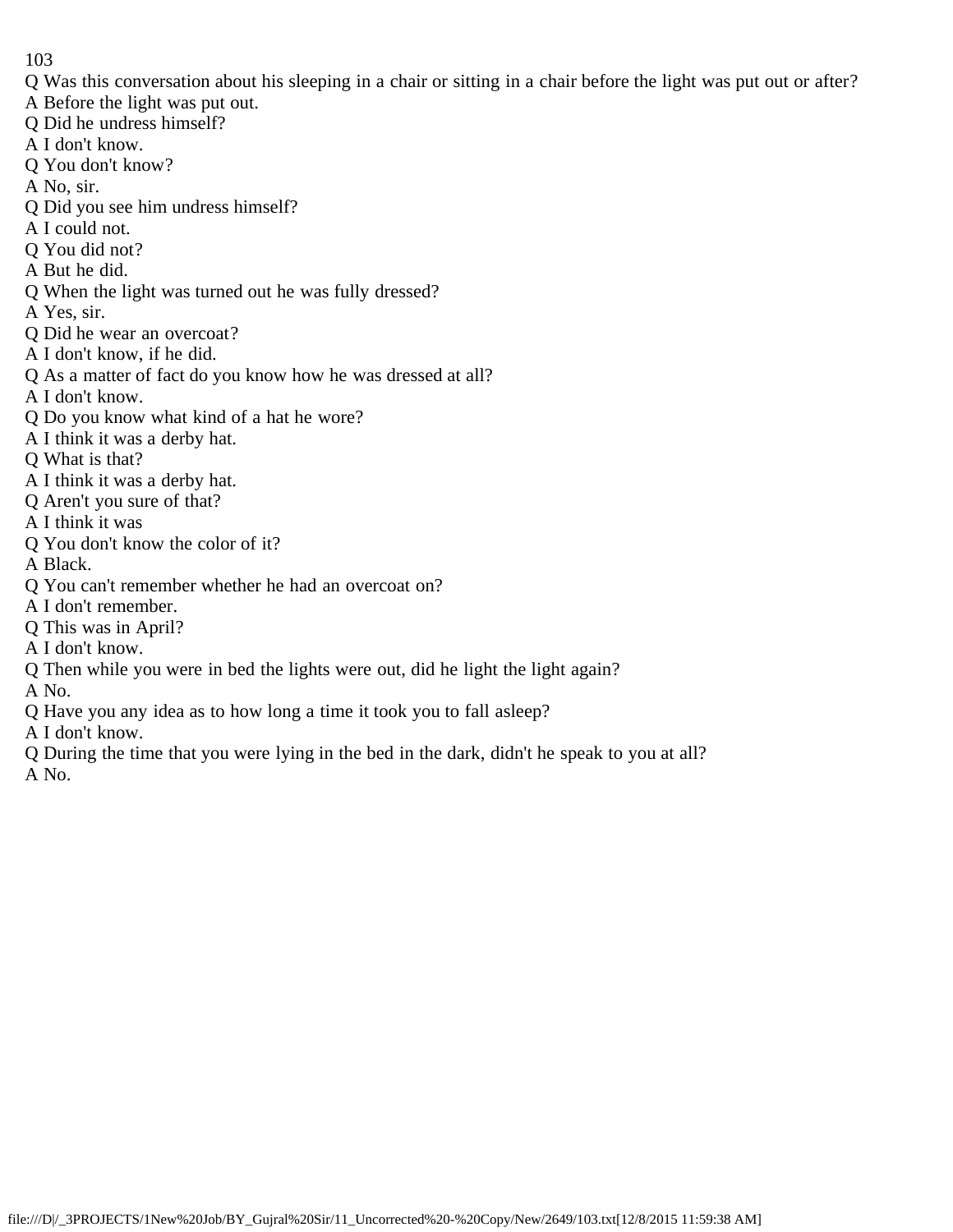Q Then did you speak to him?

- Q Are you able to say whether you fell asleep immediately or very soon, or a long time after you got into bed?
- A Quite awhile after I got into bed.
- Q Quite awhile?
- A Yes, sir.
- Q What do you call quite awhile?
- A I don't know.
- Q Would you say an hour was quite awhile?
- A I don't know; it took me sometime to fall asleep.
- Q While you were lying in bed in the dark this man seated, as you say, in a chair and you undressed in the bed were you afraid at all?
- A Well, I took his word that he was going to sit on the chair.
- Q The quest ion is were you afraid, yes or no.
- A Afraid of what?
- Q Afraid of him?
- A I took his word.
- Q Now you say that you were awakened during the night?
- A Yes, sir.
- Q What was it that woke you up?
- A Mr. Sherman.
- Q How did he wake you? Shake you or holler at you?
- A I don't remember.
- Q Did he speak to you when you awoke?
- A I don't know.
- Q You don't mean to say that you don't remember anything was said by him when he awoke you?
- A I don it think anything was said.
- Q Nothing at all?
- A I don't remember.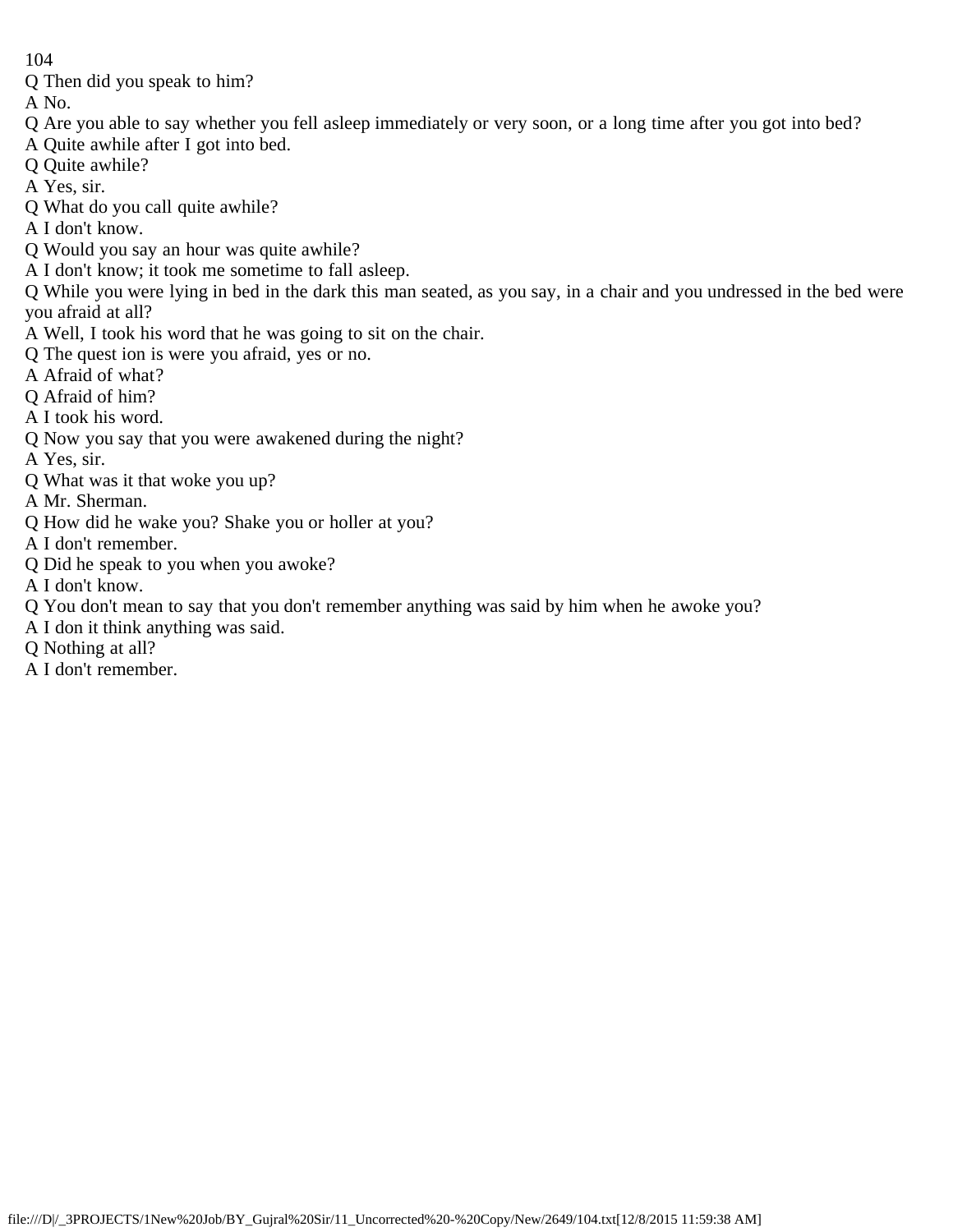Q Now you told his Honor and the jury yesterday that this defendant-- you used the word-- had intercourse with you at that time. Now do you know what intercourse is?

A Yes.

Q Who told you what intercourse was?

A A lady by the name of Mrs. Wingate.

Q Where did Mrs. Wingate tell you what sexual intercourse meant?

A She told me before I went before the Grand Jury.

Q Who is Mrs. Wingate?

A A matron in the Society.

Q Did she tell you if the Grand jurors were to ask you what it meant that you should explain it to them?

A Yes, sir.

Q Did she tell you in explanation that sexual intercourse meant a man putting his private parts into the private parte of a woman?

A Yes, sir.

Q That is what she told you?

A Yes, sir.

Q She told you when, you got before the Grand Jury that you should say that that was what he did to you that night? A No, sir, she didn't tell me to say it because I knew he did it.

Q What did she tell you to say about it?

A She asked me if I knew what it meant.

Q What else, go on. Tell me what she told you?

A She told me what it meant.

MR. CAFFREY: When the witness started to answer I bent forward to catch her answer and "Mr. Levy said, "Don't do that again" inferring that I was acting improperly, and then he tells he witness not to look at me as though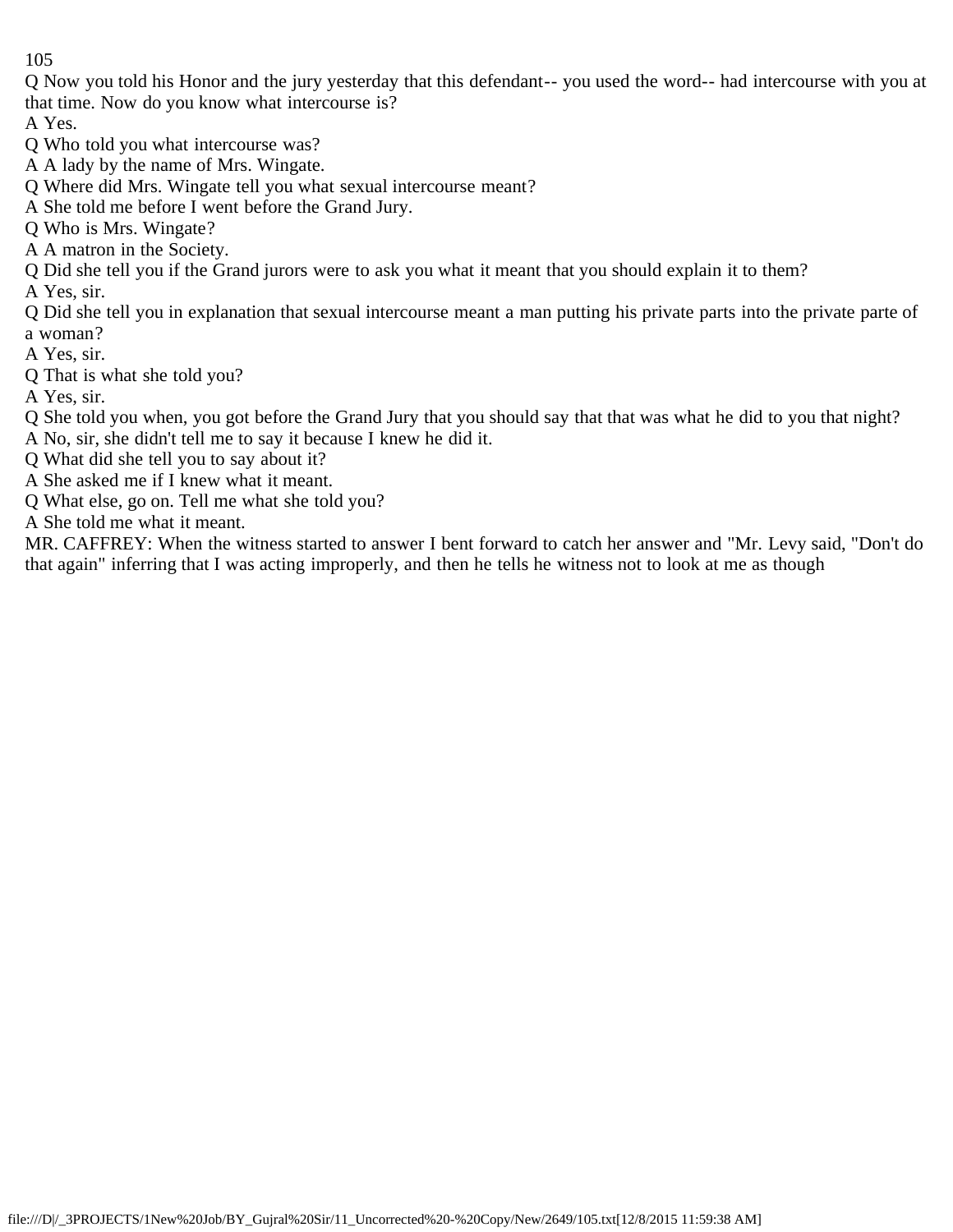she was looking for some suggestion or signal from me. Now I recent that. The witness was not looking at me. I simply bent forward not to convey any impression to the witness but only to catcher her answer. I think these little tricks as we go along ought to be stopped. We all know why it is done. It is for the benefit of the jury but it isn't fair to me.

MR. LEVY: There was an apparent signaling to the witness.

MR. CAFFREY: It isn't so, and I resent it. If this thing is going to go on I will be on my feet the rest of the day. THE COURT: You will not without the Court's permission.

MR. CAFFREY: I am going to get on my feet every time he makes an insulting remark of that kind and I will ask the Court's protection from such insults. Now, I made no signals and never attempted to do such a thing. I simply bent forward to catch her answer.

THE COURT: I don't suppose you did anything like that or anything intentionally wrong. I don't think the District Attorney ought to be so sensitive.

MR. CAFFREY: I am not sensitive, but I don't think these remarks ought to be allowed to be made. I hope the jury will watch me from now to see if I give any signals.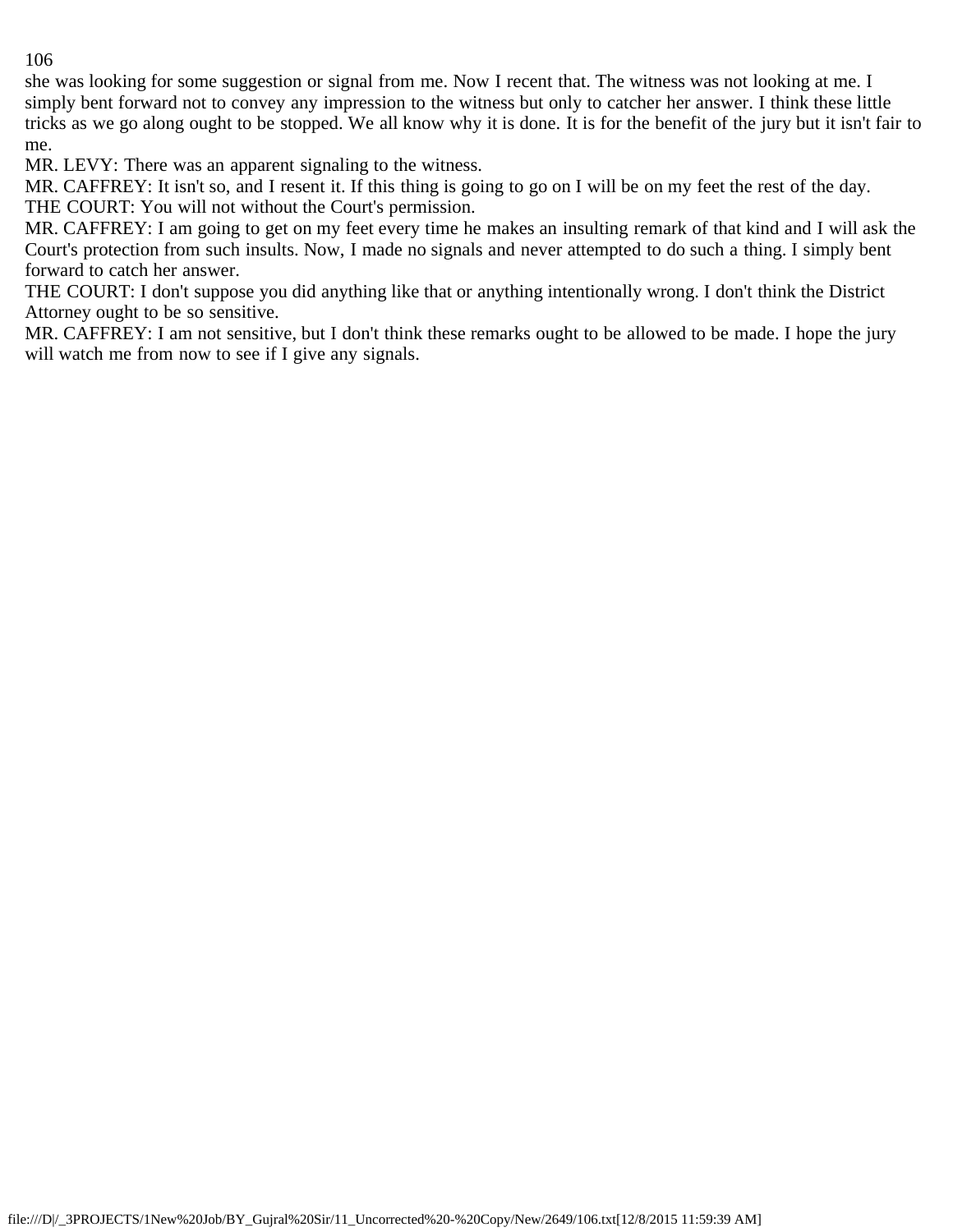BY MR. LEVY:

Q Now Viola we were discussing Mrs. Wingate. Did she tell you, Mrs. Wingate, that very likely the Grand Jurors would ask you what you understood by sexual intercourse. Do you understand?

A No, sir.

Q I will put it again in another way. Did she tell you why she explained what sexual intercourse meant? A Yes, sir.

Q Now what did she say was the reason that she explained what sexual intercourse means?

A She said because the Grand Jury because the Grand Jury always asked what sexual intercourse Meany so that I would know what they were talking about and what it meant.

Q Did she tell you something more?

A No, sir.

Q Then what did she say to you sexual intercourse meant, what did she tell you?

A She said that intercourse was when a man puts his private into a woman's private.

Q Is that all she said?

A Yes, sir.

Q Stop and think now?

A Yes, sir.

Q Is that, all she said?

A Yes, sir.

Q Take your time and think now. Tell us what she told you about your testimony, if you should be questioned about it before the Grand Jury?

A She just told me to tell the truth about it, that is all.

Q What else?

A I don't think she said anything more about it.

Q She said nothing more?

A I don't think so; I am not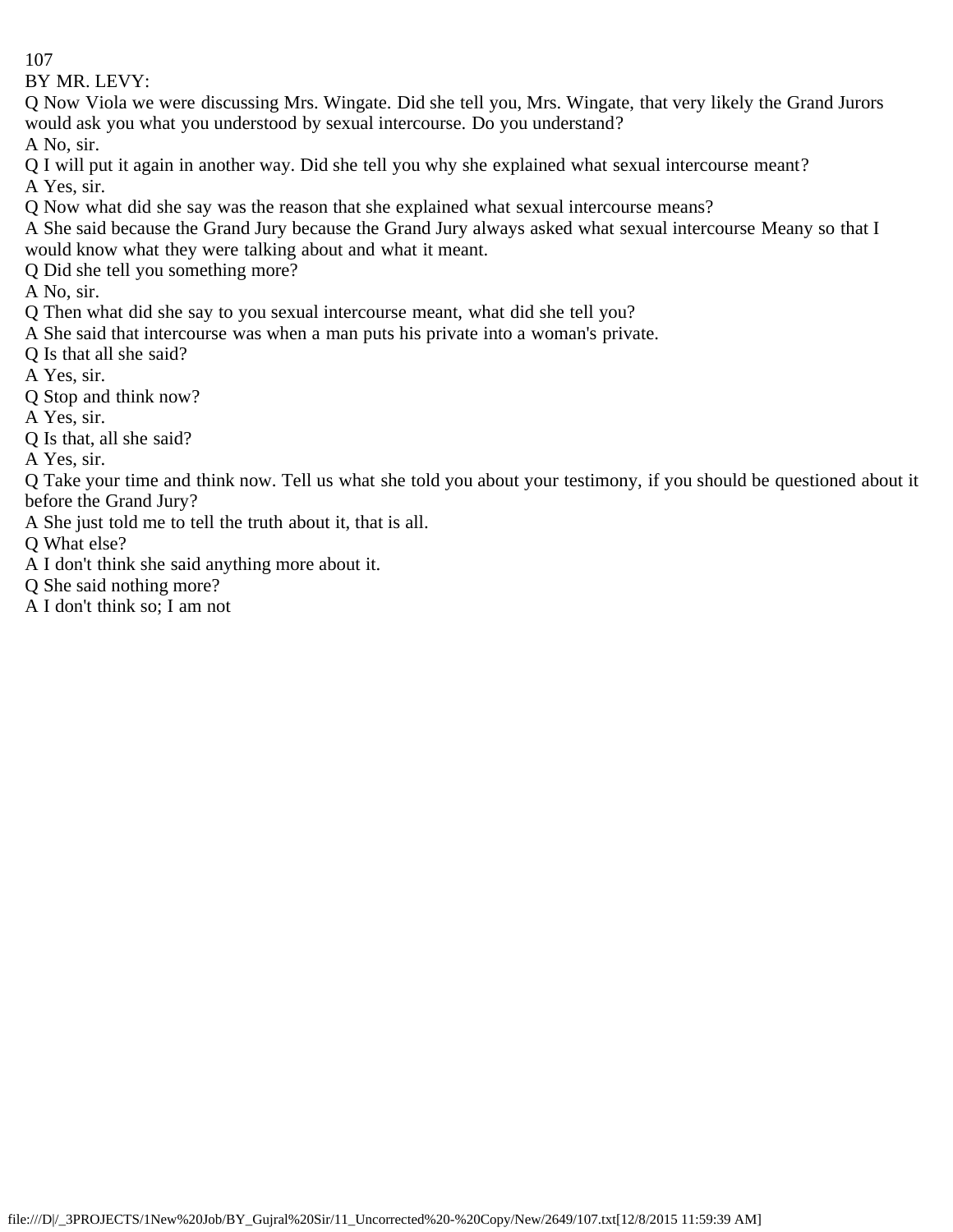Q Now you said here yesterday, Viola, that he did put his privates into yours. You remember that don't you? A Yes.

- Q To you remember what you said about that when you were a witness before the Magistrate, in the police court testifying under oath. Did you say the same thing then?
- A I don't know.
- Q You don't know?
- A No.
- Q Is that the best answer that you can give me?
- A Yes.
- Q Didn't you say in the police court, under oath, that he didn't have intercourse with you?
- A I didn't say it.
- Q That you wouldn't let him?
- A No, I didn't say that.

Q Now let us see at page 12 of the minutes I am going to read you some questions and answers purporting to have been made by you under oath. Pay close attention if you please, and then I will ask you whether you swore to what I am going to read to you before the Magistrate in -the police court. You understand that?

- A Yes, sir.
- Q You understand what I am saying to you now. Why do you hesitate?
- A I said yes.
- Q Please now pay attention to these questions: "Did he do anything in bed?
- A. No, I didn't let him.
- Q You say you didn't let him do, anything?
- A No, I didn't let him do anything to me.
- Q So he didn't do anything to you in bed?
- A He touched me."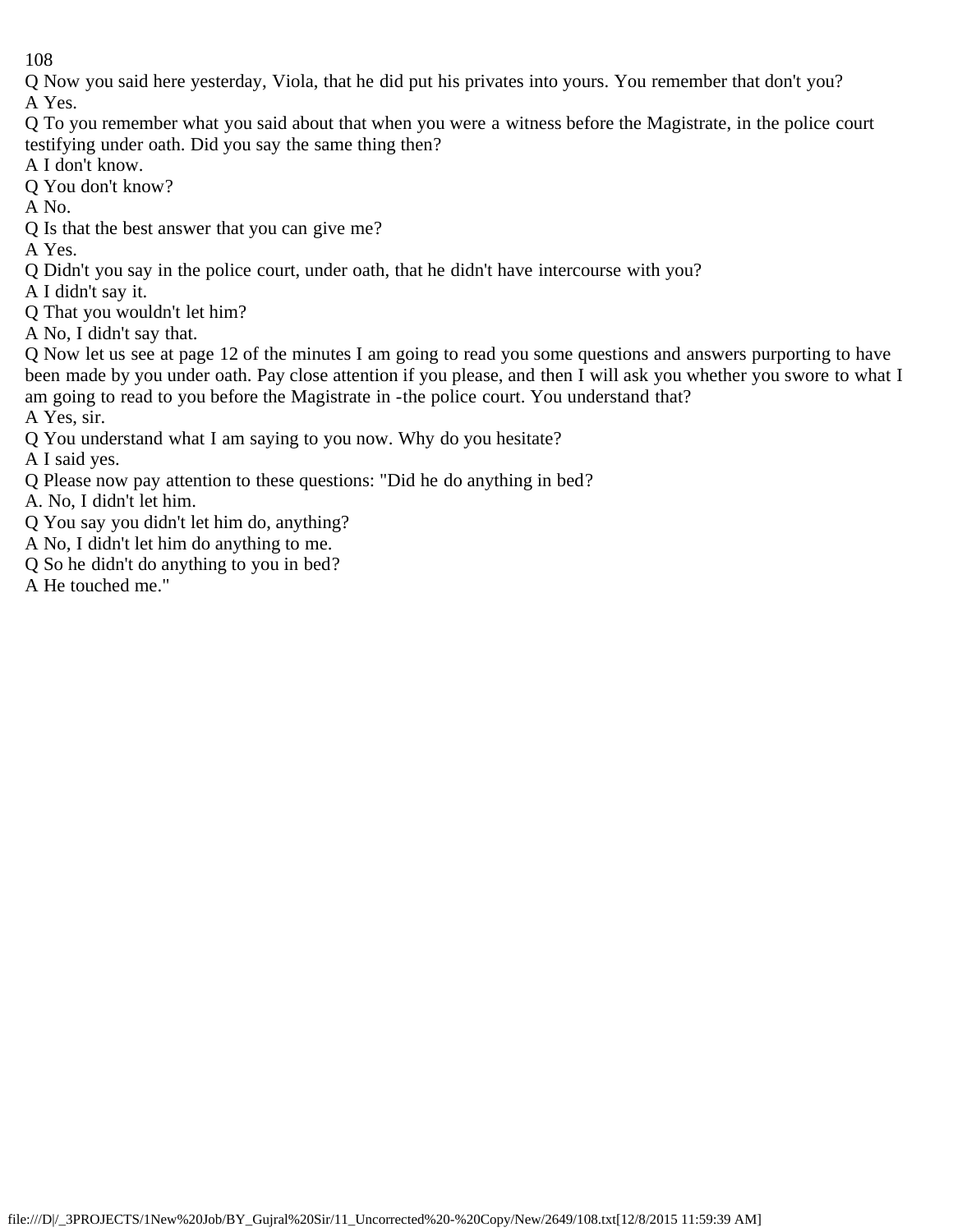Were those questions put you and did you make the answers I just read before the Judge under oath?

A Yes.

THE COURT: She said yes she testified to that.

Q Was it the truth?

A Yes, sir.

BY THE COURT:

Q Having told the truth in the Magistrates Court how do you reconcile that with what you testified to here when you say he did have something to do with you?

A Well, they put the questions different then.

THE COURT: Will you find out who put the questions to her in the Magistrates Court?

MR. LEVY: Yes. sir. I have the record here. The District Attorney's office was represented by the Assistant, Mr. Daniel Direnzo. This was before Judge William.

A Sweetser on the 23rd of April, 1919, in the Fourth Magistrates Court. The defendant was represented in that examination by Mr. Barnett Koppelman of 320 Broadway, and the record which I have here was taken by "Frederick A. Baker; Official Stenographer of the court.

Q Now when you say that they put the questions to you differently what do you mean?

A I didn't understand.

Q Now let me see, one of those questions was repeated twice-- they were in English, were they not?

A I don't know.

Q Isn't that so?

A What is that?

Q You don't mean to say that you don't understand English?

A I do.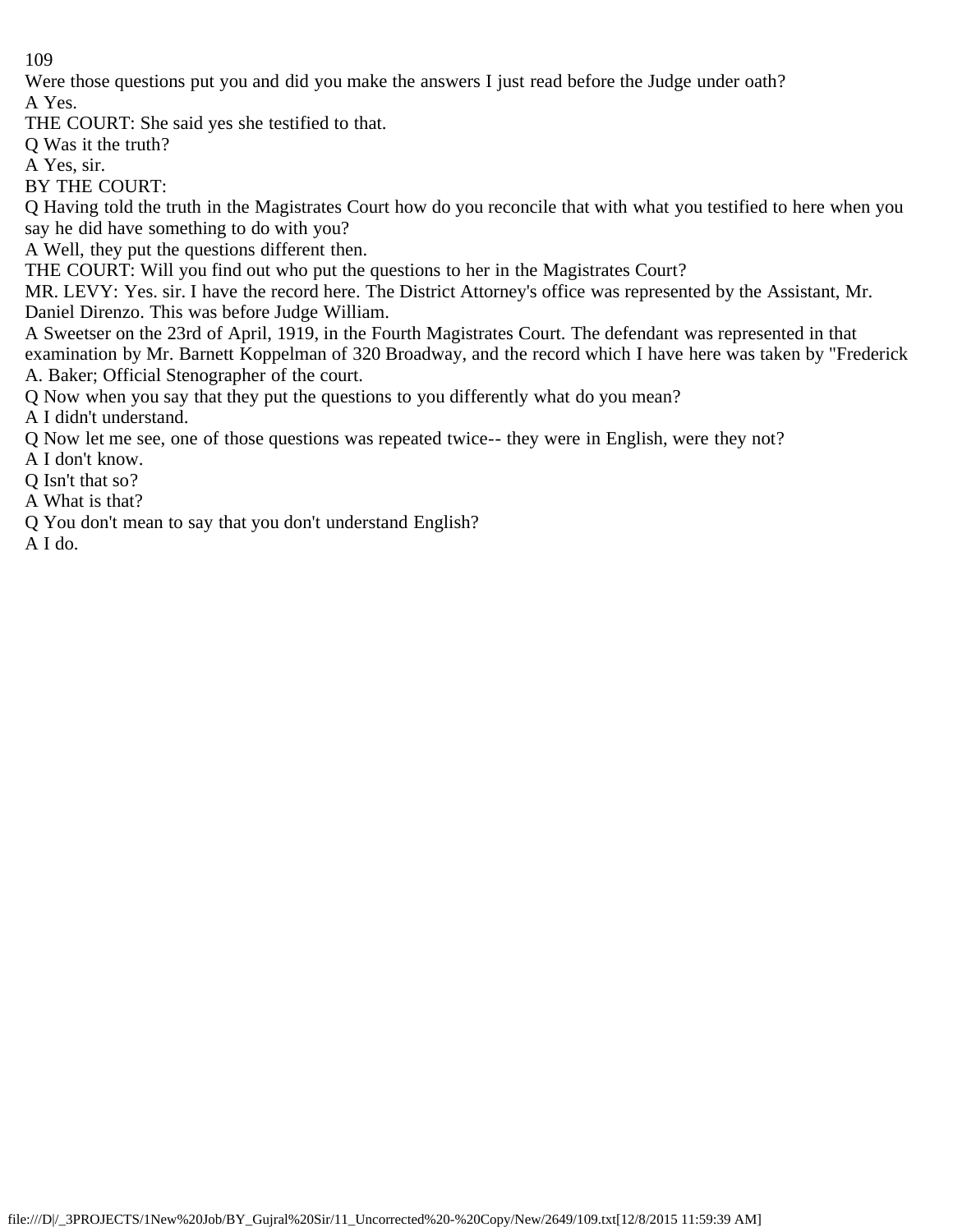Q Now let me read it to you again, three times now. You said the same thing, "Did he do anything in bed? A No, I didn't let him."

You understood that question, didn't you, put to you in plain English?

A No.

Q Didn't you understand it?

A No.

Q You understand it now?

A Yes.

Q You mean to say you answered when the question was put to you "Did he do anything to you in bed?

A No, I didn't let him", you didn't understand that question?

A I didn't understand it.

BY THE COURT:

Q What did you mean when you said you didn't let him, what did you mean?

A I told they meant did he touch me with his hands.

BY MR. LEVY:

Q Now the next question was put to you? "You say that you didn't let him do anything?

A No, I didn't let him do anything to me." You added the words in the second answer "to me". Did you make that answer? "No, I didn't let him do anything to me." Is that true, was it true or wants it true?

A Well, I didn't let him touch me with his hands, did I?

Q You understood the, question, didn't you, as to whether he did anything to you, and you said no, you wouldn't let him?

A I didn't understand it thoroughly.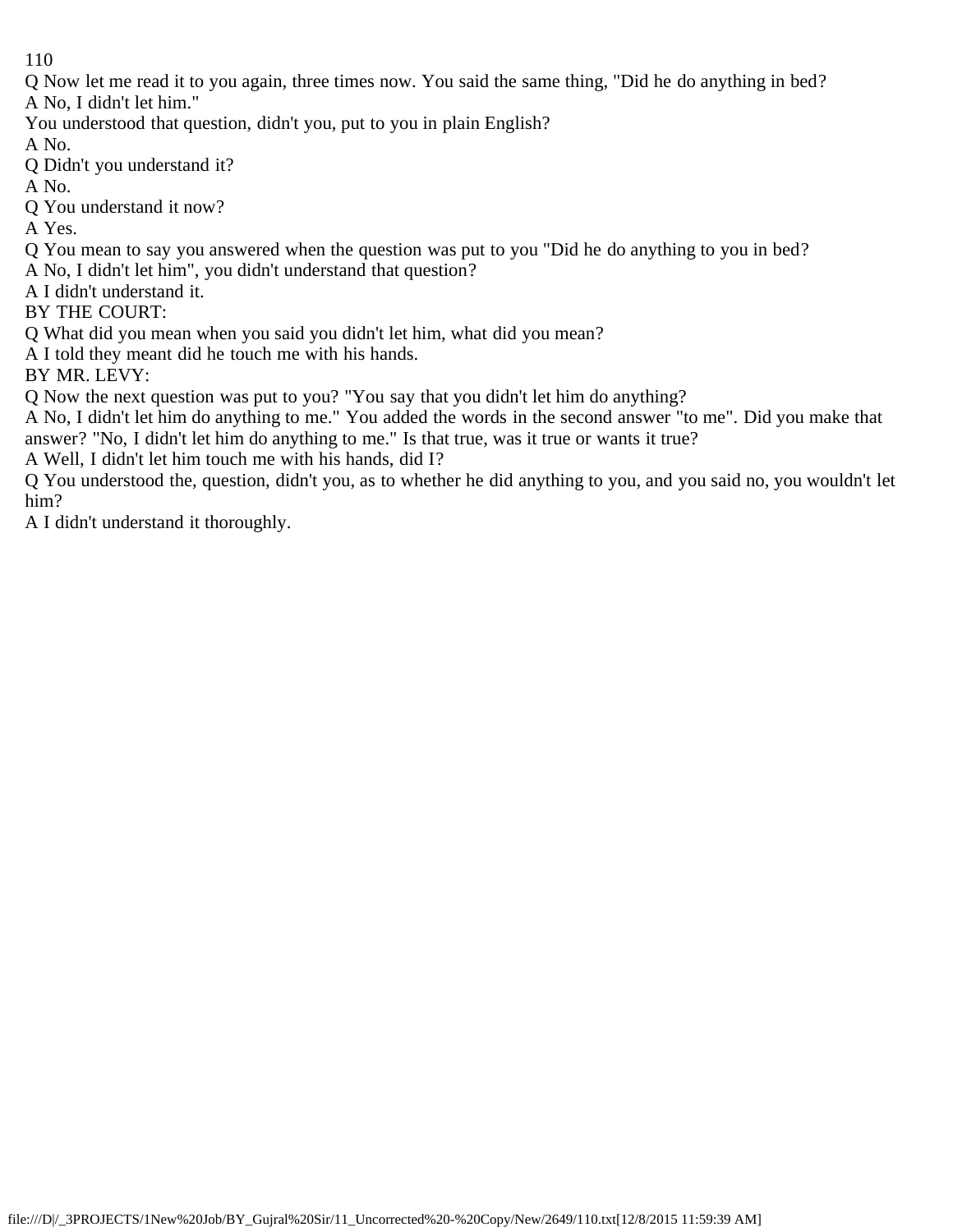Q Well the question was put to you two or three times and you answered the same way, didn't you, that you wouldn't let him touch you, that you wouldn't let him do anything to you?

A I didn't understand it.

Q Now these other questions. You say he touched you, is that right?

A Yes. You understood that, didn't you?

A I didn't understand you.

Q You did not. I will read it again.

Q Was this question put to you and this answer made by you "You say he touched you, is that right? A Yes.

Q On what part of the body did he touch you?

A He wanted to kiss me.

Q What else, anything else. Tell the stenographer if you don't want to tell me?

A He wanted to touch the private part of my body.

Q Did he?

A Yes.

Q With his hand only?

A Yes.

Q Is that all he did?

A Yes."

A No, sir.

Q Now did you understand those questions?

A I was afraid to say it.

(At this point the witness begins to cry.)

(After a lapse of several minutes.)

THE COURT: Are you sufficiently composed to go on.

(No answer.)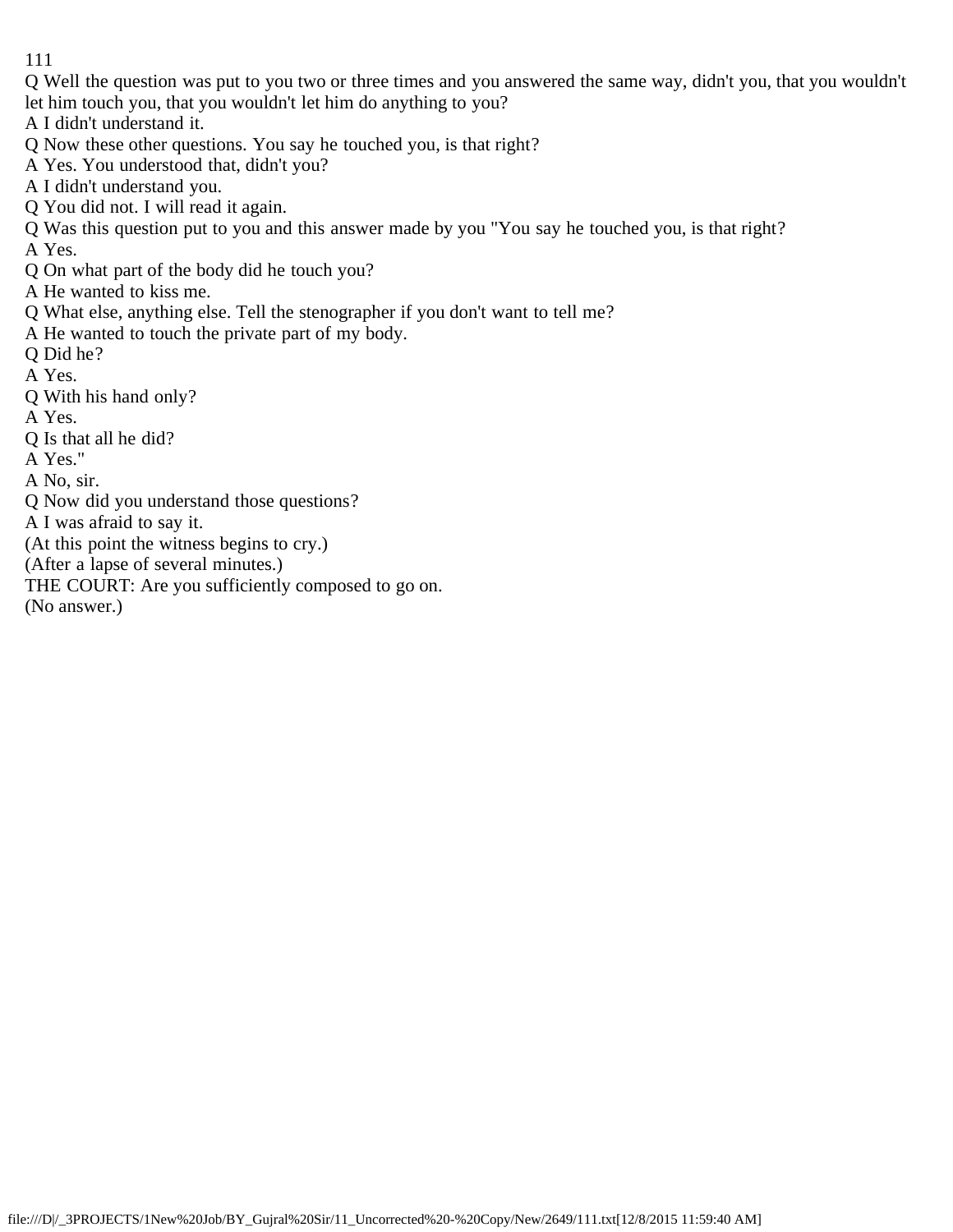MR. LEVY: If it will help the young woman to compose herself I would he glad if we had an adjournment now.

THE COURT: Are you sufficiently composed to go on.

THE WITNESS: I do not want to go on.

(At this point the Court takes a recess for fifteen minutes.)

(At 12.30 the Court takes a recess until 2 o'clock.)

AFTER RECESS (2 p.m.)

SELMA VOSS, a witness called on behalf of the people, being duly sworn, testified as follows:

DIRECT EXAMINATION BY MR. CAFFREY:

Q Where do you live?

A 26 Stuyvesant Place.

Q New York County?

A Yes, sir.

Q Now did you conduct a rooming place at 27 Stuyvesant street, in the County of New York on April 13th, 1919? A Yes.

Q Do you speak English perfectly?

A No, sir, I wish to talk German.

Q Are you still keeping a furnished room house?

A Yes, sir, I am the housekeeper.

Q Still conducting it?

A Yes, sir.

Q Now do you know the defendant that the bar, "Benjamin Sherman?

A Yes, sir.

Q How long have you known him?

A Three years.

Q Do you remember the night of the 13th of April, 1919?

A Yes, sir.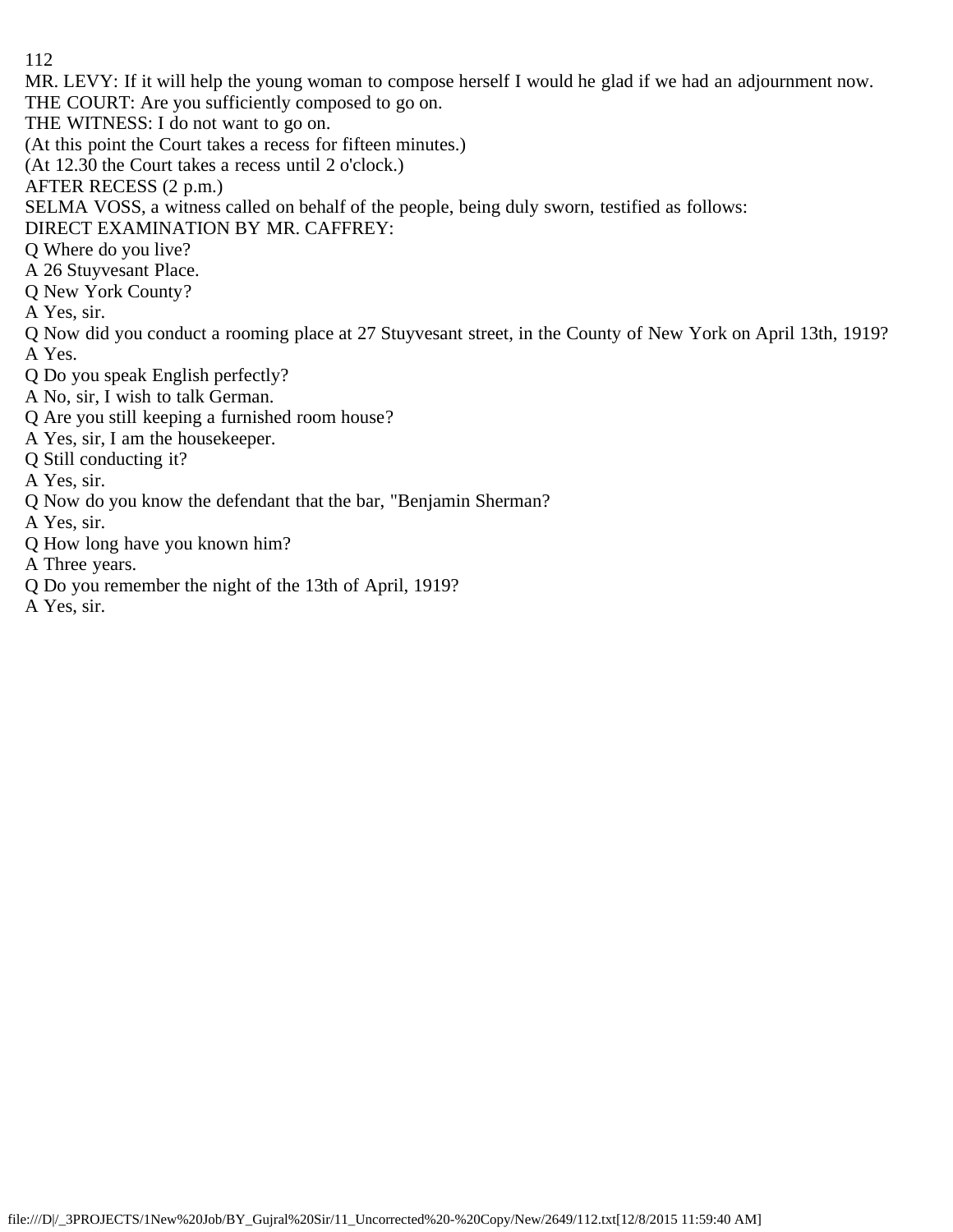Q Did you see the defendant at your house that night?

A Yes, sir.

- Q Sherman, at your house that night?
- A Yes, sir.
- Q About what hour?
- A About 11 o'clock or half past 11.
- Q Now, did the defendant come in the house?

A Yes, sir.

- Q Tell the jury how he came in.
- A He rang the bell, I go upstairs, I open the door, and Mr. Sherman came in and said, "Mrs. Voss, you go a room for me", and I let him right into the parlor.
- Q He rang the bell?
- A Yes, sir.
- Q Where were you downstairs in the basement.
- Q You came up?
- A Yes, sir.
- Q One flight of stairs?
- A Yes, sir.
- Q How many rooms on that floor, the first floor?
- A There is in the front part of it, only the front and then the back.
- Q Parlors?
- A Yes, sir- a small room and then the back parlor.
- Q A small roam or two small rooms?
- A Then the back parlor, a small room in the front where the boss lived.
- Q How many rooms have you there?
- A Two rooms the back parlor and a small room where the boss lived.
- Q Who is the boss, your husband?
- A No, sir.
- Q The boss of the house?
- A Yes, sir; he lived in the house, a friend of my husband.
- Q Then is there anything between those two rooms, the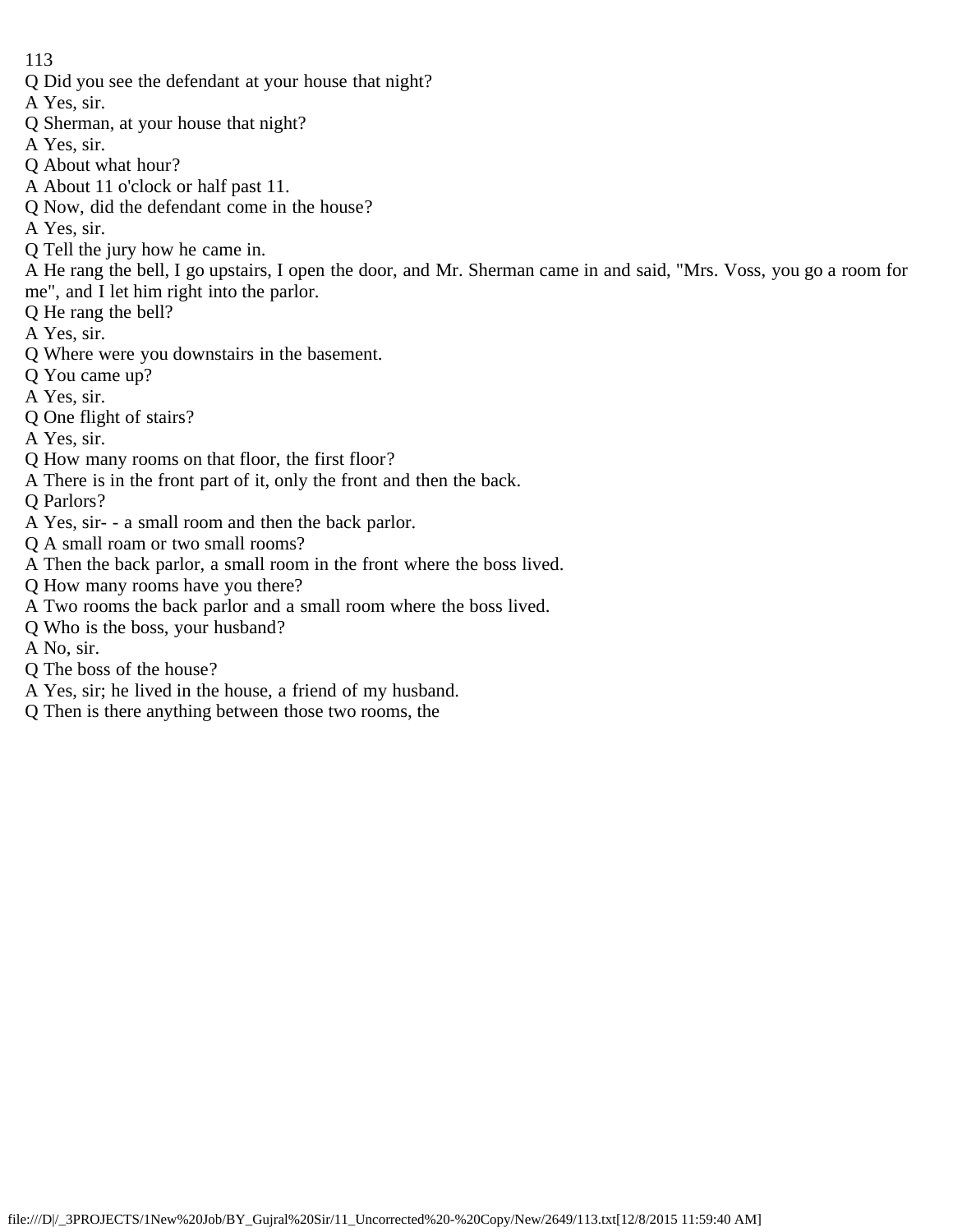back and the front is there a hall there?

A Yes, sir, a small hall, between the back parlor there is a small hall and the front room.

Q How about a door?

- A Two doors, right here, this is the back parlor and here is the front room.
- Q What is between them a small hall?
- A A small hall.
- Q Now, when you went upstairs you opened the door?
- A Yes, sir.
- Q Who was at the door?
- A Mr. Sherman, and a lady.
- Q Who was the other person?
- A A lady was there.
- Q A lady?
- A Yes, sir.
- Q Now tell us exactly what was said by the defendant, what Bennie Bald?

A Bennie told me, Mrs. Voss, you have a room for me, and I told him I got the back parlor empty, that is what I told him.

- Q Did you say that to him?
- A Yes, I got the back parlor empty.
- Q Now then what did you do after you told him that?
- A I opened the door and Mr. Bennie goes in.
- Q You opened the door?
- A Yes, sir.
- Q The back parlor door?
- A Yes, sir.
- Q With a key?
- A Yes, sir, with a key.
- Q And Bennie and this woman went into the room?
- A Yes.
- Q Now was there a light in the hall?
- A No, sir, the hall was dark; I couldn't see the lady in the face.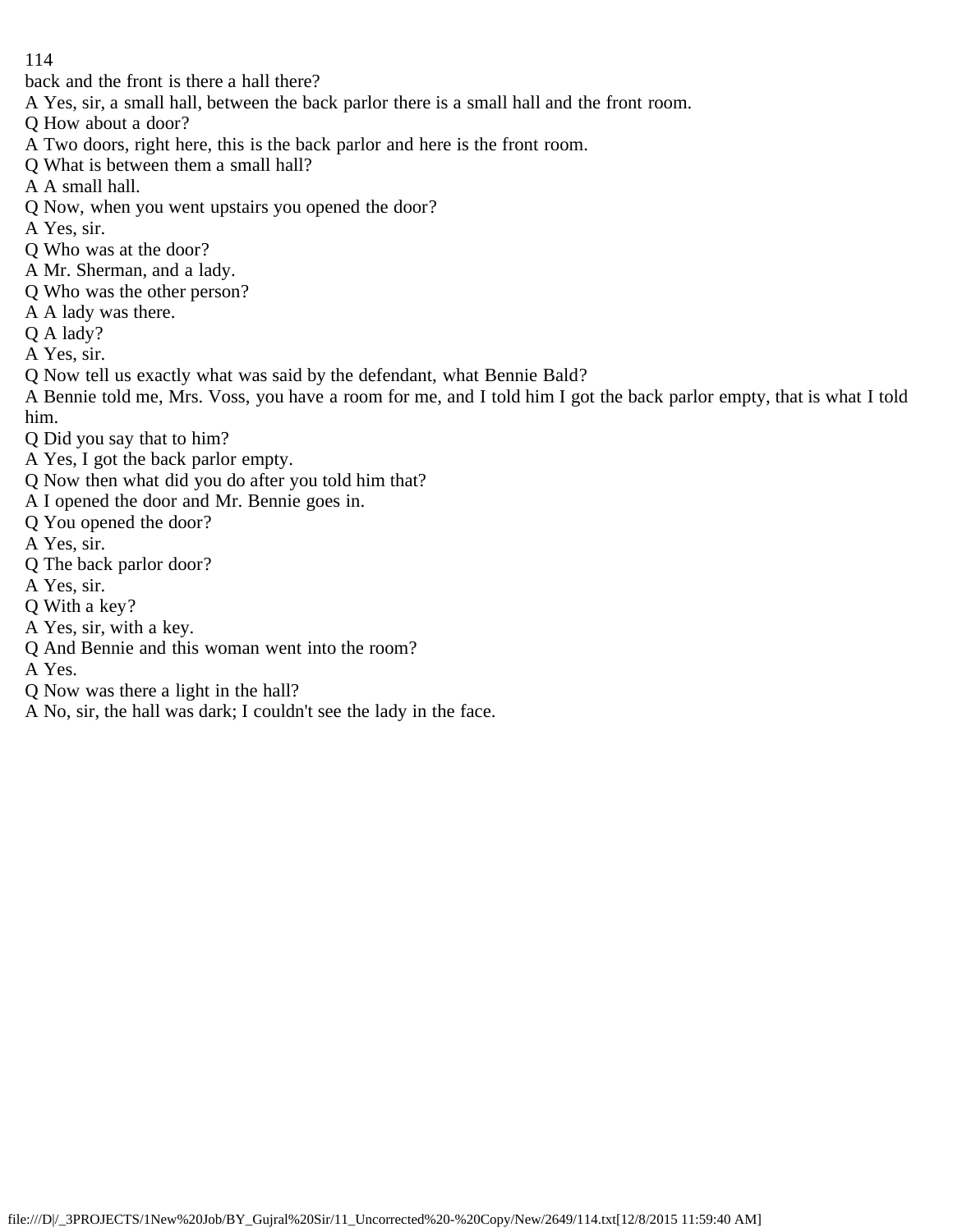- 115
- Q And after you got into the back parlor what was done there, what was said in the back parlor?
- A He gave me two dollars on the room and I go downstairs.
- Q Who gave you the two dollars?
- A Mr. Bennie.
- Q What did Mr. Bennie say when he gave you the two dollars?
- A He gave me two dollars deposit on the room, and I go downstairs.
- Q Did he say anything when he handed you the two dollars?
- A He gave me it in the hand.
- Q He gave it to you in the hand?
- A Yes, sir.
- Q What did he say when he handed you the two?
- A I was excited and I went downstairs.
- Q Now when you got in the room, did you light the gas?
- A Mr. Bennie makes the gas and I go downstairs.
- Q Did you say anything to Mr. Bennie about your husband?
- A No, sir, Mr. Bennie gave me a cigar for Mr. Voss, won't you take a cigar for your husband.
- Q He gave you then a cigar for your husband?
- A Yes, sir.
- Q Was he sick that day?
- A He had rheumatism.
- Q Did you tell that to Bennie?
- A Yes, sir.
- Q He handed you a cigar for your husband?
- A Yes, sir.
- Q At the time you spoke to these, two people were you sick?
- A I was very sick, I got on this same night the doctor.
- Q What was the matter?
- A I got neuralgia.
- Q Did you have any bandage around your head?
- A Yes, sir.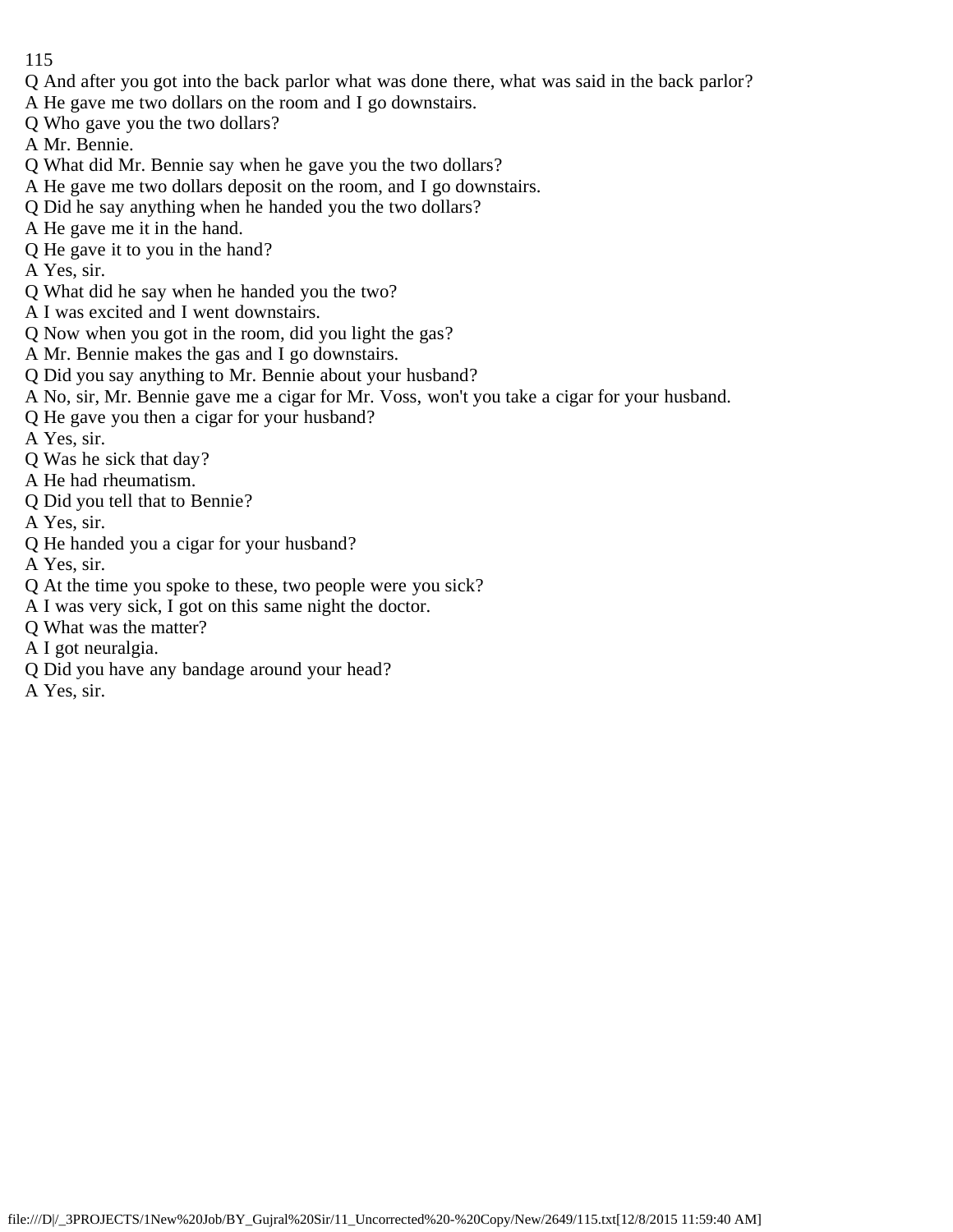I had a bandage on my head.

Q Now when you left the room and went downstairs, this back room, was Bennie and this woman-- was Bennie and this woman, whoever she was in the room-- that he came in with-- in this room when you left to go downstairs, were they in the back parlor?

- A Back in the back parlor.
- Q Did you close the door?
- A Yes, sir, and I go downstairs.
- Q You closed the back parlor door?
- A Yes, sir.
- Q Went downstairs?
- A Yes, sir.

Q Now do you remember seeing the defendant the next morning, Mrs. Voss, do you remember seeing Bennie the next morning?

- A Yes, sir.
- Q Where were you when you saw him?
- A In my front room.
- Q In this room called the boss's room?
- A Yes, sir.
- Q Is that where you were?
- A Yes, sir.
- Q Now was the door to that room opened or closed?
- A My door is every time closed.
- Q On that morning?
- A No, sir.

Q Was that door while you were sitting there on that morning, was the door leading into the hallway from your little room open or closed?

A My room was open.

Q From where you sat in that little room could you see the door leading from the hall into the back parlor. Do you understand that question. I from where you eat in your room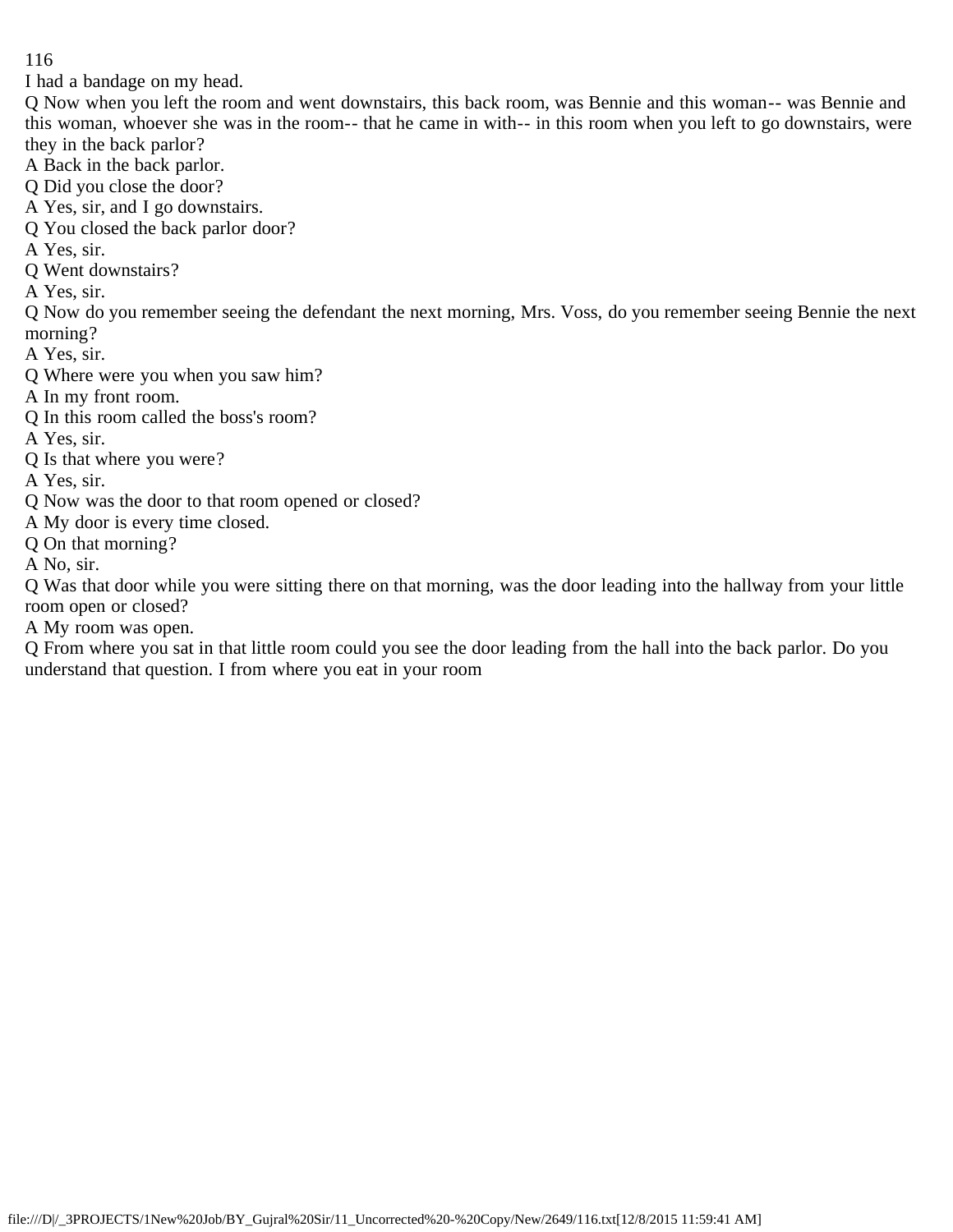with your door open could you see the door leading from the back door to the parlor?

A It was closed.

- Q Could you see it, that door?
- A Yes, sure I could see it.
- Q Now then, did you see anybody come out of the front room?
- A No, sir, why only this morning Mr. Bennie came out.
- Q What time was that?
- A Between eight and half past eight o'clock.
- Q Now, when Bennie came out did you have a talk with him?
- A Mr. Bennie looked on the watch and told me "It is late, I must go in my business.
- Q Did he say that to you?
- A Yes, sir.
- Q Now after that did you see anybody else come out of that room?
- A Nobody I didn't see; nobody didn't come out, but after came the lady out.
- Q How long after Bennie came out of that room did the lady come out?
- A The lady comes out at nine or half past ten nine or half past nine.
- Q You are getting along now. Tell us how long after Bennie went away was it that this lady came out?
- A Between nine and half past nine she came out.
- Q Is this the girl that came out of that room?
- A Yes, sir (identifying the complaining witness).
- Q Did you have a talk with her?
- A Yes, sir. She asked me- -
- Q She asked you something?
- A Yes, sir.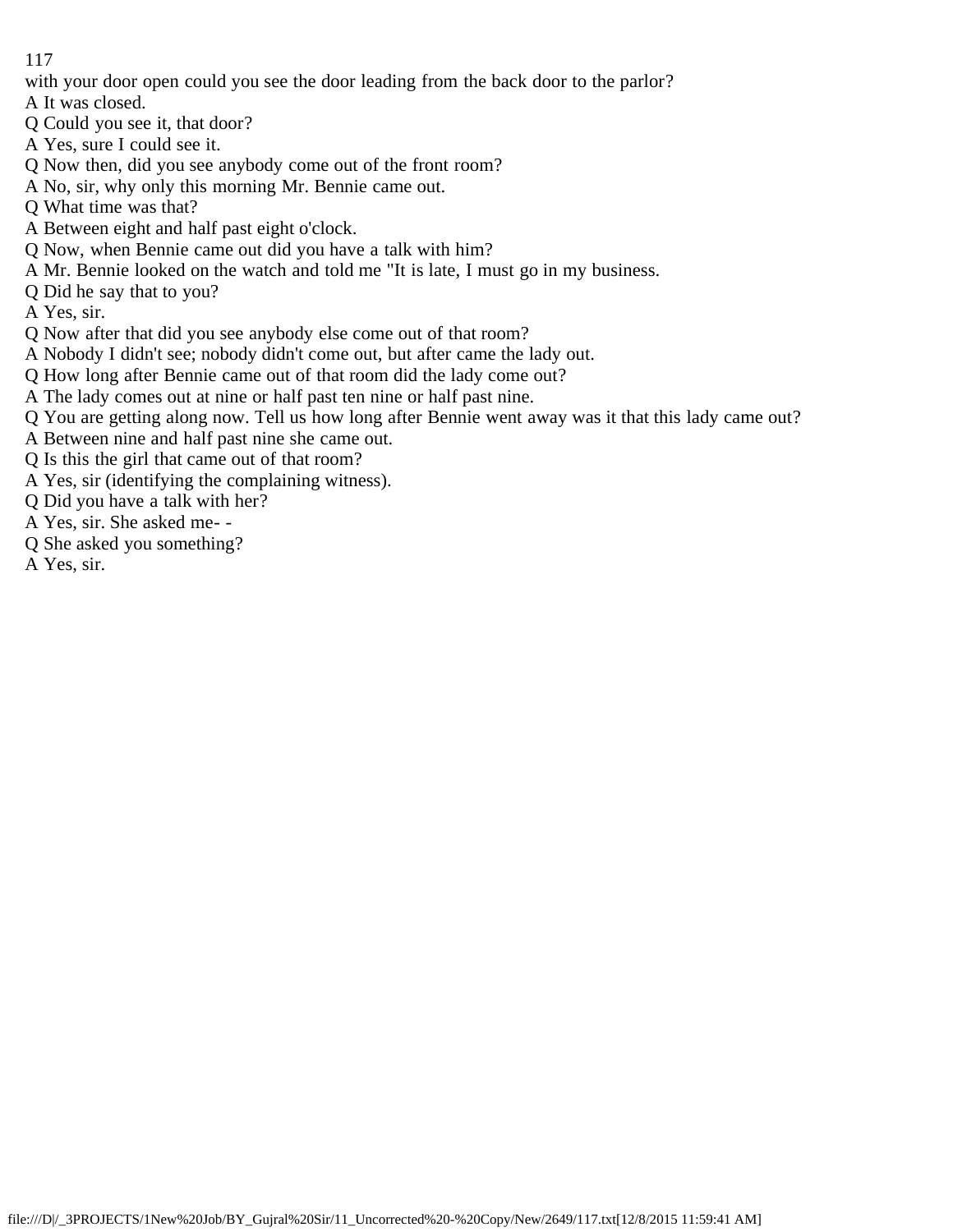- CROSS EXAMINATION BY MR. LEVY:
- Q Now Mrs. Voss, you know Bennie how long?
- A Three years.
- Q He is a friend of -
- A To my husband.
- Q You are a married woman?
- A Yes, sir, I am married.
- Q How long have you been married?
- A In November, the 13th of November, twenty five years.
- Q Twenty five years?
- A Yes, sir.
- Q How many children have you got?
- A The children is dead I got no children.
- Q In that house where you lived in Stuyvesant street, were there any children there in the house?
- A In my house no children.
- Q It is a private house, isn't it?
- A A furnished room house.
- Q How big is it, three stories or two stories?
- A Your flights up.
- Q You have the whole house?
- A Yes, sir, I am the housekeeper.
- Q Who is the proprietor, who is the owner of the building?
- A The boss is Mr. Brick, August Brock.
- Q He engages you as housekeeper?
- A I am the housekeeper.
- Q How long were you housekeeper?
- A Three years for three years.
- Q Now your husband and Bennie were good personal friends?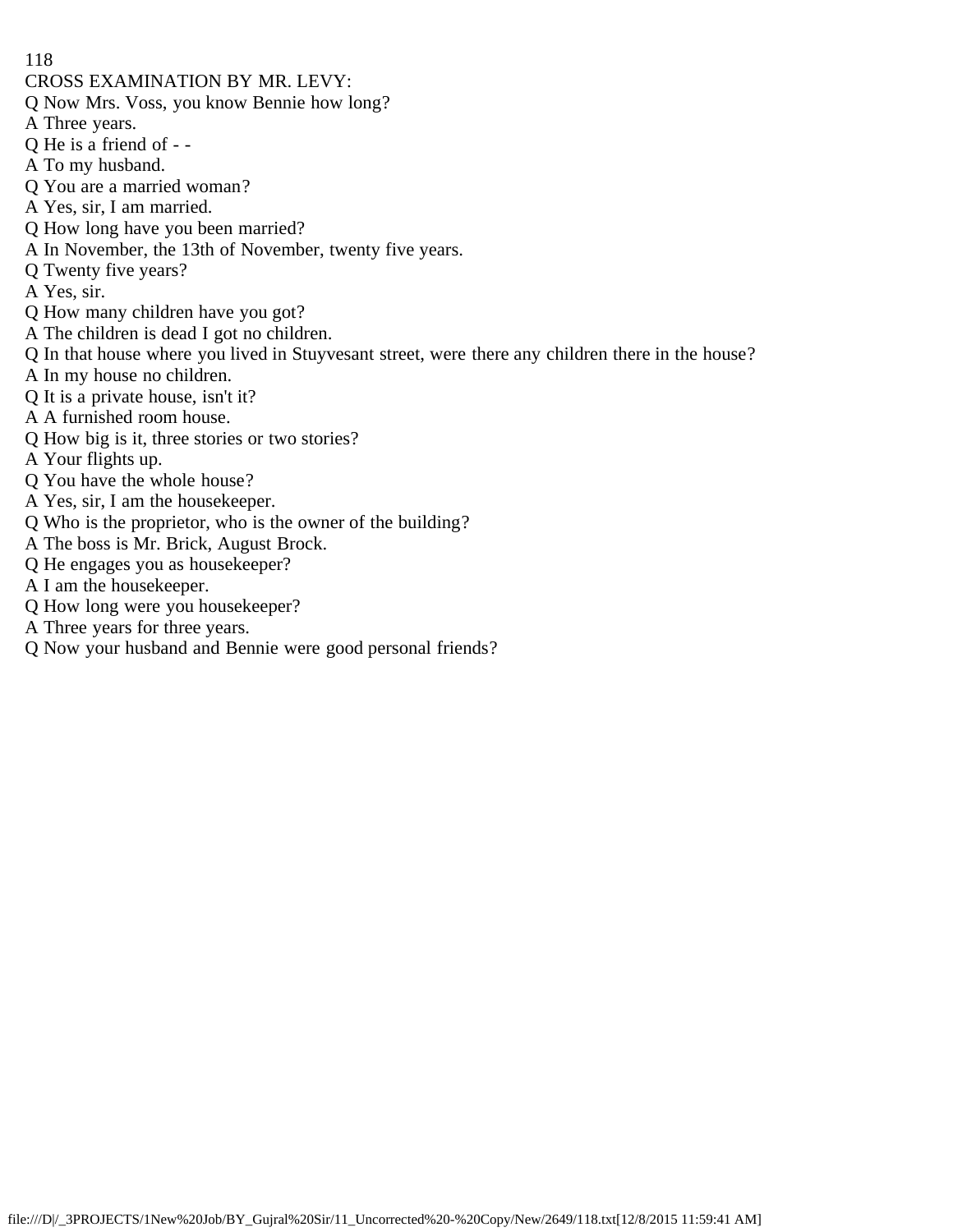- A Yes, sir.
- Q You keep a respectable house?
- A Yes, sir.
- MR. CAFFREY: I object to that.
- THE COURT: I will allow it.
- Q You are careful to see that everything is all right?
- A I got only gentlemen in my house.
- Q Now that night you were sick with neuralgia?
- A Yes, sir.
- Q Is that right?
- A Yes, sir.
- Q Do you know a man by the name of Levindick?
- A Yes, sir.
- Q Who is Mr. Levendick?
- A He is a friend of my husband's too.
- Q A friend of whom?
- A A friend from Mr. Voss.
- Q Mr. Levendick owns the house, does he, or did he run it for Mr. Brock?
- A Yes, sir.
- Q He gave a lease to Mr. Brock of the house?
- A Yes, sir.
- Q And Mr. Brock engaged you as housekeeper?
- A Yes, sir.
- Q Now, when you say they are friends they meet many times they play cards together?
- A Yes, sir.
- Q He visits your house?
- A Yes, sir.
- Q They visit each other like friends?
- A Yes, sir.
- Q Mr. Levendick who runs the place or leases it to Mr. Brock also is in the same circle? (No answer.)
- Q Now you say you only let these rooms to men?
- A Yes, sir.

Q Now when Bennie came there that night with a young woman or with a woman you did not see her face? (No answer.)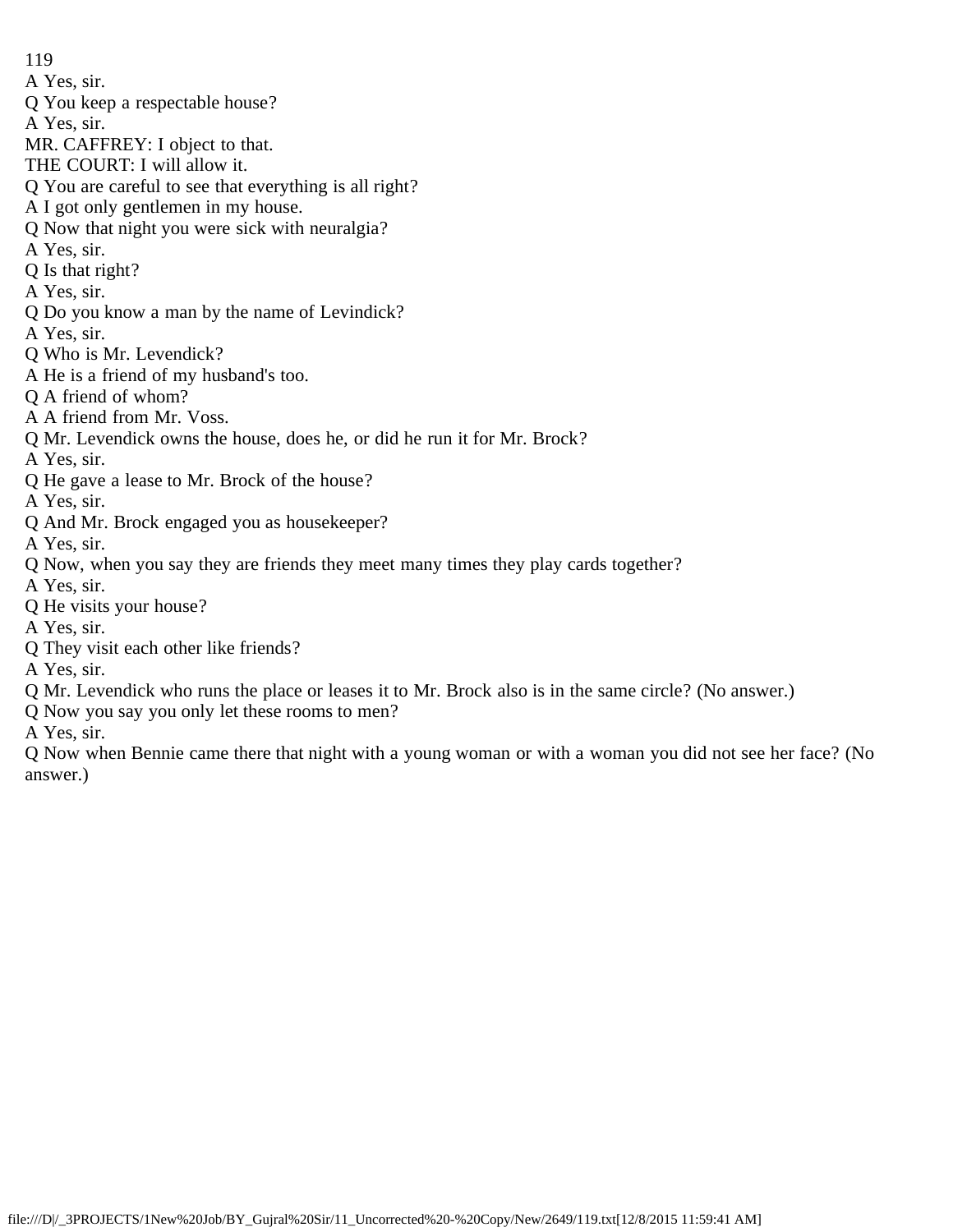Q Did he make an explanation to you of why he brought the woman?

A No, sir.

Q What did you think?

Objected to; objection sustained.

Q What did you think was the purpose of that woman being there?

MR. CAFFREY: I object to that. That is for the jury to determine.

THE COURT: Excluded.

Q Was there anything said about this girl that you should take care of her or look after her?

A Nothing.

Q Now you went up to light the light in the parlor, is that rught?

A Yes, six; they made a light.

MR. LEVY: I would sooner have the interpreter.

(The balance of the testimony of this witness was taken through an official interpreter, Mr. Fisher.)

Q Who lit the light?

A Mr. Bennie.

Q When he came there with the young woman did you get a chance to see her face, who ever it was?

A No, sir; I went downstairs immediately.

Q Now, if you only let these rooms to men how did it come about that you let a woman come in there?

A Why Mr. Bennie is a friend of my man, and that is the reason I rented it; I wouldn't have rented it to anybody else even at night.

Q Did he say anything about his remaining in the house or whether he was going to go away, and whether he was going to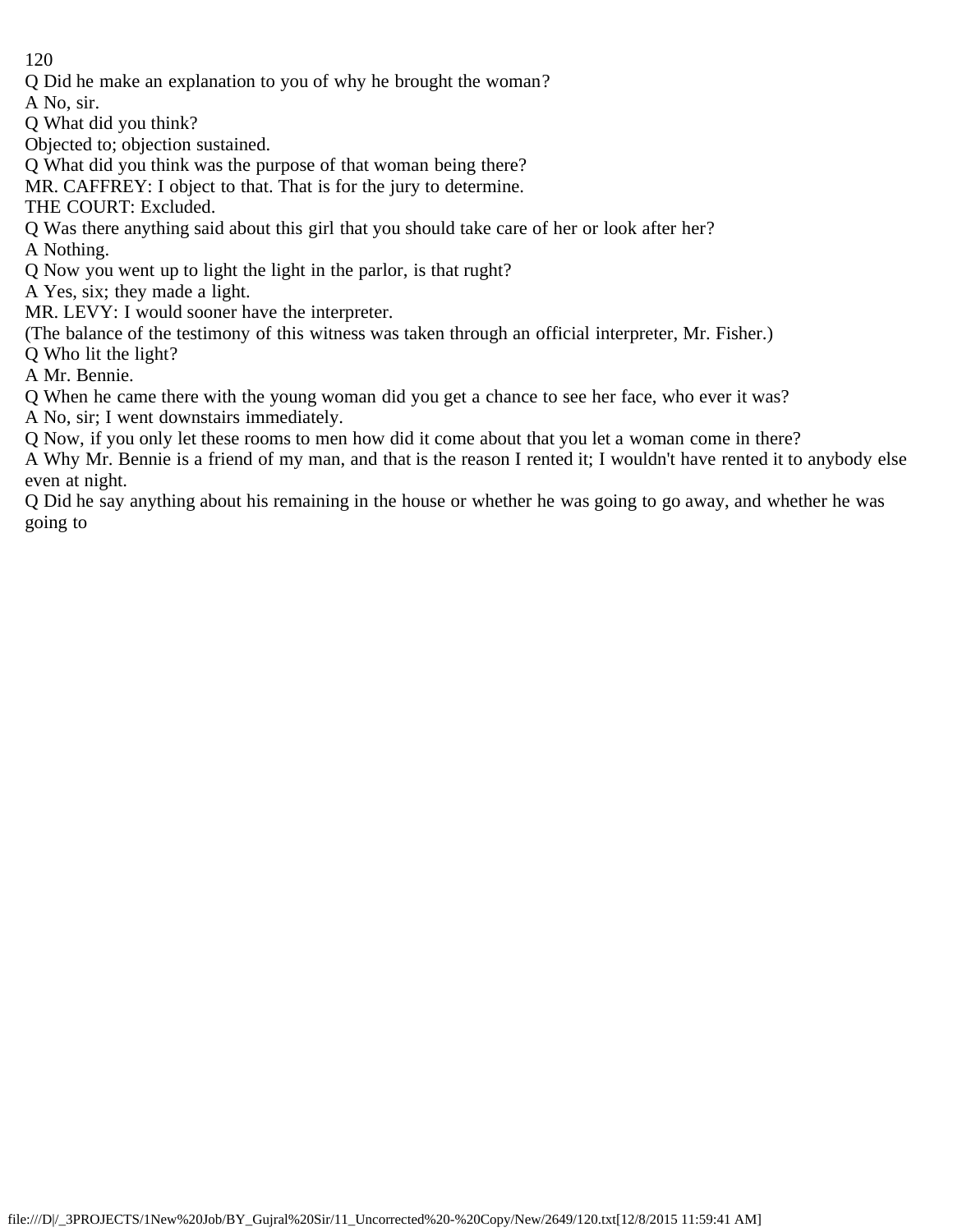come back again or anything like that?

A No, sir; he didn't say anything.

- Q Now during the night after you went in there and the li was lit did you hear any person leave the house?
- A There are people in the house that go in and out and therefore I can't tell whether anybody went out.
- Q Did you hear a slamming of the door at all?
- A Yes, sir, it seems to me as if a door had been closed down in the basement because we live in the basement.
- Q How long after Bennie came into the place did it seem to you you heard a door closed?
- A That I can't say; I was so sick.
- Q About how long?
- A That I can't say, I don't know.
- Q About half an hour?
- A I can't say.
- Q Was it very long after or not?
- A I can't say; I don't know.
- Q Now the entrance to that door, how is it located, does a person require a key to get in?
- A The front door naturally.
- Q Well, who opens the door when the bell rings besides yourself?
- A I open the door.
- Q If you do not who does?
- A If I don't hear the boss opens the door.
- Q When you speak of the boss whom do you refer to?
- A The landlord, Mr. Brock.
- Q Where does Mr. Brock live, what room did he occupy?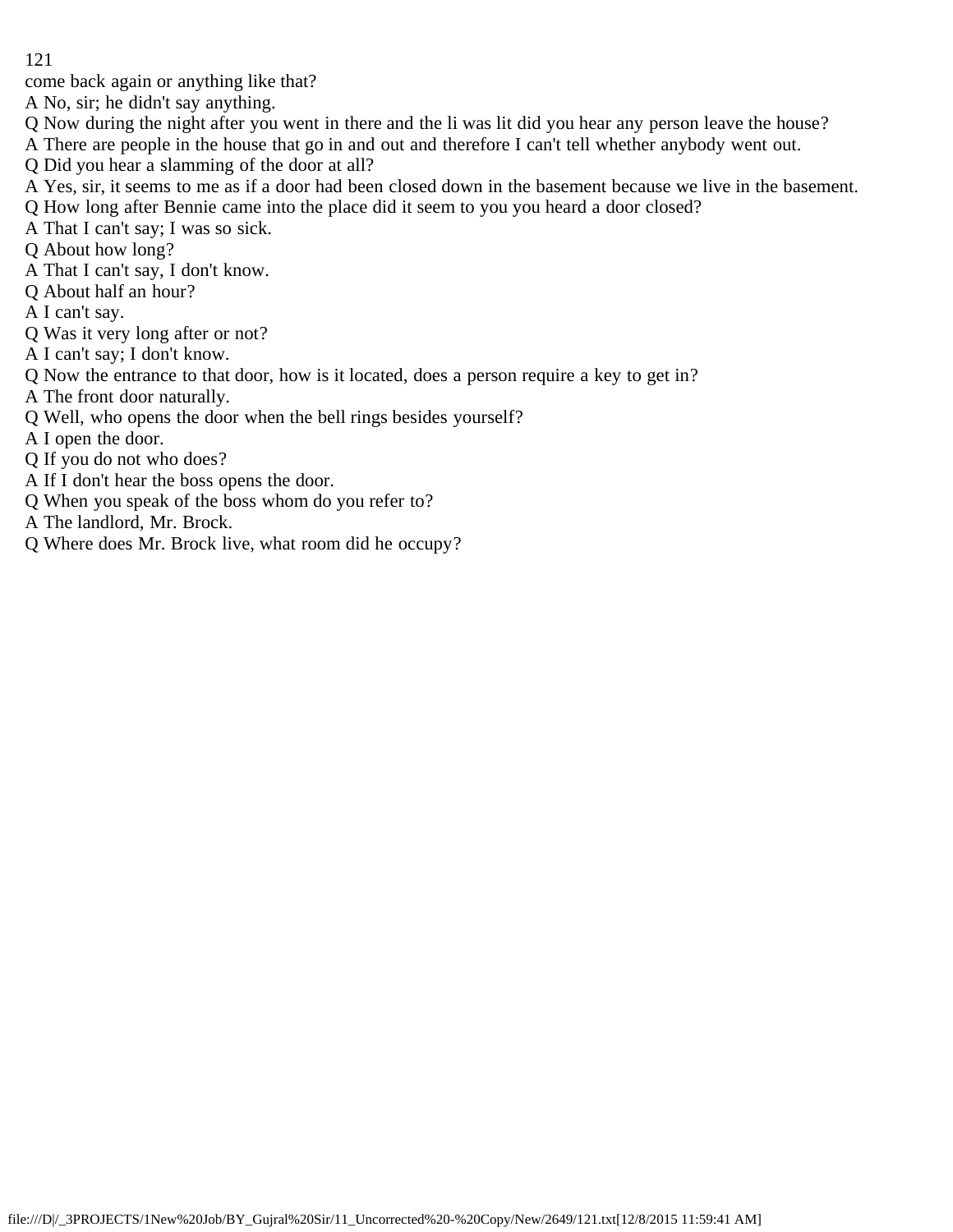A In the front room.

Q In the front of the room that this young woman was taken to?

A Yes, sir.

Q Do you know whether or not the bell was rung and any person was admitted into that house around 8 o'clock the following morning?

A No, sir.

- Q What does she say no, or she doesn't know?
- A The people go to work and it is possible that somebody did come in.
- Q About how many tenants as a general thing occupy that house?
- A I have thirteen rooms to rent.
- Q In the morning what time was it that you saw this defendant?
- A Between eight and half past eight.
- Q Where was it that you saw him?
- A I was in the front room.
- Q Where did you see him?
- A He came to the door of the front room and he stood there.
- Q Did you see where he came from?
- A From the back parlor.
- Q What did he say to you and what did you say to him?
- A He looked at his watch and he said, "It is late, I must go to work.
- Q Did he say anything to you about taking care of that girl?
- A Nothing at all. I went back immediately.
- Q How long after that was it that you saw this young woman whom you have just identified?
- A Between nine and half past nine the girl came out.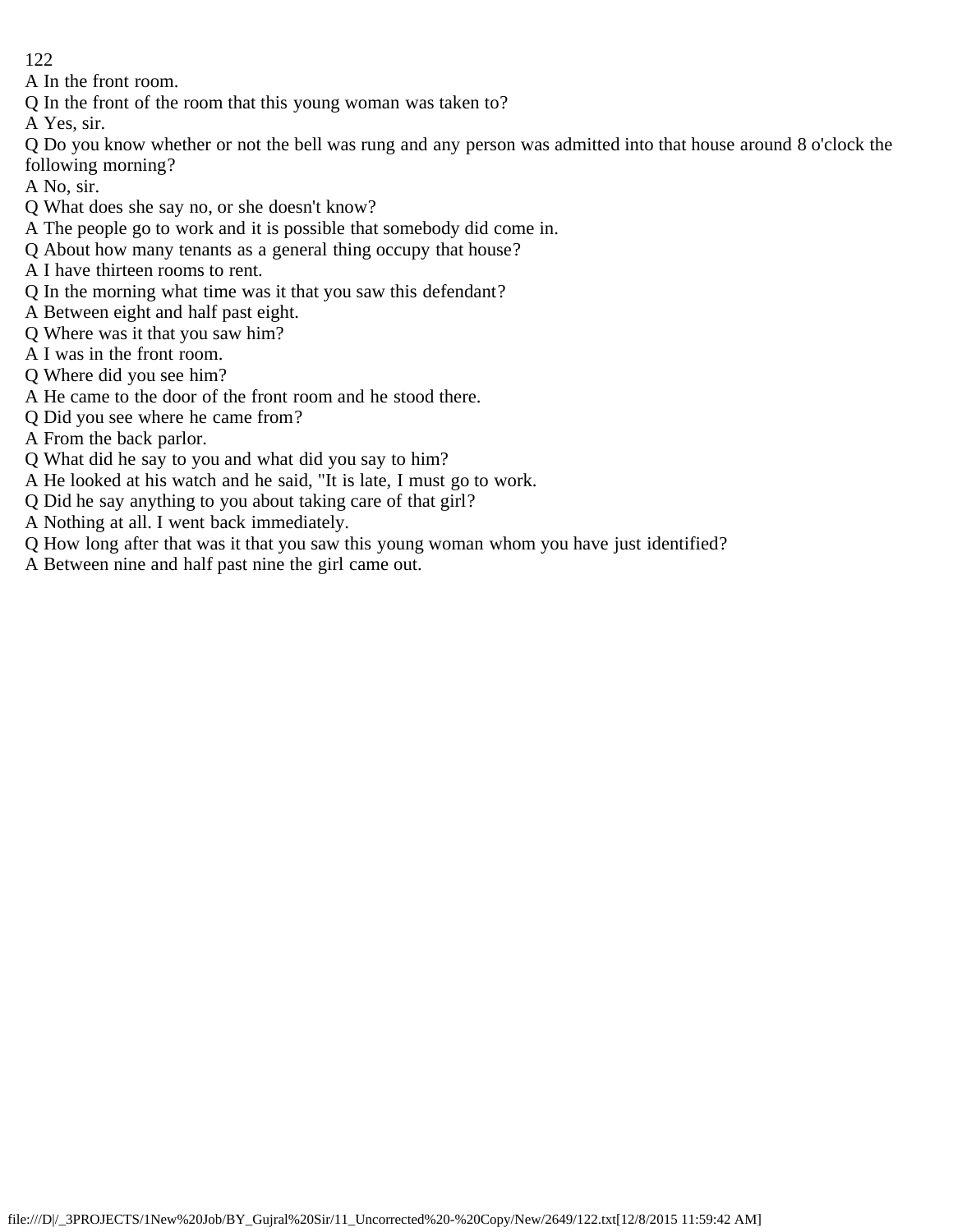- Q What was it she said to you and you said to her?
- A She came out and asked me where she could go and get breakfast.
- Q You told her?
- A Yes, sir, I told her to go around the corner.
- Q Did she return again?
- A No, sir.
- Q Did she make any complaint to you?
- A Nothing at all.
- Q Did you hear any noise or any unusual sound coming from that room during the night?
- A Nothing at all. Everything quiet.
- BY THE COURT:
- Q Did you go into the room in which the girl slept the following morning?
- A No, sir; after they went away the following morning I cleaned up the room.
- Q Did you notice the bed sheets?
- A Nothing, everything very clean.
- Q Did you see any blood or anything of that sort in the bed?
- A No, sir, no blood nothing at all.
- BY MR. LEVY:
- Q And the coverings on the bed were in perfect order?
- A Everything was in order.
- Q In order?
- A Yes, sir.

Q Did you hear any door slam, the front door slam at about half past seven in the morning or any footsteps approaching the back room?

A I told you there were people going in and out, and the door was closed all the time.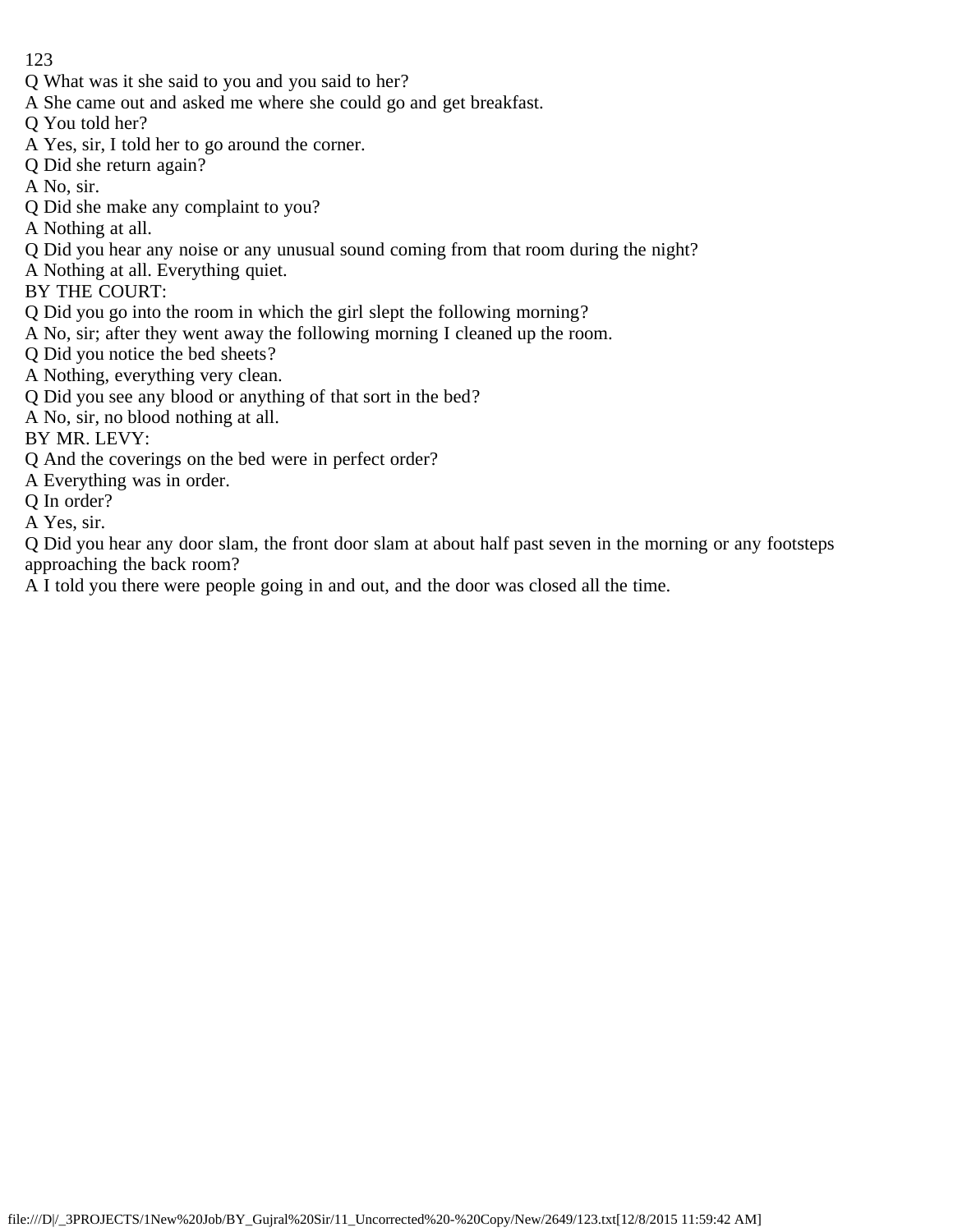Q Well one more question. You say the bed and its coverings were in perfect order each morning when you went in? A Yes, sine, in good condition everything clean.

RE DIRECT EXAMINATION BY MR. CAFFERY:

Q You say that the bed was in good order the next morning. You don't mean that the bed was not used, do you?

A I mean the bed was used, but it was clean.

Q The bed was mussed up?

- A Yes, sir; somebody had slept in it.
- Q People to get into your house would have to go and ring the bell, wouldn't they?

A Yes, sir.

Q You say the people who came in and out were tenants of your house?

A Yes, sir.

Q They must have had keys?

A Yes, sir.

Q Now in the morning around half past seven or any other hour in the early morning before you saw this defendant, did you hear the bell, the front door bell ring?

A No, sir, nobody.

Q What is that?

A No one.

Q You are sure nobody rang the bell?

A No, sir, nobody.

- Q Did Mr. Brock the lessee occupy that front room on the night in question?
- A Mr. Brock, my landlord, lives in the front room.
- Q Was he in that room, does he sleep in that room that night that you let these two in?

A Yes, sir.

Q Do you know what time he left the next morning?

A Yes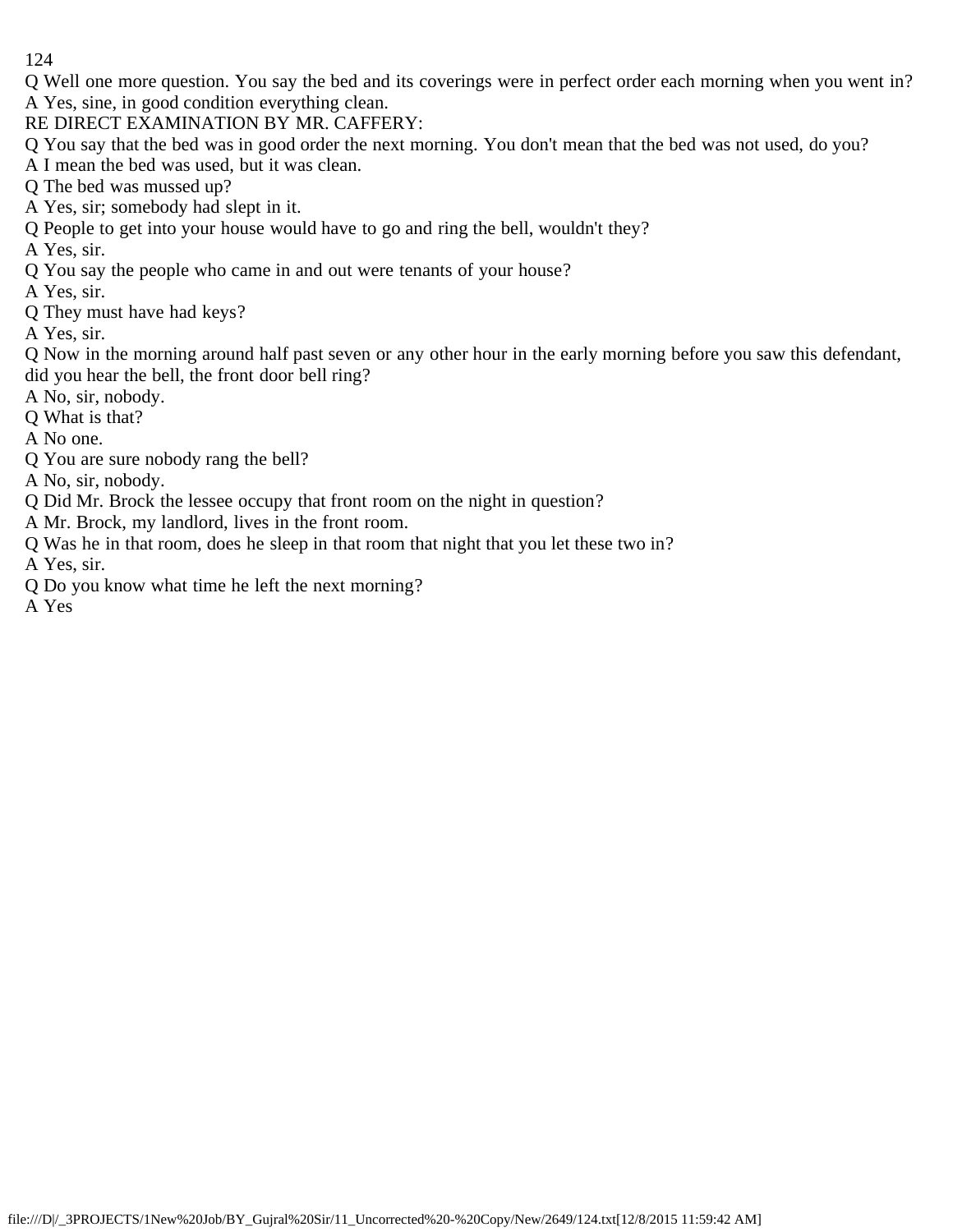sir, he goes to work at half past six in the morning.

BY MR. LEVY:

- Q In what language did the defendant speak to you, and in what language did you speak to him?
- A German.
- Q Now did you speak English to him at all?
- A No, sir, not a word, only German.
- Q Did he say to you that he only wanted the room for a little while?
- A No, sir, nothing at all.
- BY MR. CAFFREY:
- Q Did he say to you here is a cigar for your husband?
- A Yes, sir.
- Q You told him that your husband was sick?
- A Yes, sir.
- Q Then he pulled out a cigar?
- A Yes, sir.
- Q He did give you a two dollar note?
- A Yes, sir.
- THE SECOND JUROR: May I ask Mrs. Voss what was the two dollars for, one night or for one week?
- A It was a deposit for that room, the room is five dollars and he gave me a deposit of two dollars.
- Q Did he give you the rest of the three dollars balance?
- A No, sir, I was not afraid, I thought he would come back and pay it.
- BY MR. LEVY:
- Q The juror wants to know what this deposit was for. You said a deposit, does that mean for the use of the room that night or for the week or for the month?
- A The first payment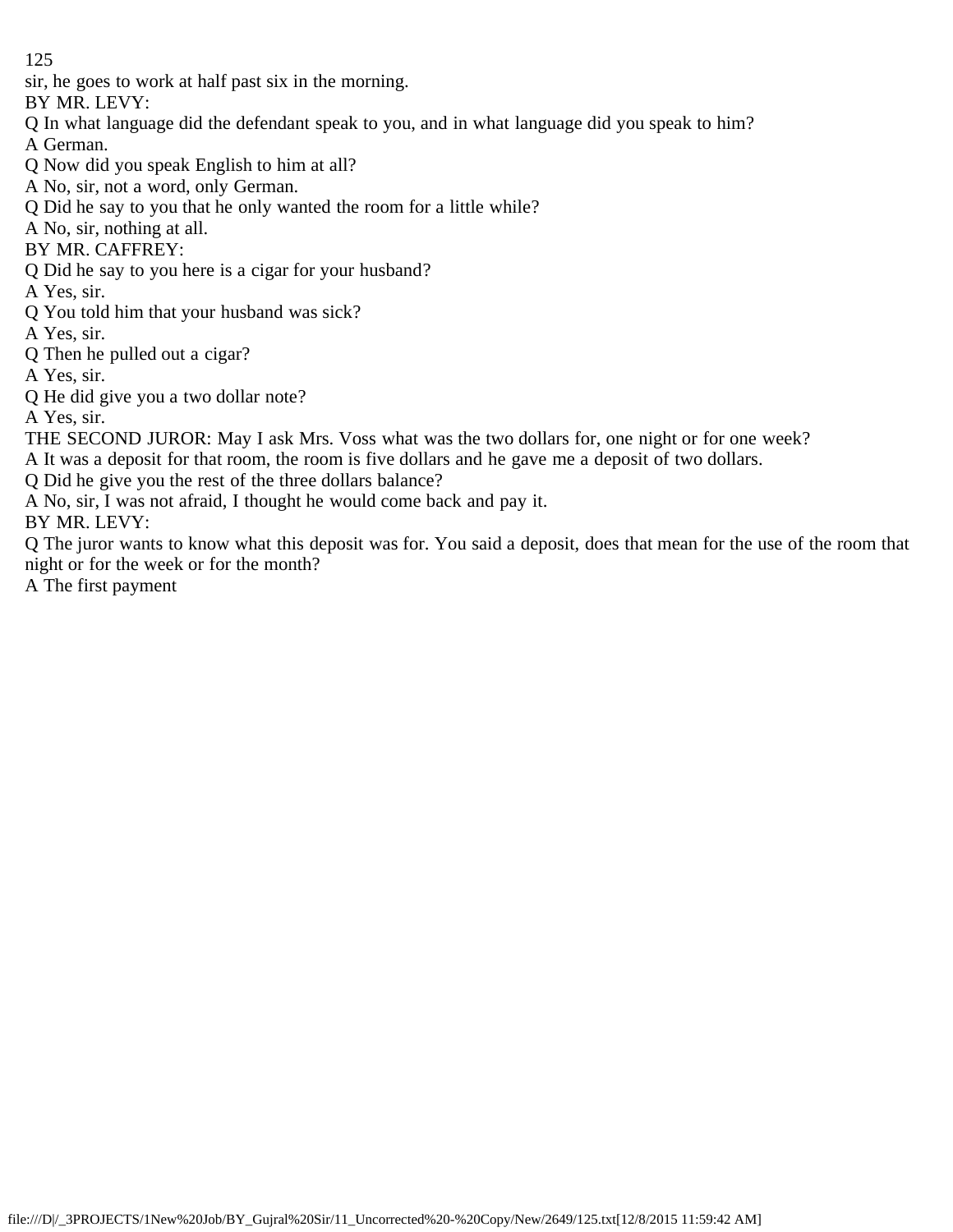for the room.

Q You mean payment on account or payment for the night?

MR. CAFFREY: I object to that. I ask that the witness be confined to stating what the defendant said to her when he handed her the money and not be allowed to speculate as to what she thought it was for.

THE COURT: It isn't what she thought it was for, but what the second juror has in mind is the significant fact that will ultimately become very important in this case - - was there anything said about taking that room for a week or for a night, whichever it was. I am going to let the question stand as I think the juror is entitled to know the fact.

MR. CAFFREY: I don't object to the question, but I think she ought to be permitted to tell us what was said about it. BY MR. LEVY:

Q The juror desires to know whether there was anything said when the two dollars was paid what the payment was for, whether it was for the night or whether it was on account for a longer time or whether it was for a little while or whether it was for the engagement of the room for any certain period of time.

MR. CAFFREY: I understand that the juror wants to know what was said about that.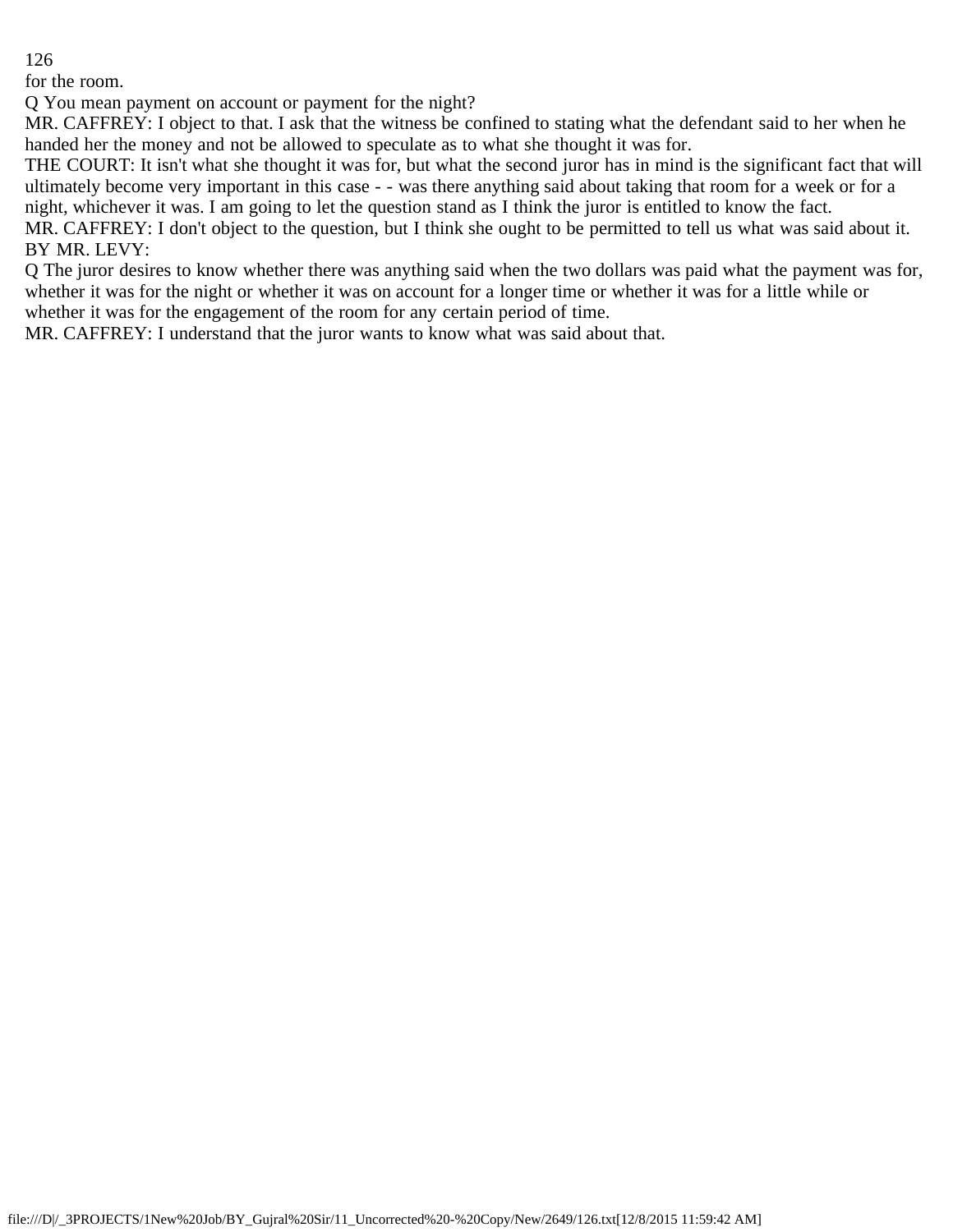THE JUROR: What was said about that, yes.

THE WITNESS: The two dollars was paid to me on account; I don it rent any rooms by the hour, day or night, I only rent rooms by the week.

MR. CAFFREY: I move to strike out the answer as not responsive. She was asked plainly what Bennie said, and she is not telling that, if it please the Court.

THE COURT: I want to know whether this man hired that room for one week or for twenty minutes. That has an important bearing on this case. If true it would go largely to sustain the contention of the learned gentleman for the defendant when he opened his case to the jury. Now, I am going to know the facts. I will not exclude anything on this important branch of the case.

MR. CAFFREY: I am not asking to exclude anything, but I would like to get what the defendant said.

THE COURT: Tell us what the defendant said.

THE WITNESS: He gave me two dollars and said nothing.

BY MR. LEVY:

Q Now, Mrs. Voss, he was a friend of your husband's. When he paid you those two dollars did you understand that the payment was on account of a week's engagement of that room?

MR. CAFFREY: I object to that on the ground that it is irrelevant, incompetent and immaterial, what she understood.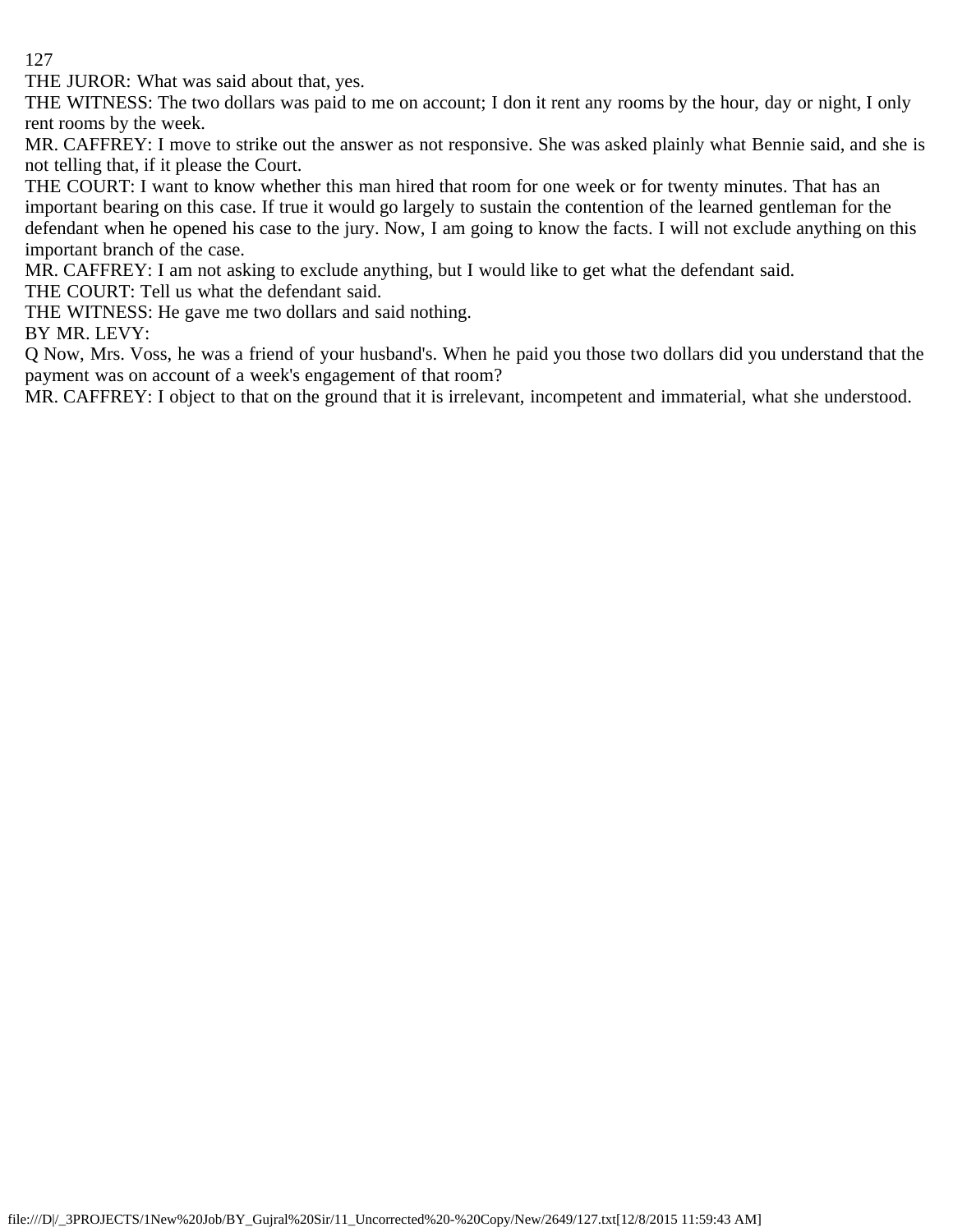THE COURT: I will allow it because her understanding may have been based upon something which was said or done. MR. CAFFREY: May we know what was said, and upon what she based that understanding. She says that he said nothing but handed her the two dollar note.

THE COURT: Tell us what you understood the two dollars to be for, Madam.

THE WITNESS: I thought he would bring me the balance of the money.

THE COURT: For the rest of the week?

THE WITNESS: Yes, sir, for the week.

BY MR. LEVY:

Q Now then, one other question, Mrs. Voss, did you say to him when he rang the bell and you met him at the door that night "Bennie, your room is ready why are you late, you come late for your room" or something to that effect? A God forbid; I didn't say anything.

THE COURT: That is what the girl said.

Q Now you say you did not say it?

A No, sir, I said "Good evening Bennie, and that was all.

Q You did not say the other thing?

A No, sir.

BY MR. CAFFREY:

Q Now just a moment. Did "Bennie ever come back to your house after the night he paid you the two dollars? A No, sir.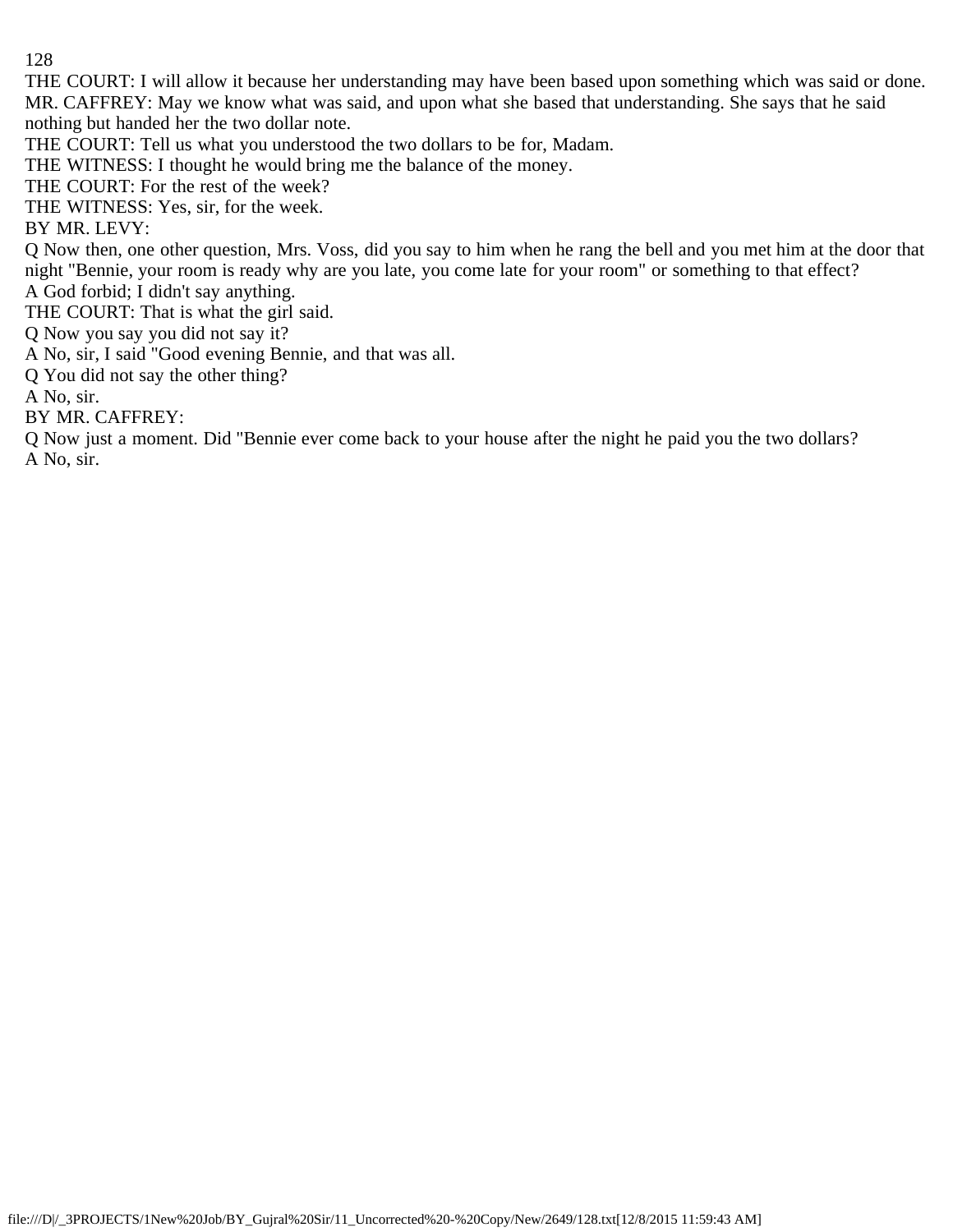- Q Did he ever pay you any more money besides the two dollars?
- A No, sir.
- Q Did Bennie ever have a room with you before that?
- A Long before that he had the front room for himself.
- Q How long before that?
- A It was the first year before I came there.
- Q How long before is that, the first year you came there?
- A About two years.
- Q How long did Bennie occupy that room?
- A Fourteen days.
- Q Did he bring any woman to the room?
- A Nobody.
- Q Never brought a woman up there?
- A No, sir.
- Q Didn't live there fourteen days with the woman?
- A No.
- WILLIAM TRAVIS GIBB, a witness called on behalf of the people, being duly sworn, testified as follows: (The witness states he resides at 42 West 75th street)
- DIRECT EXAMINATION BY MR. CAFFREY:
- Q Dr. Gibb, you are a physician and surgeon duly licensed to practice in the State of New York?
- A Yes, sir.
- Q How long have you been engaged in that practice, Doctor?
- A Thirty three years.
- Q You are the examining physician for the new York Society for the prevention of Cruelty to Children? A Yes, sir.
- Q You have been engaged in that capacity how long?
- A 28 years.
- Q Now on the 21st day of April, 1919, did you make a phy-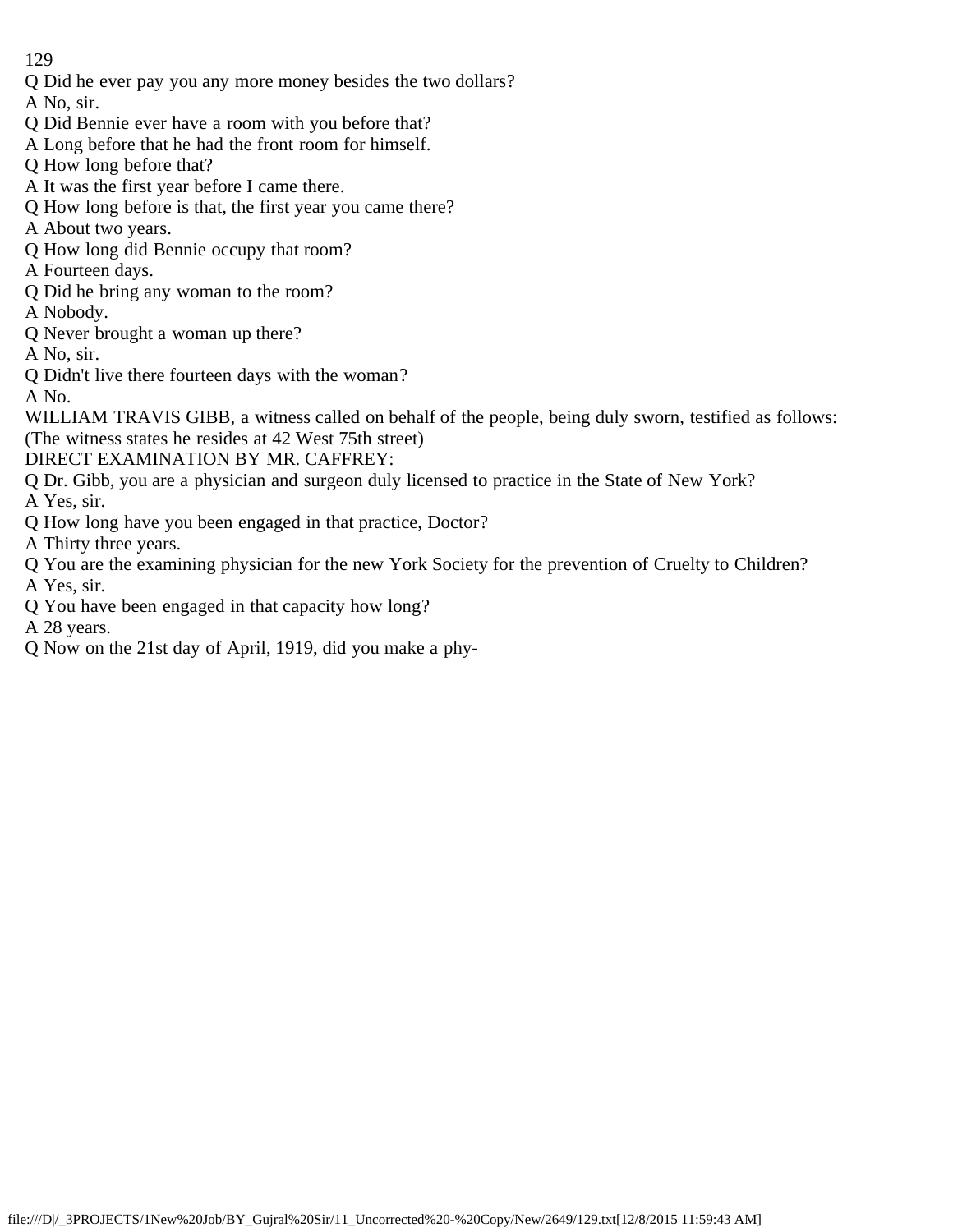sical examination of the person of Viola Muller, the complainant in this case?

A Yes, sir.

Q Stand up. (Referring to Viola Muller) That is the girl over there.

Q Indicating Vila Muller?

A Yes, sir.

Q Will you tell us the result of your examination?

A I examined her in the Psychopathic Ward of Bellevue Hospital on the 21st day of April.

Q The 21st?

A Yes, sir, at half past nine in the morning.

Q Will you tell us what your examination disclosed?

A I examined her private parts, and I found that the Hymen was ruptured indicating complete penetration of her genital organs by some blunt object.

Q Could you say from such an examination how recently that rupture was made?

A No, sir, the part seemed entirely healed; I couldn't say; the child was exceedingly nervous and it was difficult to examine her, but the parts seemed to be perfectly healed so that it is impossible to say how recent the original rupture was.

BY THE COURT:

Q Doctor you made the examination in the psychopathic Ward?

A Yes, sir.

Q In Bellecue?

A Yes, sir.

Q Where people are confined who are under observation to determine whether they are suffering from any mental disease?

A Yes, sir.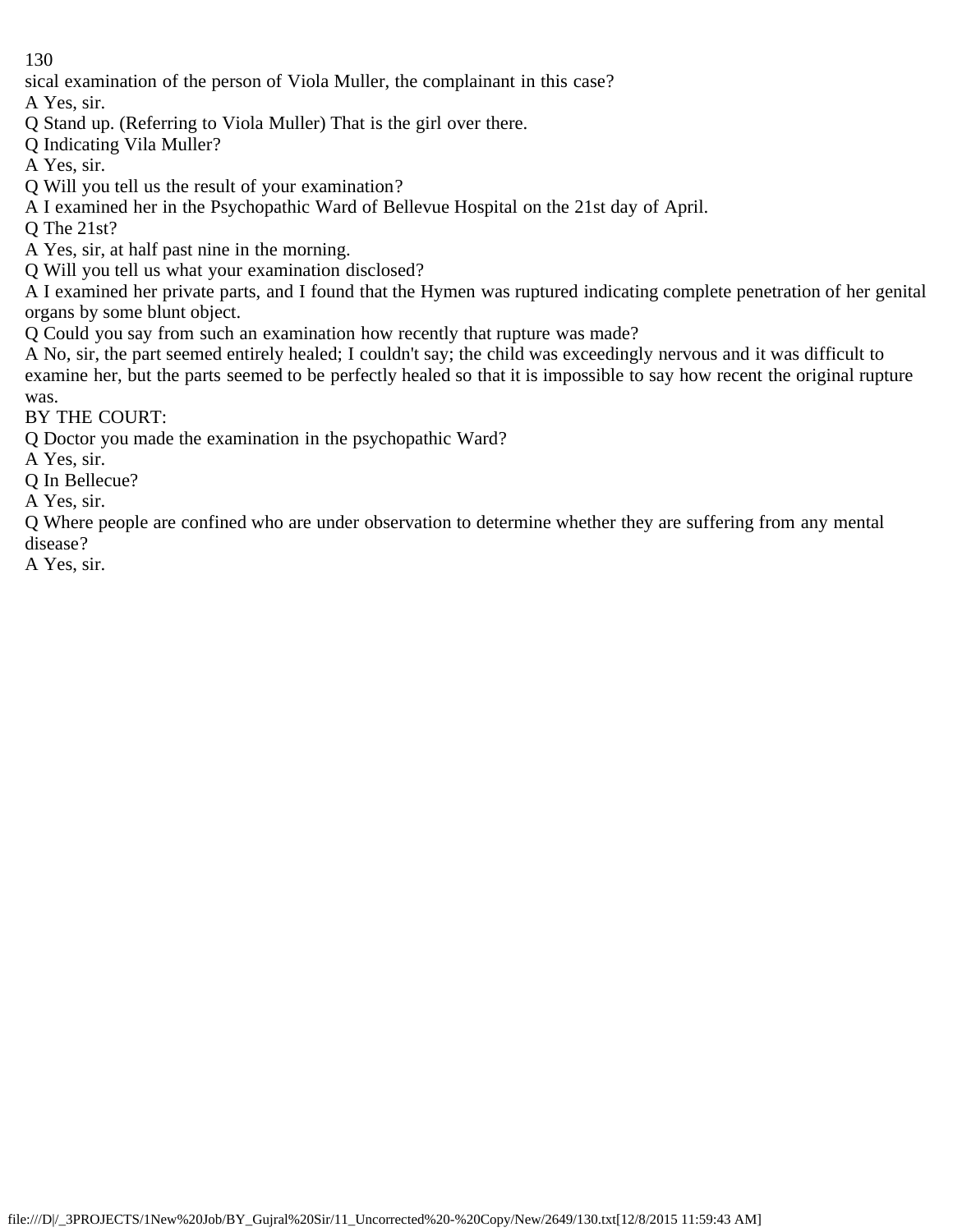Q At that time did it appear to you that she was normal or what she mentally abnormal?

A She would not talk; she would not say anything to me. I was only sent there to examine her sexual organs, and I did not examine her mentally except that she would not answer any questions; she wouldn't say anything to me at all. CROSS EXAMINATION BY MR. LEVY:

Q Did you get any impression with regard to her mentality at all?

A The impression that I got I thought she was feigning; she was putting on.

Q Pretending?

A Yes, sir.

Q An injury?

A Yes, sir.

BY THE COURT:

Q Was it your opinion from your examination of her at the time that she was malingering, to make it appear that she was of unsound mind?

A That seemed so to me. I remained with her a matter of fifteen minutes, and did not go into that very carefully. I simply made a note on my slip that it was my opinion that she was malingering, pretending.

Q As to her degree of mentality you had no opportunity of forming an opinion?

A No, sir.

BY MR. LEVY:

Q But the impression that you got was that she was pretending, she was faking, to use a slang word?

A yes, sir.

Q Malingering?

A Yes, sir.

Q Now one other thing about this, how soon after a rup-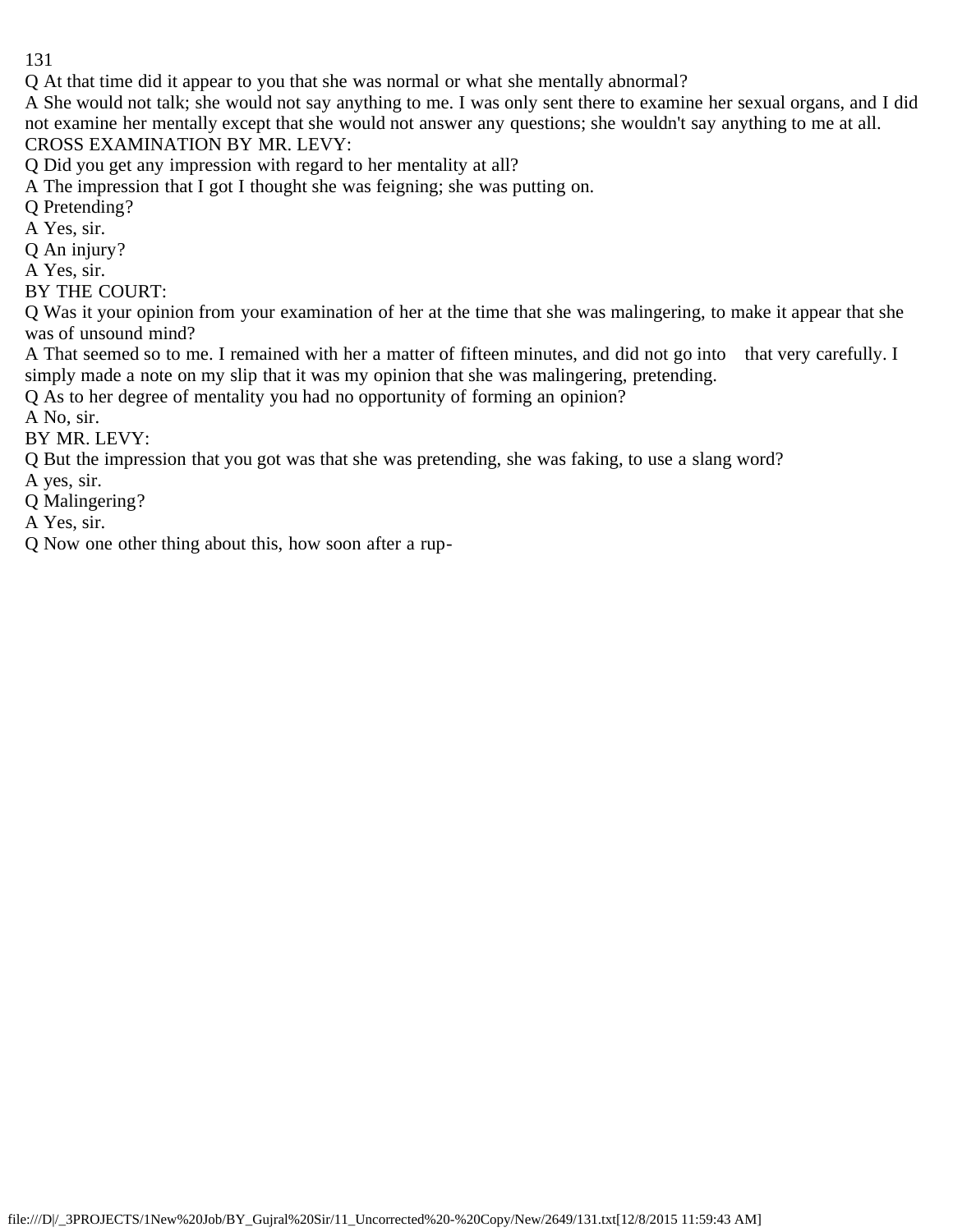Q How soon after a rupture, as a general thing of the hymen of a female ought the parts to heal?

A From three to ten days usually.

- Q There no longer any evidence of any rupture there?
- A No, sir.
- Q It might have been a very old rupture?
- A It might have been any kind at all.
- Q Might have been months before?

A Yes, sir.

Q So there wasn't anything found there that would furnish us with any illumination as to when that rupture took place? A No, sir; I couldn't tell about when it took place.

Q Doctor, the last time I examined you I asked you about how many females you had examined, whose privates you had examined, and you told me about twenty thousand. Has that increased in number since?

A Well, perhaps, it has doubled up since then.

Q About how many would you say now?

A I would say fifty thousand.

MR. CAFFREY: Your Honor I am awaiting your instruction as to whether I shall recall the complainant now.

THE COURT: Have you any other witnesses?

MR. CAFFREY: Yes, sir.

THE COURT: I am going to give the complainant all the time she needs to compose her self. I want to give her complete time for composure.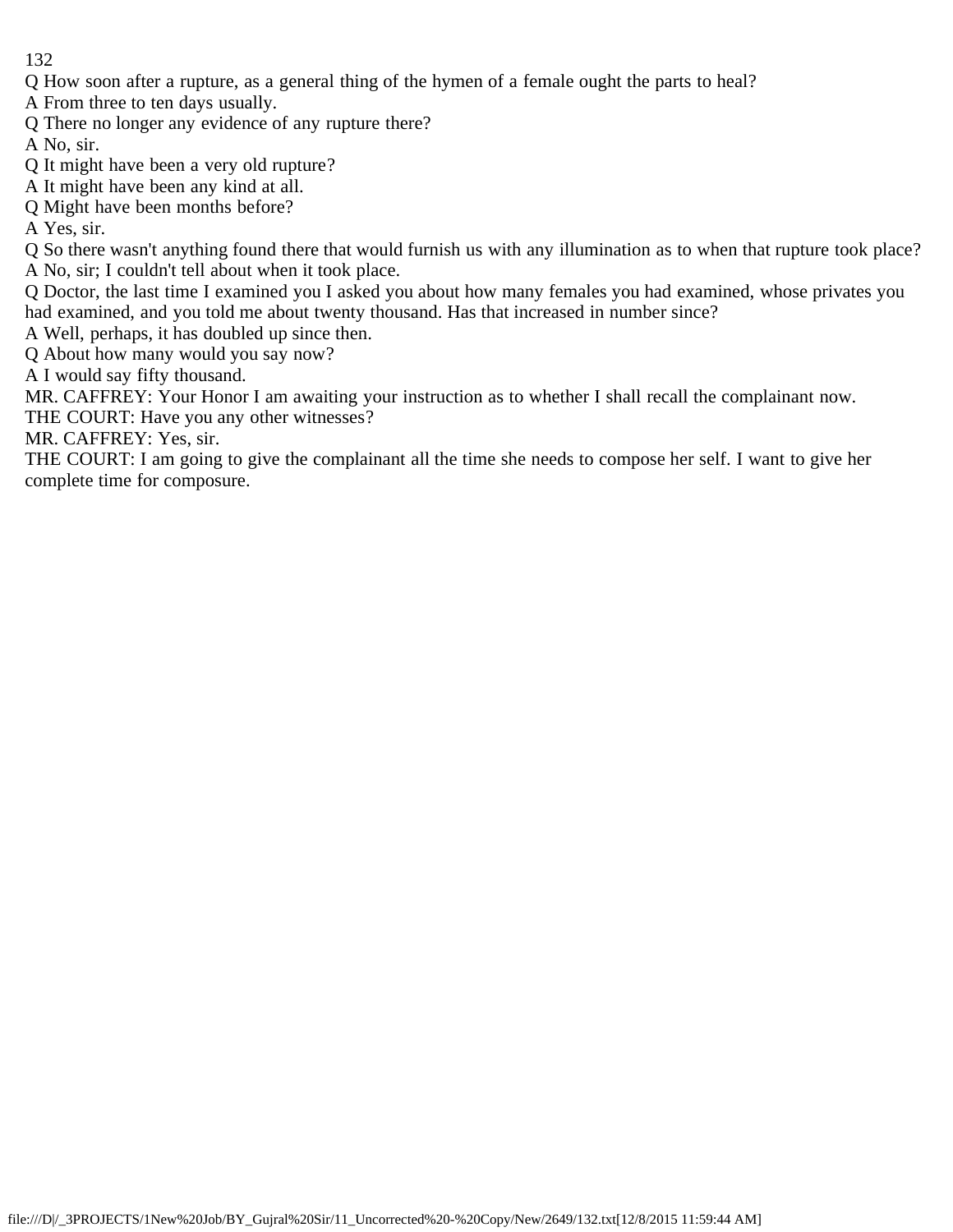WILLIAM J, HAUPTMAN, a witness called on behalf of the people, being duly sworn, testified as follows: (The witness states he is a police officer attached to the 36th Precinct, Detective Division.)

DIRECT EXAMINATION BY MR. CAFFREY:

Q You are a police officer attached to the Police Force of the City of New York?

A Yes, sir.

- Q Were you such in April, 1919?
- A Yes, sir.
- Q You are also a member of the Detective Bureau?

A Yes.

Q Now, Officer, on a date in April, 1919,did you meet the complaining witness in this case, Viola Muller? A I did.

- Q What date was that?
- A Friday, April 18th.
- Q Did you have a conversation with her?

A I did.

- Q Now in consequence of that conversation, did you go any place with her?
- A No, sir, I did not. My partner Detective Mullahey went.

Q Were you with him?

- A I was with Mullahey when I met the complainant.
- Q Then did Mullahey go somewhere with the complaining witness?
- A No, sir. I remained at the place with the complaining witness, 113 East 26th street.
- Q Now, where did you meet the complaining witness?
- A At 113 East 26th street.
- Q New York County?

A Yes, sir.

Q Do you know who the landlady of that house was?

A I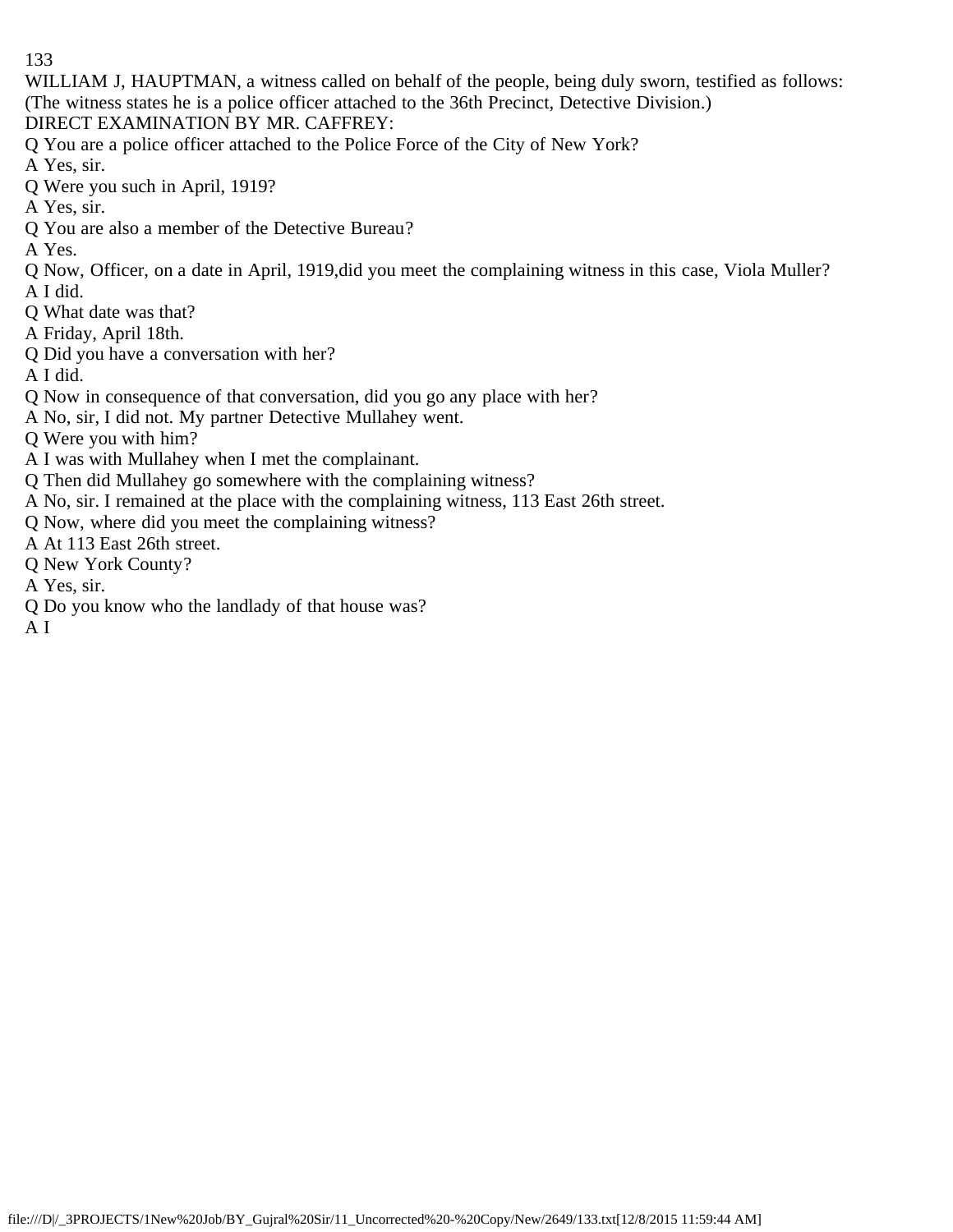Do

Q What was her name?

- A Betty Gries.
- Q Now did you go to Viola Muller's room?
- A I did.
- Q I show you people's Exhibit 3 for identification and ask you whether or not you ever saw that before?
- A That was lying on a dresser or cheffonier in room 5 on the third floor of this furnished room house.
- Q Whose room was that?
- A That was Viola Muller'S room.
- Q I ask you to look at People's Exhibit 1, and state whether you ever saw that before?
- A That was there too.
- Q In Viola's room?
- A Yes, sir.
- (People's Exhibit 3 for identification is marked people's Exhibit 3 in evidence.)
- Q Now, Doctor, you remained in that place with the girl, Viola Muller and did officer Mullahey go away?
- A Officer Mullahey went away.
- Q With whom?
- A With Siegel, a man by the name of Siegel.
- Q What is his first name?
- A Nathan.
- Q Before you went into this house at 113 East 26th street did you have a conversation with this Nathan Siegel?
- A Myer Siegel.
- Q Did you have a conversation with this Myer Siegel?
- A Yes, sir, I did.
- Q Then you and Mullahey went into the house?
- A Yes, sir.
- Q Is that it?
- A Yes, sir, and Siegel.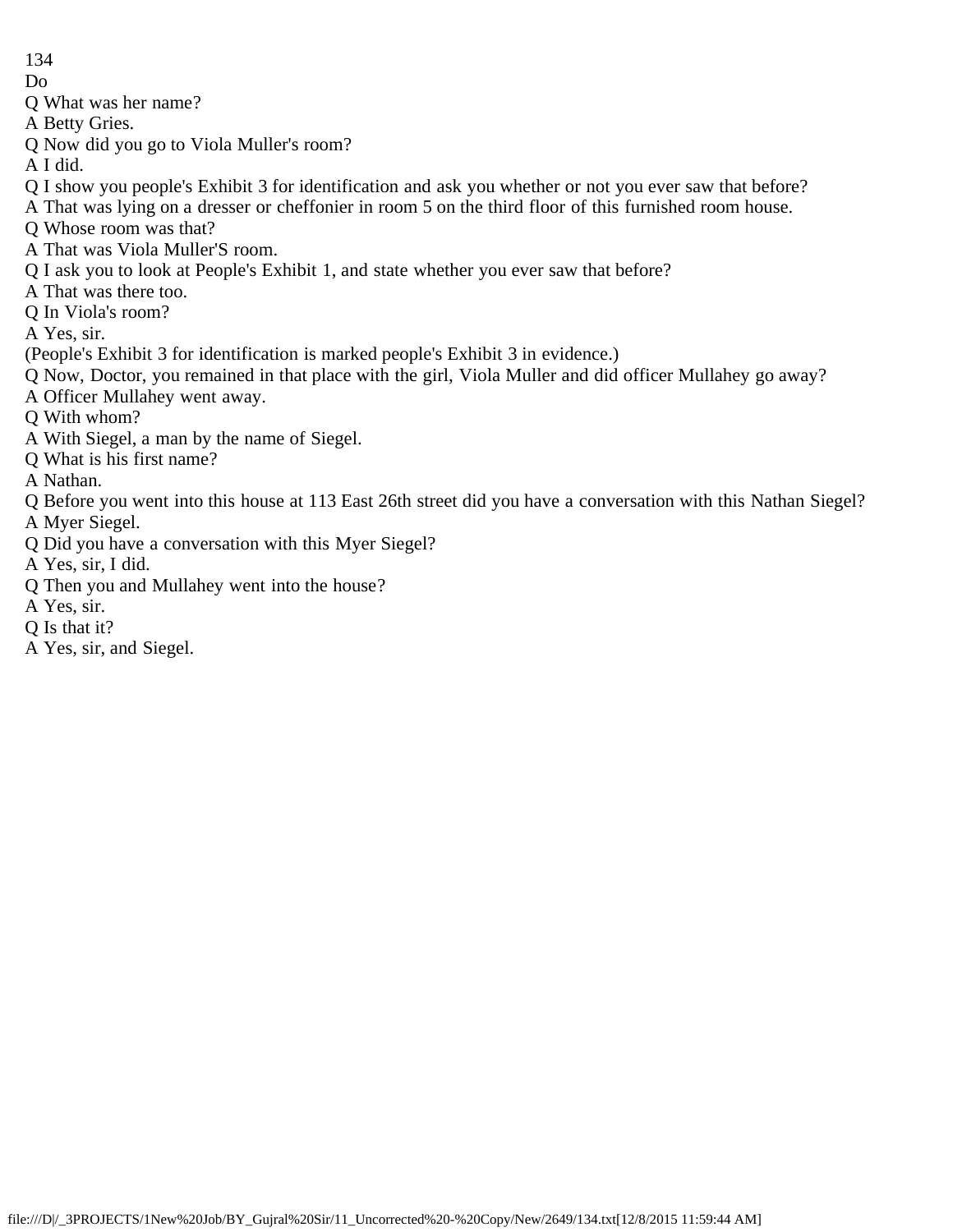- Q You remained in the house with Siegel while Mullahey went away?
- A Mullahey went away with him, with Siegel.
- Q You and the girl remained there?
- A Yes, sir.
- Q Now after that did anybody come to the house?
- A Detective Mullahey and Myer Siegel and the defendant Sherman.
- Q What time did they reach the house where you were?
- A That was about I should judge about one o'clock p.m.
- Q Did you have a conversation with the defendant or did Muller in your presence have a conversation with the defendant Sherman?
- A Well, we asked him, -
- Q Did you have a conversation with him?
- A Yes, sir.
- Q Who was at the conversation?
- A Mullahey, myself, Sherman and the girl.
- Q All took part in it?
- A Yes, sir.
- Q Now, Officer, I want you to give that conversation. State exactly what each person said, and the answers that were made, so that when you say something was said, and what somebody else said, state who said it, and what the reply was so that we will get it exactly.
- A The defendant Sherman was brought there by Detective Mullahey, and we asked him about the girl.
- Q Will you as far as you can recall state who asked him and as yearly as you can recollect the language that you used to him in the question.
- A Detective Mullahey asked the defendant, Sherman,did he bring the girl to that house. He sad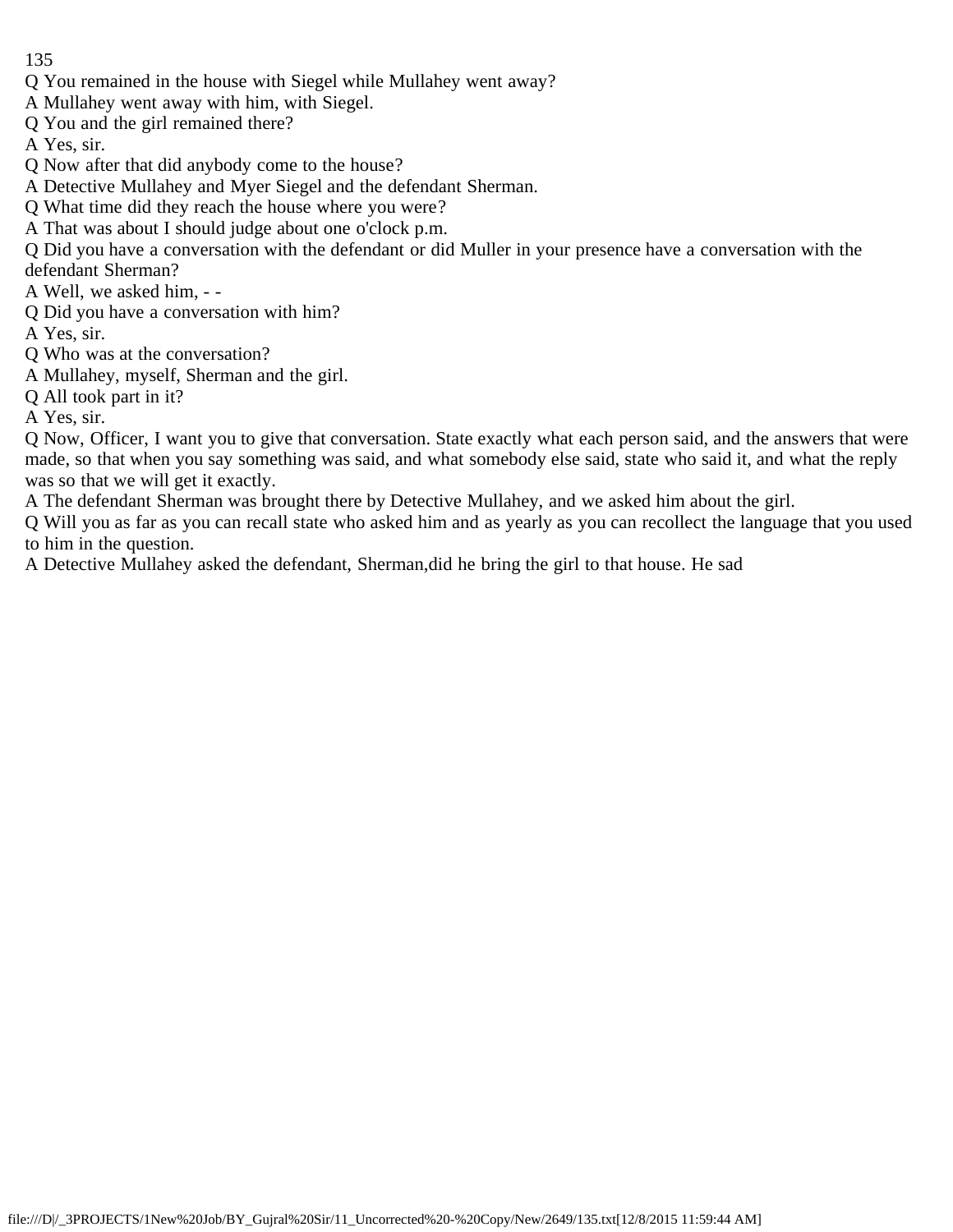yes, he had met her on Broadway Sunday night about 10 p. m. between 36th and 37th streets, and she said that her father was a Mason.

Q Now that is what she said to him?

A Yes, sir.

Q Go ahead.

A That she was going to 42nd street to meet at Childs Restaurant, that the. name of the friend was unknown that he walked her then down Broadway to 23rd street and he left her there. She walked west. So I said "Well, did you bring her to this house, "and he said yes. I asked Sherman, I said, "Did you bring this girl to this house", and he said "Yes, I brought her here Monday morning." That was on the 14th. I said "Why did you bring her". He said, "I felt sorry for the girl". I said, "'Well, you didn't know the girl", he said "No, but she told me her father was a Mason." I asked the girl her name, and of course, her mind seemed to be a blank, in a daze. I did not know her name at first when I questioned her, and I asked her name, and she said her name was Viola Maton. May I look at a memorandum? MR. LEVY: No objection.

THE WITNESS: Viola stated that she met a man whom she doesn't know, of whom she could give no description, who brought her to New York on the train.

MR. CAFFERY: Does your Honor want to hear all that?

THE COURT: Yes.

THE WITNESS: He gave her twenty five dollar's and left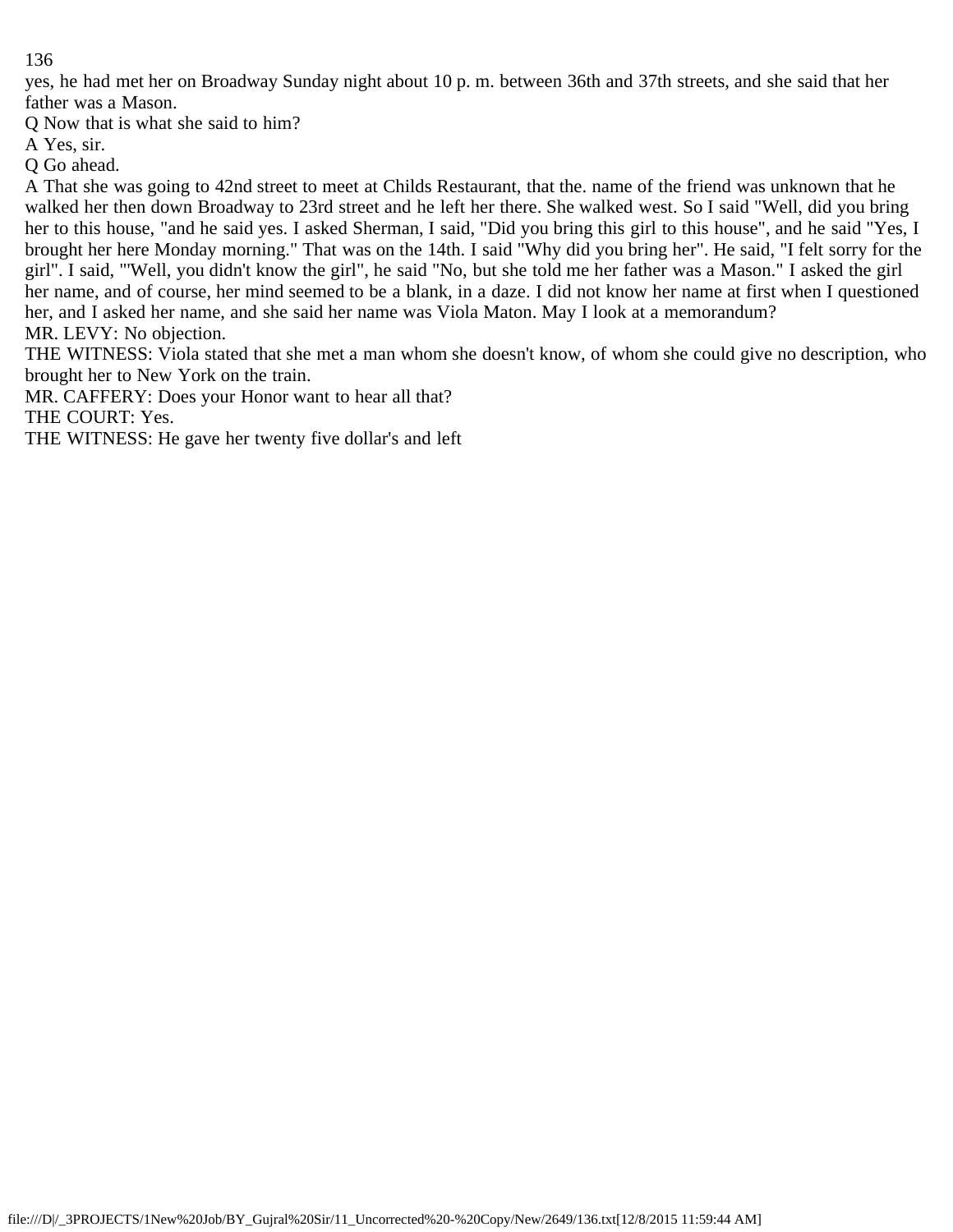her at a place unknown. She stated he bought a newspaper and looked for a furnished room which she found on 23rd street near 9th avenue, number unknown, and the name of the person unknown, where she remained until April 9th. She appeared to be under the influence of a drug and suffering from loss of memory.

Q Now, what did the defendant say to you. Resume from there?

A Well, the defendant says "I just brought her in this room." I said to him, "Well, she is no relation of yours". He said "No, but I felt sorry for the girl". So then we brought him over to the 21st Precinct station house where we made an identification of the girl as being Viola Muller. She denied that she was Viola Muller at first.

Q Now the defendant said to you that he left the girl on Sunday night on the corner of 23rd street and where did you say?

A 23rd street and Broadway.

Q And that he had brought her to this house in 113 East 26th street, the next day?

A Yes, sir.

Q Monday morning?

A That was on Monday.

Q That was Monday morning?

MR. LEVY: Brought her to what house?

THE WITNESS: 113 East 26th street on Monday morning.

BY MR. CAFFREY:

Q Did the defendant say where he met this girl on Monday morning?

A At his place of business.

Q Did he say anything about having spent the night with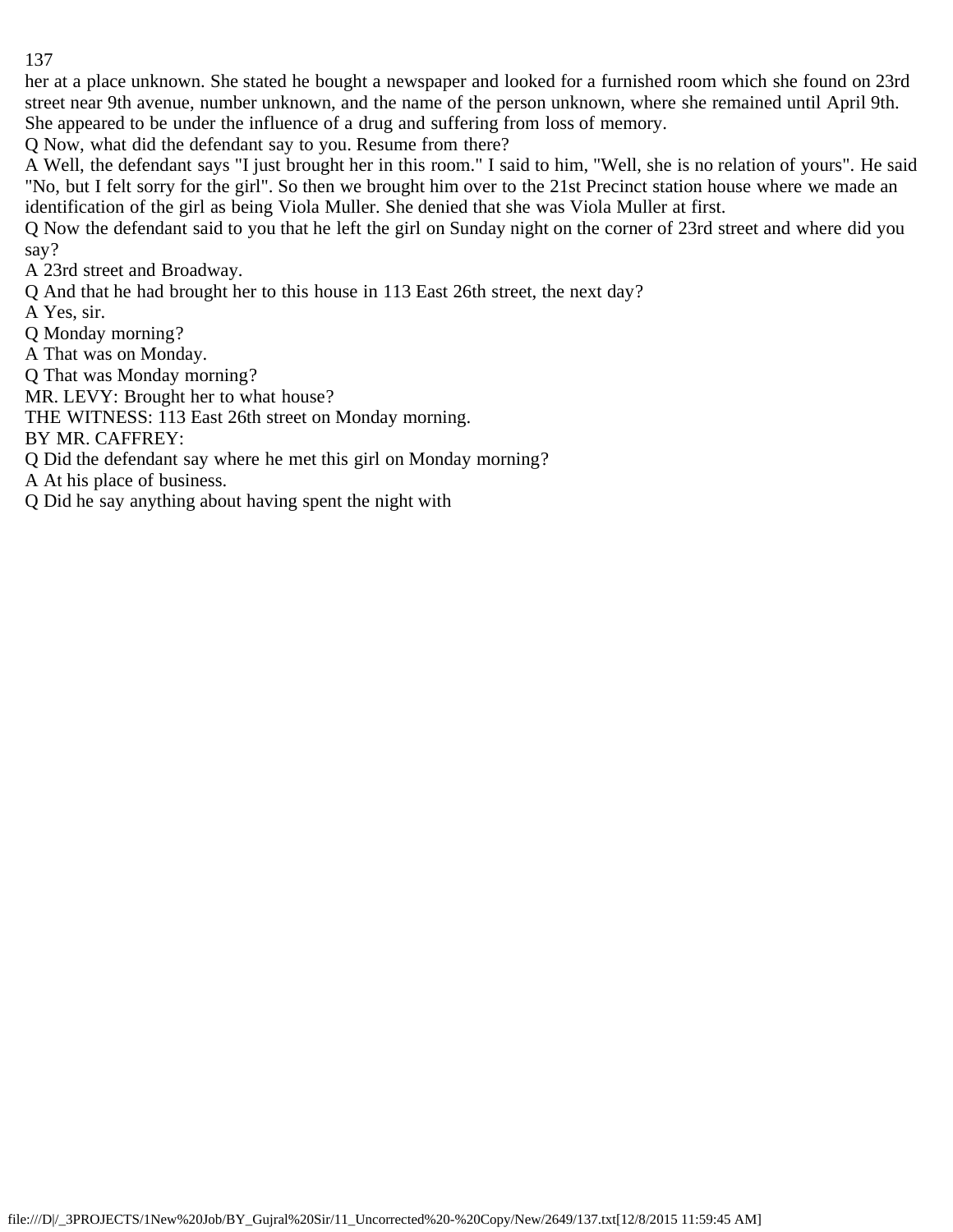her, Sunday night?

A No, sir, he did not.

Q He said nothing about that

A No, sir.

Q Did the defendant tell you he had taken the girl to No. 27 Stuyvesant Place or Stuyvesant street?

A No, sir.

Q He did not?

A No, sir.

Q He didn't say anything to you about it?

A No, sir.

Q Have you told everything about this case?

A That is all I know about it.

CROSS EXAMINATION BY MR. LEVY:

Q Now, Officer, I shall be very brief with you. How did you ascertain the whereabouts of this girl. Make that clear to the Court and jury. Perhaps I better withdraw the question and ask you this: Hadn't a notice been sent out through police channels that a girl by the name of Viola Muller had been missing from Newark?

A Yes, sir, the Police Department of the City of Newark.

Q Communicated to the Department here saying that a young girl named Viola Muller was missing from home?

A Well, it wasn't just an alarm; it was on the sheet.

Q The newspapers were printing different accounts and descriptions of this girl, is that right?

A Yes, sir.

Q Then you in the performance of your police duty had that in your mind as well as any other matters relating to missing persons?

A Yes, sir, I did.

Q The question I wanted to ask you before was how did you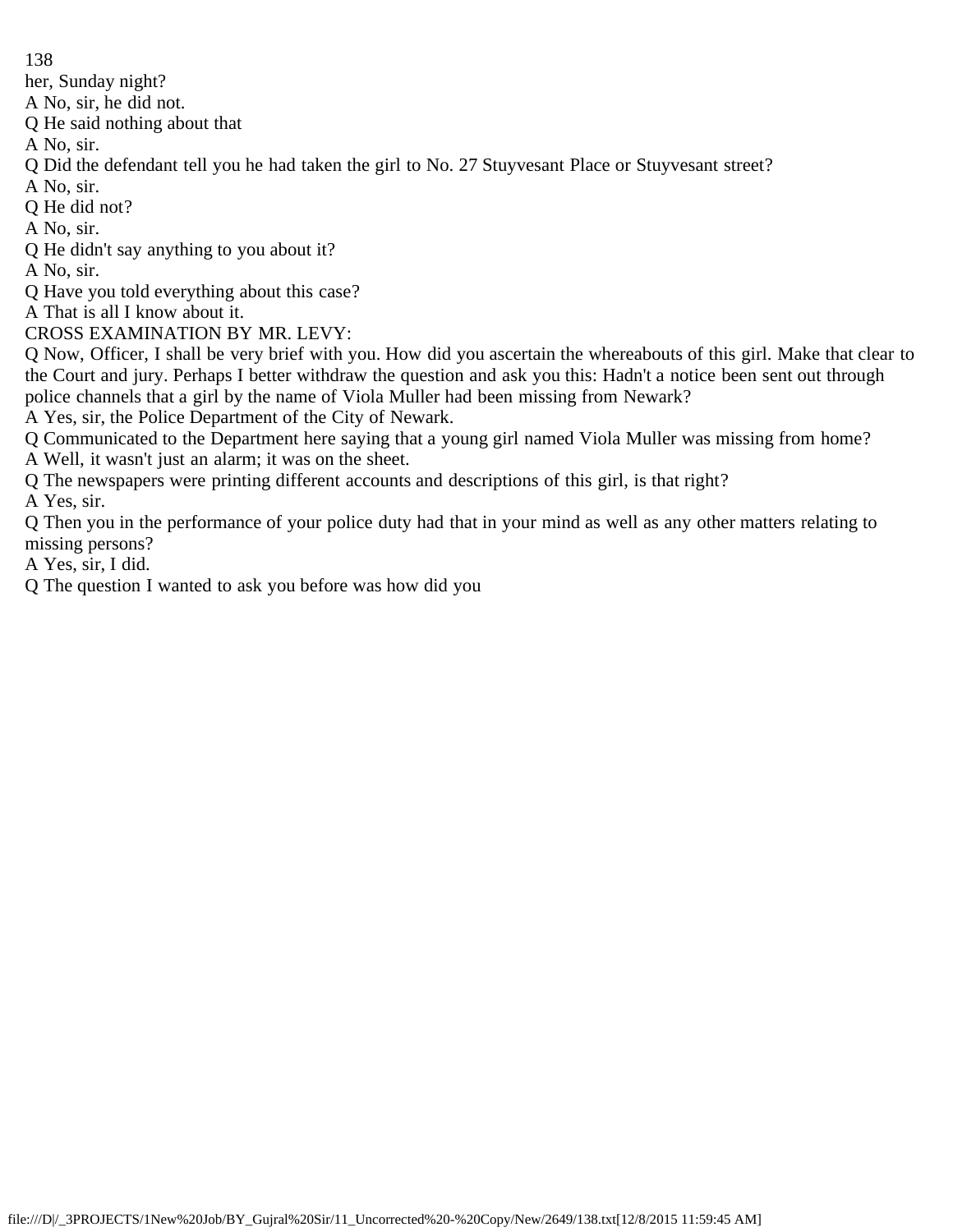come to locate this girl and her whereabouts. Make It clear to his Honor and the jury.

A I was on duty, Friday morning, that is on April 18th about 9.15 or 9.30 and the private telephone rang in the office, and a man that I had known for about six years called me up.

Q The name of the man please.

A Myer Siegel.

Q The same Siegel you have been talking about?

A Yes.

Q A friend of this defendant's?

A I don't know if he is a friend.

Q Call him an acquaintance?

A He called me up, and he said, "Say Bill, I think I know where that missing girl is, that is in the newspapers".I said, "What do you mean you think."I said, Do you know. Well", he says,"her picture is in the papers, and it looks like her." So I got interested in it, and I said, "Well, where are you now". He says, "I am downtown on Hester street. Down out the place that I used to work, when in uniform." I said, "Well, where is she". He said "Up in a place in 26th street. I can't tell you the number because I don't know. "So I said, "Can you meet me in twenty minutes or thirty minutes", and he said "I will meet you in three-quarters of an hour", and I said, "where". He said, "Meet me at 28th street subway station and Fourth avenue."I then got Detective Mullahey and we went down there and we met Myer Siegel, and I said, "Meyer, you go up", I says, "and you point out the house."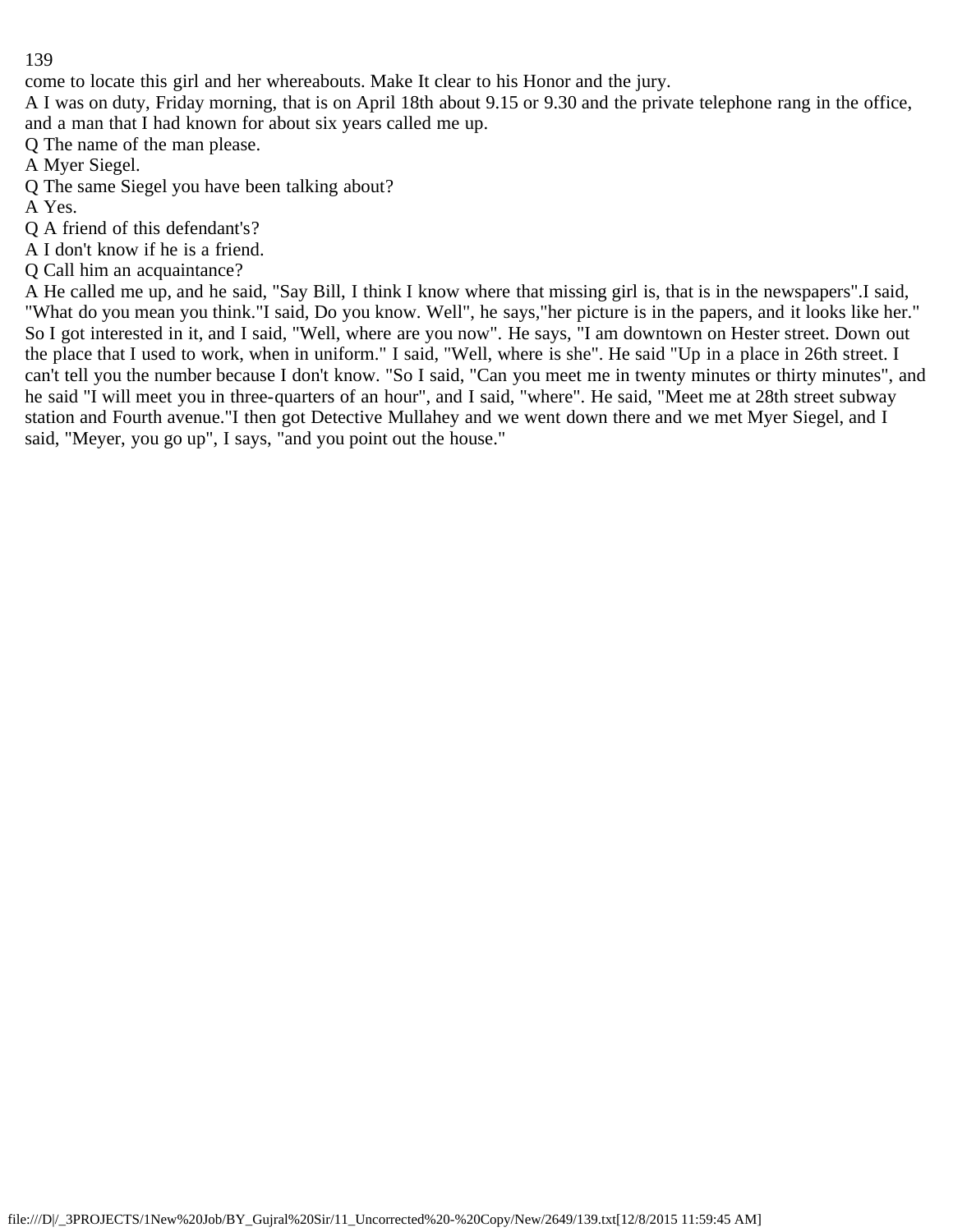- Q Did you ask him how he knew?
- A Yes, sir.
- Q What did he tell you?
- A He said that he brought her home.
- Q What is that?
- A Brought her home the night previous.
- Q He had been out with her?

A He went as far as the Strand Theatre with her, and she got a headache and came back about 10 o'clock at night, and he left her there and he says, "I am positive it is her because "he says" the picture is exactly the same". "The hat she is wearing is the same as the picture."

- Q Did he tell you he knew Sherman?
- A Yes, sir.
- Q That is what I want to develop?
- A He said a friend of mine met her on Broadway, and so he says he got a room for her there.
- Q What is that?
- A He got a room for her there, and she looks like the girl from Newark.
- Q Is that what Sherman said? (No answer.)
- Q Now, did he say that Sherman said that?
- A Well, I do not understand your question.
- Q I will put that plainly. Did he say that Sherman says he looks like the girl from Newark?
- A No, sir, Sherman didn't say that, he said that.

Q I want to develop the fact whether the information Siegel was communicating to you was what Sherman said as to the identity of this girl?

A That I do not know.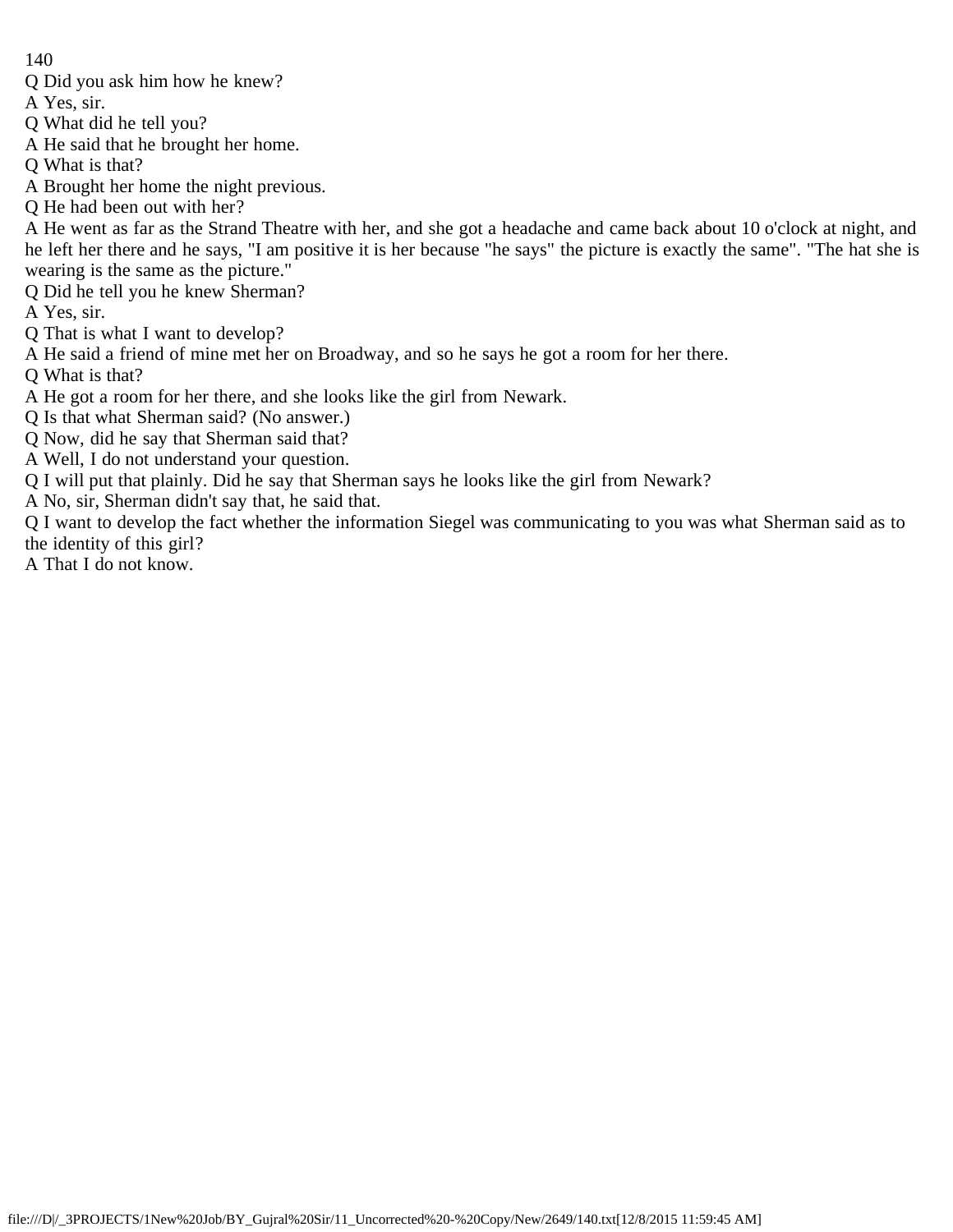Q What did he tell you about Sherman. "Let us have the whole truth. A He said a friend of mine had her, it was him put her in this house in 26th street.

Q What do you mean by that? A Got her a room.

&R. CAWHRY: I object or that. He said he is using now the language that Siegel gave him. Mr. Levy wants the witness's construction of the language used by another and I object to it I ask that the language that Siegel used stand, that is, that he put her in a house ,got her a room.

MR. LEVY: Did he use that word?

THE WITNESS: I don't know whether he did or not.

THE COURT: Use names. Don't use personal pronouns that might apply to anybody. Use names.

THE WITNESS: Myer Siegel said that Benjamin Sherman said that he got her a room in 26th street.

BY MR. LEVY:

Q That's different.

A Yes, sir.

Q Now what else?

A He said, "I am pretty sure it is the girl". We proceeded to the place on 26th street, on the first floor of a three story and basement house used for furnished rooms and private families. We went to the first floor and rang the bell. Nathan Gries came out, the proprietor's son. I then asked for Viola Mayton, the name that Myer Siegel had given me. He brought me into the front room, the parlor, and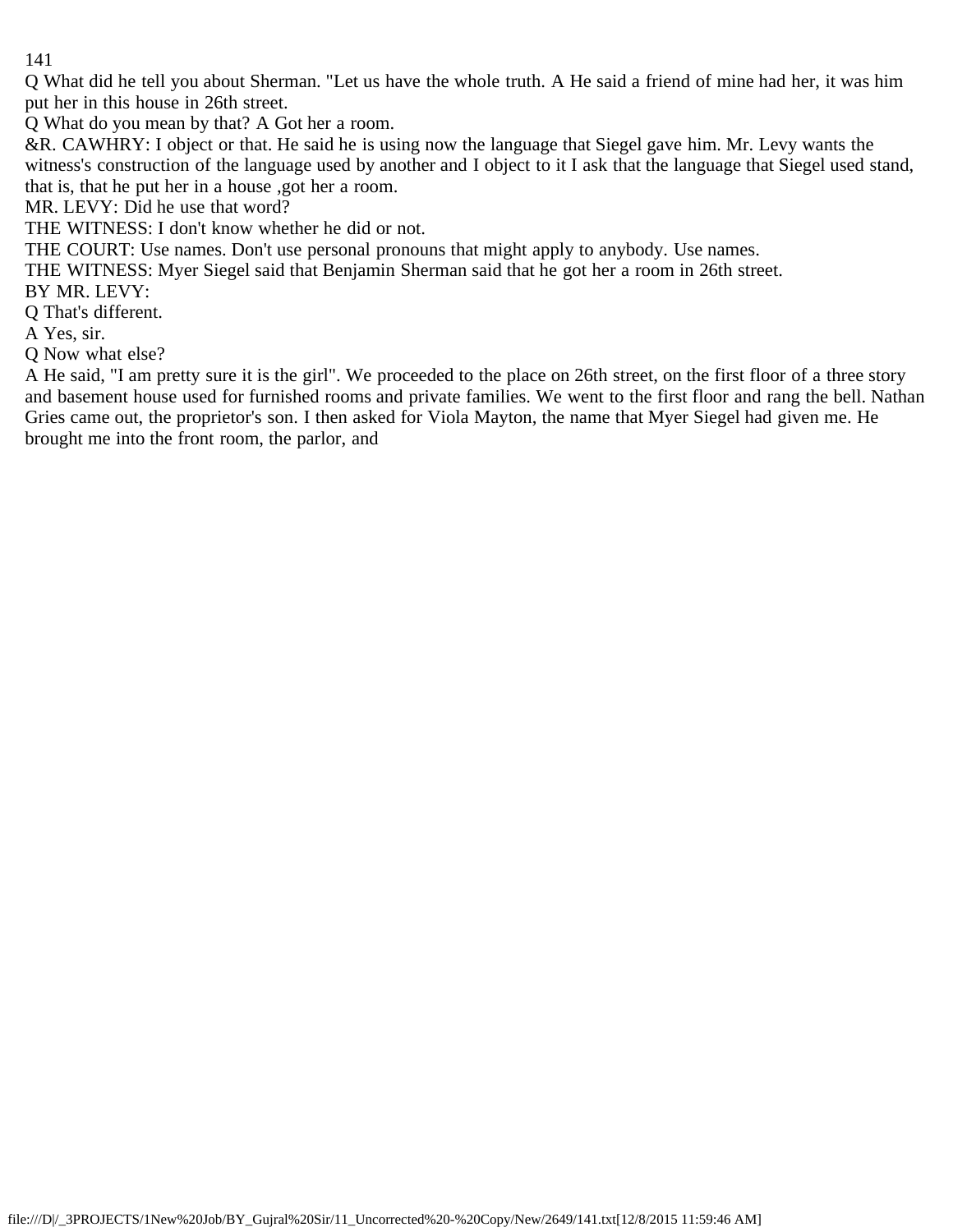Viola Mullerm then under the name of Mayton, was sitting at the piano in a kimono.

Q In a kimono?

A Yes, sir. I said, "How do you do."She looked at me. So I says, "Is your name Viola Mayton" She says "Yes." I questioned her for awhile and she denied that she was Viola Muller.

Q She did what?

A Denied, her mind was in a daze. I then asked whether she was I showed her the picture in the paper, and she looked at it in the paper, and I was looking at it, and so she looked over my shoulder, and I said, "Isn't that a good picture of you", she says, "I don't know." I said, "Is that your name", she said "not that I know of; she said the man told me I was an ohphan."

Q A man told her that she was an orphan?

A Yes, sir. I said, "What man", and she said, "I don't know his name." Then I went to her home, Detective Mullahey had left and went to Sherman's place of business.

Q Now you found these papers in the room?

A No, sir, not these papers.

Q Did you ask her whether she knew where she lived?

A Yes, sir.

Q What did she say?

A She didn't know.

Q Asked her whether any wrong had been done to her?

A Yes, sir, she said no.

Q Did you ask her whether she knew Sherman?

A No man-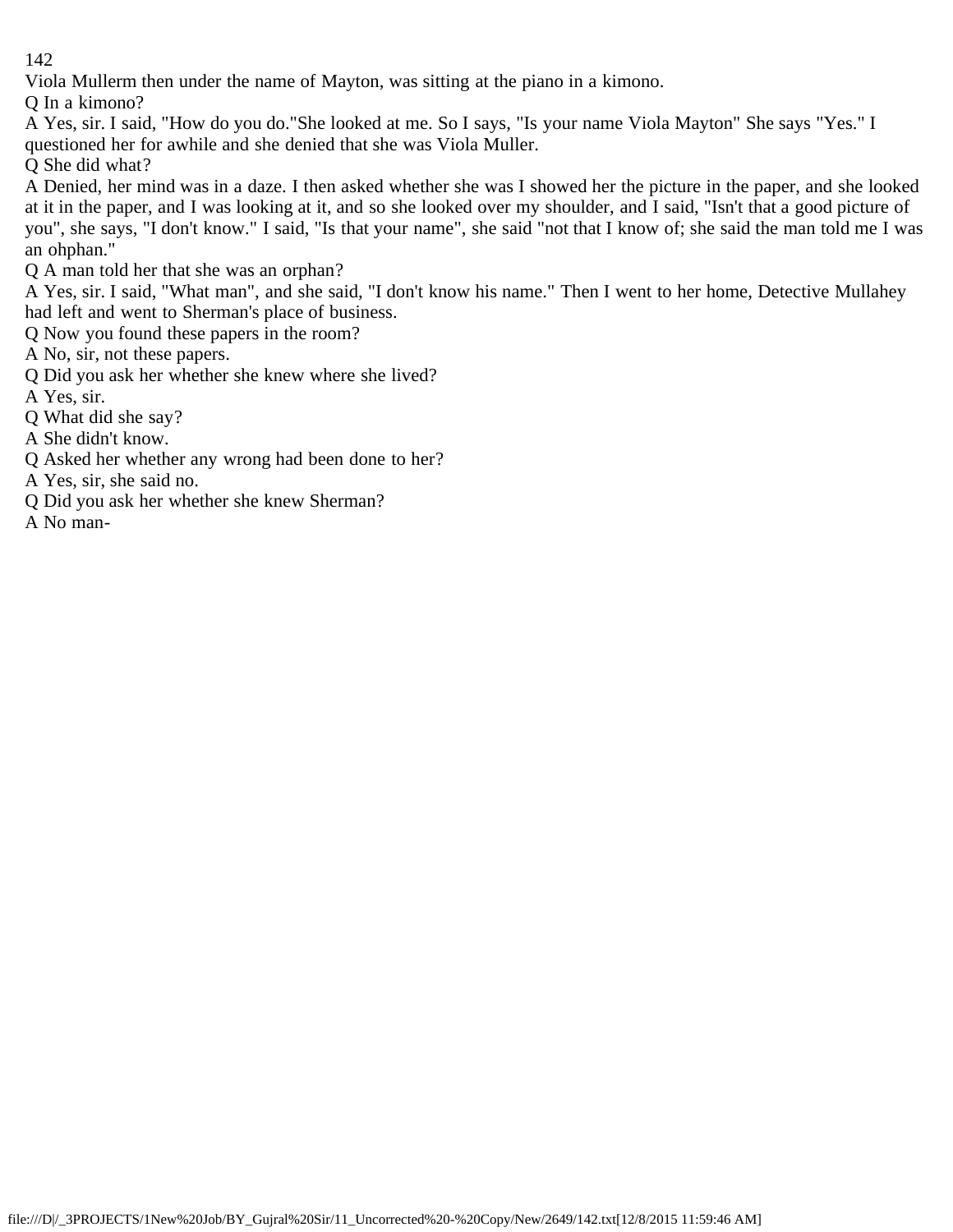tion of the name of Sherman.

- Q Did she way Sherman had done any wrong to her?
- A She said nobody did any wrong to her.
- Q This house in which you were on 26th street it is a respectable place as far as you know?
- A Well, as far as I know. The first time I was ever in the place.
- Q A family there by the name of Gries?
- A Yes, sir.
- Q You saw the wife?
- A Yes, sir.
- Q And some children?
- A Two of the children.
- Q I show you a photograph, and ask you whether this is the photograph of the woman you saw there as Mrs. Gries? A Four of them I recognized, the man, wife , son and daughter; the only three I do not know.
- Q What part of the house did they occupy?
- A Well, they occupied the floor that we were on.
- Q And it was in their apartment that this girl was living?
- A I did not see- -
- Q This girl Viola was living in that apartment occupied by this family?
- A She slept in that apartment.
- Q Where was she sleeping?
- A Sleeping on the third floor Room 5.
- Q Did she eat at their table?
- A Yes, sir, so Mrs. Gries said.
- BY MR. CAFFREY:
- Q Do you know whether she ate at their table?
- A So Mrs.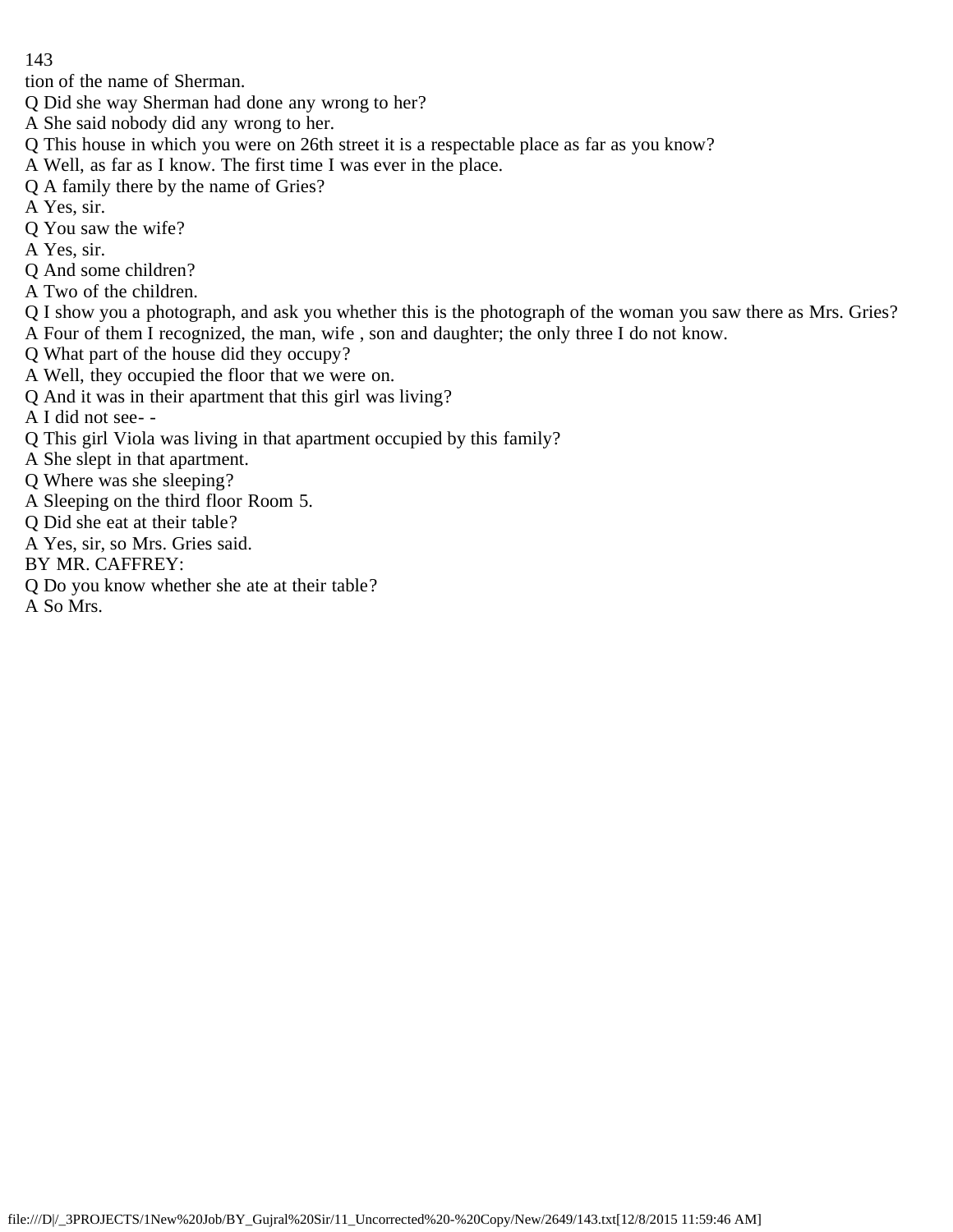Gries told me.

MR. CAFFREY: I asked him if he would answer yes to anything.

THE WITNESS: I said so Mrs. Gries told me.

THE COURT: Counsel asked if this girl ate their table.

A I do not know.

MR. LEVY: Of course, he does not.

(The photograph referred to is marked Defendant's Exhibit A for identification.)

MR. LEVY: I offer it in evidence.

MR. CAFFERY: I object to it as irrelevant, incompetent and immaterial. We are not making any charges against this woman's family.

MR. LEVY: Merely to indicate to the jury the kind of a family it is.

THE COURT: It is offered, I suppose, on the theory that she was not included to go to this house for an improper purpose; in other words under the abduction count, on the theory a man would not take a girl with whom he intends to consort to a house that is occupied by respectable people, particularly where there are young children. I will not allow it because it is incompetent, but if I were the prosecuting officer in this case I would allow it to go in.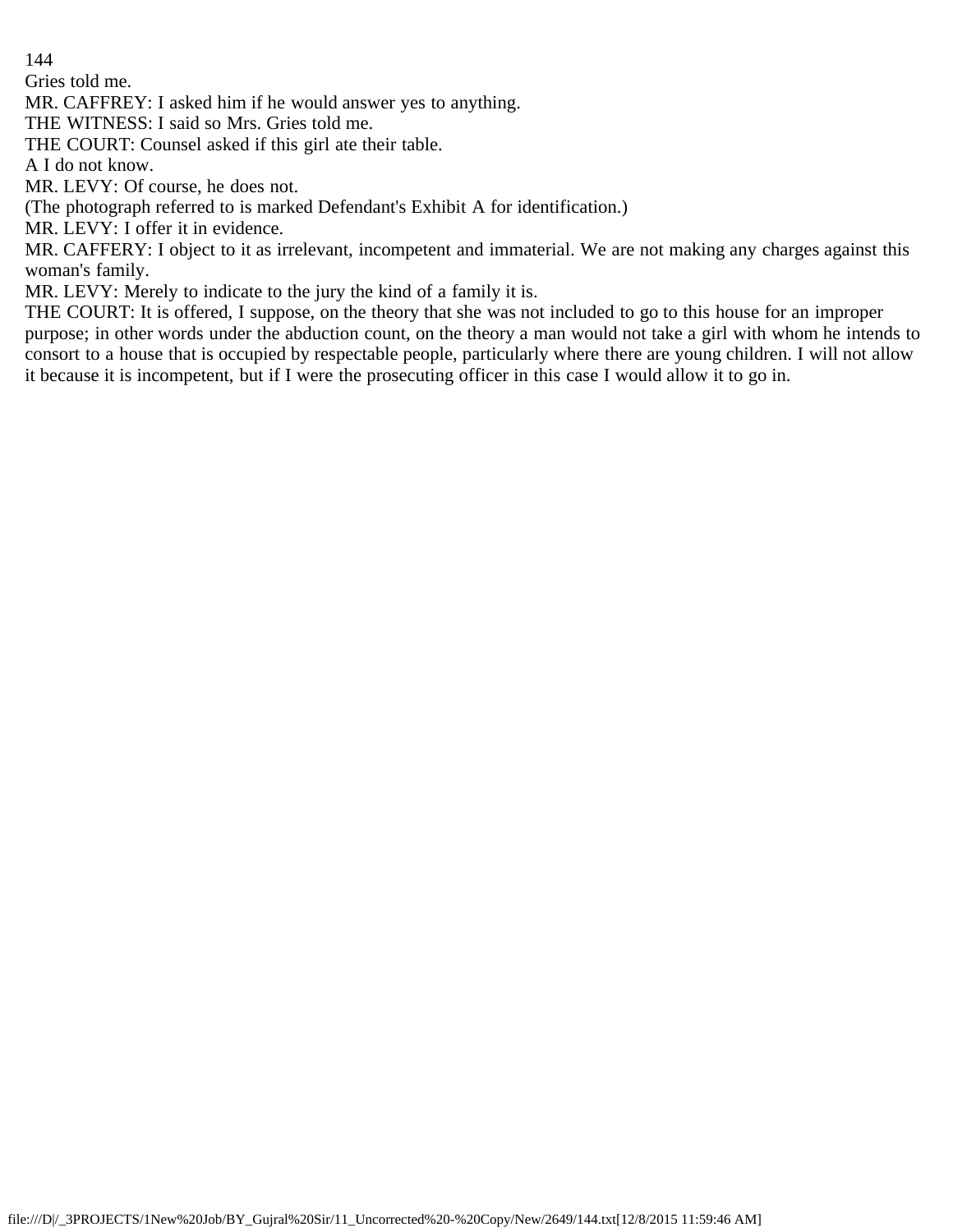MR. CAFFREY: We don't make any charges that there was anything wrong done in that house. It was in the other house 27 Stuyvesant Place.

THE COURT: When the Legislature passed the Abduction Statute it contemplated taking a girl to a place which of itself was a place of bad repute. Now it is a strong probability against a man if he takes a girl to a house of that kind or to a house where there are decent people, particularly children of tender years. However, I will exclude it.

MR. CAFFERY: The Prosecution concedes that he did not take her to the house 113 East 26th street for that purpose. THE COURT: I have made some rulings here that perhaps would not be justified under a strict construction of the law, but this being a most extraordinary and most unusual case, I have determined to throw the doors wide open so that the truth may be ascertained, I don't know, by hook or crook, so that this jury will become intelligently informed on the issue here and everything surrounding it and everything that would lend probability or improbability to the story of the complaining witness because probabilities in my judgment are always approaches to the truth.

MR. CAFFREY: Your Honor will understand my posi-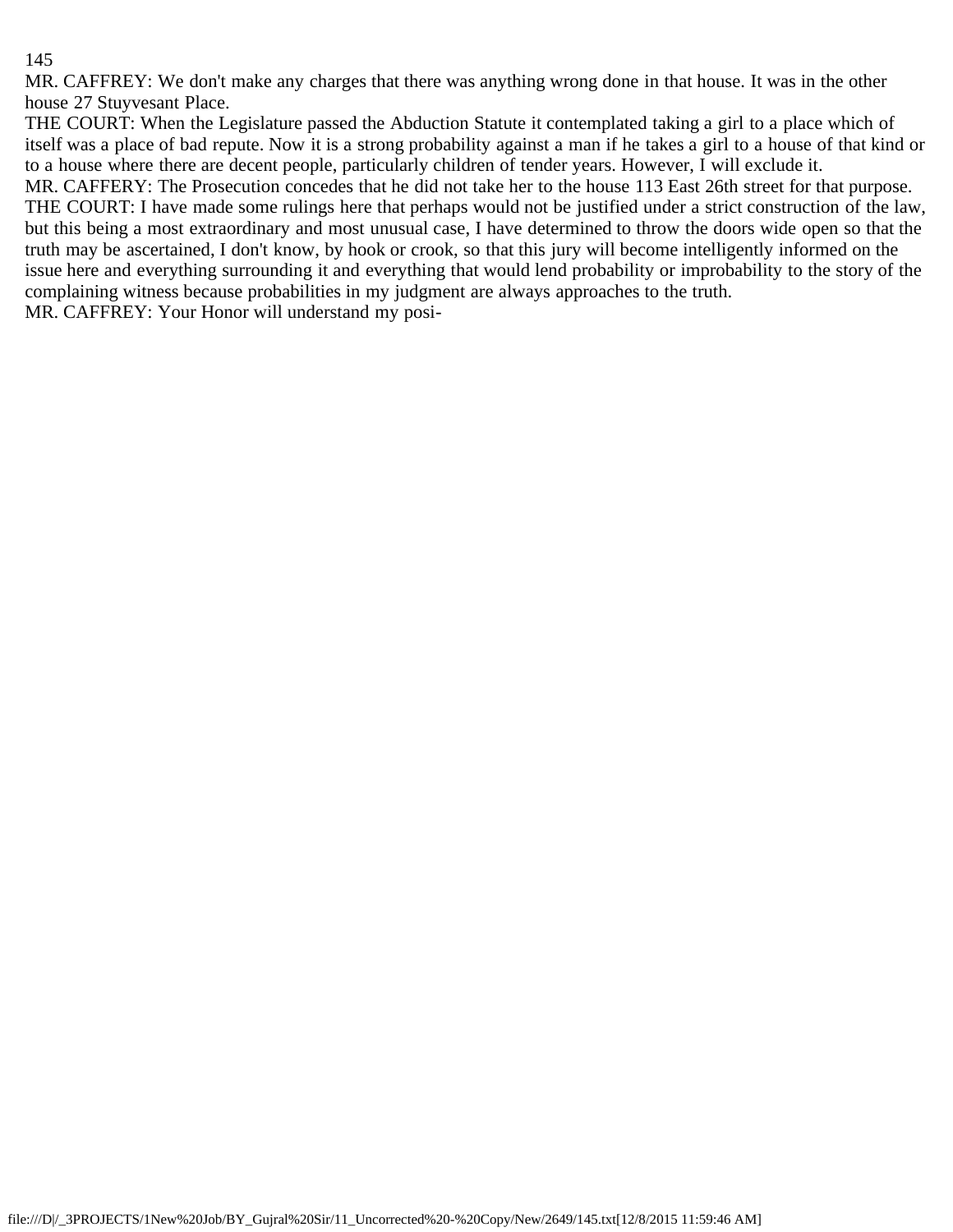tion here. While I might be broad I want to see that nothing is done, from my standpoint, that might prejudice the lights of the People.

THE COURT: We have an extraordinary case here. The Doctor who testified before this Society, a most conscientious doctor he is, intimated in the course of his testimony here that the girl was malingering at one time, he stated that she was feigning or faking, I don't know which word he used. Then you have the testimony of this officer that the girl appeared to be dazed which would lead to a reasonable inference that she was somewhat irrational. Now the question is whether the jury would be justified in relying on the testimony of a person whose mind is not clear or whose mind is affected. She was put in the psychopathic Ward, I don't know why.

MR. CAFFREY: For observation.

THE COURT: She was put there and something must have occurred which induced the Society to put the girl in the psychopathic ward.

MR. LEVY: And another thing, your Honor, is it likely if he intended putting a girl in a house for the purpose of prostitution that he would give her his business card, and give her his letter paper and furnish her with full information as to where he was?

THE COURT: If I determine to send this case to the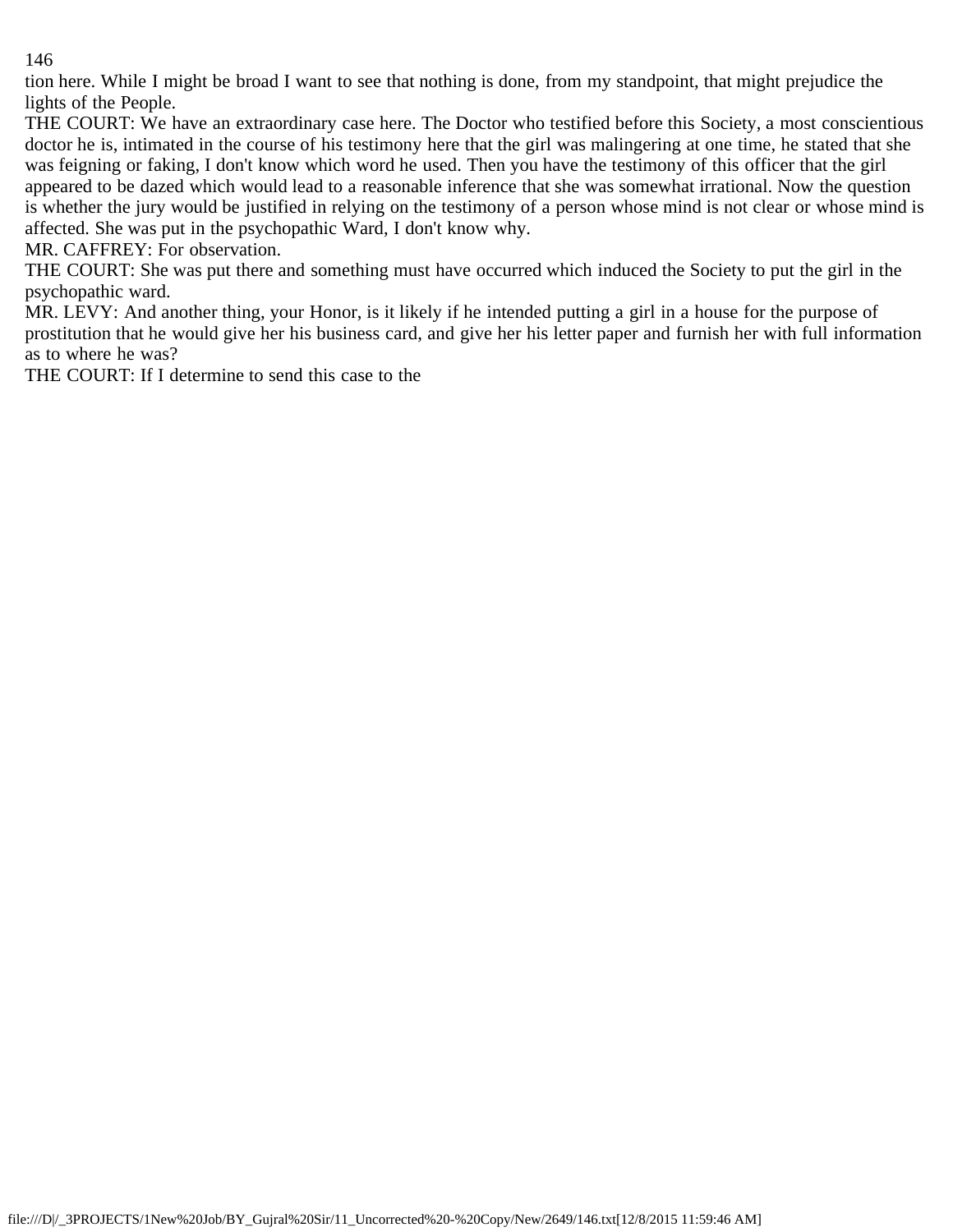jury you may argue those matters to the jury.

MR. CAFFREY: I will concede that so far as the 26th street house is concerned there was nothing wrong done at 113 East 26th street, and that he did not take her there for immoral purpose. I will concede that. I will rest the case upon the house 27 Stuyvesant Place.

THE COURT: I shall confine you to that because I don't think I would be justified in submitting the matter to the jury whether the crime of abduction was committed in taking the girl to the house 26th street.

MR. CAFFREY: I agree with that reasoning.

BY MR. LEVY:

Q So far as you know is there anything against there cord or reputation of Mrs. Voss, the housekeeper of the house, 27 Stuyvesant Place?

A I never met the woman in my life, I don't know.

Q You don't know anything about that?

A No, sir.

Q Did this girl at any time in her conversation with you, the complainant, Viola Muller, did she ever make a charge against the defendant that he had attempted or did perpetrate an act of intercourse - - sexual intercourse with her? (No answer.)

Q Do you understand that?

A No, sir, I didn't just get that.

Q I want to make it clear Officer. You say you question-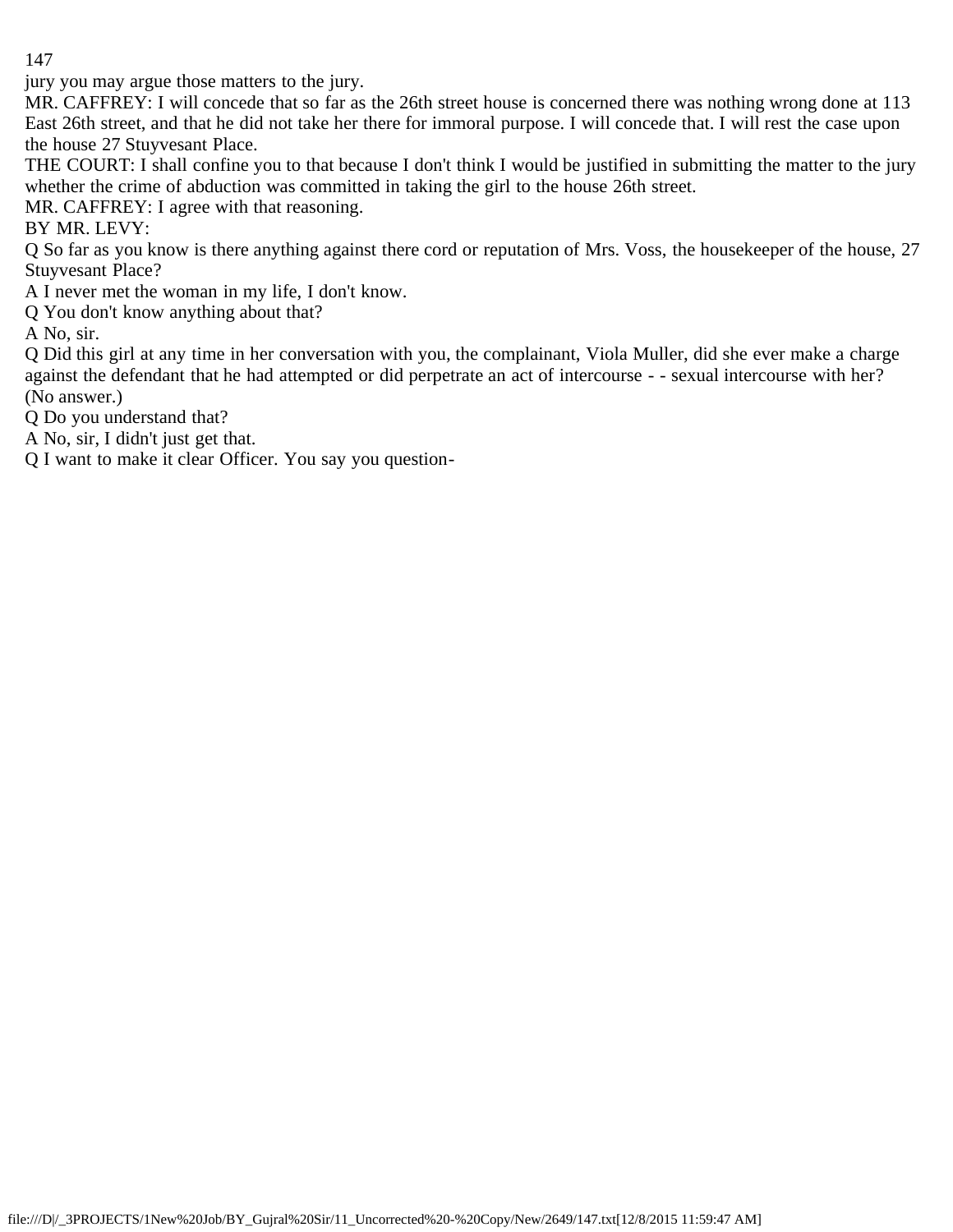ed her as to whether or not she had any improper relations with any one that she made no charges against any one, is that right?

A Not at that time.

Q I am talking of that time?

A Yes, sir.

Q I am talking of the time - -

A In 26th street she did not.

Q Did she say at that time that this defendant had had any improper relations with her?

A No, sir, not at that time.

Q It was only after the police court proceeding?

A Yes.

Q And after she was in the care of the Society?

A Yes.

BY THE COURT:

Q Did you hear her testify in the police court?

A Yes.

Q Did you hear her there testify that the defendant, Sherman did not perpetrate an act of sexual intercourse with her. A That I could not say.

BY MR. LEVY:

Q Were you in court when I read the minutes?

THE COURT: I excluded all the witnesses.

MR. LEVY: She testified before the Magistrate, with your Honor's indulgence - - perhaps this is out of the regular order, but I think in the interest of justice I should state it- - she testified according to the minutes before the Magistrate that when the defendant got into bed with her that night in the Stuyvesant street house the she would not let him have anything to do with her; that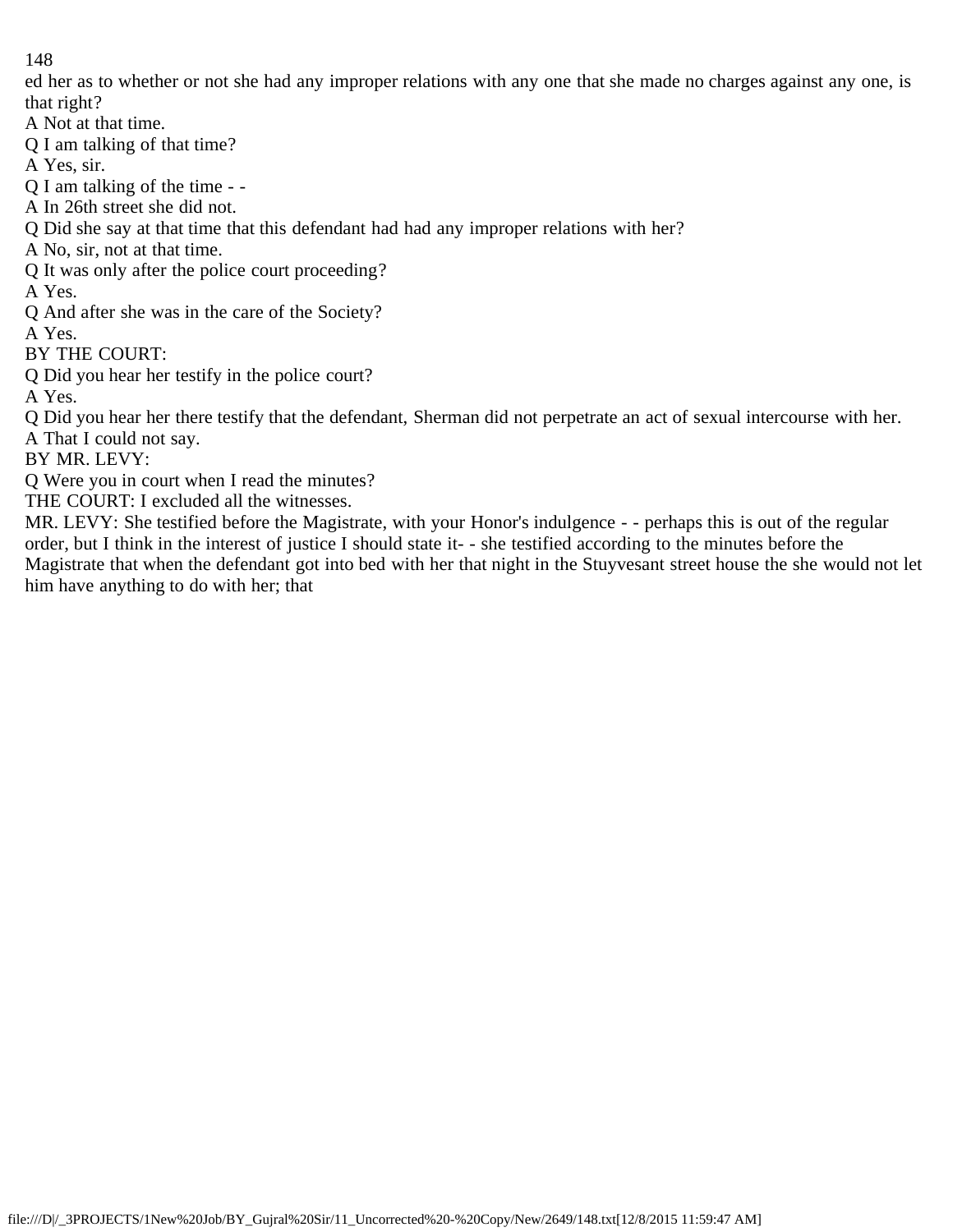he simply touched her. Do you remember hearing that?

THE WITNESS: Well, that was after the case was put over for character witnesses in the fourth Court.

Q Did you hear her say that in the police court?

A No, sir; she said something to that effect.

Q Now, then with regard to her dazed condition. She was sent to the psychopathic ward in Bellevue Hospital? Conceded.

Q Do you know why she was sent to the psychopathic ward at Bellevue Hospital which is the department intended to inquire into mental disturbances, why was she sent there?

A I don't know what ward she went to.

MR. CAFFREY: I object to that. The officer is not qualified to testify to that.

THE COURT: I will take judicial notice of the fact that people are sent to the psychopathic ward where they are suspected of psychosis, disease of the mind. They are sent there for observation as to their mental condition. MR. LEVY: And the case presents the question whether a man ought to be convicted upon the testimony of an irresponsible person, I mean one who is mentally irresponsible. That is what I am trying to develop.

THE COURT: I want to know what this girl's condition was.

Q Did you have anything to do with her being sent to the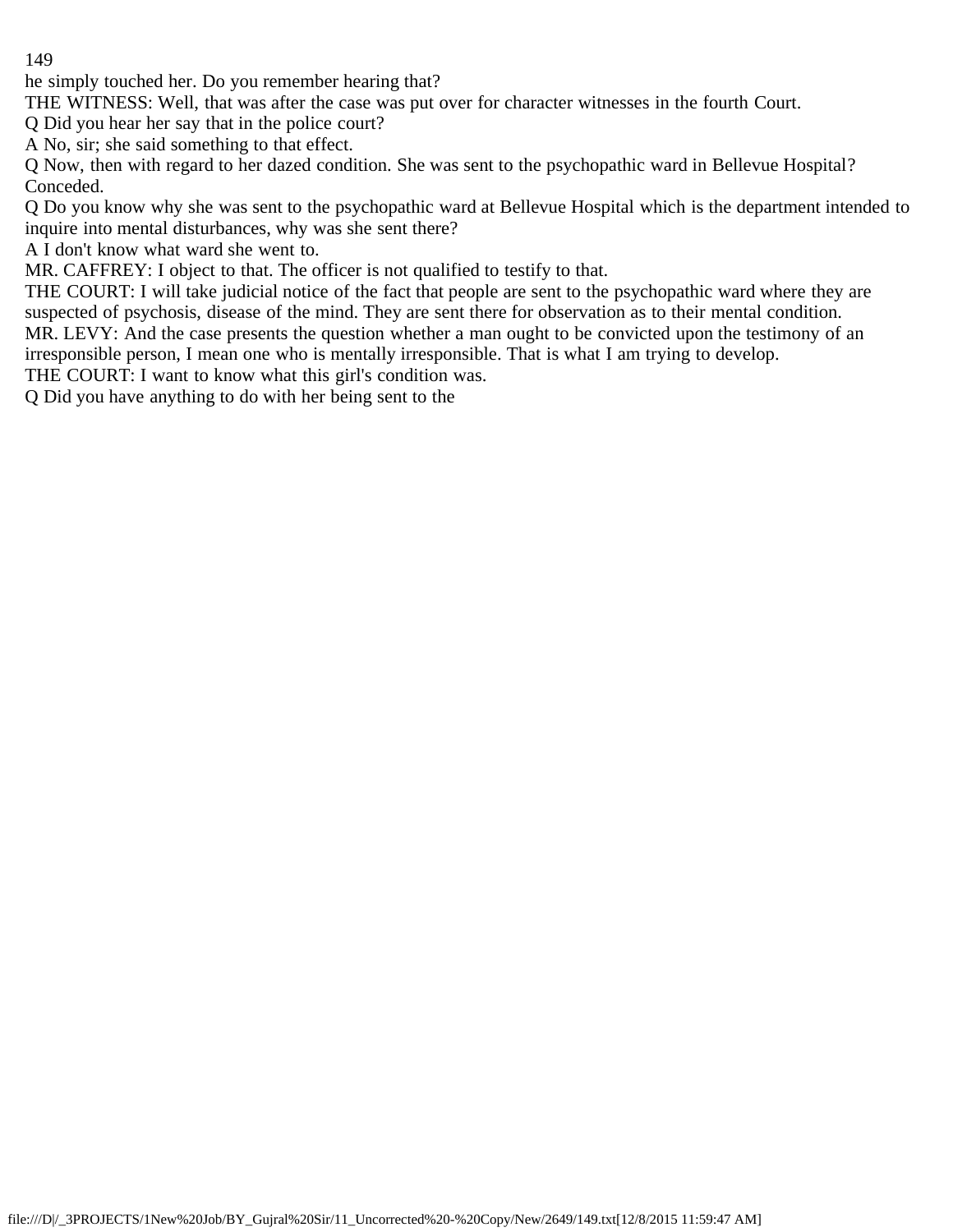psychopathic ward?

A No, sir.

Q Did you take any part in it?

A No, sir, I did not.

Q Did she tell you she had a father and mother living?

A She did after a while.

Q I mean in the beginning?

A No, sir, her mind was dazed.

Q Did she tell you that she told this defendant that she was the daughter of a Mason, and that he helped her out because of the distress she was in?

A No, sir, Siegel told me that - - Sherman told me that.

Q Did she say her father was dead?

A She said she didn't know where her mother and father were.

BY MR. CAFFREY:

Q Now when you placed the girl under arrest, did she tell her what she was arrested for?

A A After I made the identification by Lieutenant Brady of the Newark police I charged her with improper guardianship.

Q Did you say anything to Viola about Sherman?

A Yes, sir.

Q What did you say to her about Sherman?

A I said do you know Sherman, and she said she knew Sherman.

Q At that time was there any charge against Sherman, I mean in this case, was there any charge against Sherman with regard to him committing a crime against this girl?

A No, sir.

Q At that time you had no suspicion?

A No, sir.

Q That there was any charge against Sherman

A No, sir, I did not.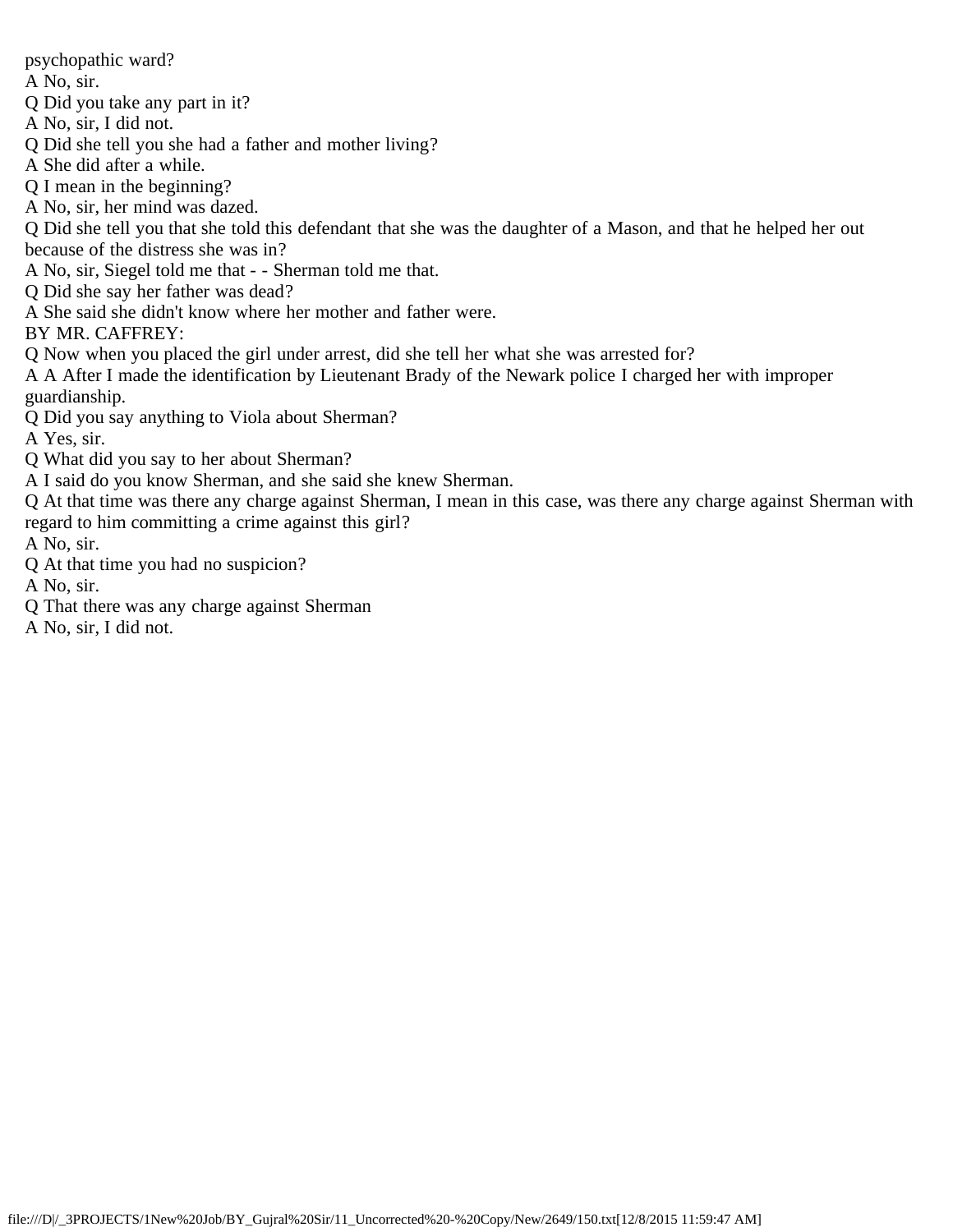- Q You were seeking her arrest on a charge against a man named Beatty in Newark?
- A Beatty was arrested the day before.
- Q You were looking for her in the Beatty case?
- A Yes, sir.
- Q So therefore at that time you had no idea of Sherman?
- A No, sir; I had no idea of Sherman whatever.
- Q You hadn't heard anything about Sherman?
- A No, sir. I didn't know about him having brought her there.
- Q Did you ask her whether Sherman had had sexual intercourse with her?
- A I did.
- Q Why did you ask her that?
- A Well, I asked her because she was in the room with him. I asked her if anybody had any intercourse with her.

Q Did you ask her specifically whether Sherman had had any sexual intercourse with her or whether anybody had any intercourse?

A I said to her "now tell me did Sherman have anything to do with you", I put it that way?

Q That is what I want to get at. Did you put it that way?

A Yes, sir She said no. When I brought her to the police station she spoke to me; she called me over and she said "Are you a married man?

A I said yes. She said, "I want to tell you something. I just got sick."She was menstruating. So I called up the police matron and I went around to the drug store, and I got her some bandages. On the way I says, "Now tell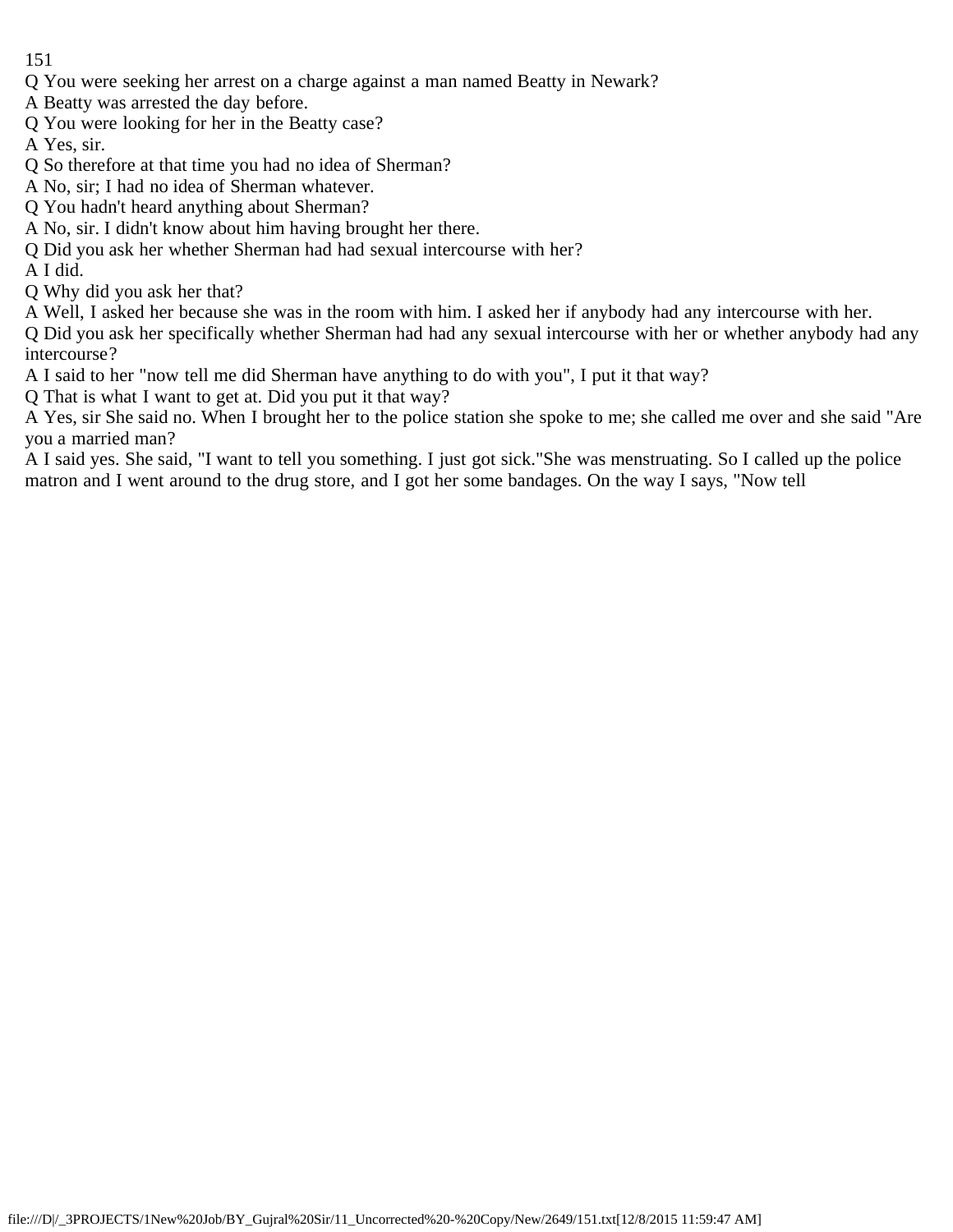the truth. We are here to help you. not to harm you. Did anybody have anything to do with you, and she said no. I says, tell Die, Viola, she says, no at that time.

Q Now, officer, did you at any time after that hear her say that Sherman did have intercourse with her?

A No, sir, not until after awhile I heard it from the Society.

Q You knew there was a complaint in the Magistrate's Court against Sherman, didn't you?

A Yes.

- Q You saw her sign that affidavit that she signed, the corroborating affidavit on the abduction charge?
- A Yes, sir, on the abduction charge.
- Q Against whom?
- A Benjamin Sherman.
- Q In the Magistrates Court?
- A Yes, sir.
- Q You knew that, didn't you?
- A Yes, sir, at the time that was drawn up we knew nothing about the other place.
- Q There was an examination in the Magistrates Court on this abduction charge?
- A On the abduction charge.
- Q So there was nothing said about the rape charge in the Magistrates Court?
- A No, sir, nothing at all.
- Q The only testimony that was given in the Magistrates, Court was on the abduction charge?
- A The last day of the trial.
- Q Was there any examination on any rape charge in the Magistrates Court?
- A One witness on the last day.
- Q In what case?
- A In this case here.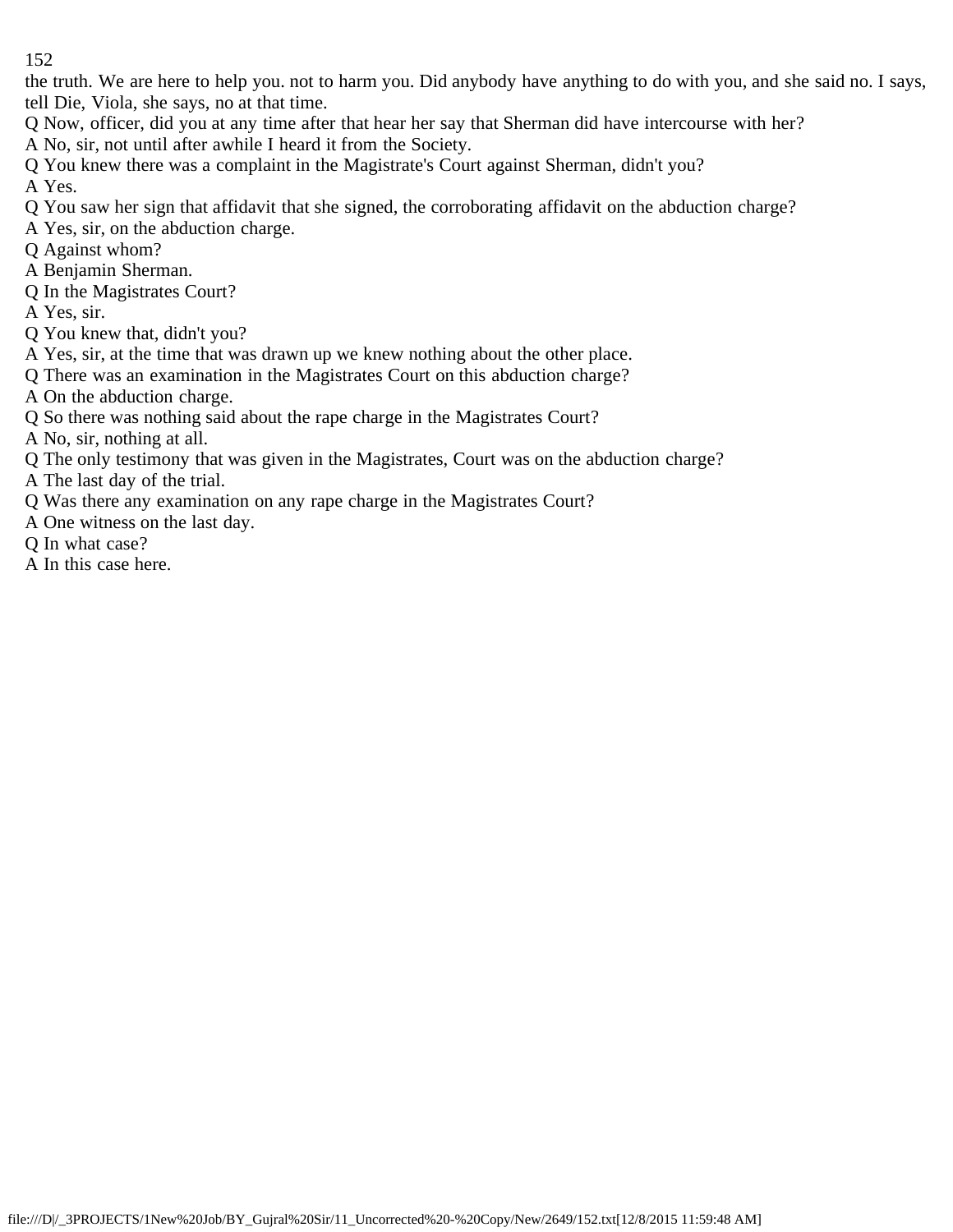Q You mean the abduction case?

A Yes, sir there was a witness Selma Voss.

Q That was the abduction case?

A Yes, sir.

Q There was no rape case in the Magistrates Court, was there?

A No, sir.

MR. LEVY: There wasn't more than one case, was there one complainant and one defendant, the complainant is Viola Muller and the defendant was Sherman?

A Yes, sir.

BY MR. CAFFREY:

Q And that case was the abduction case in the magistrates Court?

A Yes, sir charged with abduction.

MR. CAFFREY: I offer the complaint in the Magistrates Court in evidence.

MR. LEVY: I object to it as being incompetent.

MR. CAFFREY: The purpose of is is to show that the rape charge on which you are proceeding and about which there has been so much testimony on cross examination - - there there wasn't any examination on the rape charge in the Magistrates Court. This defendant was held on the abduction charge in the Magistrates Court.

THE COURT: I noticed that.

MR. CAFFREY: Afterwards the defendant was indicted by the Grand Jury for rape and abduction, the rape occurring in 27 Stuyvesant Place.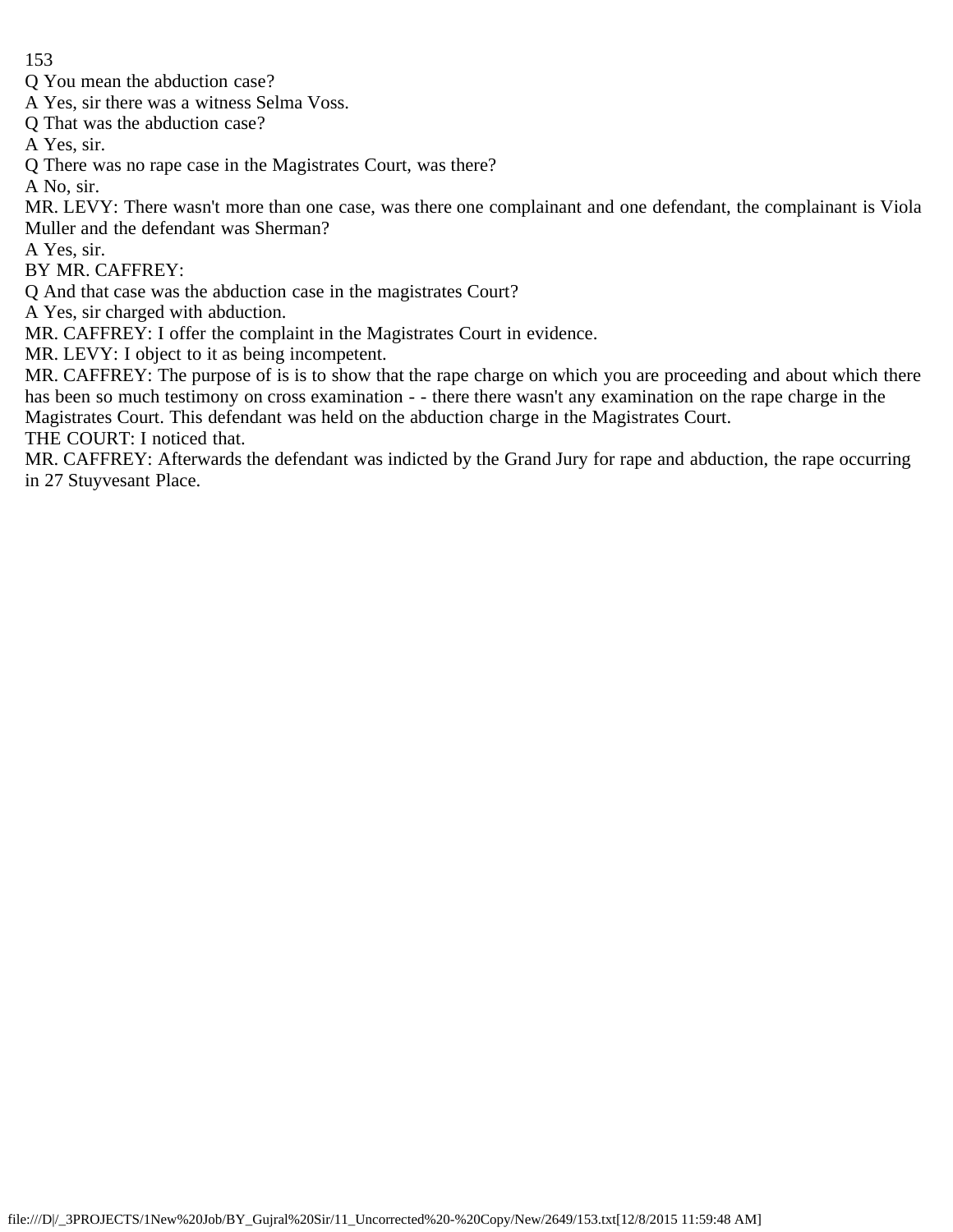THE COURT: I noticed that.

MR. CAFFREY: The objection is predicated upon what happened in 113 past 26th street.

FRANCISMULLAHEY, a witness called on behalf of the people, being duly sworn, testified as follows:

(The witness states he is a police officer, attached to the 36th Precinct, Detective Division.)

DIRECT EXAMINATION BY MR. CAFFREY:

Q Now, Officer Mullahey, you are an officer of the police force of the city of New York, and were such on the 13th of April, 1919?

A I was.

Q You were at that time attached to the 32nd Precinct?

A Yes, sir.

Q And also to the Detective Bureau?

A I was.

Q You arrested the defendant?

A Yes, sir.

Q In April?

A Yes, sir.

Q What date?

A April 18th, 1919.

Q Where did you arrest him?

A No. 14 West 31st street.

Q At the time you placed him under arrest did you find Peopled Exhibit L, that vanity case, in his office? A I did.

Q Did you have a conversation with the defendant?

A I did.

Q State to the Court and jury what it was?

A Sherman stated that he had met Viola puller at 37th street and Broadway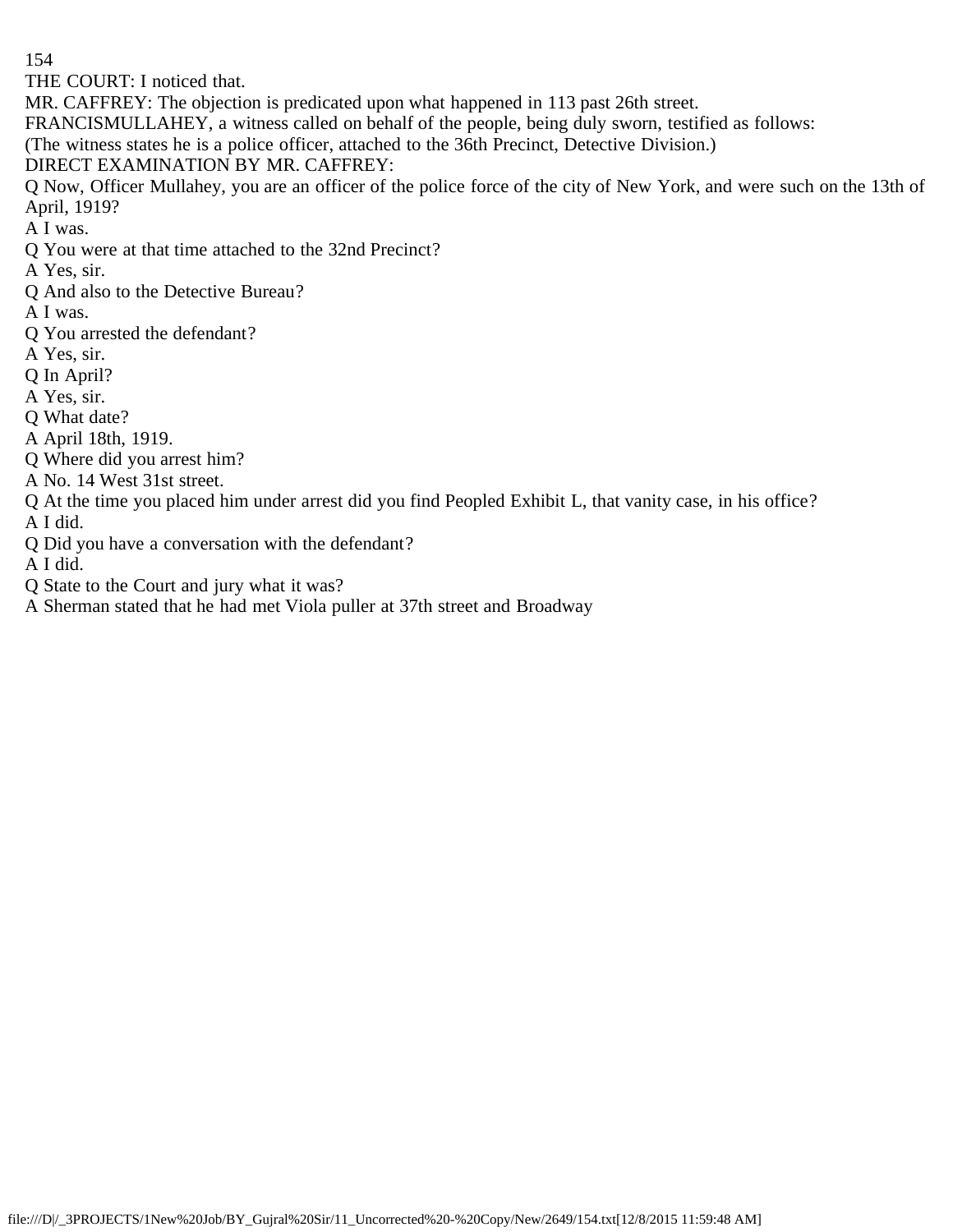about 10 p.m. on April 30th, 1919; she told him she was an orphan, had come from Boston, had friends living in Newark, and that she had an appointment with a photographer name not given, in Child Restaurant at 42nd street and Broadway. Sherman and Viola walked to 23rd street and Broadway and the Viola walked west and he told her to call at his place of business the next day, Monday, April 14th.

Q Is that all the conversation you had with him?

A He said that he brought the girl to 113 East 26th street, a furnished room house the following morning at 10 a m., that is April 14th; that he hired a room for the sum of ten dollars for two weeks for the week's board; he took this vanity case from a drawer in the desk and said here is a vanity case I had an argument with her last night." That is all the conversation we had there.

Q Did you at any time after that have any conversation with him?

A Well, I did.

Q Where?

A In the 21st Precinct station house.

Q When was that?

A On the same day.

Q Let have that?

A About the same conversation, the same story told over again.

Q The same story?

A Yes, sir.

Q That is all you know about the case, do you know anything further about the case? You had no further conversation with the defendant?

A No, sir.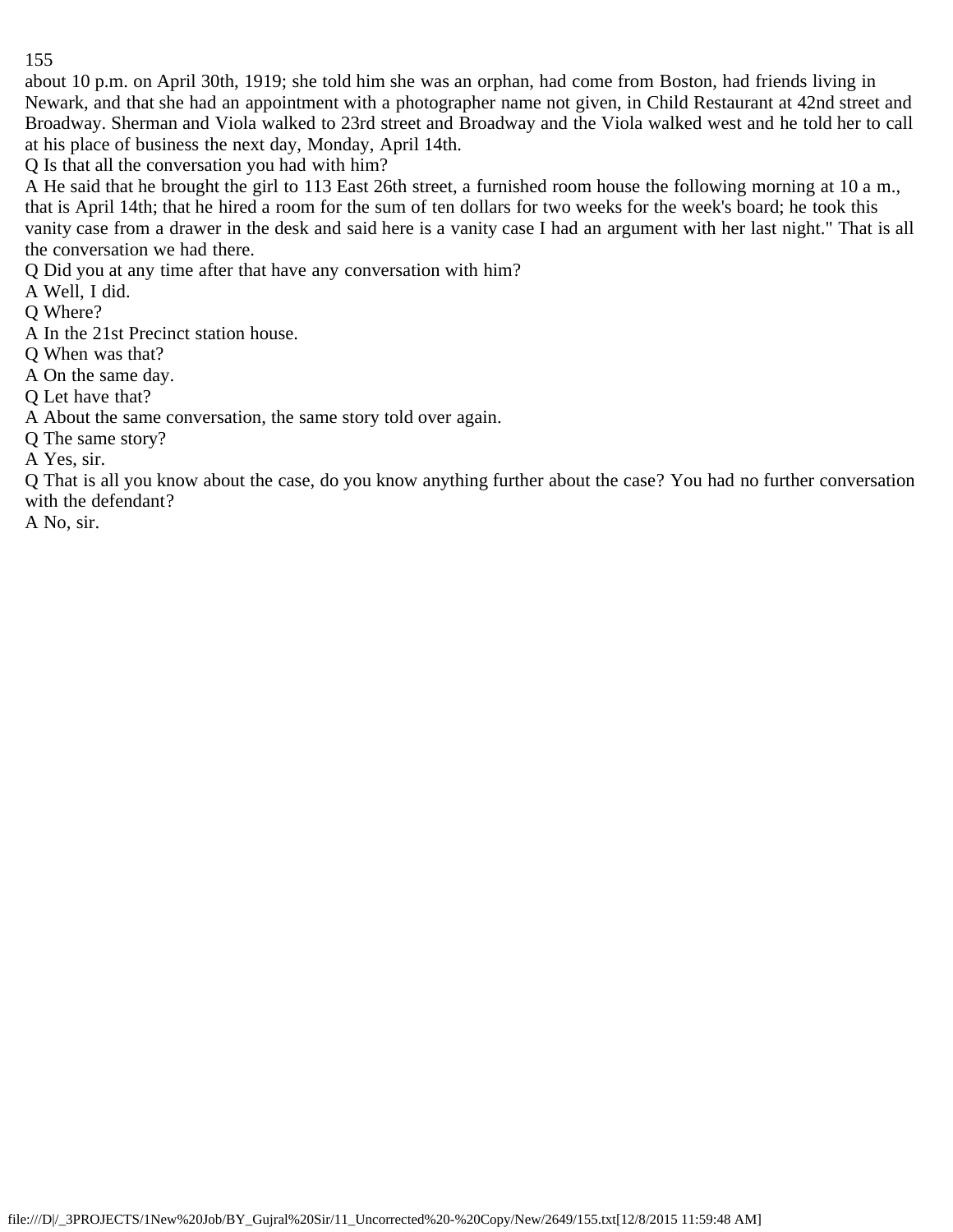- 156
- Q That is all your know about the case?
- A That was all the conversation I had with him.
- MR. LEVY: No questions.
- MR. CAFFREY: Now, if your Honor please, that is my case.
- THE COURT: Where is the mother of the girl?
- MR. CAFFREY: I only needed to call the mother to prove the age and it is admitted.
- THE COURT: I want to know the exact age.
- REGINA MULLER, a witness called on behalf of the People, being duly sworn, testified as follows:
- (The witness states he lives at 20 Baldwin street, Newark, New Jersey.)
- DIRECT EXAMINATION BY MR. CAFFREY:
- Q Mrs. Muller, what is your name?
- A Regina Muller.
- Q Are you the mother of the complaining witness in this case Viola Muller?
- A Yes, sir.
- Q How old is Viola Muller?
- A Fourteen years.
- Q Fourteen?
- A Yes, sir.
- Q When was she born?
- A August 1st, 1904.
- Q Where was she born?
- A In Newark.

MR.CAFFREY: While the witness is on the stand may Mr. Pizarra, the Society man, Mr. Levy and myself have a conference with your Honor in the presence of this woman?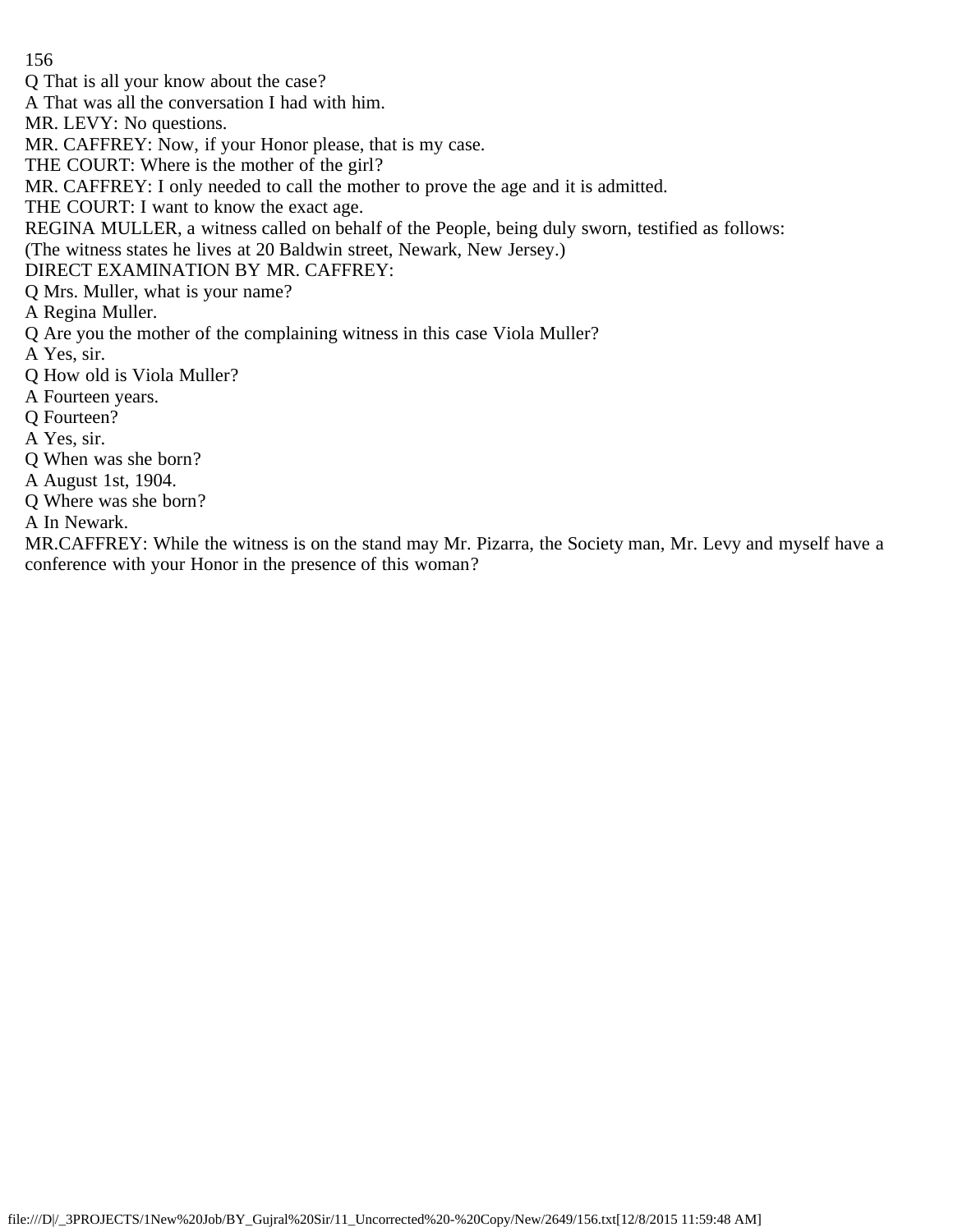## THE COURT: Yes.

(At the conclusion of the conference.)

MR. LEVY: Shall I continue the cross examination of the complainant?

THE COURT: The Court has directed the witness Viola Muller to come back to the stand for further cross examination, but she declines to take the stand.

MR. CAFFREY: She is suffering from a female complaint that has just come upon her. I expect to get word from Mr. Pizarra in a couple of moments, if your Honor will will wait.

If it please your Honor of course, this has been a somewhat lengthy trial, having occupied two days, and some might think, in view of the motion that I am about to make, that that time has been needlessly spent. Now, the charge was made in this case, and it was supported by what the District Attorney believed to be ample corroboration. I made a very careful examination of the complaining witness, and during my very rigid examination she did not present the frailties and the contradictions that she did in her testimony upon this trial. I believed that the charge against this defendant was justified, I believe that the girl told the truth. I believed that the defendant was guilty of this charge, and I say that because I am thoroughly convinced that any action that was taken in this case by the complainant and by the Socie-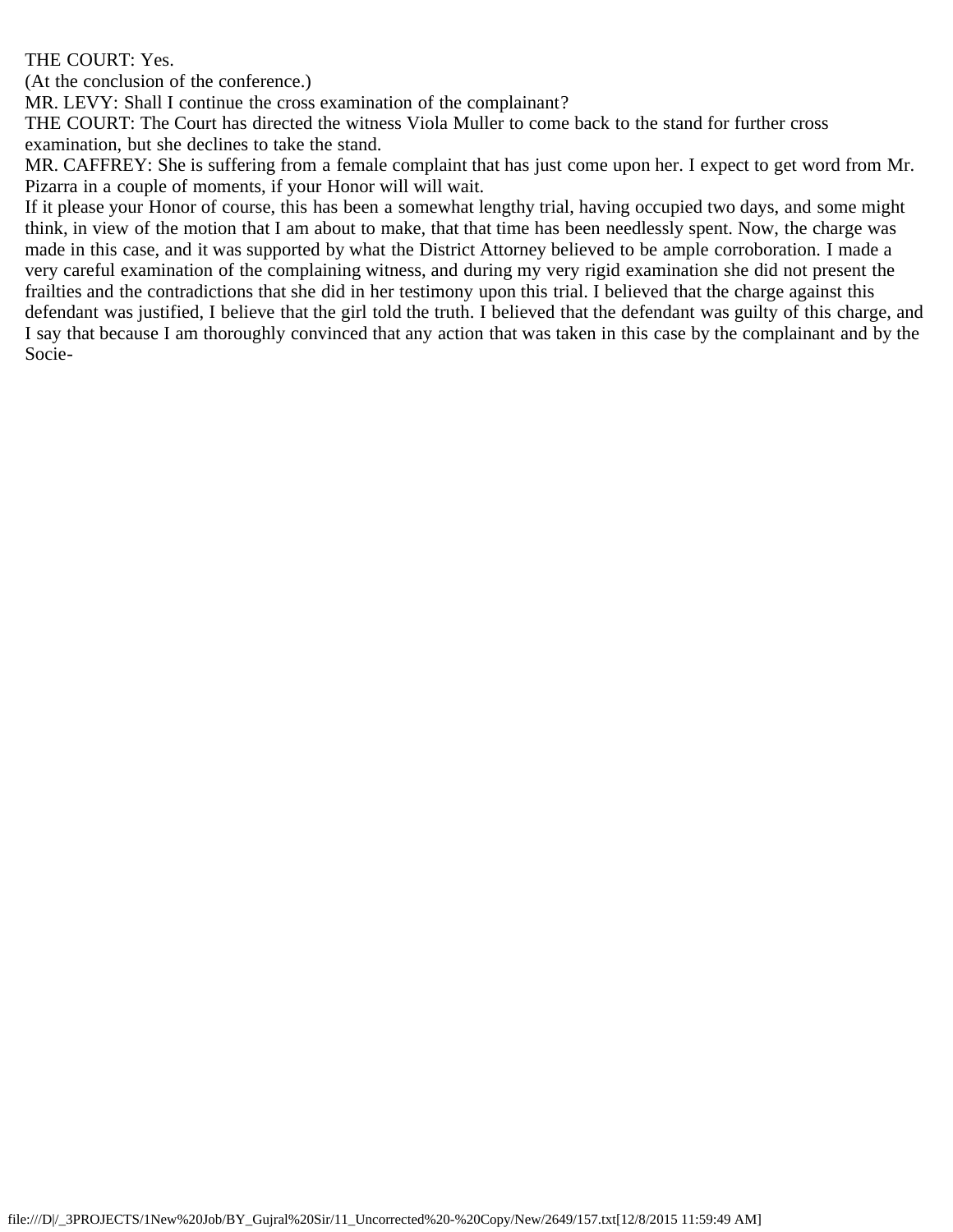ty was thoroughly justified. Now, after these two days spent and going into the case very carefully it does appear that the complaining witness was suffering from some hallucinations, and we are unable to determine the exact condition of her mentality, at least it is somewhat dubious. She has been for a period of ten days in the observation ward of Bellevue Hospital, and she was discharged, as it appeared she was shamming. Now, on the witness stand she has made contradictions, and I may say for the purposes of the record, that the representatives of the Society told me this afternoon that they received information that at the time the girl was placed under arrest that a number of powders were found upon her person - - one powder was found concealed upon her person, and that was sent to the City Laboratory for chemical analysis and they reported that the contents of that powder were heroin, a habit forming drug. Now, under the circumstances I feel that it would be unsafe to ask to proceed further with the trial. On the evidence as presented, there seems to be such a reasonable doubt as would justify the jury in acquitting the defendant, and the cause of that anomalous position I am constrained not to take up any further time of the Court - - and in this I am joined by the representative of the New York Society for the Prevention of Cruelty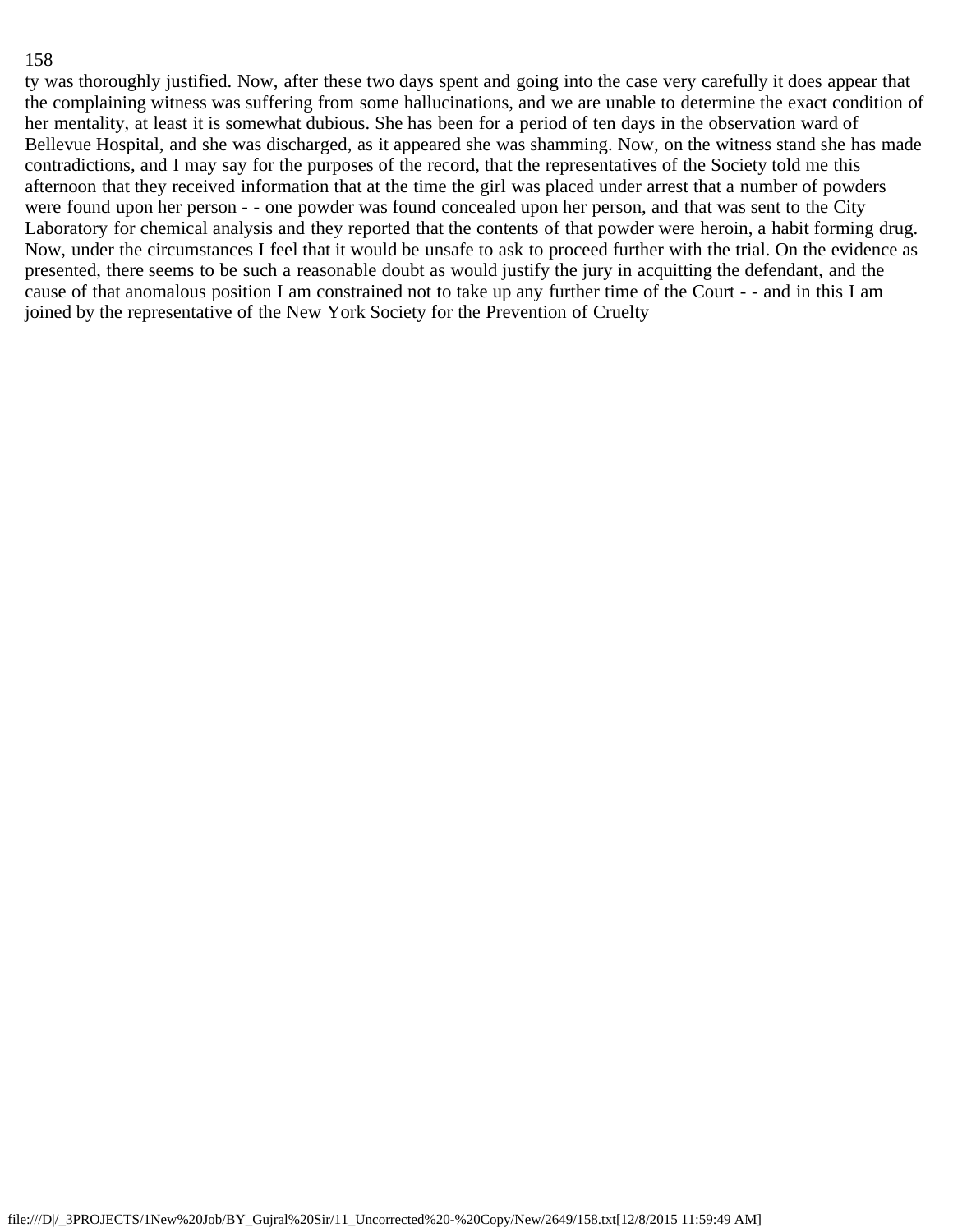to Children - - I move that your Honor instruct the jury to acquit.

THE COURT: I feel that the girl's mind is disturbed Judge O'Brien in the case of the People against Ledwon reported in the 153rd New York said that "Where the evidence was of a doubtful character - - or even though the evidence was of doubtful character tends to connect the defendant with the commission of some alleged crime that the Court should not send the case to the jury. His language in that case was this: If the evidence shows either that there was no evidence whatever or that the evidence did not, as a matter of law, come up to the standard which the law required to warrant a conviction it would be error if the Court denied a motion made by counsel for the defendant to take the case from the consideration of the jury."

I feel that the evidence in this case comes clearly within the rule laid down by Judge O'Brien of the Court of Appeals, who was in his time one of the most forceful Judges we had in the higher court of this state. I am entirely in accord with you that there is not enough here to sustain a conviction. If this case should go to the jury and this defendant was convicted I am quite certain the Appellate Division would reverse the judgment The motion is